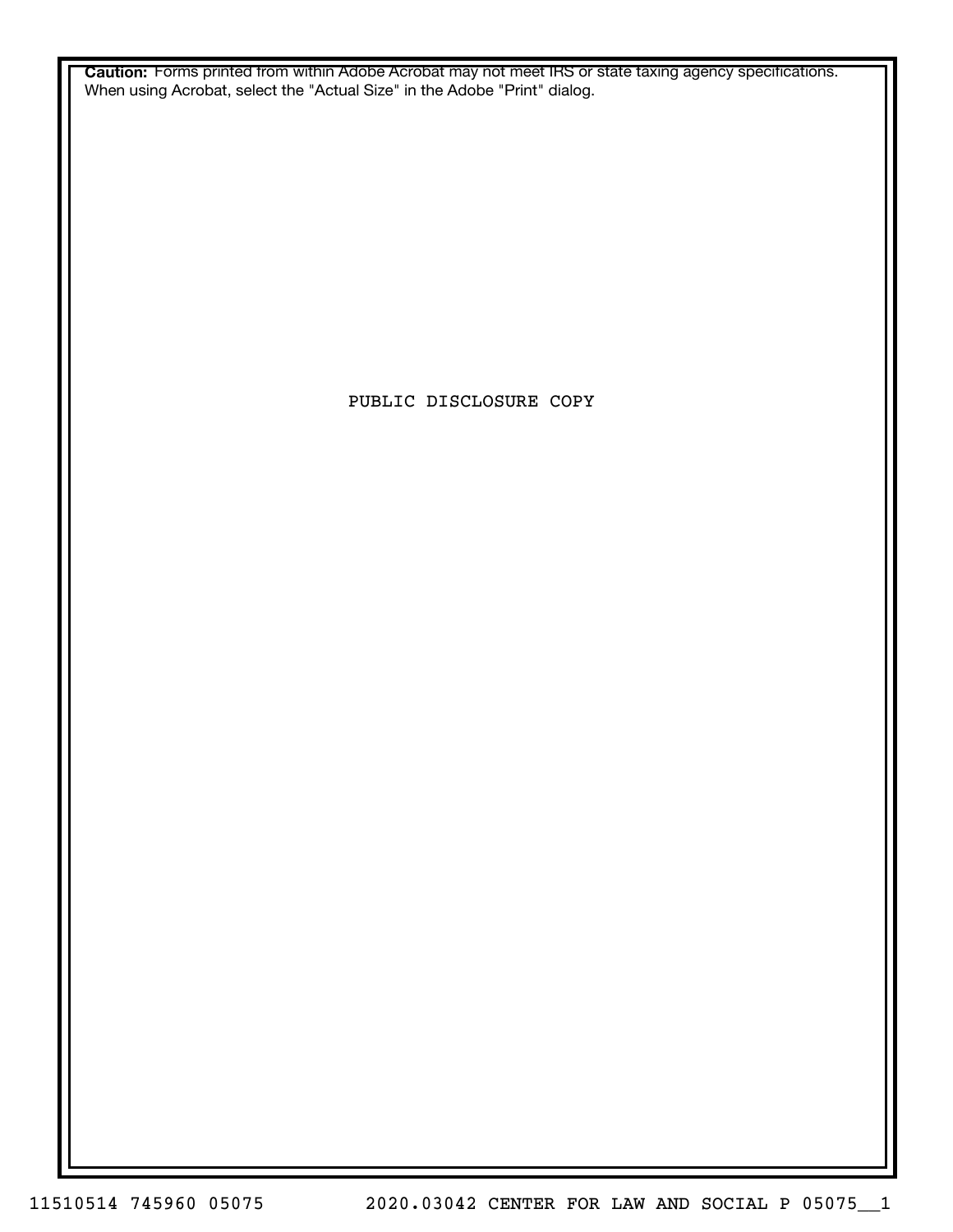## **TAX RETURN FILING INSTRUCTIONS**

\*\* FORM 990 PUBLIC DISCLOSURE COPY \*\*

#### **FOR THE YEAR ENDING**

DECEMBER 31, 2020

| <b>Prepared for</b>                                |                                                                                                                                                        |
|----------------------------------------------------|--------------------------------------------------------------------------------------------------------------------------------------------------------|
|                                                    | CENTER FOR LAW AND SOCIAL POLICY<br>1310 L STREET, NW NO. 990<br>WASHINGTON, DC<br>20005                                                               |
| <b>Prepared by</b>                                 | GELMAN, ROSENBERG & FREEDMAN<br>4550 MONTGOMERY AVE SUITE 800N<br>BETHESDA, MD 20814-2930                                                              |
| <b>Amount due</b><br>or refund                     | NOT APPLICABLE                                                                                                                                         |
| <b>Make check</b><br>payable to                    | NOT APPLICABLE                                                                                                                                         |
| Mail tax return<br>and check (if<br>applicable) to | NOT APPLICABLE                                                                                                                                         |
| Return must be<br>mailed on<br>or before           | NOT APPLICABLE                                                                                                                                         |
| <b>Special</b><br><b>Instructions</b>              | THIS RETURN HAS QUALIFIED FOR ELECTRONIC FILING.<br>THE RETURN<br>HAS BEEN TRANSMITTED ELECTRONICALLY TO THE IRS AND NO FURTHER<br>ACTION IS REQUIRED. |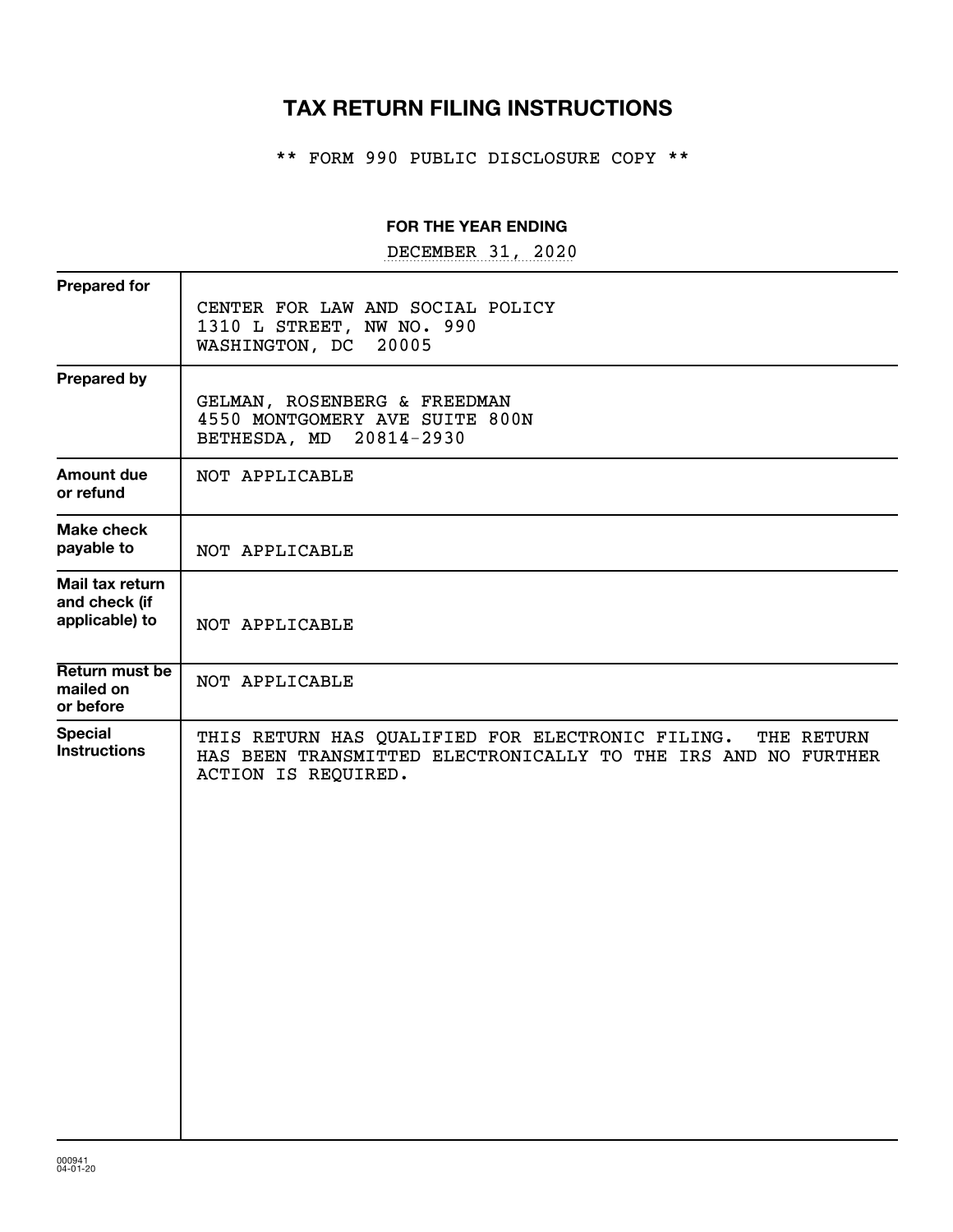| Form |  |  |
|------|--|--|
|      |  |  |

## \*\* PUBLIC DISCLOSURE COPY \*\*

**990** Return of Organization Exempt From Income Tax <br>
Under section 501(c), 527, or 4947(a)(1) of the Internal Revenue Code (except private foundations)<br> **PO20** 

**but the Social security numbers on this form as it may be made public.** The only one to Public **Depending to Public and the latest information.** This pection **| Go to www.irs.gov/Form990 for instructions and the latest information. Inspection**



Department of the Treasury Internal Revenue Service

|                                |                               | A For the 2020 calendar year, or tax year beginning<br>and ending                                                                                                          |                                                     |                                                                                 |
|--------------------------------|-------------------------------|----------------------------------------------------------------------------------------------------------------------------------------------------------------------------|-----------------------------------------------------|---------------------------------------------------------------------------------|
|                                | <b>B</b> Check if applicable: | C Name of organization                                                                                                                                                     | D Employer identification number                    |                                                                                 |
|                                | X Address                     | CENTER FOR LAW AND SOCIAL POLICY                                                                                                                                           |                                                     |                                                                                 |
|                                | Name<br> change               | Doing business as                                                                                                                                                          | 23-7000150                                          |                                                                                 |
|                                | Initial<br>return             | Number and street (or P.O. box if mail is not delivered to street address)<br>Room/suite                                                                                   | E Telephone number                                  |                                                                                 |
|                                | Final<br> return/             | 990<br>1310 L STREET, NW                                                                                                                                                   | $(202)906 - 8000$                                   |                                                                                 |
|                                | termin-<br>ated               | City or town, state or province, country, and ZIP or foreign postal code                                                                                                   | G Gross receipts \$                                 | 8,383,347.                                                                      |
|                                | Amended<br>Ireturn            | 20005<br>WASHINGTON, DC                                                                                                                                                    | H(a) Is this a group return                         |                                                                                 |
|                                | Applica-<br>Ition             | F Name and address of principal officer: OLIVIA GOLDEN                                                                                                                     |                                                     | for subordinates? $\begin{array}{c} \boxed{\textbf{X}} \textbf{No} \end{array}$ |
|                                | pending                       | SAME AS C ABOVE                                                                                                                                                            | $H(b)$ Are all subordinates included? $\Box$ Yes    | ∫No                                                                             |
|                                |                               | Tax-exempt status: $X \over 301(c)(3)$<br>$4947(a)(1)$ or<br>$501(c)$ (<br>$\sqrt{\bullet}$ (insert no.)                                                                   | 527                                                 | If "No," attach a list. See instructions                                        |
|                                |                               | J Website: WWW.CLASP.ORG                                                                                                                                                   | $H(c)$ Group exemption number $\blacktriangleright$ |                                                                                 |
|                                |                               | <b>K</b> Form of organization: $\boxed{\mathbf{X}}$ Corporation<br>Other $\blacktriangleright$<br>Trust<br>Association                                                     |                                                     | L Year of formation: $1968$ M State of legal domicile: $\overline{DC}$          |
|                                | Part I                        | <b>Summary</b>                                                                                                                                                             |                                                     |                                                                                 |
|                                | 1                             | Briefly describe the organization's mission or most significant activities: SEE PART III, LINE 1.                                                                          |                                                     |                                                                                 |
| Governance                     |                               |                                                                                                                                                                            |                                                     |                                                                                 |
|                                | 2                             | Check this box $\blacktriangleright \Box$ if the organization discontinued its operations or disposed of more than 25% of its net assets.                                  |                                                     |                                                                                 |
|                                | 3                             |                                                                                                                                                                            | 3                                                   | 21                                                                              |
|                                | 4                             |                                                                                                                                                                            | $\overline{\mathbf{4}}$                             | $\overline{20}$                                                                 |
|                                | 5                             |                                                                                                                                                                            | $\overline{5}$                                      | 56                                                                              |
|                                | 6                             |                                                                                                                                                                            | $6\phantom{a}$                                      | $\overline{22}$                                                                 |
| <b>Activities &amp;</b>        |                               |                                                                                                                                                                            | <b>7a</b>                                           | $\overline{0}$ .                                                                |
|                                |                               |                                                                                                                                                                            | 7b                                                  | $\overline{0}$ .                                                                |
|                                |                               |                                                                                                                                                                            | <b>Prior Year</b>                                   | <b>Current Year</b>                                                             |
|                                | 8                             |                                                                                                                                                                            | 11,051,557.                                         | 8,366,922.                                                                      |
|                                | 9                             | Program service revenue (Part VIII, line 2g)                                                                                                                               | 25,714.                                             | 4,810.                                                                          |
| Revenue                        | 10                            |                                                                                                                                                                            | 19,270.                                             | 6,375.                                                                          |
|                                | 11                            | Other revenue (Part VIII, column (A), lines 5, 6d, 8c, 9c, 10c, and 11e)                                                                                                   | $-95, 293.$                                         | 5,240.                                                                          |
|                                | 12                            | Total revenue - add lines 8 through 11 (must equal Part VIII, column (A), line 12)                                                                                         | 11,001,248.                                         | 8,383,347.                                                                      |
|                                | 13                            | Grants and similar amounts paid (Part IX, column (A), lines 1-3)                                                                                                           | 2,307,412.                                          | 1, 273, 683.                                                                    |
|                                | 14                            | Benefits paid to or for members (Part IX, column (A), line 4)                                                                                                              | 0.                                                  |                                                                                 |
|                                | 15                            | Salaries, other compensation, employee benefits (Part IX, column (A), lines 5-10)                                                                                          | 5,075,136.                                          | 5,680,488.                                                                      |
|                                |                               | 16a Professional fundraising fees (Part IX, column (A), line 11e)                                                                                                          | 214, 325.                                           | 103,785.                                                                        |
| Expenses                       |                               | 588,906.<br><b>b</b> Total fundraising expenses (Part IX, column (D), line 25) $\blacktriangleright$                                                                       |                                                     |                                                                                 |
|                                | 17                            |                                                                                                                                                                            | 2,142,846.                                          | 1,591,819.                                                                      |
|                                |                               | 18 Total expenses. Add lines 13-17 (must equal Part IX, column (A), line 25)                                                                                               | 9,739,719.                                          | 8,649,775.                                                                      |
|                                | 19                            | Revenue less expenses. Subtract line 18 from line 12                                                                                                                       | 1,261,529.                                          | $-266, 428.$                                                                    |
| Net Assets or<br>Fund Balances |                               |                                                                                                                                                                            | <b>Beginning of Current Year</b>                    | <b>End of Year</b>                                                              |
|                                | 20                            | Total assets (Part X, line 16)                                                                                                                                             | 11,380,327.                                         | 17, 259, 535.                                                                   |
|                                | 21                            | Total liabilities (Part X, line 26)                                                                                                                                        | 1,521,977.                                          | 7,666,947.<br>9,592,588.                                                        |
|                                | 22                            | Net assets or fund balances. Subtract line 21 from line 20                                                                                                                 | 9,858,350.                                          |                                                                                 |
|                                | <b>Part II</b>                | <b>Signature Block</b>                                                                                                                                                     |                                                     |                                                                                 |
|                                |                               | Under penalties of perjury, I declare that I have examined this return, including accompanying schedules and statements, and to the best of my knowledge and belief, it is |                                                     |                                                                                 |
|                                |                               | true, correct, and complete. Declaration of preparer (other than officer) is based on all information of which preparer has any knowledge.<br>かしのやん                        | 5/14/2021                                           |                                                                                 |
|                                |                               | Signature of officer                                                                                                                                                       | Date                                                |                                                                                 |
| Sign                           |                               | OLIVIA GOLDEN,<br>EXECUTIVE DIRECTOR                                                                                                                                       |                                                     |                                                                                 |
| Here                           |                               | Type or print name and title                                                                                                                                               |                                                     |                                                                                 |
|                                |                               |                                                                                                                                                                            | Date<br>Check                                       | <b>PTIN</b>                                                                     |
| Paid                           |                               | Print/Type preparer's name<br>Preparer's signature<br>RICHARD J. LOCASTRO, CPA<br>eeastr                                                                                   | 5/14/2021                                           | P00288314                                                                       |
|                                | Preparer                      | Firm's name GELMAN, ROSENBERG' & FREEDMAN                                                                                                                                  | self-employed<br>Firm's FIN                         | 52-1392008                                                                      |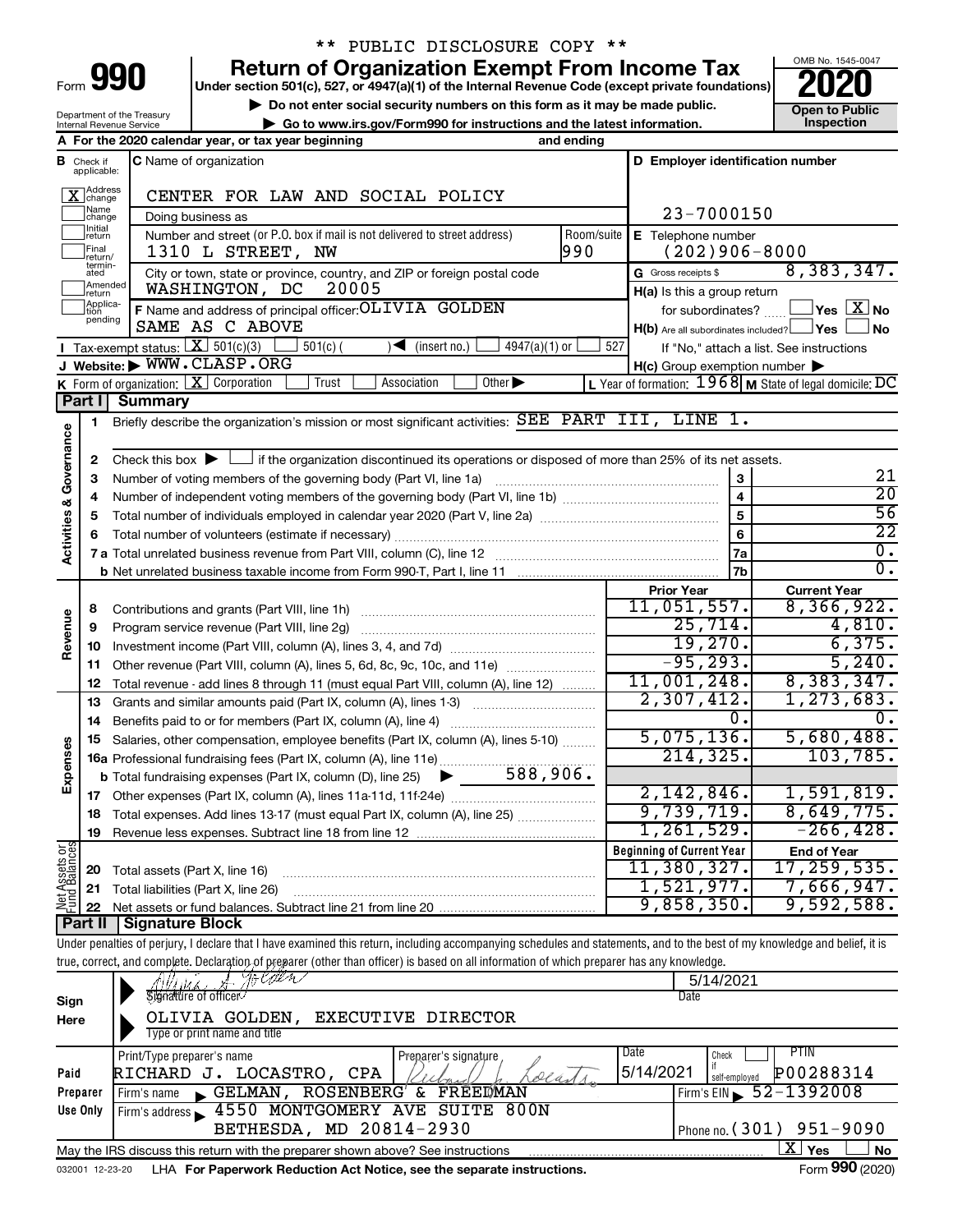|              | 23-7000150<br>CENTER FOR LAW AND SOCIAL POLICY<br>Page 2<br>Form 990 (2020)                                                                      |
|--------------|--------------------------------------------------------------------------------------------------------------------------------------------------|
|              | Part III   Statement of Program Service Accomplishments                                                                                          |
|              |                                                                                                                                                  |
| $\mathbf{1}$ | Briefly describe the organization's mission:                                                                                                     |
|              | CLASP'S MISSION IS TO DEVELOP AND ADVOCATE FOR POLICIES AT THE                                                                                   |
|              | FEDERAL, STATE AND LOCAL LEVELS THAT IMPROVE THE LIVES OF PEOPLE WITH                                                                            |
|              | LOW INCOMES.                                                                                                                                     |
| $\mathbf{2}$ | Did the organization undertake any significant program services during the year which were not listed on the                                     |
|              | $\exists$ Yes $\boxed{\text{X}}$ No<br>prior Form 990 or 990-EZ?                                                                                 |
|              | If "Yes," describe these new services on Schedule O.                                                                                             |
| 3            | $\Box$ Yes $\boxed{\text{X}}$ No<br>Did the organization cease conducting, or make significant changes in how it conducts, any program services? |
|              | If "Yes," describe these changes on Schedule O.                                                                                                  |
| 4            | Describe the organization's program service accomplishments for each of its three largest program services, as measured by expenses.             |
|              | Section 501(c)(3) and 501(c)(4) organizations are required to report the amount of grants and allocations to others, the total expenses, and     |
|              | revenue, if any, for each program service reported.<br>1,950,094. including grants of \$343,894.) (Revenue \$                                    |
|              | ) (Expenses \$<br>4a (Code:<br>WORKFORCE TRAINING AND POST-SECONDARY EDUCATION:                                                                  |
|              |                                                                                                                                                  |
|              | - HELPED TO SECURE THE FIRST-EVER NATIONAL PAID LEAVE PROGRAM FOR                                                                                |
|              | PRIVATE SECTOR WORKERS.                                                                                                                          |
|              | - CONDUCTED POLICY ANALYSIS AND ADVOCACY TO EXPAND ACCESS TO                                                                                     |
|              | POSTSECONDARY EDUCATION, ADULT EDUCATION, AND WORKFORCE DEVELOPMENT                                                                              |
|              | OPPORTUNITIES TO STUDENTS WITH LOW INCOMES.                                                                                                      |
|              | - PUBLISHED INFLUENTIAL PAPERS AND ANALYSES IDENTIFYING RACIAL                                                                                   |
|              | DISPARITIES IN JOB QUALITY AND ACCESS TO HIGHER EDUCATION, ANALYZING                                                                             |
|              | REASONS, AND PROPOSING SOLUTOINS.                                                                                                                |
|              | - PUBLISHED A SERIES OF FACTSHEETS AND BRIEFS ON HOW PAID SICK DAYS,                                                                             |
|              | PAID FAMILY MEDICAL LEAVE AND FAIR SCHEDULING PRACTICES IMPACT THE                                                                               |
| 4b           | 2, 166, 771. including grants of \$382, 105. ) (Revenue \$<br>4,810.<br>) (Expenses \$<br>(Code:                                                 |
|              | POVERTY AND INCOME SUPPORT PROGRAMS:                                                                                                             |
|              |                                                                                                                                                  |
|              | - CONTINUED TO CO-LEAD THE PROTECTING IMMIGRANT FAMILIES (PIF) CAMPAIGN                                                                          |
|              | - DISSEMINATED COMMUNITY EDUCATION MATERIALS ON PUBLIC CHARGE AND                                                                                |
|              | SUPPORTED PARTNERS IN THEIR WORK; WHILE WORKING TO MAKE THE CASE FOR                                                                             |
|              | NEW ADMINISTRATION TO OVERTURN PUBLIC CHARGE RULE AS SOON AS POSSIBLE.                                                                           |
|              | ALONG WITH OUR PARTNERS, AUTHORED PAPERS ON DIFFERENT ASPECTS OF                                                                                 |
|              | ADMINISTRATIVE ADVOCACY FOR BENEFIT ACCESS (IE, POLICIES TO ENSURE                                                                               |
|              | FAMILIES GET HEALTH, NUTRITION, AND INCOME SUPPORT BENEFITS THEY ARE                                                                             |
|              | ELIGIBLE FOR).<br>- STRENGTHENED OUR KNOWLEDGE AND SKILLS REGARDING RACIAL EQUITY AND                                                            |
|              | RACISM IN PUBLIC BENEFITS SYSTEMS.                                                                                                               |
|              | 547, 684.) (Revenue \$<br>$_0$ (Expenses \$ 3, 105, 705. including grants of \$                                                                  |
|              | 4c (Code:<br>CHILDREN AND YOUTH:                                                                                                                 |
|              |                                                                                                                                                  |
|              | - LAUNCHED AND LEAD A DIVERSE NETWORK OF ADVOCATES TO ADVANCE POLICIES                                                                           |
|              | THAT SUPPORT CHILDREN IN MIXED-STATUS IMMIGRANT FAMILIES CALLED THE                                                                              |
|              | CHILDREN THRIVE ACTION NETWORK (CTAN).                                                                                                           |
|              | - LAID THE GROUNDWORK THROUGH RESEARCH, ANALYSIS, POLICYMAKER EDUCATION                                                                          |
|              | AND MORE TO ACHIEVE A HISTORIC INVESTMENT IN CHILD CARE.                                                                                         |
|              | - LAUNCHED OUR INNOVATIVE NEW DEAL FOR YOUTH (ND4Y) PROJECT TO WORK                                                                              |
|              | WITH YOUNG ADULTS, CENTERING THEIR EXPERIENCES AND EXPERTISE, IN ORDER                                                                           |
|              | TO ACHIEVE POLICY AND COMMUNITY SOLUTIONS TO HELP YOUNG PEOPLE THRIVE.                                                                           |
|              | - DOCUMENTED THE HARMFUL IMPACT OF IMMIGRATION ENFORCEMENT POLICIES ON                                                                           |
|              | CHILDREN IN IMMIGRANT FAMILIES.                                                                                                                  |
|              | 4d Other program services (Describe on Schedule O.)                                                                                              |
|              | (Expenses \$<br>including grants of \$<br>Revenue \$                                                                                             |
| 4е           | 7,222,570.<br>Total program service expenses                                                                                                     |
|              | Form 990 (2020)                                                                                                                                  |
|              | SEE SCHEDULE O FOR CONTINUATION(S)<br>032002 12-23-20<br>2                                                                                       |
|              | 11510514 745960 05075<br>2020.03042 CENTER FOR LAW AND SOCIAL P 05075 1                                                                          |
|              |                                                                                                                                                  |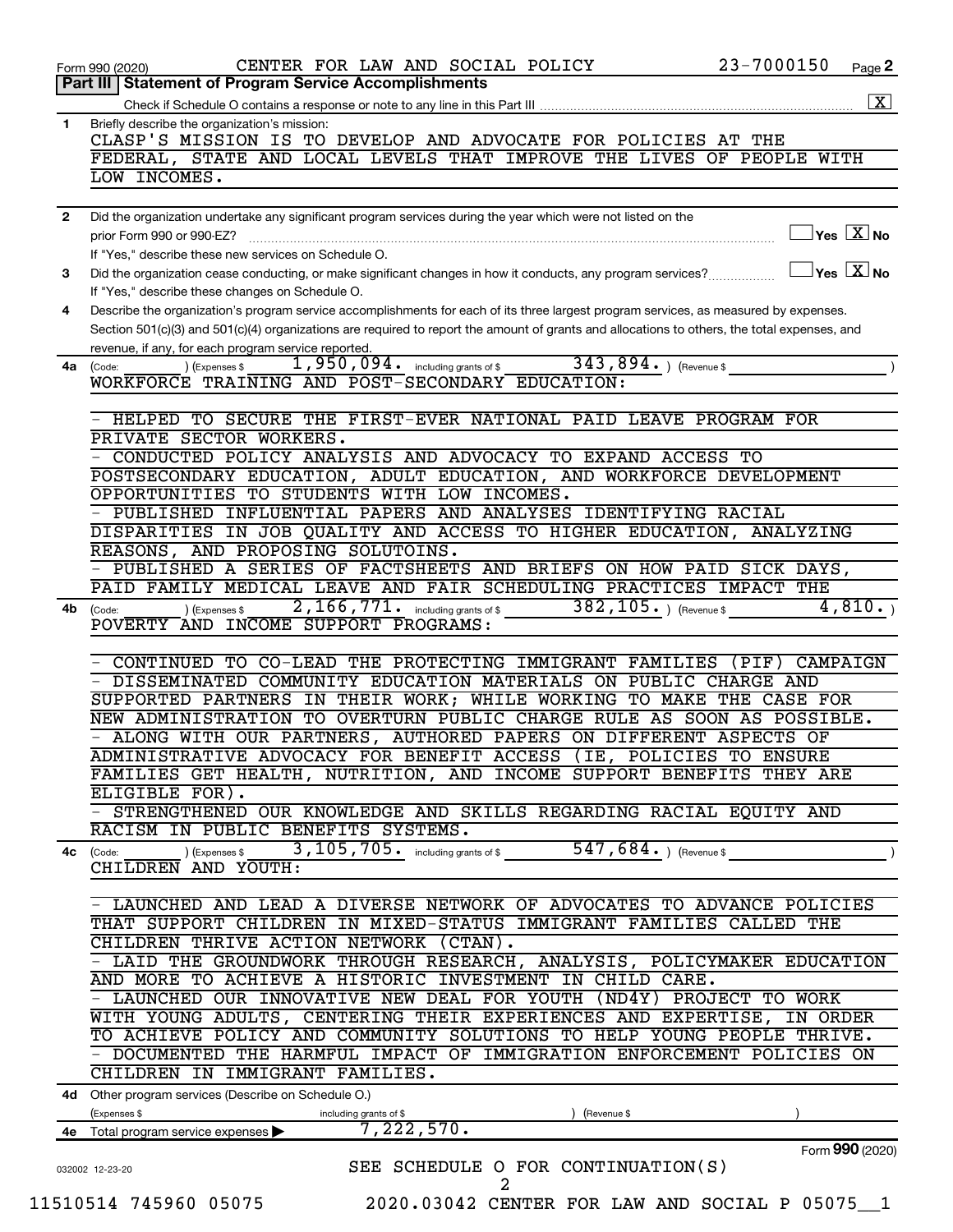|  | Form 990 (2020) |
|--|-----------------|
|  |                 |

**Part IV Checklist of Required Schedules**

Form 990 (2020)  $\begin{array}{cccc} \text{CENTER} & \text{FOR} & \text{LAW} & \text{AND} & \text{SOCIAL} & \text{POLICY} \end{array}$   $\begin{array}{cccc} 23-7000150 & \text{Page} \end{array}$ 

|     |                                                                                                                                                                                                                                     |                 | Yes                     | No                      |
|-----|-------------------------------------------------------------------------------------------------------------------------------------------------------------------------------------------------------------------------------------|-----------------|-------------------------|-------------------------|
| 1   | Is the organization described in section $501(c)(3)$ or $4947(a)(1)$ (other than a private foundation)?                                                                                                                             |                 |                         |                         |
|     |                                                                                                                                                                                                                                     | 1               | x                       |                         |
| 2   | Is the organization required to complete Schedule B, Schedule of Contributors? [11] content or set of our content of the organization required to complete Schedule B, Schedule of Contributors?                                    | $\overline{2}$  | $\overline{\textbf{x}}$ |                         |
| З   | Did the organization engage in direct or indirect political campaign activities on behalf of or in opposition to candidates for                                                                                                     |                 |                         |                         |
|     | public office? If "Yes," complete Schedule C, Part I                                                                                                                                                                                | з               |                         | х                       |
| 4   | Section 501(c)(3) organizations. Did the organization engage in lobbying activities, or have a section 501(h) election in effect                                                                                                    |                 |                         |                         |
|     |                                                                                                                                                                                                                                     | 4               | x                       |                         |
| 5   | Is the organization a section 501(c)(4), 501(c)(5), or 501(c)(6) organization that receives membership dues, assessments, or                                                                                                        |                 |                         |                         |
|     |                                                                                                                                                                                                                                     | 5               |                         | х                       |
| 6   | Did the organization maintain any donor advised funds or any similar funds or accounts for which donors have the right to                                                                                                           |                 |                         |                         |
|     | provide advice on the distribution or investment of amounts in such funds or accounts? If "Yes," complete Schedule D, Part I                                                                                                        | 6               |                         | х                       |
| 7   | Did the organization receive or hold a conservation easement, including easements to preserve open space,                                                                                                                           |                 |                         |                         |
|     |                                                                                                                                                                                                                                     | $\overline{7}$  |                         | х                       |
| 8   | Did the organization maintain collections of works of art, historical treasures, or other similar assets? If "Yes," complete                                                                                                        |                 |                         |                         |
|     | Schedule D, Part III <b>Marting Communities</b> and the contract of the contract of the contract of the contract of the contract of the contract of the contract of the contract of the contract of the contract of the contract of | 8               |                         | х                       |
| 9   | Did the organization report an amount in Part X, line 21, for escrow or custodial account liability, serve as a custodian for                                                                                                       |                 |                         |                         |
|     | amounts not listed in Part X; or provide credit counseling, debt management, credit repair, or debt negotiation services?                                                                                                           |                 |                         |                         |
|     |                                                                                                                                                                                                                                     | 9               |                         | х                       |
| 10  | Did the organization, directly or through a related organization, hold assets in donor-restricted endowments                                                                                                                        |                 |                         |                         |
|     |                                                                                                                                                                                                                                     | 10              |                         | х                       |
| 11  | If the organization's answer to any of the following questions is "Yes," then complete Schedule D, Parts VI, VII, VIII, IX, or X                                                                                                    |                 |                         |                         |
|     | as applicable.                                                                                                                                                                                                                      |                 |                         |                         |
|     | a Did the organization report an amount for land, buildings, and equipment in Part X, line 10? If "Yes," complete Schedule D,                                                                                                       |                 |                         |                         |
|     |                                                                                                                                                                                                                                     | 11a             | х                       |                         |
|     | <b>b</b> Did the organization report an amount for investments - other securities in Part X, line 12, that is 5% or more of its total                                                                                               |                 |                         | х                       |
|     |                                                                                                                                                                                                                                     | 11b             |                         |                         |
|     | c Did the organization report an amount for investments - program related in Part X, line 13, that is 5% or more of its total                                                                                                       |                 |                         | х                       |
|     |                                                                                                                                                                                                                                     | 11c             |                         |                         |
|     | d Did the organization report an amount for other assets in Part X, line 15, that is 5% or more of its total assets reported in                                                                                                     | 11d             | X                       |                         |
|     |                                                                                                                                                                                                                                     | 11e             | X                       |                         |
|     | Did the organization's separate or consolidated financial statements for the tax year include a footnote that addresses                                                                                                             |                 |                         |                         |
| f   | the organization's liability for uncertain tax positions under FIN 48 (ASC 740)? If "Yes," complete Schedule D, Part X                                                                                                              | 11f             | x                       |                         |
|     | 12a Did the organization obtain separate, independent audited financial statements for the tax year? If "Yes," complete                                                                                                             |                 |                         |                         |
|     | Schedule D, Parts XI and XII                                                                                                                                                                                                        | 12a             | x                       |                         |
|     | <b>b</b> Was the organization included in consolidated, independent audited financial statements for the tax year?                                                                                                                  |                 |                         |                         |
|     | If "Yes," and if the organization answered "No" to line 12a, then completing Schedule D, Parts XI and XII is optional www.                                                                                                          | 12 <sub>b</sub> |                         | Χ                       |
| 13  |                                                                                                                                                                                                                                     | 13              |                         | $\overline{\mathbf{X}}$ |
| 14a |                                                                                                                                                                                                                                     | 14a             |                         | X                       |
| b   | Did the organization have aggregate revenues or expenses of more than \$10,000 from grantmaking, fundraising, business,                                                                                                             |                 |                         |                         |
|     | investment, and program service activities outside the United States, or aggregate foreign investments valued at \$100,000                                                                                                          |                 |                         |                         |
|     |                                                                                                                                                                                                                                     | 14b             |                         | х                       |
| 15  | Did the organization report on Part IX, column (A), line 3, more than \$5,000 of grants or other assistance to or for any                                                                                                           |                 |                         |                         |
|     |                                                                                                                                                                                                                                     | 15              |                         | x                       |
| 16  | Did the organization report on Part IX, column (A), line 3, more than \$5,000 of aggregate grants or other assistance to                                                                                                            |                 |                         |                         |
|     |                                                                                                                                                                                                                                     | 16              |                         | x                       |
| 17  | Did the organization report a total of more than \$15,000 of expenses for professional fundraising services on Part IX,                                                                                                             |                 |                         |                         |
|     |                                                                                                                                                                                                                                     | 17              | x                       |                         |
| 18  | Did the organization report more than \$15,000 total of fundraising event gross income and contributions on Part VIII, lines                                                                                                        |                 |                         |                         |
|     |                                                                                                                                                                                                                                     | 18              |                         | x                       |
| 19  | Did the organization report more than \$15,000 of gross income from gaming activities on Part VIII, line 9a? If "Yes,"                                                                                                              |                 |                         |                         |
|     |                                                                                                                                                                                                                                     | 19              |                         | x                       |
|     |                                                                                                                                                                                                                                     | 20a             |                         | x                       |
| b   |                                                                                                                                                                                                                                     | 20 <sub>b</sub> |                         |                         |
| 21  | Did the organization report more than \$5,000 of grants or other assistance to any domestic organization or                                                                                                                         |                 |                         |                         |
|     |                                                                                                                                                                                                                                     | 21              | х                       |                         |
|     | 032003 12-23-20                                                                                                                                                                                                                     |                 |                         | Form 990 (2020)         |

11510514 745960 05075 2020.03042 CENTER FOR LAW AND SOCIAL P 05075\_\_1

3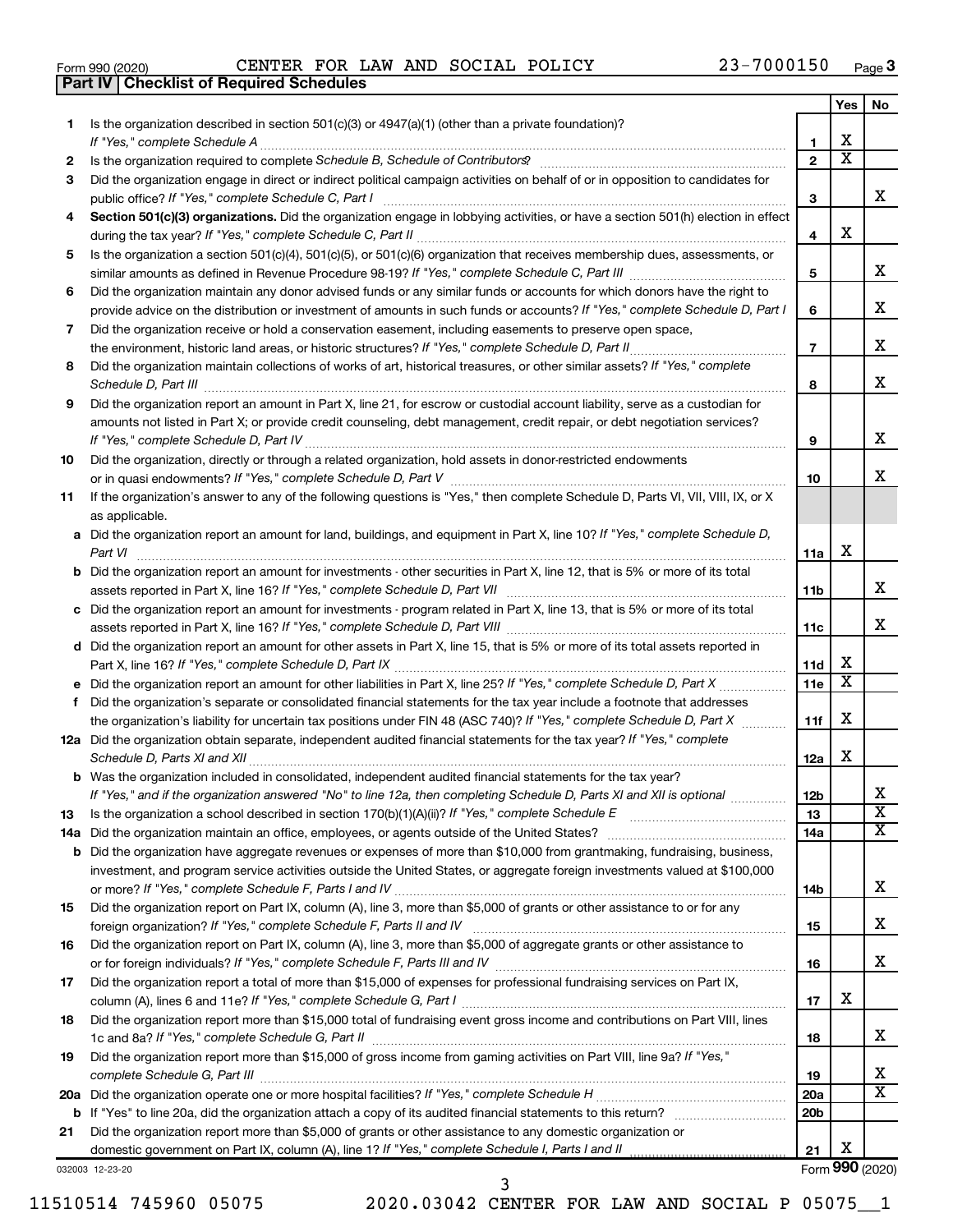|  | Form 990 (2020) |  |
|--|-----------------|--|
|  |                 |  |

*(continued)* **Part IV Checklist of Required Schedules**

|    |                                                                                                                                                                                                                                                                                    |                 | Yes | No                      |
|----|------------------------------------------------------------------------------------------------------------------------------------------------------------------------------------------------------------------------------------------------------------------------------------|-----------------|-----|-------------------------|
| 22 | Did the organization report more than \$5,000 of grants or other assistance to or for domestic individuals on                                                                                                                                                                      |                 |     | x                       |
| 23 | Did the organization answer "Yes" to Part VII, Section A, line 3, 4, or 5 about compensation of the organization's current                                                                                                                                                         | 22              |     |                         |
|    | and former officers, directors, trustees, key employees, and highest compensated employees? If "Yes," complete<br>Schedule J <b>www.communication.communication.communication.com</b>                                                                                              | 23              | х   |                         |
|    | 24a Did the organization have a tax-exempt bond issue with an outstanding principal amount of more than \$100,000 as of the                                                                                                                                                        |                 |     |                         |
|    | last day of the year, that was issued after December 31, 2002? If "Yes," answer lines 24b through 24d and complete                                                                                                                                                                 | 24a             |     | x                       |
|    | b Did the organization invest any proceeds of tax-exempt bonds beyond a temporary period exception?                                                                                                                                                                                | 24b             |     |                         |
|    | c Did the organization maintain an escrow account other than a refunding escrow at any time during the year to defease                                                                                                                                                             | 24c             |     |                         |
|    |                                                                                                                                                                                                                                                                                    | 24d             |     |                         |
|    | 25a Section 501(c)(3), 501(c)(4), and 501(c)(29) organizations. Did the organization engage in an excess benefit                                                                                                                                                                   |                 |     |                         |
|    |                                                                                                                                                                                                                                                                                    | 25a             |     | x                       |
|    | <b>b</b> Is the organization aware that it engaged in an excess benefit transaction with a disqualified person in a prior year, and<br>that the transaction has not been reported on any of the organization's prior Forms 990 or 990-EZ? If "Yes," complete<br>Schedule L. Part I | 25b             |     | x                       |
| 26 | Did the organization report any amount on Part X, line 5 or 22, for receivables from or payables to any current                                                                                                                                                                    |                 |     |                         |
|    | or former officer, director, trustee, key employee, creator or founder, substantial contributor, or 35%                                                                                                                                                                            |                 |     | x                       |
|    |                                                                                                                                                                                                                                                                                    | 26              |     |                         |
| 27 | Did the organization provide a grant or other assistance to any current or former officer, director, trustee, key employee,<br>creator or founder, substantial contributor or employee thereof, a grant selection committee member, or to a 35% controlled                         |                 |     |                         |
|    | entity (including an employee thereof) or family member of any of these persons? If "Yes," complete Schedule L, Part III                                                                                                                                                           | 27              |     | x                       |
| 28 | Was the organization a party to a business transaction with one of the following parties (see Schedule L, Part IV<br>instructions, for applicable filing thresholds, conditions, and exceptions):                                                                                  |                 |     |                         |
|    | a A current or former officer, director, trustee, key employee, creator or founder, or substantial contributor? If<br>"Yes," complete Schedule L, Part IV [111] [12] www.marrows.communications.communications.communications.communications.com                                   | 28a             |     | Х                       |
|    |                                                                                                                                                                                                                                                                                    | 28b             |     | $\overline{\textbf{x}}$ |
|    | c A 35% controlled entity of one or more individuals and/or organizations described in lines 28a or 28b?lf<br>"Yes," complete Schedule L, Part IV [111] [12] www.marrows.communications.communications.communications.communications.com                                           | 28c             |     | Х                       |
| 29 |                                                                                                                                                                                                                                                                                    | 29              |     | $\overline{\text{x}}$   |
| 30 | Did the organization receive contributions of art, historical treasures, or other similar assets, or qualified conservation                                                                                                                                                        | 30              |     | Х                       |
| 31 | Did the organization liquidate, terminate, or dissolve and cease operations? If "Yes," complete Schedule N, Part I                                                                                                                                                                 | 31              |     | $\overline{\text{x}}$   |
| 32 | Did the organization sell, exchange, dispose of, or transfer more than 25% of its net assets? If "Yes," complete                                                                                                                                                                   | 32              |     | Х                       |
| 33 | Did the organization own 100% of an entity disregarded as separate from the organization under Regulations                                                                                                                                                                         | 33              |     | х                       |
| 34 | Was the organization related to any tax-exempt or taxable entity? If "Yes," complete Schedule R, Part II, III, or IV, and<br>Part V, line 1                                                                                                                                        | 34              |     | х                       |
|    |                                                                                                                                                                                                                                                                                    | 35a             |     | $\overline{\texttt{x}}$ |
|    | b If "Yes" to line 35a, did the organization receive any payment from or engage in any transaction with a controlled entity                                                                                                                                                        | 35 <sub>b</sub> |     |                         |
| 36 | Section 501(c)(3) organizations. Did the organization make any transfers to an exempt non-charitable related organization?                                                                                                                                                         | 36              |     | x                       |
| 37 | Did the organization conduct more than 5% of its activities through an entity that is not a related organization                                                                                                                                                                   | 37              |     | x                       |
| 38 | Did the organization complete Schedule O and provide explanations in Schedule O for Part VI, lines 11b and 19?                                                                                                                                                                     |                 | X   |                         |
|    | Part V<br><b>Statements Regarding Other IRS Filings and Tax Compliance</b>                                                                                                                                                                                                         | 38              |     |                         |
|    |                                                                                                                                                                                                                                                                                    |                 |     |                         |
|    |                                                                                                                                                                                                                                                                                    |                 | Yes | No                      |
|    | 74                                                                                                                                                                                                                                                                                 |                 |     |                         |
|    | 1a<br>0<br>1 <sub>b</sub>                                                                                                                                                                                                                                                          |                 |     |                         |
|    |                                                                                                                                                                                                                                                                                    |                 |     |                         |
|    | c Did the organization comply with backup withholding rules for reportable payments to vendors and reportable gaming                                                                                                                                                               | 1c              | X   |                         |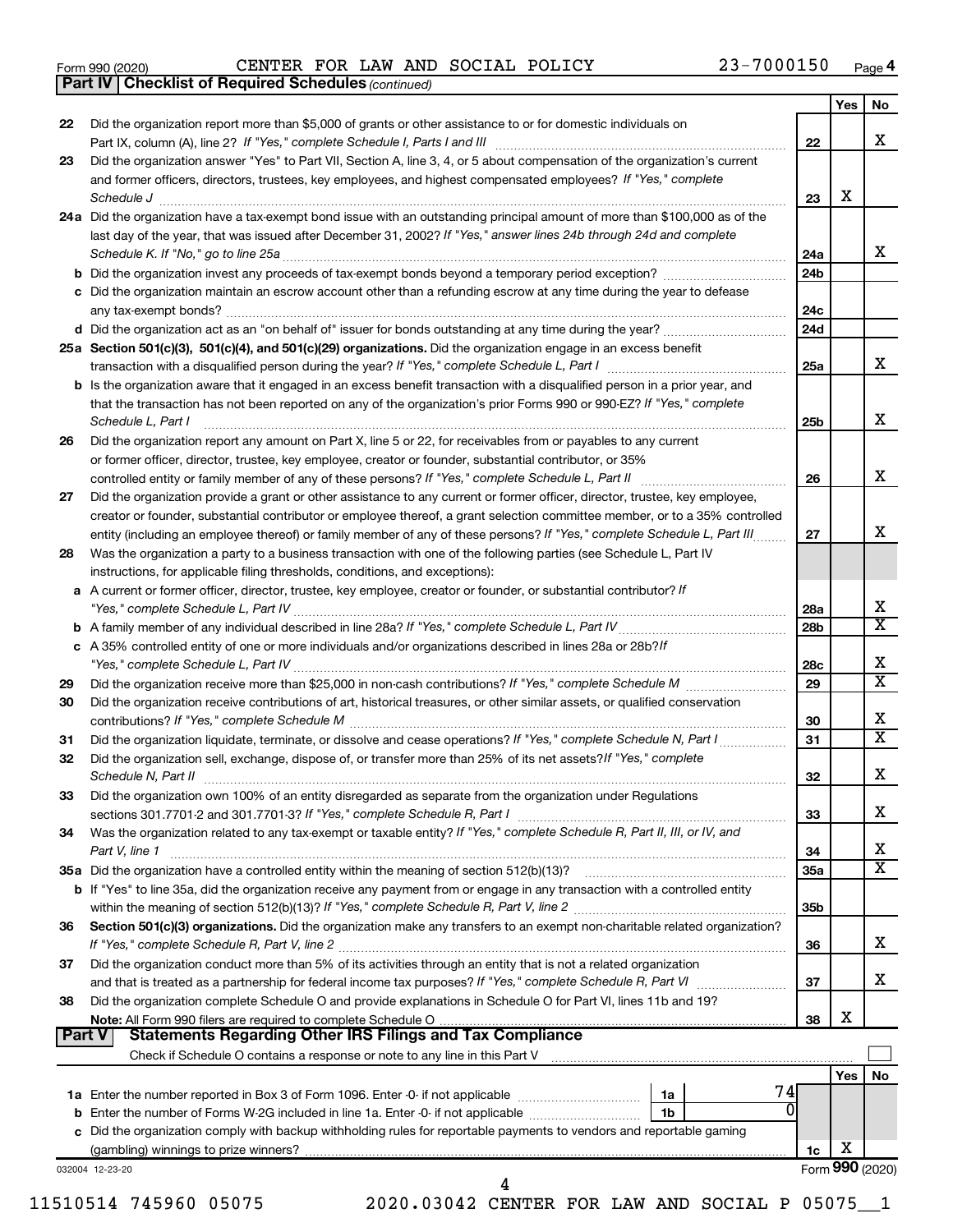| Form 990 (2020) |  |  | CENTER FOR LAW AND SOCIAL POLICY | 23-7000150 | Page |
|-----------------|--|--|----------------------------------|------------|------|
|-----------------|--|--|----------------------------------|------------|------|

**Part V Statements Regarding Other IRS Filings and Tax Compliance**

*(continued)*

|    |                                                                                                                                                      |                | Yes | No                      |
|----|------------------------------------------------------------------------------------------------------------------------------------------------------|----------------|-----|-------------------------|
|    | 2a Enter the number of employees reported on Form W-3, Transmittal of Wage and Tax Statements,                                                       |                |     |                         |
|    | 56<br>filed for the calendar year ending with or within the year covered by this return <i>[[[[[[[[[[[[[[[]]]]</i> ]]<br>2a                          |                |     |                         |
|    |                                                                                                                                                      | 2 <sub>b</sub> | X   |                         |
|    |                                                                                                                                                      |                |     |                         |
|    | 3a Did the organization have unrelated business gross income of \$1,000 or more during the year?                                                     | За             |     | х                       |
|    |                                                                                                                                                      | 3b             |     |                         |
|    | 4a At any time during the calendar year, did the organization have an interest in, or a signature or other authority over, a                         |                |     |                         |
|    | financial account in a foreign country (such as a bank account, securities account, or other financial account)?                                     | 4a             |     | х                       |
|    | <b>b</b> If "Yes," enter the name of the foreign country $\blacktriangleright$                                                                       |                |     |                         |
|    | See instructions for filing requirements for FinCEN Form 114, Report of Foreign Bank and Financial Accounts (FBAR).                                  |                |     |                         |
|    |                                                                                                                                                      | 5a             |     | х                       |
| b  |                                                                                                                                                      | 5b             |     | х                       |
| с  |                                                                                                                                                      | 5c             |     |                         |
|    | 6a Does the organization have annual gross receipts that are normally greater than \$100,000, and did the organization solicit                       |                |     | х                       |
|    | any contributions that were not tax deductible as charitable contributions?                                                                          | 6a             |     |                         |
|    | b If "Yes," did the organization include with every solicitation an express statement that such contributions or gifts                               |                |     |                         |
|    | were not tax deductible?<br>Organizations that may receive deductible contributions under section 170(c).                                            | 6b             |     |                         |
| 7  | Did the organization receive a payment in excess of \$75 made partly as a contribution and partly for goods and services provided to the payor?      | 7a             |     | х                       |
| а  |                                                                                                                                                      | 7b             |     |                         |
|    | Did the organization sell, exchange, or otherwise dispose of tangible personal property for which it was required                                    |                |     |                         |
|    |                                                                                                                                                      | 7c             |     | х                       |
| d  | 7d                                                                                                                                                   |                |     |                         |
|    | Did the organization receive any funds, directly or indirectly, to pay premiums on a personal benefit contract?                                      | 7e             |     | х                       |
| t  | Did the organization, during the year, pay premiums, directly or indirectly, on a personal benefit contract?                                         | 7f             |     | х                       |
| g  | If the organization received a contribution of qualified intellectual property, did the organization file Form 8899 as required?                     | 7g             |     |                         |
| h  | If the organization received a contribution of cars, boats, airplanes, or other vehicles, did the organization file a Form 1098-C?                   |                |     |                         |
| 8  | Sponsoring organizations maintaining donor advised funds. Did a donor advised fund maintained by the                                                 |                |     |                         |
|    | N/A<br>sponsoring organization have excess business holdings at any time during the year?                                                            | 8              |     |                         |
| 9  | Sponsoring organizations maintaining donor advised funds.                                                                                            |                |     |                         |
| а  | N/A<br>Did the sponsoring organization make any taxable distributions under section 4966?                                                            | 9а             |     |                         |
| b  | N/A                                                                                                                                                  | 9b             |     |                         |
| 10 | Section 501(c)(7) organizations. Enter:                                                                                                              |                |     |                         |
| а  | 10a                                                                                                                                                  |                |     |                         |
|    | 10 <sub>b</sub><br>b Gross receipts, included on Form 990, Part VIII, line 12, for public use of club facilities                                     |                |     |                         |
| 11 | Section 501(c)(12) organizations. Enter:                                                                                                             |                |     |                         |
|    |                                                                                                                                                      |                |     |                         |
|    | b Gross income from other sources (Do not net amounts due or paid to other sources against                                                           |                |     |                         |
|    | 11b<br>12a Section 4947(a)(1) non-exempt charitable trusts. Is the organization filing Form 990 in lieu of Form 1041?                                | 12a            |     |                         |
|    | <b>b</b> If "Yes," enter the amount of tax-exempt interest received or accrued during the year $\ldots$ $\mathbf{N}/\mathbf{A}$ .<br>12 <sub>b</sub> |                |     |                         |
| 13 | Section 501(c)(29) qualified nonprofit health insurance issuers.                                                                                     |                |     |                         |
|    | N/A                                                                                                                                                  | 13a            |     |                         |
|    | Note: See the instructions for additional information the organization must report on Schedule O.                                                    |                |     |                         |
|    | <b>b</b> Enter the amount of reserves the organization is required to maintain by the states in which the                                            |                |     |                         |
|    | 13 <sub>b</sub>                                                                                                                                      |                |     |                         |
|    | 13с                                                                                                                                                  |                |     |                         |
|    | 14a Did the organization receive any payments for indoor tanning services during the tax year?                                                       | 14a            |     | $\overline{\mathbf{X}}$ |
|    | <b>b</b> If "Yes," has it filed a Form 720 to report these payments? If "No," provide an explanation on Schedule O                                   | 14b            |     |                         |
| 15 | Is the organization subject to the section 4960 tax on payment(s) of more than \$1,000,000 in remuneration or                                        |                |     |                         |
|    |                                                                                                                                                      | 15             |     | x                       |
|    | If "Yes," see instructions and file Form 4720, Schedule N.                                                                                           |                |     |                         |
| 16 | Is the organization an educational institution subject to the section 4968 excise tax on net investment income?                                      | 16             |     | x                       |
|    | If "Yes," complete Form 4720, Schedule O.                                                                                                            |                |     |                         |

Form (2020) **990**

032005 12-23-20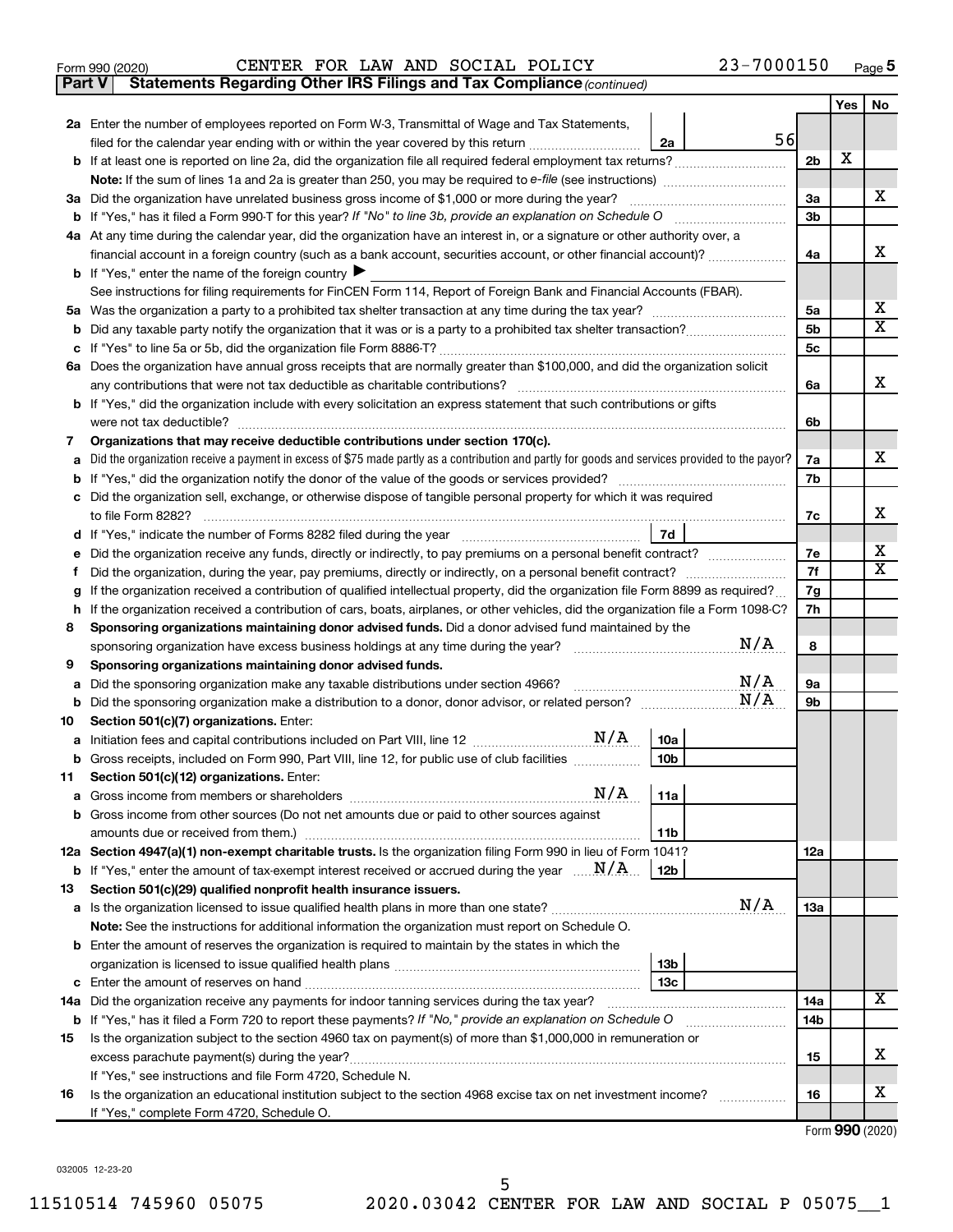#### Form 990 (2020)  $\begin{array}{cccc} \text{CENTER} & \text{FOR} & \text{LAW} & \text{AND} & \text{SOCIAL} & \text{POLICY} \end{array}$   $\begin{array}{cccc} 23-7000150 & \text{Page} \end{array}$

**Part VI** Governance, Management, and Disclosure For each "Yes" response to lines 2 through 7b below, and for a "No" response *to line 8a, 8b, or 10b below, describe the circumstances, processes, or changes on Schedule O. See instructions.*

|     |                                                                                                                                                                                                                                |    |    |                 |                         | $\overline{\mathbf{X}}$ |
|-----|--------------------------------------------------------------------------------------------------------------------------------------------------------------------------------------------------------------------------------|----|----|-----------------|-------------------------|-------------------------|
|     | <b>Section A. Governing Body and Management</b>                                                                                                                                                                                |    |    |                 |                         |                         |
|     |                                                                                                                                                                                                                                |    |    |                 | Yes                     | No                      |
|     | <b>1a</b> Enter the number of voting members of the governing body at the end of the tax year                                                                                                                                  | 1a | 21 |                 |                         |                         |
|     | If there are material differences in voting rights among members of the governing body, or if the governing                                                                                                                    |    |    |                 |                         |                         |
|     | body delegated broad authority to an executive committee or similar committee, explain on Schedule O.                                                                                                                          |    |    |                 |                         |                         |
| b   | Enter the number of voting members included on line 1a, above, who are independent                                                                                                                                             | 1b | 20 |                 |                         |                         |
| 2   | Did any officer, director, trustee, or key employee have a family relationship or a business relationship with any other                                                                                                       |    |    |                 |                         |                         |
|     | officer, director, trustee, or key employee?                                                                                                                                                                                   |    |    | $\mathbf{2}$    |                         | х                       |
| 3   | Did the organization delegate control over management duties customarily performed by or under the direct supervision                                                                                                          |    |    |                 |                         |                         |
|     |                                                                                                                                                                                                                                |    |    | 3               |                         | x                       |
| 4   | Did the organization make any significant changes to its governing documents since the prior Form 990 was filed?                                                                                                               |    |    | 4               |                         | $\overline{\mathbf{x}}$ |
| 5   |                                                                                                                                                                                                                                |    |    | 5               |                         | $\overline{\mathbf{x}}$ |
| 6   | Did the organization have members or stockholders?                                                                                                                                                                             |    |    | 6               |                         | $\overline{\mathbf{X}}$ |
| 7a  | Did the organization have members, stockholders, or other persons who had the power to elect or appoint one or                                                                                                                 |    |    |                 |                         |                         |
|     | more members of the governing body?                                                                                                                                                                                            |    |    | 7a              |                         | х                       |
|     | <b>b</b> Are any governance decisions of the organization reserved to (or subject to approval by) members, stockholders, or                                                                                                    |    |    |                 |                         |                         |
|     | persons other than the governing body?                                                                                                                                                                                         |    |    | 7b              |                         | x                       |
| 8   | Did the organization contemporaneously document the meetings held or written actions undertaken during the year by the following:                                                                                              |    |    |                 |                         |                         |
| a   | The governing body?                                                                                                                                                                                                            |    |    | 8а              | х                       |                         |
| b   |                                                                                                                                                                                                                                |    |    | 8b              | х                       |                         |
| 9   | Is there any officer, director, trustee, or key employee listed in Part VII, Section A, who cannot be reached at the                                                                                                           |    |    |                 |                         |                         |
|     |                                                                                                                                                                                                                                |    |    | 9               |                         | x.                      |
|     | <b>Section B. Policies</b> (This Section B requests information about policies not required by the Internal Revenue Code.)                                                                                                     |    |    |                 |                         |                         |
|     |                                                                                                                                                                                                                                |    |    |                 | Yes                     | No                      |
|     |                                                                                                                                                                                                                                |    |    | 10a             |                         | x                       |
|     | <b>b</b> If "Yes," did the organization have written policies and procedures governing the activities of such chapters, affiliates,                                                                                            |    |    |                 |                         |                         |
|     |                                                                                                                                                                                                                                |    |    | 10 <sub>b</sub> |                         |                         |
|     | 11a Has the organization provided a complete copy of this Form 990 to all members of its governing body before filing the form?                                                                                                |    |    | 11a             | X                       |                         |
|     | <b>b</b> Describe in Schedule O the process, if any, used by the organization to review this Form 990.                                                                                                                         |    |    |                 |                         |                         |
| 12a |                                                                                                                                                                                                                                |    |    |                 | х                       |                         |
| b   | Were officers, directors, or trustees, and key employees required to disclose annually interests that could give rise to conflicts?                                                                                            |    |    |                 |                         |                         |
| с   | Did the organization regularly and consistently monitor and enforce compliance with the policy? If "Yes," describe                                                                                                             |    |    |                 |                         |                         |
|     | in Schedule O how this was done                                                                                                                                                                                                |    |    | 12c             | х                       |                         |
| 13  | Did the organization have a written whistleblower policy?                                                                                                                                                                      |    |    | 13              | x                       |                         |
| 14  | Did the organization have a written document retention and destruction policy? [11] manuscription materials and destruction policy? [11] manuscription materials and the organization have a written document retention and de |    |    | 14              | $\overline{\texttt{x}}$ |                         |
| 15  | Did the process for determining compensation of the following persons include a review and approval by independent                                                                                                             |    |    |                 |                         |                         |
|     | persons, comparability data, and contemporaneous substantiation of the deliberation and decision?                                                                                                                              |    |    |                 |                         |                         |
|     |                                                                                                                                                                                                                                |    |    | 15a             | Х                       |                         |
|     |                                                                                                                                                                                                                                |    |    | 15 <sub>b</sub> | X                       |                         |
|     | If "Yes" to line 15a or 15b, describe the process in Schedule O (see instructions).                                                                                                                                            |    |    |                 |                         |                         |
|     | 16a Did the organization invest in, contribute assets to, or participate in a joint venture or similar arrangement with a                                                                                                      |    |    |                 |                         |                         |
|     | taxable entity during the year?                                                                                                                                                                                                |    |    | 16a             |                         | х                       |
|     | b If "Yes," did the organization follow a written policy or procedure requiring the organization to evaluate its participation                                                                                                 |    |    |                 |                         |                         |
|     | in joint venture arrangements under applicable federal tax law, and take steps to safeguard the organization's                                                                                                                 |    |    |                 |                         |                         |
|     | exempt status with respect to such arrangements?                                                                                                                                                                               |    |    | 16b             |                         |                         |
|     | <b>Section C. Disclosure</b>                                                                                                                                                                                                   |    |    |                 |                         |                         |
| 17  | List the states with which a copy of this Form 990 is required to be filed $\blacktriangleright$ SEE SCHEDULE O                                                                                                                |    |    |                 |                         |                         |
| 18  | Section 6104 requires an organization to make its Forms 1023 (1024 or 1024-A, if applicable), 990, and 990-T (Section 501(c)(3)s only) available                                                                               |    |    |                 |                         |                         |
|     | for public inspection. Indicate how you made these available. Check all that apply.                                                                                                                                            |    |    |                 |                         |                         |
|     | $\lfloor X \rfloor$ Another's website<br>$\lfloor \underline{X} \rfloor$ Upon request<br>Own website<br>Other (explain on Schedule O)                                                                                          |    |    |                 |                         |                         |
| 19  | Describe on Schedule O whether (and if so, how) the organization made its governing documents, conflict of interest policy, and financial                                                                                      |    |    |                 |                         |                         |
|     | statements available to the public during the tax year.                                                                                                                                                                        |    |    |                 |                         |                         |
| 20  | State the name, address, and telephone number of the person who possesses the organization's books and records                                                                                                                 |    |    |                 |                         |                         |
|     | OLIVIA GOLDEN - (202)906-8004                                                                                                                                                                                                  |    |    |                 |                         |                         |
|     | NW SUITE 900, WASHINGTON,<br>20005<br>1310 L STREET,<br>DC                                                                                                                                                                     |    |    |                 |                         |                         |
|     | 032006 12-23-20                                                                                                                                                                                                                |    |    |                 |                         | Form 990 (2020)         |
|     | 6                                                                                                                                                                                                                              |    |    |                 |                         |                         |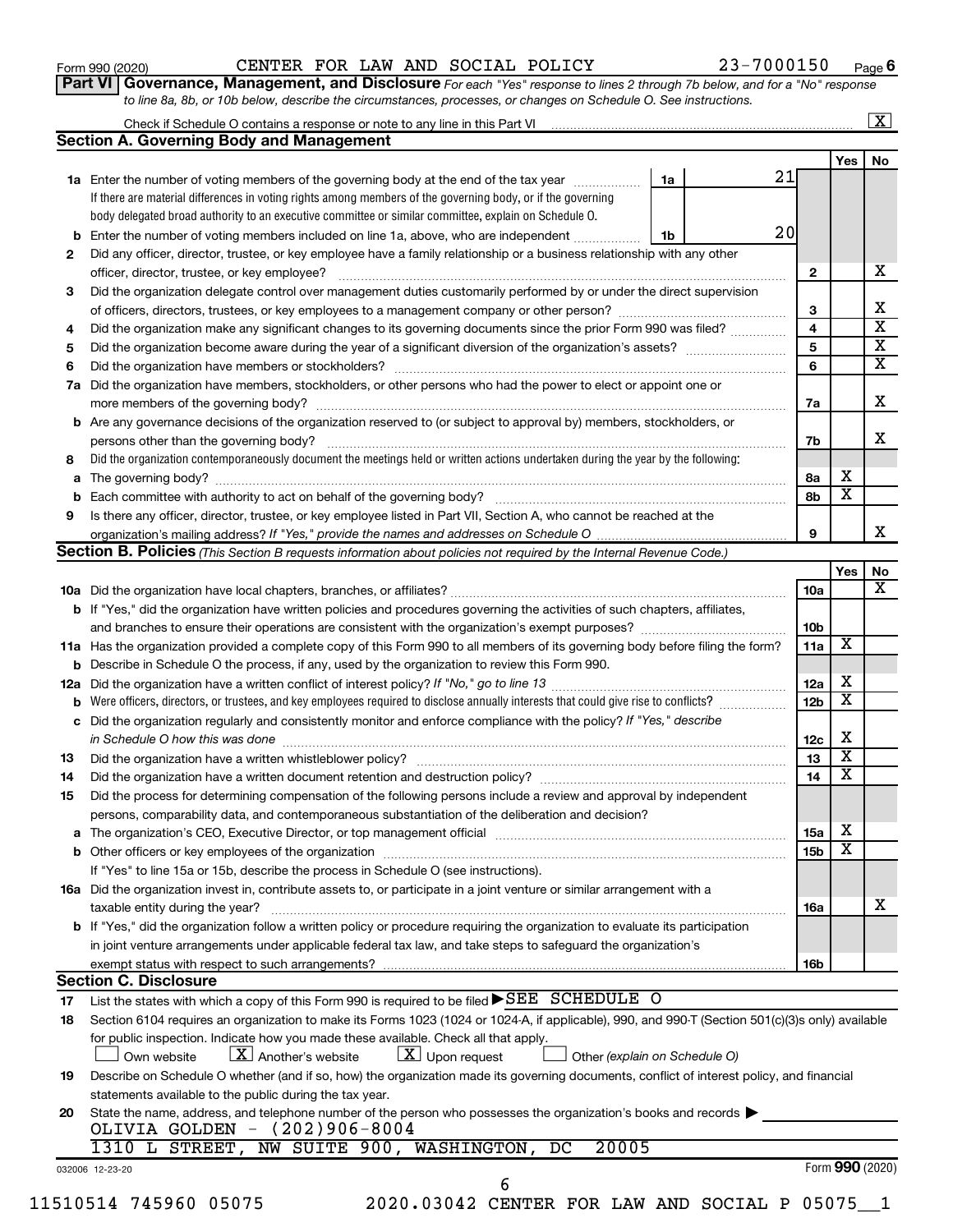$\Box$ 

| Part VII Compensation of Officers, Directors, Trustees, Key Employees, Highest Compensated |
|--------------------------------------------------------------------------------------------|
| <b>Employees, and Independent Contractors</b>                                              |

Check if Schedule O contains a response or note to any line in this Part VII

**Section A. Officers, Directors, Trustees, Key Employees, and Highest Compensated Employees**

**1a**  Complete this table for all persons required to be listed. Report compensation for the calendar year ending with or within the organization's tax year.  $\bullet$  List all of the organization's current officers, directors, trustees (whether individuals or organizations), regardless of amount of compensation.

Enter -0- in columns (D), (E), and (F) if no compensation was paid.

**•** List all of the organization's current key employees, if any. See instructions for definition of "key employee."

• List the organization's five *current* highest compensated employees (other than an officer, director, trustee, or key employee) who received reportable compensation (Box 5 of Form W-2 and/or Box 7 of Form 1099-MISC) of more than \$100,000 from the organization and any related organizations.

 $\bullet$  List all of the organization's former officers, key employees, and highest compensated employees who received more than \$100,000 of reportable compensation from the organization and any related organizations.

**•** List all of the organization's former directors or trustees that received, in the capacity as a former director or trustee of the organization, more than \$10,000 of reportable compensation from the organization and any related organizations.

See instructions for the order in which to list the persons above.

Check this box if neither the organization nor any related organization compensated any current officer, director, or trustee.  $\Box$ 

| (A)                          | (B)                      |                                         |                                                                  | (C)         |              |                                   |           | (D)             | (E)             | (F)                          |
|------------------------------|--------------------------|-----------------------------------------|------------------------------------------------------------------|-------------|--------------|-----------------------------------|-----------|-----------------|-----------------|------------------------------|
| Name and title<br>Average    |                          | Position<br>(do not check more than one |                                                                  |             |              |                                   |           | Reportable      | Reportable      | Estimated                    |
|                              | hours per                |                                         | box, unless person is both an<br>officer and a director/trustee) |             | compensation | compensation                      | amount of |                 |                 |                              |
|                              | week                     |                                         |                                                                  |             |              |                                   |           | from            | from related    | other                        |
|                              | (list any                |                                         |                                                                  |             |              |                                   |           | the             | organizations   | compensation                 |
|                              | hours for                |                                         |                                                                  |             |              |                                   |           | organization    | (W-2/1099-MISC) | from the                     |
|                              | related<br>organizations |                                         |                                                                  |             |              |                                   |           | (W-2/1099-MISC) |                 | organization                 |
|                              | below                    |                                         |                                                                  |             |              |                                   |           |                 |                 | and related<br>organizations |
|                              | line)                    | Individual trustee or director          | nstitutional trustee                                             | Officer     | Key employee | Highest compensated<br>  employee | Former    |                 |                 |                              |
| OLIVIA GOLDEN<br>(1)         | 40.00                    |                                         |                                                                  |             |              |                                   |           |                 |                 |                              |
| EXECUTIVE DIRECTOR           |                          | X                                       |                                                                  | X           |              |                                   |           | 209,286.        | 0.              | 34,665.                      |
| (2)<br>CORMEKKI WHITLEY      | 40.00                    |                                         |                                                                  |             |              |                                   |           |                 |                 |                              |
| TREASURER, COO               |                          |                                         |                                                                  | $\mathbf X$ |              |                                   |           | 180,099.        | 0.              | 35,714.                      |
| HANNAH MATTHEWS<br>(3)       | 40.00                    |                                         |                                                                  |             |              |                                   |           |                 |                 |                              |
| DEPUTY DIR., POLICY          |                          |                                         |                                                                  |             |              | X                                 |           | 158,528.        | 0.              | 34,618.                      |
| BARBARA SEMEDO<br>(4)        | 40.00                    |                                         |                                                                  |             |              |                                   |           |                 |                 |                              |
| DEPUTY DIR., COMMUNICATION   |                          |                                         |                                                                  |             |              | $\mathbf X$                       |           | 163,886.        | 0.              | 27,835.                      |
| ELIZABETH LOWER-BASCH<br>(5) | 40.00                    |                                         |                                                                  |             |              |                                   |           |                 |                 |                              |
| PROGRAM DIRECTOR             |                          |                                         |                                                                  |             |              | х                                 |           | 147,510.        | 0.              | 40,231.                      |
| PRONITA GUPTA<br>(6)         | 40.00                    |                                         |                                                                  |             |              |                                   |           |                 |                 |                              |
| PROGRAM DIRECTOR             |                          |                                         |                                                                  |             |              | $\mathbf X$                       |           | 145,884.        | 0.              | 28,629.                      |
| KISHA BIRD<br>(7)            | 40.00                    |                                         |                                                                  |             |              |                                   |           |                 |                 |                              |
| PROGRAM DIRECTOR             |                          |                                         |                                                                  |             |              | $\mathbf X$                       |           | 149,680.        | 0.              | 13,955.                      |
| <b>LAVEEDA BATTLE</b><br>(8) | 2.00                     |                                         |                                                                  |             |              |                                   |           |                 |                 |                              |
| BOARD CHAIR                  |                          | X                                       |                                                                  | X           |              |                                   |           | 0.              | 0.              | 0.                           |
| <b>LISA BROWN</b><br>(9)     | 1.00                     |                                         |                                                                  |             |              |                                   |           |                 |                 |                              |
| BOARD VICE CHAIR             |                          | X                                       |                                                                  | $\mathbf X$ |              |                                   |           | $\mathbf 0$ .   | $\mathbf 0$ .   | $\mathbf 0$ .                |
| (10) JOHN M. BOUMAN          | 1.00                     |                                         |                                                                  |             |              |                                   |           |                 |                 |                              |
| <b>SECRETARY</b>             |                          | х                                       |                                                                  | X           |              |                                   |           | $\mathbf 0$ .   | 0.              | 0.                           |
| (11) JARRETT TOMAS BARRIOS   | 1.00                     |                                         |                                                                  |             |              |                                   |           |                 |                 |                              |
| <b>BOARD MEMBER</b>          |                          | X                                       |                                                                  |             |              |                                   |           | $\mathbf 0$ .   | $\mathbf 0$ .   | $\boldsymbol{0}$ .           |
| (12) JAMIRA BURLEY           | 1.00                     |                                         |                                                                  |             |              |                                   |           |                 |                 |                              |
| <b>BOARD MEMBER</b>          |                          | X                                       |                                                                  |             |              |                                   |           | $\mathbf 0$ .   | 0.              | $\mathbf 0$ .                |
| (13) ANNIE BURNS             | 1.00                     |                                         |                                                                  |             |              |                                   |           |                 |                 |                              |
| <b>BOARD MEMBER</b>          |                          | X                                       |                                                                  |             |              |                                   |           | $\mathbf 0$ .   | $\mathbf 0$ .   | 0.                           |
| (14) MICHAEL C. CAMUNEZ      | 1.00                     |                                         |                                                                  |             |              |                                   |           |                 |                 |                              |
| <b>BOARD MEMBER</b>          |                          | $\mathbf X$                             |                                                                  |             |              |                                   |           | $\mathbf 0$ .   | 0.              | $\mathbf 0$ .                |
| (15) DONNA COOPER            | 1.00                     |                                         |                                                                  |             |              |                                   |           |                 |                 |                              |
| <b>BOARD MEMBER</b>          |                          | X                                       |                                                                  |             |              |                                   |           | $\mathbf 0$ .   | $\mathbf 0$ .   | $\boldsymbol{0}$ .           |
| (16) ANGELA DIAZ             | 1.00                     |                                         |                                                                  |             |              |                                   |           |                 |                 |                              |
| <b>BOARD MEMBER</b>          |                          | $\mathbf X$                             |                                                                  |             |              |                                   |           | $\mathbf 0$ .   | $\mathbf 0$ .   | 0.                           |
| (17) DAVID DODSON            | 1.00                     |                                         |                                                                  |             |              |                                   |           |                 |                 |                              |
| <b>BOARD MEMBER</b>          |                          | X                                       |                                                                  |             |              |                                   |           | 0.              | $\mathbf 0$ .   | 0.                           |
| 032007 12-23-20              |                          |                                         |                                                                  |             |              |                                   |           |                 |                 | Form 990 (2020)              |

7

032007 12-23-20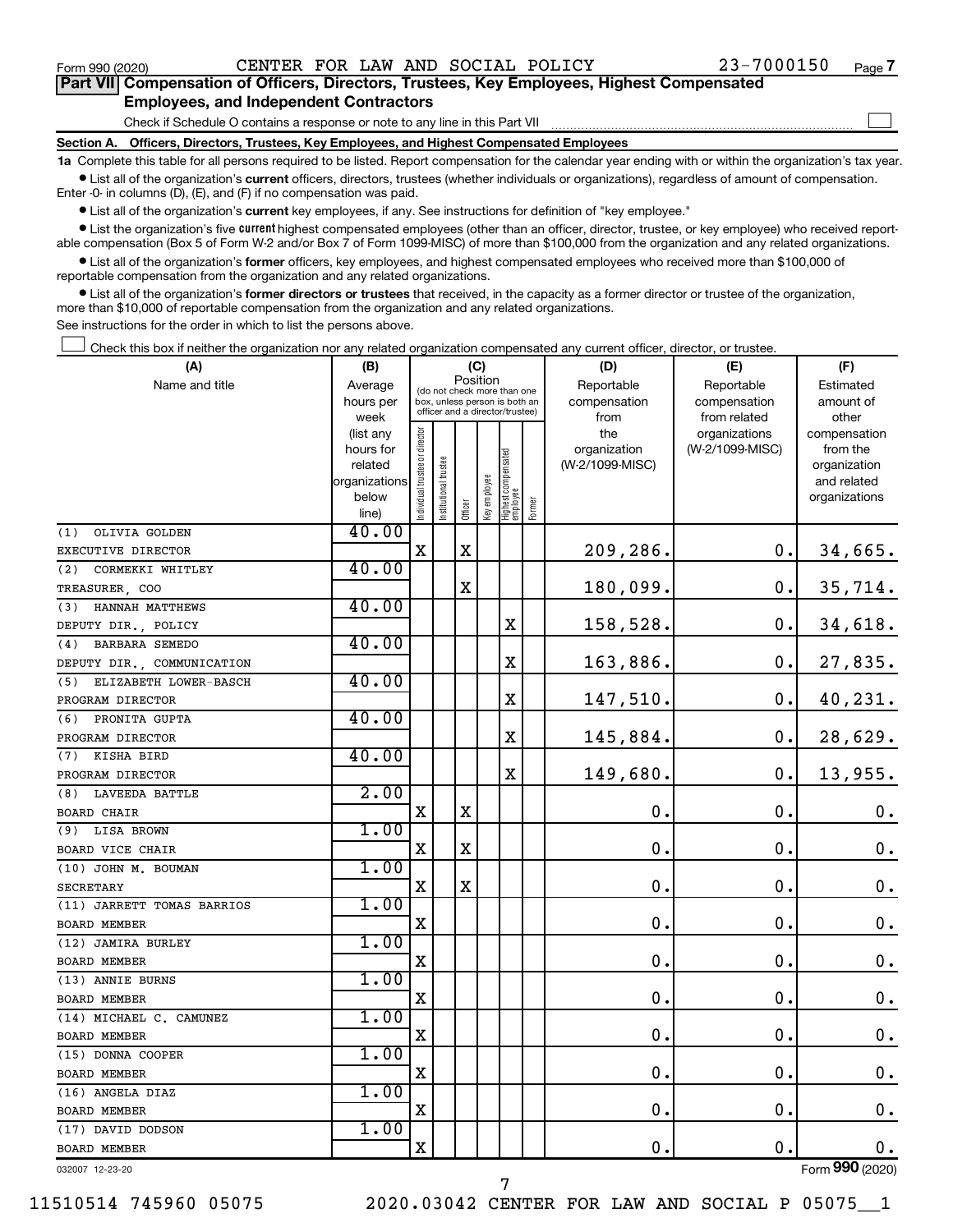| CENTER FOR LAW AND SOCIAL POLICY<br>Form 990 (2020)                                                                                        |                                                         |                                |                                                                                                                    |         |              |                                   |                  |                                           | 23-7000150                                        |               |                                        |                                                                          | Page 8          |
|--------------------------------------------------------------------------------------------------------------------------------------------|---------------------------------------------------------|--------------------------------|--------------------------------------------------------------------------------------------------------------------|---------|--------------|-----------------------------------|------------------|-------------------------------------------|---------------------------------------------------|---------------|----------------------------------------|--------------------------------------------------------------------------|-----------------|
| <b>Part VII</b><br>Section A. Officers, Directors, Trustees, Key Employees, and Highest Compensated Employees (continued)                  |                                                         |                                |                                                                                                                    |         |              |                                   |                  |                                           |                                                   |               |                                        |                                                                          |                 |
| (A)<br>Name and title                                                                                                                      | (B)<br>Average<br>hours per<br>week<br>(list any        |                                | (C)<br>Position<br>(do not check more than one<br>box, unless person is both an<br>officer and a director/trustee) |         |              |                                   |                  | (D)<br>Reportable<br>compensation<br>from | (E)<br>Reportable<br>compensation<br>from related |               | (F)<br>Estimated<br>amount of<br>other |                                                                          |                 |
|                                                                                                                                            | hours for<br>related<br>organizations<br>below<br>line) | Individual trustee or director | Institutional trustee                                                                                              | Officer | Key employee | Highest compensated<br>  employee | Former           | the<br>organization<br>(W-2/1099-MISC)    | organizations<br>(W-2/1099-MISC)                  |               |                                        | compensation<br>from the<br>organization<br>and related<br>organizations |                 |
| (18) STEVEN DOW                                                                                                                            | 1.00                                                    |                                |                                                                                                                    |         |              |                                   |                  |                                           |                                                   |               |                                        |                                                                          |                 |
| <b>BOARD MEMBER</b>                                                                                                                        |                                                         | X                              |                                                                                                                    |         |              |                                   |                  | 0.                                        |                                                   | 0.            |                                        |                                                                          | 0.              |
| (19) PETER EDELMAN                                                                                                                         | 1.00                                                    |                                |                                                                                                                    |         |              |                                   |                  |                                           |                                                   |               |                                        |                                                                          |                 |
| <b>BOARD MEMBER</b>                                                                                                                        |                                                         | X                              |                                                                                                                    |         |              |                                   |                  | 0.                                        |                                                   | $\mathbf 0$ . |                                        |                                                                          | $\mathbf 0$ .   |
| (20) DAVID HANSELL                                                                                                                         | 1.00                                                    |                                |                                                                                                                    |         |              |                                   |                  |                                           |                                                   |               |                                        |                                                                          |                 |
| <b>BOARD MEMBER</b>                                                                                                                        |                                                         | X                              |                                                                                                                    |         |              |                                   |                  | 0.                                        |                                                   | $\mathbf 0$ . |                                        |                                                                          | $\mathbf 0$ .   |
| (21) DENEA JOSEPH                                                                                                                          | 1.00                                                    |                                |                                                                                                                    |         |              |                                   |                  |                                           |                                                   |               |                                        |                                                                          |                 |
| <b>BOARD MEMBER</b>                                                                                                                        |                                                         | X                              |                                                                                                                    |         |              |                                   |                  | 0.                                        |                                                   | $\mathbf 0$ . |                                        |                                                                          | $\mathbf 0$ .   |
| (22) TOM KAHN                                                                                                                              | 1.00                                                    |                                |                                                                                                                    |         |              |                                   |                  |                                           |                                                   |               |                                        |                                                                          |                 |
| BOARD MEMBER (UNTIL 11/20)                                                                                                                 |                                                         | X                              |                                                                                                                    |         |              |                                   |                  | 0.                                        |                                                   | $\mathbf 0$ . |                                        |                                                                          | $\mathbf 0$ .   |
| (23) SIMON LAZARUS                                                                                                                         | 1.00                                                    |                                |                                                                                                                    |         |              |                                   |                  |                                           |                                                   |               |                                        |                                                                          |                 |
| <b>BOARD MEMBER</b>                                                                                                                        |                                                         | X                              |                                                                                                                    |         |              |                                   |                  | 0.                                        |                                                   | 0.            |                                        |                                                                          | $\mathbf 0$ .   |
| (24) SUNIL MANSUKHANI                                                                                                                      | 1.00                                                    | X                              |                                                                                                                    |         |              |                                   |                  | 0.                                        |                                                   | 0.            |                                        |                                                                          |                 |
| <b>BOARD MEMBER</b>                                                                                                                        | 1.00                                                    |                                |                                                                                                                    |         |              |                                   |                  |                                           |                                                   |               |                                        |                                                                          | $\mathbf 0$ .   |
| (25) EDWARD MONTGOMERY                                                                                                                     |                                                         | X                              |                                                                                                                    |         |              |                                   |                  | 0.                                        |                                                   | 0.            |                                        |                                                                          | $\mathbf 0$ .   |
| <b>BOARD MEMBER</b>                                                                                                                        | 1.00                                                    |                                |                                                                                                                    |         |              |                                   |                  |                                           |                                                   |               |                                        |                                                                          |                 |
| (26) GENE NICHOL                                                                                                                           |                                                         | X                              |                                                                                                                    |         |              |                                   |                  | 0.                                        |                                                   | 0.            |                                        |                                                                          | 0.              |
| <b>BOARD MEMBER</b><br>1, 154, 873.                                                                                                        |                                                         |                                |                                                                                                                    |         |              |                                   | $\overline{0}$ . |                                           |                                                   |               |                                        |                                                                          |                 |
| 215,647.<br>1b Subtotal<br>σ.<br>О.                                                                                                        |                                                         |                                |                                                                                                                    |         |              |                                   |                  | $\overline{0}$ .                          |                                                   |               |                                        |                                                                          |                 |
| c Total from continuation sheets to Part VII, Section A manufactured by<br>1, 154, 873.                                                    |                                                         |                                |                                                                                                                    |         |              |                                   |                  | σ.                                        |                                                   |               | 215,647.                               |                                                                          |                 |
| Total number of individuals (including but not limited to those listed above) who received more than \$100,000 of reportable<br>2          |                                                         |                                |                                                                                                                    |         |              |                                   |                  |                                           |                                                   |               |                                        |                                                                          |                 |
| compensation from the organization $\blacktriangleright$                                                                                   |                                                         |                                |                                                                                                                    |         |              |                                   |                  |                                           |                                                   |               |                                        |                                                                          | 17              |
|                                                                                                                                            |                                                         |                                |                                                                                                                    |         |              |                                   |                  |                                           |                                                   |               |                                        | Yes                                                                      | No              |
| 3<br>Did the organization list any former officer, director, trustee, key employee, or highest compensated employee on                     |                                                         |                                |                                                                                                                    |         |              |                                   |                  |                                           |                                                   |               |                                        |                                                                          |                 |
| line 1a? If "Yes," complete Schedule J for such individual manufactured content to the set of the set of the s                             |                                                         |                                |                                                                                                                    |         |              |                                   |                  |                                           |                                                   |               | З                                      |                                                                          | X               |
| For any individual listed on line 1a, is the sum of reportable compensation and other compensation from the organization                   |                                                         |                                |                                                                                                                    |         |              |                                   |                  |                                           |                                                   |               |                                        |                                                                          |                 |
| and related organizations greater than \$150,000? If "Yes," complete Schedule J for such individual                                        |                                                         |                                |                                                                                                                    |         |              |                                   |                  |                                           |                                                   |               | 4                                      | х                                                                        |                 |
| Did any person listed on line 1a receive or accrue compensation from any unrelated organization or individual for services<br>5            |                                                         |                                |                                                                                                                    |         |              |                                   |                  |                                           |                                                   |               |                                        |                                                                          |                 |
|                                                                                                                                            |                                                         |                                |                                                                                                                    |         |              |                                   |                  |                                           |                                                   |               | 5                                      |                                                                          | X               |
| <b>Section B. Independent Contractors</b>                                                                                                  |                                                         |                                |                                                                                                                    |         |              |                                   |                  |                                           |                                                   |               |                                        |                                                                          |                 |
| Complete this table for your five highest compensated independent contractors that received more than \$100,000 of compensation from<br>1. |                                                         |                                |                                                                                                                    |         |              |                                   |                  |                                           |                                                   |               |                                        |                                                                          |                 |
| the organization. Report compensation for the calendar year ending with or within the organization's tax year.                             |                                                         |                                |                                                                                                                    |         |              |                                   |                  |                                           |                                                   |               |                                        |                                                                          |                 |
| (A)                                                                                                                                        |                                                         |                                |                                                                                                                    |         |              |                                   |                  | (B)                                       |                                                   |               | (C)                                    |                                                                          |                 |
| Name and business address                                                                                                                  |                                                         |                                |                                                                                                                    |         |              |                                   |                  | Description of services                   |                                                   |               | Compensation                           |                                                                          |                 |
| TYPE A STRATEGIES                                                                                                                          |                                                         |                                |                                                                                                                    |         |              |                                   |                  |                                           |                                                   |               |                                        |                                                                          |                 |
| 3 CLIFF AVENUE, DARIEN, CT 06820                                                                                                           |                                                         |                                |                                                                                                                    |         |              |                                   |                  | DEVELOPMENT                               |                                                   |               |                                        |                                                                          | 103,785.        |
|                                                                                                                                            |                                                         |                                |                                                                                                                    |         |              |                                   |                  |                                           |                                                   |               |                                        |                                                                          |                 |
|                                                                                                                                            |                                                         |                                |                                                                                                                    |         |              |                                   |                  |                                           |                                                   |               |                                        |                                                                          |                 |
|                                                                                                                                            |                                                         |                                |                                                                                                                    |         |              |                                   |                  |                                           |                                                   |               |                                        |                                                                          |                 |
|                                                                                                                                            |                                                         |                                |                                                                                                                    |         |              |                                   |                  |                                           |                                                   |               |                                        |                                                                          |                 |
|                                                                                                                                            |                                                         |                                |                                                                                                                    |         |              |                                   |                  |                                           |                                                   |               |                                        |                                                                          |                 |
|                                                                                                                                            |                                                         |                                |                                                                                                                    |         |              |                                   |                  |                                           |                                                   |               |                                        |                                                                          |                 |
| Total number of independent contractors (including but not limited to those listed above) who received more than<br>2                      |                                                         |                                |                                                                                                                    |         |              |                                   |                  |                                           |                                                   |               |                                        |                                                                          |                 |
| \$100,000 of compensation from the organization                                                                                            |                                                         |                                |                                                                                                                    |         |              |                                   |                  |                                           |                                                   |               |                                        |                                                                          |                 |
| SEE PART VII, SECTION A CONTINUATION SHEETS                                                                                                |                                                         |                                |                                                                                                                    |         |              |                                   |                  |                                           |                                                   |               |                                        |                                                                          | Form 990 (2020) |

032008 12-23-20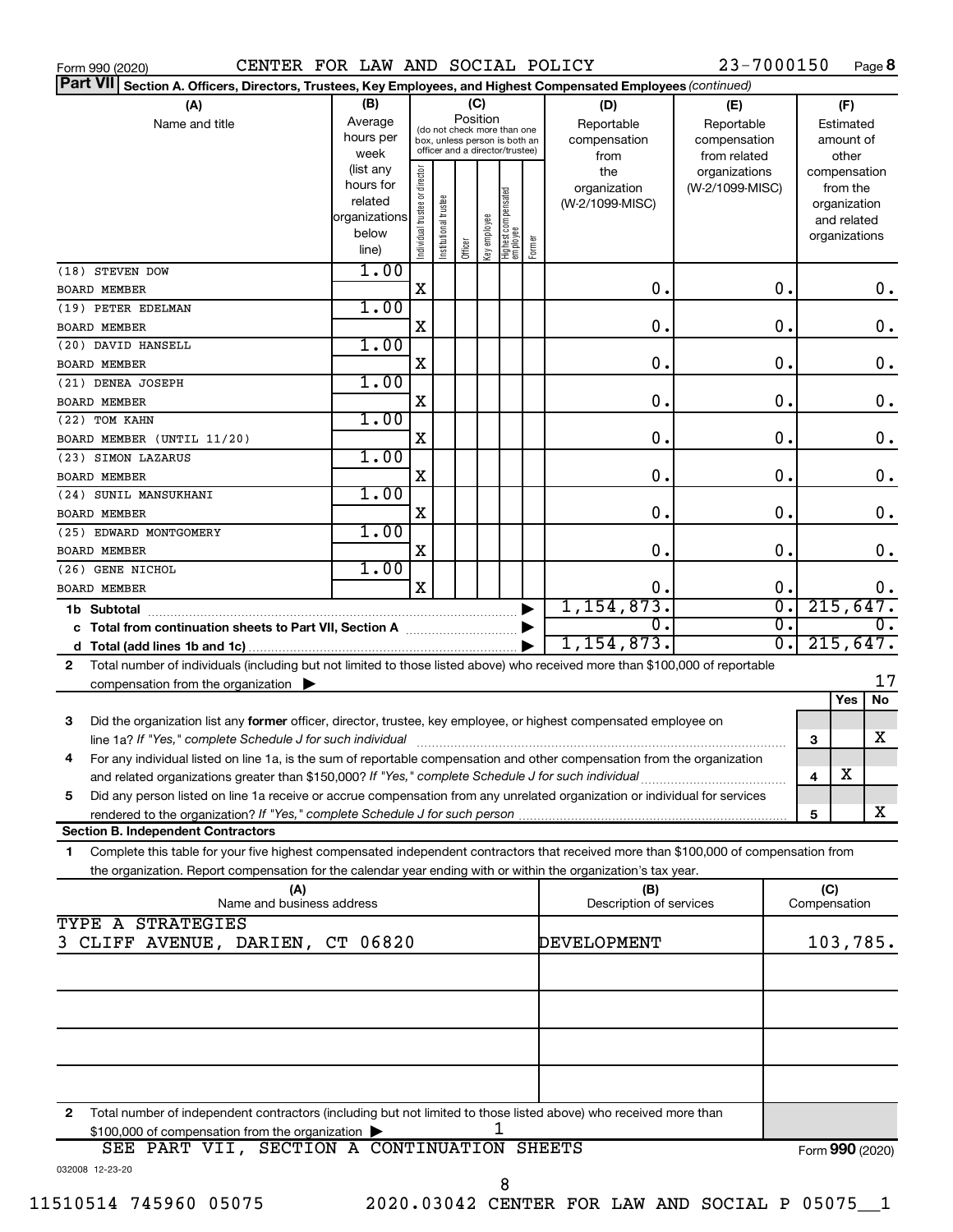| CENTER FOR LAW AND SOCIAL POLICY<br>Form 990                                                                       |                   |                                |                       |          |              |                              |        |                     | 23-7000150                       |                          |
|--------------------------------------------------------------------------------------------------------------------|-------------------|--------------------------------|-----------------------|----------|--------------|------------------------------|--------|---------------------|----------------------------------|--------------------------|
| Part VII Section A.<br>Officers, Directors, Trustees, Key Employees, and Highest Compensated Employees (continued) |                   |                                |                       |          |              |                              |        |                     |                                  |                          |
| (A)                                                                                                                | (B)               |                                |                       |          | (C)          |                              |        | (D)                 | (E)                              | (F)                      |
| Name and title                                                                                                     | Average           |                                |                       | Position |              |                              |        | Reportable          | Reportable                       | Estimated                |
|                                                                                                                    | hours             |                                |                       |          |              | (check all that apply)       |        | compensation        | compensation                     | amount of                |
|                                                                                                                    | per               |                                |                       |          |              |                              |        | from                | from related                     | other                    |
|                                                                                                                    | week<br>(list any |                                |                       |          |              |                              |        | the<br>organization | organizations<br>(W-2/1099-MISC) | compensation<br>from the |
|                                                                                                                    | hours for         |                                |                       |          |              |                              |        | (W-2/1099-MISC)     |                                  | organization             |
|                                                                                                                    | related           |                                |                       |          |              |                              |        |                     |                                  | and related              |
|                                                                                                                    | organizations     | Individual trustee or director | Institutional trustee |          | Key employee | Highest compensated employee |        |                     |                                  | organizations            |
|                                                                                                                    | below             |                                |                       | Officer  |              |                              | Former |                     |                                  |                          |
|                                                                                                                    | line)             |                                |                       |          |              |                              |        |                     |                                  |                          |
| (27) JOE ONEK                                                                                                      | 1.00              |                                |                       |          |              |                              |        | 0.                  |                                  |                          |
| BOARD MEMBER                                                                                                       | 1.00              | $\mathbf X$                    |                       |          |              |                              |        |                     | $\mathbf 0$ .                    | $\mathbf 0$ .            |
| (28) CARISA STANLEY<br>BOARD MEMBER                                                                                |                   | $\mathbf X$                    |                       |          |              |                              |        | 0.                  | $\mathbf 0$ .                    | $\mathbf 0$ .            |
| (29) SARAH WARTELL                                                                                                 | 1.00              |                                |                       |          |              |                              |        |                     |                                  |                          |
| BOARD MEMBER (UNTIL 3/20)                                                                                          |                   | $\mathbf X$                    |                       |          |              |                              |        | 0.                  | $\mathbf 0$ .                    | $\mathbf 0$ .            |
|                                                                                                                    |                   |                                |                       |          |              |                              |        |                     |                                  |                          |
|                                                                                                                    |                   |                                |                       |          |              |                              |        |                     |                                  |                          |
|                                                                                                                    |                   |                                |                       |          |              |                              |        |                     |                                  |                          |
|                                                                                                                    |                   |                                |                       |          |              |                              |        |                     |                                  |                          |
|                                                                                                                    |                   |                                |                       |          |              |                              |        |                     |                                  |                          |
|                                                                                                                    |                   |                                |                       |          |              |                              |        |                     |                                  |                          |
|                                                                                                                    |                   |                                |                       |          |              |                              |        |                     |                                  |                          |
|                                                                                                                    |                   |                                |                       |          |              |                              |        |                     |                                  |                          |
|                                                                                                                    |                   |                                |                       |          |              |                              |        |                     |                                  |                          |
|                                                                                                                    |                   |                                |                       |          |              |                              |        |                     |                                  |                          |
|                                                                                                                    |                   |                                |                       |          |              |                              |        |                     |                                  |                          |
|                                                                                                                    |                   |                                |                       |          |              |                              |        |                     |                                  |                          |
|                                                                                                                    |                   |                                |                       |          |              |                              |        |                     |                                  |                          |
|                                                                                                                    |                   |                                |                       |          |              |                              |        |                     |                                  |                          |
|                                                                                                                    |                   |                                |                       |          |              |                              |        |                     |                                  |                          |
|                                                                                                                    |                   |                                |                       |          |              |                              |        |                     |                                  |                          |
|                                                                                                                    |                   |                                |                       |          |              |                              |        |                     |                                  |                          |
|                                                                                                                    |                   |                                |                       |          |              |                              |        |                     |                                  |                          |
|                                                                                                                    |                   |                                |                       |          |              |                              |        |                     |                                  |                          |
|                                                                                                                    |                   |                                |                       |          |              |                              |        |                     |                                  |                          |
|                                                                                                                    |                   |                                |                       |          |              |                              |        |                     |                                  |                          |
|                                                                                                                    |                   |                                |                       |          |              |                              |        |                     |                                  |                          |
|                                                                                                                    |                   |                                |                       |          |              |                              |        |                     |                                  |                          |
|                                                                                                                    |                   |                                |                       |          |              |                              |        |                     |                                  |                          |
|                                                                                                                    |                   |                                |                       |          |              |                              |        |                     |                                  |                          |
|                                                                                                                    |                   |                                |                       |          |              |                              |        |                     |                                  |                          |
|                                                                                                                    |                   |                                |                       |          |              |                              |        |                     |                                  |                          |
|                                                                                                                    |                   |                                |                       |          |              |                              |        |                     |                                  |                          |
|                                                                                                                    |                   |                                |                       |          |              |                              |        |                     |                                  |                          |
|                                                                                                                    |                   |                                |                       |          |              |                              |        |                     |                                  |                          |
|                                                                                                                    |                   |                                |                       |          |              |                              |        |                     |                                  |                          |
|                                                                                                                    |                   |                                |                       |          |              |                              |        |                     |                                  |                          |
|                                                                                                                    |                   |                                |                       |          |              |                              |        |                     |                                  |                          |
|                                                                                                                    |                   |                                |                       |          |              |                              |        |                     |                                  |                          |
|                                                                                                                    |                   |                                |                       |          |              |                              |        |                     |                                  |                          |

032201 04-01-20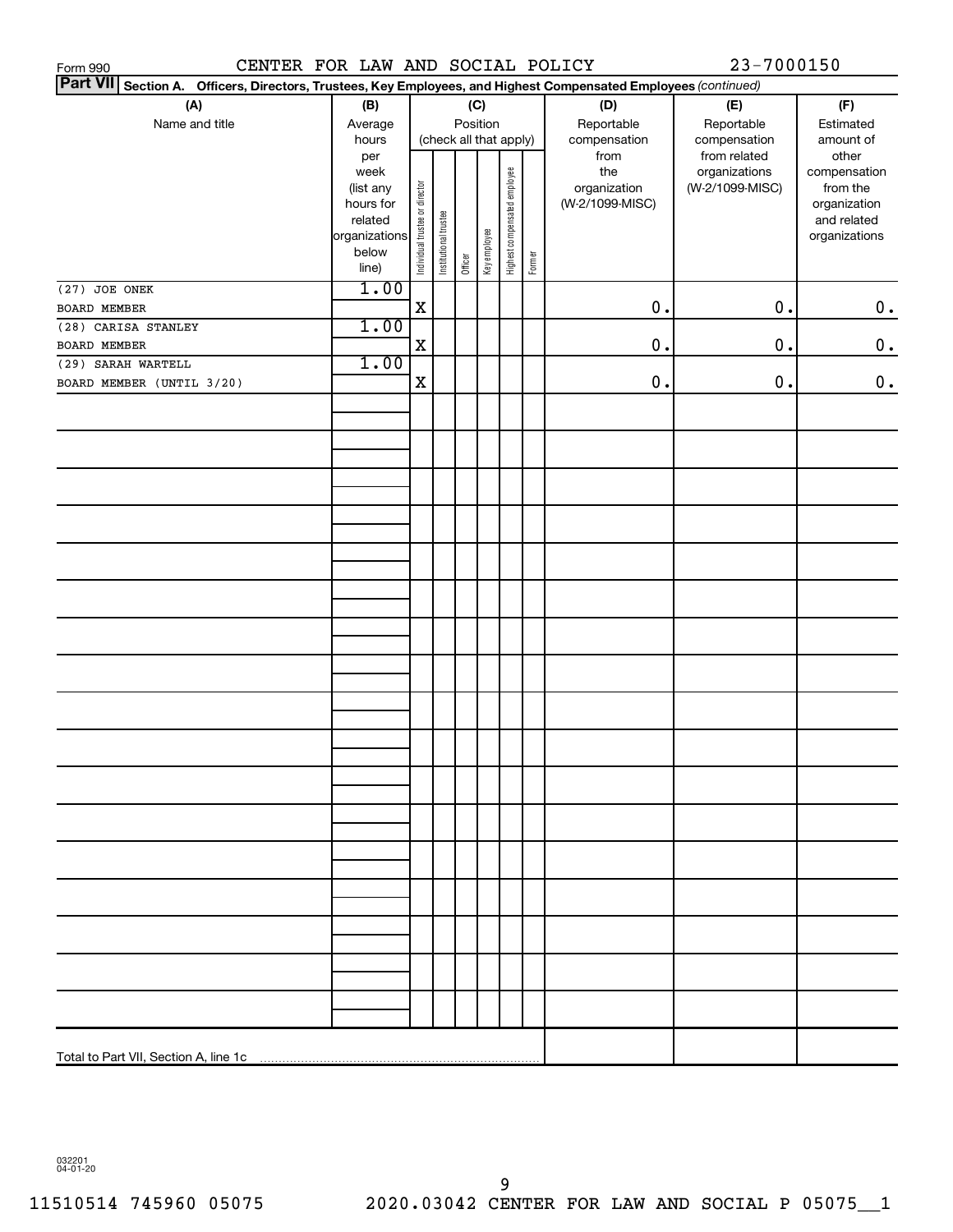|                                                           | <b>Part VIII</b> | <b>Statement of Revenue</b>                                                                                                                                             |                                                                    |                                |                          |                                                        |                |                                                          |
|-----------------------------------------------------------|------------------|-------------------------------------------------------------------------------------------------------------------------------------------------------------------------|--------------------------------------------------------------------|--------------------------------|--------------------------|--------------------------------------------------------|----------------|----------------------------------------------------------|
|                                                           |                  | Check if Schedule O contains a response or note to any line in this Part VIII                                                                                           |                                                                    |                                | (A)                      | (B)                                                    | $\overline{C}$ | (D)                                                      |
|                                                           |                  |                                                                                                                                                                         |                                                                    |                                | Total revenue            | Related or exempt<br>function revenue business revenue | Unrelated      | Revenue excluded<br>from tax under<br>sections 512 - 514 |
|                                                           | b                | <b>1 a</b> Federated campaigns<br>Membership dues<br>Fundraising events<br>d Related organizations                                                                      | 1a<br>.<br>1 <sub>b</sub><br>1 <sub>c</sub><br>1 <sub>d</sub><br>. |                                |                          |                                                        |                |                                                          |
| Contributions, Gifts, Grants<br>and Other Similar Amounts |                  | Government grants (contributions)<br>All other contributions, gifts, grants, and<br>similar amounts not included above<br>Noncash contributions included in lines 1a-1f | 1e<br>1f<br>$ 1g $ \$                                              | 8,366,922.<br>7,611.           |                          |                                                        |                |                                                          |
|                                                           |                  |                                                                                                                                                                         |                                                                    | $\blacksquare$                 | $\overline{8}$ ,366,922. |                                                        |                |                                                          |
|                                                           |                  |                                                                                                                                                                         |                                                                    | <b>Business Code</b>           |                          |                                                        |                |                                                          |
| Program Service<br>Revenue                                | 2a               | HONORARIUM                                                                                                                                                              |                                                                    | 900099                         | 4,810.                   | 4,810.                                                 |                |                                                          |
|                                                           | b                |                                                                                                                                                                         |                                                                    |                                |                          |                                                        |                |                                                          |
|                                                           | c                | the control of the control of the control of the control of the control of                                                                                              |                                                                    |                                |                          |                                                        |                |                                                          |
|                                                           | d                | the control of the control of the control of the control of                                                                                                             |                                                                    |                                |                          |                                                        |                |                                                          |
|                                                           | f                | All other program service revenue                                                                                                                                       |                                                                    |                                |                          |                                                        |                |                                                          |
|                                                           |                  |                                                                                                                                                                         |                                                                    | ►                              | 4,810.                   |                                                        |                |                                                          |
|                                                           | 3                | Investment income (including dividends, interest, and                                                                                                                   |                                                                    |                                | 6,375.                   |                                                        |                | 6,375.                                                   |
|                                                           | 4                | Income from investment of tax-exempt bond proceeds                                                                                                                      |                                                                    |                                |                          |                                                        |                |                                                          |
|                                                           | 5                |                                                                                                                                                                         |                                                                    |                                |                          |                                                        |                |                                                          |
|                                                           |                  |                                                                                                                                                                         | (i) Real                                                           | (ii) Personal                  |                          |                                                        |                |                                                          |
|                                                           | 6а               | Gross rents<br>.                                                                                                                                                        | 6a                                                                 |                                |                          |                                                        |                |                                                          |
|                                                           | b                | Less: rental expenses                                                                                                                                                   | 6b                                                                 |                                |                          |                                                        |                |                                                          |
|                                                           |                  | Rental income or (loss)                                                                                                                                                 | 6с                                                                 |                                |                          |                                                        |                |                                                          |
|                                                           |                  | d Net rental income or (loss)                                                                                                                                           |                                                                    |                                |                          |                                                        |                |                                                          |
|                                                           |                  | 7 a Gross amount from sales of                                                                                                                                          | (i) Securities                                                     | (ii) Other                     |                          |                                                        |                |                                                          |
|                                                           |                  | assets other than inventory                                                                                                                                             | 7a                                                                 |                                |                          |                                                        |                |                                                          |
|                                                           |                  | <b>b</b> Less: cost or other basis                                                                                                                                      |                                                                    |                                |                          |                                                        |                |                                                          |
|                                                           |                  | and sales expenses<br>c Gain or (loss)                                                                                                                                  | 7b<br> 7c                                                          |                                |                          |                                                        |                |                                                          |
| Revenue                                                   |                  |                                                                                                                                                                         |                                                                    |                                |                          |                                                        |                |                                                          |
| ৯<br>$\tilde{\vec{c}}$                                    |                  | 8 a Gross income from fundraising events (not<br>including \$<br><u> 1990 - Johann Barbara, martin a</u><br>contributions reported on line 1c). See                     | of                                                                 |                                |                          |                                                        |                |                                                          |
|                                                           |                  |                                                                                                                                                                         |                                                                    | l 8a                           |                          |                                                        |                |                                                          |
|                                                           |                  |                                                                                                                                                                         |                                                                    | 8b                             |                          |                                                        |                |                                                          |
|                                                           |                  | c Net income or (loss) from fundraising events                                                                                                                          |                                                                    | .                              |                          |                                                        |                |                                                          |
|                                                           |                  | 9 a Gross income from gaming activities. See                                                                                                                            |                                                                    |                                |                          |                                                        |                |                                                          |
|                                                           |                  |                                                                                                                                                                         |                                                                    | 9a                             |                          |                                                        |                |                                                          |
|                                                           |                  |                                                                                                                                                                         |                                                                    | 9 <sub>b</sub>                 |                          |                                                        |                |                                                          |
|                                                           |                  | c Net income or (loss) from gaming activities                                                                                                                           |                                                                    |                                |                          |                                                        |                |                                                          |
|                                                           |                  | 10 a Gross sales of inventory, less returns                                                                                                                             |                                                                    |                                |                          |                                                        |                |                                                          |
|                                                           |                  |                                                                                                                                                                         |                                                                    |                                |                          |                                                        |                |                                                          |
|                                                           |                  | <b>b</b> Less: cost of goods sold                                                                                                                                       |                                                                    | H <sub>0b</sub>                |                          |                                                        |                |                                                          |
|                                                           |                  | c Net income or (loss) from sales of inventory                                                                                                                          |                                                                    |                                |                          |                                                        |                |                                                          |
| Miscellaneous<br>Revenue                                  |                  | 11 a MISCELLANEOUS REVENUE                                                                                                                                              |                                                                    | <b>Business Code</b><br>900099 | 5,240.                   |                                                        |                | 5,240.                                                   |
|                                                           | b                | <u> 1989 - Johann Barn, mars ann an t-Amhain ann an t-A</u>                                                                                                             |                                                                    |                                |                          |                                                        |                |                                                          |
|                                                           | с                |                                                                                                                                                                         |                                                                    |                                |                          |                                                        |                |                                                          |
|                                                           |                  |                                                                                                                                                                         |                                                                    | $\blacktriangleright$          | 5,240.                   |                                                        |                |                                                          |
|                                                           | 12               |                                                                                                                                                                         |                                                                    |                                | 8,383,347.               | 4,810.                                                 | 0.             | 11,615.                                                  |
|                                                           | 032009 12-23-20  |                                                                                                                                                                         |                                                                    |                                |                          |                                                        |                | Form 990 (2020)                                          |

Form 990 (2020) **CENTER FOR LAW AND SOCIAL POLICY** 23-7000150 Page

23-7000150 Page 9

10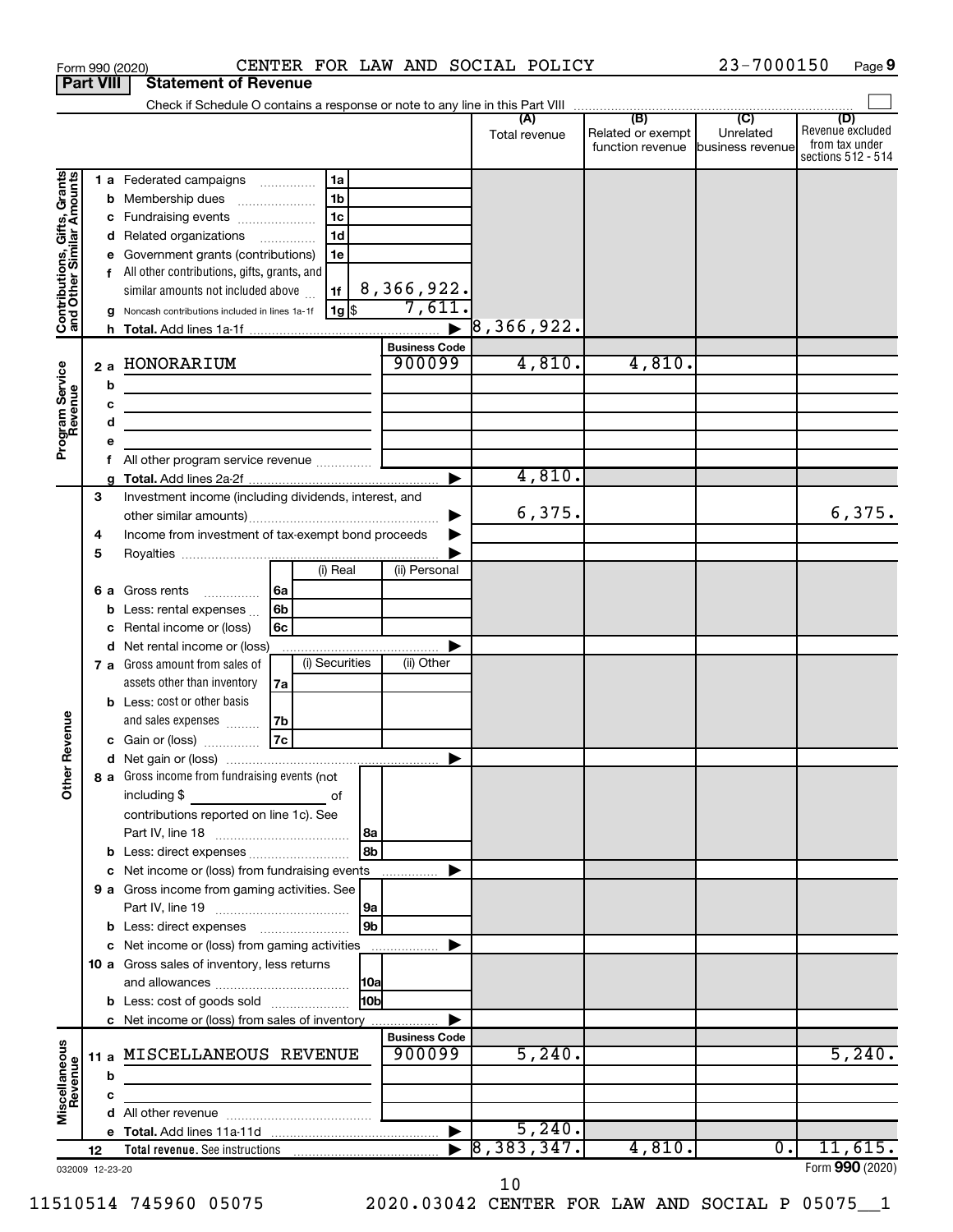Form 990 (2020) Page CENTER FOR LAW AND SOCIAL POLICY 23-7000150

**Part IX Statement of Functional Expenses**

*Section 501(c)(3) and 501(c)(4) organizations must complete all columns. All other organizations must complete column (A).*

|              | Check if Schedule O contains a response or note to any line in this Part IX.                         |                       |                                    |                                    |                                |  |  |  |
|--------------|------------------------------------------------------------------------------------------------------|-----------------------|------------------------------------|------------------------------------|--------------------------------|--|--|--|
|              | Do not include amounts reported on lines 6b,<br>7b, 8b, 9b, and 10b of Part VIII.                    | (A)<br>Total expenses | (B)<br>Program service<br>expenses | Management and<br>general expenses | (D)<br>Fundraising<br>expenses |  |  |  |
| 1.           | Grants and other assistance to domestic organizations                                                |                       |                                    |                                    |                                |  |  |  |
|              | and domestic governments. See Part IV, line 21                                                       | 1,273,683.            | 1,273,683.                         |                                    |                                |  |  |  |
| $\mathbf{2}$ | Grants and other assistance to domestic                                                              |                       |                                    |                                    |                                |  |  |  |
|              | individuals. See Part IV, line 22                                                                    |                       |                                    |                                    |                                |  |  |  |
| 3            | Grants and other assistance to foreign                                                               |                       |                                    |                                    |                                |  |  |  |
|              | organizations, foreign governments, and foreign                                                      |                       |                                    |                                    |                                |  |  |  |
|              | individuals. See Part IV, lines 15 and 16                                                            |                       |                                    |                                    |                                |  |  |  |
| 4            | Benefits paid to or for members                                                                      |                       |                                    |                                    |                                |  |  |  |
| 5            | Compensation of current officers, directors,                                                         |                       |                                    |                                    |                                |  |  |  |
|              | trustees, and key employees                                                                          | 459,763.              | 154,698.                           | 196,271.                           | 108,794.                       |  |  |  |
| 6            | Compensation not included above to disqualified                                                      |                       |                                    |                                    |                                |  |  |  |
|              | persons (as defined under section 4958(f)(1)) and                                                    |                       |                                    |                                    |                                |  |  |  |
|              | persons described in section 4958(c)(3)(B)                                                           |                       |                                    |                                    |                                |  |  |  |
| 7            |                                                                                                      | 4, 107, 617.          | 3,686,903.                         | 218, 123.                          | 202,591.                       |  |  |  |
| 8            | Pension plan accruals and contributions (include                                                     | 160,256.              |                                    |                                    |                                |  |  |  |
|              | section 401(k) and 403(b) employer contributions)                                                    | 620, 857.             | 140,728.<br>545,600.               | $\frac{9,162}{35,182}$             | 10,366.<br>40,075.             |  |  |  |
| 9            | Other employee benefits                                                                              | 331,995.              | 279,810.                           | 28,691.                            | 23,494.                        |  |  |  |
| 10           |                                                                                                      |                       |                                    |                                    |                                |  |  |  |
| 11           | Fees for services (nonemployees):                                                                    |                       |                                    |                                    |                                |  |  |  |
|              |                                                                                                      | 11,083.               | 9,680.                             |                                    | 152.                           |  |  |  |
| c            |                                                                                                      | 99,261.               |                                    | $\frac{1,251}{99,261}$             |                                |  |  |  |
|              |                                                                                                      |                       |                                    |                                    |                                |  |  |  |
| е            | Professional fundraising services. See Part IV, line 17                                              | 103,785.              |                                    |                                    | 103, 785.                      |  |  |  |
|              | Investment management fees                                                                           |                       |                                    |                                    |                                |  |  |  |
| g            | Other. (If line 11g amount exceeds 10% of line 25,                                                   |                       |                                    |                                    |                                |  |  |  |
|              | column (A) amount, list line 11g expenses on Sch O.)                                                 | 362, 317.             | 316,457.                           | 40,897.                            | 4,963.                         |  |  |  |
| 12           |                                                                                                      |                       |                                    |                                    |                                |  |  |  |
| 13           |                                                                                                      | 105,402.              | 69,824.                            | 22,841.                            | $\frac{12,737}{1,029}$         |  |  |  |
| 14           |                                                                                                      | 75, 147.              | 65,636.                            | 8,482.                             |                                |  |  |  |
| 15           |                                                                                                      |                       |                                    |                                    |                                |  |  |  |
| 16           |                                                                                                      | 674,945.              | 495,949.                           | 120,073.                           | $\frac{58,923.}{2,230.}$       |  |  |  |
| 17           |                                                                                                      | 25,547.               | 18,772.                            | 4,545.                             |                                |  |  |  |
| 18           | Payments of travel or entertainment expenses                                                         |                       |                                    |                                    |                                |  |  |  |
|              | for any federal, state, or local public officials                                                    |                       |                                    |                                    |                                |  |  |  |
| 19           | Conferences, conventions, and meetings                                                               | 47,475.               | 30,973.                            | 14,098.                            | 2,404.                         |  |  |  |
| 20           | Interest                                                                                             | 10,527.               | 7,735.                             | 1,873.                             | 919.                           |  |  |  |
| 21           |                                                                                                      |                       |                                    |                                    |                                |  |  |  |
| 22           | Depreciation, depletion, and amortization                                                            | 54,932.<br>12,382.    | 40, 364.<br>9,098.                 | 9,772.<br>2, 203.                  | 4,796.<br>1,081.               |  |  |  |
| 23           | Insurance                                                                                            |                       |                                    |                                    |                                |  |  |  |
| 24           | Other expenses. Itemize expenses not covered<br>above (List miscellaneous expenses on line 24e. If   |                       |                                    |                                    |                                |  |  |  |
|              | line 24e amount exceeds 10% of line 25, column (A)<br>amount, list line 24e expenses on Schedule O.) |                       |                                    |                                    |                                |  |  |  |
| a            | SUBSCRIPTIONS & PUBS                                                                                 | 56, 178.              | 41,280.                            | 9,994.                             | 4,904.                         |  |  |  |
|              | DUES AND REGISTRATION                                                                                | 28,821.               | 16, 232.                           | 8,410.                             | 4,179.                         |  |  |  |
|              | TEMPORARY HELP                                                                                       | 17,962.               | 15,142.                            | 2,820.                             |                                |  |  |  |
|              | REPAIRS & MAINTENANCE                                                                                | 5,366.                | 3,943.                             | 955.                               | 468.                           |  |  |  |
| е            | All other expenses                                                                                   | 4,474.                | 63.                                | 3,395.                             | 1,016.                         |  |  |  |
| 25           | Total functional expenses. Add lines 1 through 24e                                                   | 8,649,775.            | 7,222,570.                         | 838,299.                           | 588,906.                       |  |  |  |
| 26           | Joint costs. Complete this line only if the organization                                             |                       |                                    |                                    |                                |  |  |  |
|              | reported in column (B) joint costs from a combined                                                   |                       |                                    |                                    |                                |  |  |  |
|              | educational campaign and fundraising solicitation.                                                   |                       |                                    |                                    |                                |  |  |  |
|              | Check here $\blacktriangleright$<br>if following SOP 98-2 (ASC 958-720)                              |                       |                                    |                                    |                                |  |  |  |

032010 12-23-20

11510514 745960 05075 2020.03042 CENTER FOR LAW AND SOCIAL P 05075\_\_1

11

Form (2020) **990**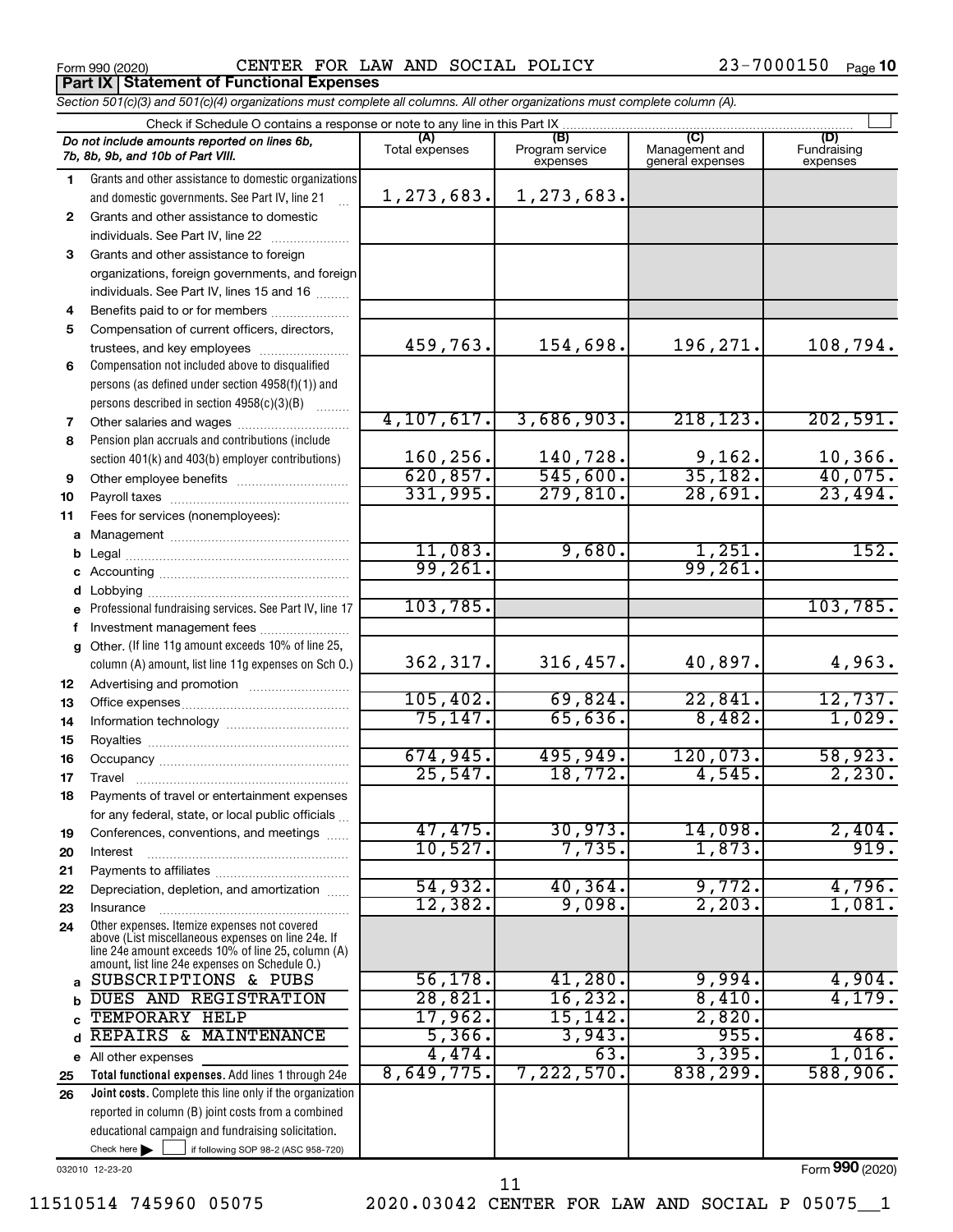**5** Loans and other receivables from any current or former officer, director, **6** Loans and other receivables from other disqualified persons (as defined Accounts receivable, net ~~~~~~~~~~~~~~~~~~~~~~~~~~ trustee, key employee, creator or founder, substantial contributor, or 35% controlled entity or family member of any of these persons ~~~~~~~~~

under section 4958(f)(1)), and persons described in section  $4958(c)(3)(B)$  ...... Notes and loans receivable, net ~~~~~~~~~~~~~~~~~~~~~~~ Inventories for sale or use ~~~~~~~~~~~~~~~~~~~~~~~~~~ Prepaid expenses and deferred charges ~~~~~~~~~~~~~~~~~~

Investments - publicly traded securities ~~~~~~~~~~~~~~~~~~~

**10 a** Land, buildings, and equipment: cost or other

**b** Less: accumulated depreciation  $\ldots$  [10b basis. Complete Part VI of Schedule D  $\frac{1}{10}$  10a

|                                        | Beginning of year |  | End of year |  |  |  |
|----------------------------------------|-------------------|--|-------------|--|--|--|
| Cash - non-interest-bearing            | 3,725,519.        |  | 2,688,128.  |  |  |  |
| Savings and temporary cash investments | 88.432.1          |  | .653.       |  |  |  |
| Pledges and grants receivable, net     |                   |  |             |  |  |  |

| Form 990 (2020) |                               | CENTER | . FOR | LAW | AND | SOCIAL | POLICY | 7000150<br>າ ເ | Page 11 |
|-----------------|-------------------------------|--------|-------|-----|-----|--------|--------|----------------|---------|
|                 | <b>Part X   Balance Sheet</b> |        |       |     |     |        |        |                |         |

46,786. 38,217.

 $85,369.$  9 147,874.

**5**

**10c 11**

 $190,180.$  119,115.  $|10c|$  199,342.

Form (2020) **990**

| Investments - program-related. See Part IV, line 11<br>13<br>14<br>88, 725.<br>6, 250, 900.<br>15<br>11,380,327.<br>17, 259, 535.<br>16<br>1,388,008.<br>451,708.<br>17<br>18<br>19<br>20<br>Escrow or custodial account liability. Complete Part IV of Schedule D<br>21<br>Loans and other payables to any current or former officer, director,<br>trustee, key employee, creator or founder, substantial contributor, or 35%<br>22<br>controlled entity or family member of any of these persons<br>23<br>Secured mortgages and notes payable to unrelated third parties<br>817,100.<br>Unsecured notes and loans payable to unrelated third parties<br>24<br>Other liabilities (including federal income tax, payables to related third<br>parties, and other liabilities not included on lines 17-24). Complete Part X<br>133,969.<br>6,398,139.<br>25<br>of Schedule D<br>7,666,947.<br>1,521,977.<br>26<br>Organizations that follow FASB ASC 958, check here $\blacktriangleright \lfloor \underline{X} \rfloor$<br>and complete lines 27, 28, 32, and 33.<br>2,349,778.<br>1,738,711.<br>27<br>Net assets without donor restrictions<br>7,853,877.<br>7,508,572.<br>28<br>Organizations that do not follow FASB ASC 958, check here $\blacktriangleright \Box$<br>and complete lines 29 through 33.<br>29<br>Paid-in or capital surplus, or land, building, or equipment fund<br>30<br>31<br>Retained earnings, endowment, accumulated income, or other funds<br>9,858,350.<br>9,592,588.<br>32<br>11,380,327.<br>17, 259, 535.<br>33<br>$\mathbf{A}$ |  | 12 |  |
|---------------------------------------------------------------------------------------------------------------------------------------------------------------------------------------------------------------------------------------------------------------------------------------------------------------------------------------------------------------------------------------------------------------------------------------------------------------------------------------------------------------------------------------------------------------------------------------------------------------------------------------------------------------------------------------------------------------------------------------------------------------------------------------------------------------------------------------------------------------------------------------------------------------------------------------------------------------------------------------------------------------------------------------------------------------------------------------------------------------------------------------------------------------------------------------------------------------------------------------------------------------------------------------------------------------------------------------------------------------------------------------------------------------------------------------------------------------------------------------------------------------------------------------------------------------|--|----|--|
|                                                                                                                                                                                                                                                                                                                                                                                                                                                                                                                                                                                                                                                                                                                                                                                                                                                                                                                                                                                                                                                                                                                                                                                                                                                                                                                                                                                                                                                                                                                                                               |  |    |  |
|                                                                                                                                                                                                                                                                                                                                                                                                                                                                                                                                                                                                                                                                                                                                                                                                                                                                                                                                                                                                                                                                                                                                                                                                                                                                                                                                                                                                                                                                                                                                                               |  |    |  |
|                                                                                                                                                                                                                                                                                                                                                                                                                                                                                                                                                                                                                                                                                                                                                                                                                                                                                                                                                                                                                                                                                                                                                                                                                                                                                                                                                                                                                                                                                                                                                               |  |    |  |
|                                                                                                                                                                                                                                                                                                                                                                                                                                                                                                                                                                                                                                                                                                                                                                                                                                                                                                                                                                                                                                                                                                                                                                                                                                                                                                                                                                                                                                                                                                                                                               |  |    |  |
|                                                                                                                                                                                                                                                                                                                                                                                                                                                                                                                                                                                                                                                                                                                                                                                                                                                                                                                                                                                                                                                                                                                                                                                                                                                                                                                                                                                                                                                                                                                                                               |  |    |  |
|                                                                                                                                                                                                                                                                                                                                                                                                                                                                                                                                                                                                                                                                                                                                                                                                                                                                                                                                                                                                                                                                                                                                                                                                                                                                                                                                                                                                                                                                                                                                                               |  |    |  |
|                                                                                                                                                                                                                                                                                                                                                                                                                                                                                                                                                                                                                                                                                                                                                                                                                                                                                                                                                                                                                                                                                                                                                                                                                                                                                                                                                                                                                                                                                                                                                               |  |    |  |
|                                                                                                                                                                                                                                                                                                                                                                                                                                                                                                                                                                                                                                                                                                                                                                                                                                                                                                                                                                                                                                                                                                                                                                                                                                                                                                                                                                                                                                                                                                                                                               |  |    |  |
|                                                                                                                                                                                                                                                                                                                                                                                                                                                                                                                                                                                                                                                                                                                                                                                                                                                                                                                                                                                                                                                                                                                                                                                                                                                                                                                                                                                                                                                                                                                                                               |  |    |  |
|                                                                                                                                                                                                                                                                                                                                                                                                                                                                                                                                                                                                                                                                                                                                                                                                                                                                                                                                                                                                                                                                                                                                                                                                                                                                                                                                                                                                                                                                                                                                                               |  |    |  |
|                                                                                                                                                                                                                                                                                                                                                                                                                                                                                                                                                                                                                                                                                                                                                                                                                                                                                                                                                                                                                                                                                                                                                                                                                                                                                                                                                                                                                                                                                                                                                               |  |    |  |
|                                                                                                                                                                                                                                                                                                                                                                                                                                                                                                                                                                                                                                                                                                                                                                                                                                                                                                                                                                                                                                                                                                                                                                                                                                                                                                                                                                                                                                                                                                                                                               |  |    |  |
|                                                                                                                                                                                                                                                                                                                                                                                                                                                                                                                                                                                                                                                                                                                                                                                                                                                                                                                                                                                                                                                                                                                                                                                                                                                                                                                                                                                                                                                                                                                                                               |  |    |  |
|                                                                                                                                                                                                                                                                                                                                                                                                                                                                                                                                                                                                                                                                                                                                                                                                                                                                                                                                                                                                                                                                                                                                                                                                                                                                                                                                                                                                                                                                                                                                                               |  |    |  |
|                                                                                                                                                                                                                                                                                                                                                                                                                                                                                                                                                                                                                                                                                                                                                                                                                                                                                                                                                                                                                                                                                                                                                                                                                                                                                                                                                                                                                                                                                                                                                               |  |    |  |
|                                                                                                                                                                                                                                                                                                                                                                                                                                                                                                                                                                                                                                                                                                                                                                                                                                                                                                                                                                                                                                                                                                                                                                                                                                                                                                                                                                                                                                                                                                                                                               |  |    |  |
|                                                                                                                                                                                                                                                                                                                                                                                                                                                                                                                                                                                                                                                                                                                                                                                                                                                                                                                                                                                                                                                                                                                                                                                                                                                                                                                                                                                                                                                                                                                                                               |  |    |  |
|                                                                                                                                                                                                                                                                                                                                                                                                                                                                                                                                                                                                                                                                                                                                                                                                                                                                                                                                                                                                                                                                                                                                                                                                                                                                                                                                                                                                                                                                                                                                                               |  |    |  |
|                                                                                                                                                                                                                                                                                                                                                                                                                                                                                                                                                                                                                                                                                                                                                                                                                                                                                                                                                                                                                                                                                                                                                                                                                                                                                                                                                                                                                                                                                                                                                               |  |    |  |
|                                                                                                                                                                                                                                                                                                                                                                                                                                                                                                                                                                                                                                                                                                                                                                                                                                                                                                                                                                                                                                                                                                                                                                                                                                                                                                                                                                                                                                                                                                                                                               |  |    |  |
|                                                                                                                                                                                                                                                                                                                                                                                                                                                                                                                                                                                                                                                                                                                                                                                                                                                                                                                                                                                                                                                                                                                                                                                                                                                                                                                                                                                                                                                                                                                                                               |  |    |  |
|                                                                                                                                                                                                                                                                                                                                                                                                                                                                                                                                                                                                                                                                                                                                                                                                                                                                                                                                                                                                                                                                                                                                                                                                                                                                                                                                                                                                                                                                                                                                                               |  |    |  |
|                                                                                                                                                                                                                                                                                                                                                                                                                                                                                                                                                                                                                                                                                                                                                                                                                                                                                                                                                                                                                                                                                                                                                                                                                                                                                                                                                                                                                                                                                                                                                               |  |    |  |
|                                                                                                                                                                                                                                                                                                                                                                                                                                                                                                                                                                                                                                                                                                                                                                                                                                                                                                                                                                                                                                                                                                                                                                                                                                                                                                                                                                                                                                                                                                                                                               |  |    |  |
|                                                                                                                                                                                                                                                                                                                                                                                                                                                                                                                                                                                                                                                                                                                                                                                                                                                                                                                                                                                                                                                                                                                                                                                                                                                                                                                                                                                                                                                                                                                                                               |  |    |  |
|                                                                                                                                                                                                                                                                                                                                                                                                                                                                                                                                                                                                                                                                                                                                                                                                                                                                                                                                                                                                                                                                                                                                                                                                                                                                                                                                                                                                                                                                                                                                                               |  |    |  |
|                                                                                                                                                                                                                                                                                                                                                                                                                                                                                                                                                                                                                                                                                                                                                                                                                                                                                                                                                                                                                                                                                                                                                                                                                                                                                                                                                                                                                                                                                                                                                               |  |    |  |
|                                                                                                                                                                                                                                                                                                                                                                                                                                                                                                                                                                                                                                                                                                                                                                                                                                                                                                                                                                                                                                                                                                                                                                                                                                                                                                                                                                                                                                                                                                                                                               |  |    |  |
|                                                                                                                                                                                                                                                                                                                                                                                                                                                                                                                                                                                                                                                                                                                                                                                                                                                                                                                                                                                                                                                                                                                                                                                                                                                                                                                                                                                                                                                                                                                                                               |  |    |  |

389,522.

**7 8 9**

**Assets**

**23 24 25**

**Liabilities**

**26**

**27 28**

**Net Assets or Fund Balances**

Net Assets or Fund Balances

 $\boxed{\text{X}}$ 

8,386.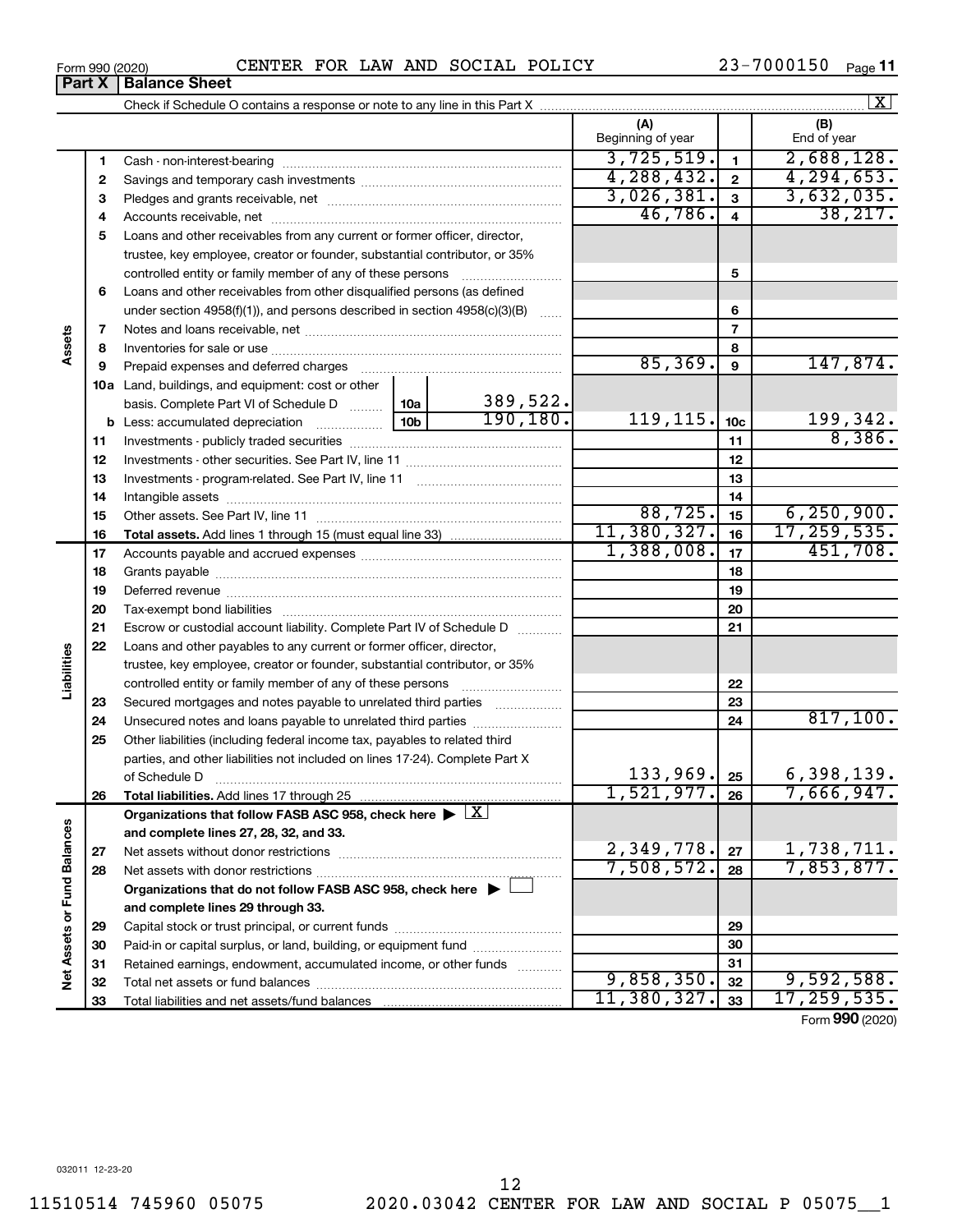|    | CENTER FOR LAW AND SOCIAL POLICY<br>Form 990 (2020)                                                                                                                                                                            | 23-7000150     |                            |     | Page 12             |  |  |
|----|--------------------------------------------------------------------------------------------------------------------------------------------------------------------------------------------------------------------------------|----------------|----------------------------|-----|---------------------|--|--|
|    | Part XI<br><b>Reconciliation of Net Assets</b>                                                                                                                                                                                 |                |                            |     |                     |  |  |
|    |                                                                                                                                                                                                                                |                |                            |     |                     |  |  |
|    |                                                                                                                                                                                                                                |                |                            |     |                     |  |  |
| 1  |                                                                                                                                                                                                                                | $\mathbf{1}$   | 8,383,347.                 |     |                     |  |  |
| 2  |                                                                                                                                                                                                                                | $\mathbf{2}$   | 8,649,775.                 |     |                     |  |  |
| 3  | Revenue less expenses. Subtract line 2 from line 1                                                                                                                                                                             | 3              | $-266, 428.$<br>9,858,350. |     |                     |  |  |
| 4  | $\overline{\mathbf{4}}$                                                                                                                                                                                                        |                |                            |     |                     |  |  |
| 5  | 5<br>Net unrealized gains (losses) on investments [111] www.marting.community.community.community.community.communi                                                                                                            |                |                            |     |                     |  |  |
| 6  |                                                                                                                                                                                                                                | 6              |                            |     |                     |  |  |
| 7  | Investment expenses www.communication.com/www.communication.com/www.communication.com/www.com                                                                                                                                  | $\overline{7}$ |                            |     |                     |  |  |
| 8  | Prior period adjustments material contents and content and content and content and content and content and content and content and content and content and content and content and content and content and content and content | 8              |                            |     |                     |  |  |
| 9  | Other changes in net assets or fund balances (explain on Schedule O)                                                                                                                                                           | 9              |                            |     | $\overline{0}$ .    |  |  |
| 10 | Net assets or fund balances at end of year. Combine lines 3 through 9 (must equal Part X, line 32,                                                                                                                             |                |                            |     |                     |  |  |
|    |                                                                                                                                                                                                                                | 10             | 9,592,588.                 |     |                     |  |  |
|    | Part XII Financial Statements and Reporting                                                                                                                                                                                    |                |                            |     |                     |  |  |
|    |                                                                                                                                                                                                                                |                |                            |     |                     |  |  |
| 1  | $\lfloor x \rfloor$ Accrual<br>Accounting method used to prepare the Form 990: [130] Cash<br>Other<br><b>Contract</b>                                                                                                          |                |                            | Yes | No                  |  |  |
|    | If the organization changed its method of accounting from a prior year or checked "Other," explain in Schedule O.                                                                                                              |                |                            |     |                     |  |  |
|    |                                                                                                                                                                                                                                |                | 2a                         |     | x                   |  |  |
|    | If "Yes," check a box below to indicate whether the financial statements for the year were compiled or reviewed on a                                                                                                           |                |                            |     |                     |  |  |
|    | separate basis, consolidated basis, or both:                                                                                                                                                                                   |                |                            |     |                     |  |  |
|    | Consolidated basis<br>Both consolidated and separate basis<br>Separate basis                                                                                                                                                   |                |                            |     |                     |  |  |
|    |                                                                                                                                                                                                                                |                | 2 <sub>b</sub>             | x   |                     |  |  |
|    | If "Yes," check a box below to indicate whether the financial statements for the year were audited on a separate basis,                                                                                                        |                |                            |     |                     |  |  |
|    | consolidated basis, or both:                                                                                                                                                                                                   |                |                            |     |                     |  |  |
|    | $\lfloor x \rfloor$ Separate basis<br>Consolidated basis<br>Both consolidated and separate basis                                                                                                                               |                |                            |     |                     |  |  |
|    | c If "Yes" to line 2a or 2b, does the organization have a committee that assumes responsibility for oversight of the audit,                                                                                                    |                |                            |     |                     |  |  |
|    |                                                                                                                                                                                                                                |                | 2c                         | х   |                     |  |  |
|    | If the organization changed either its oversight process or selection process during the tax year, explain on Schedule O.                                                                                                      |                |                            |     |                     |  |  |
|    | 3a As a result of a federal award, was the organization required to undergo an audit or audits as set forth in the Single Audit                                                                                                |                |                            |     |                     |  |  |
|    | Act and OMB Circular A-133?                                                                                                                                                                                                    |                | 3a                         |     | x                   |  |  |
|    | <b>b</b> If "Yes," did the organization undergo the required audit or audits? If the organization did not undergo the required audit                                                                                           |                |                            |     |                     |  |  |
|    |                                                                                                                                                                                                                                |                | 3b                         |     |                     |  |  |
|    |                                                                                                                                                                                                                                |                |                            |     | $000 \text{ hours}$ |  |  |

Form (2020) **990**

032012 12-23-20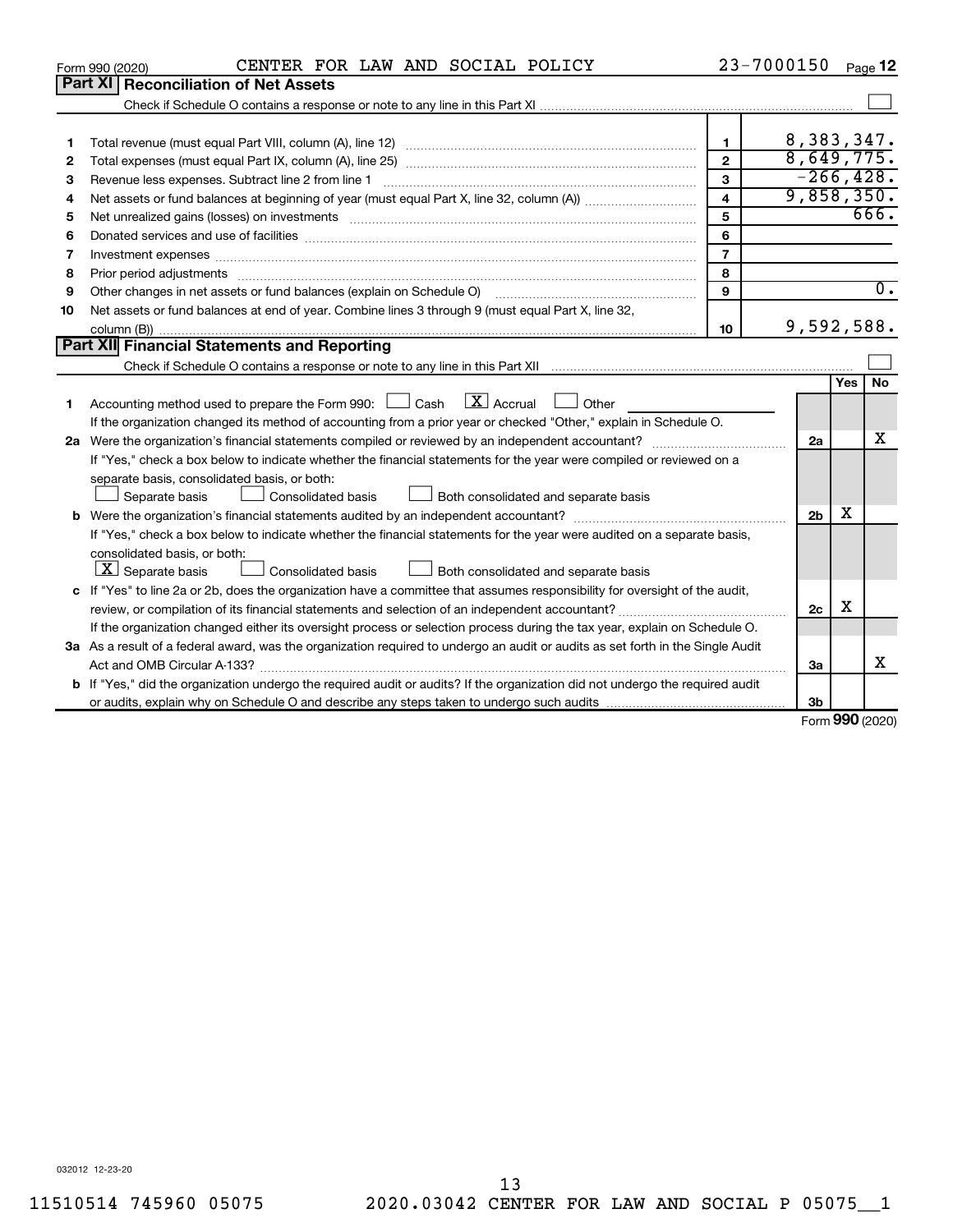|--|

Department of the Treasury

# Form 990 or 990-EZ) **Public Charity Status and Public Support**<br>
Complete if the organization is a section 501(c)(3) organization or a section<br> **2020**

**4947(a)(1) nonexempt charitable trust. | Attach to Form 990 or Form 990-EZ.** 

| $\blacksquare$                                              |
|-------------------------------------------------------------|
| www.irs.gov/Form990.for.instructions.and the latest informa |

| OMB No. 1545-0047                   |
|-------------------------------------|
| 2020                                |
| <b>Open to Public</b><br>Inspection |

| Internal Revenue Service |              |                          |                                               | Go to www.irs.gov/Form990 for instructions and the latest information. |                                                                                                                                                                                                                                                                                  |     |                                                                | Inspection                 |  |  |                                       |
|--------------------------|--------------|--------------------------|-----------------------------------------------|------------------------------------------------------------------------|----------------------------------------------------------------------------------------------------------------------------------------------------------------------------------------------------------------------------------------------------------------------------------|-----|----------------------------------------------------------------|----------------------------|--|--|---------------------------------------|
|                          |              | Name of the organization |                                               |                                                                        |                                                                                                                                                                                                                                                                                  |     |                                                                |                            |  |  | <b>Employer identification number</b> |
|                          |              |                          |                                               |                                                                        | CENTER FOR LAW AND SOCIAL POLICY                                                                                                                                                                                                                                                 |     |                                                                |                            |  |  | 23-7000150                            |
| Part I                   |              |                          |                                               |                                                                        | Reason for Public Charity Status. (All organizations must complete this part.) See instructions.                                                                                                                                                                                 |     |                                                                |                            |  |  |                                       |
|                          |              |                          |                                               |                                                                        | The organization is not a private foundation because it is: (For lines 1 through 12, check only one box.)                                                                                                                                                                        |     |                                                                |                            |  |  |                                       |
| 1                        |              |                          |                                               |                                                                        | A church, convention of churches, or association of churches described in section 170(b)(1)(A)(i).                                                                                                                                                                               |     |                                                                |                            |  |  |                                       |
| 2                        |              |                          |                                               |                                                                        | A school described in section 170(b)(1)(A)(ii). (Attach Schedule E (Form 990 or 990-EZ).)                                                                                                                                                                                        |     |                                                                |                            |  |  |                                       |
| 3                        |              |                          |                                               |                                                                        | A hospital or a cooperative hospital service organization described in section 170(b)(1)(A)(iii).                                                                                                                                                                                |     |                                                                |                            |  |  |                                       |
|                          |              |                          |                                               |                                                                        | A medical research organization operated in conjunction with a hospital described in section 170(b)(1)(A)(iii). Enter the hospital's name,                                                                                                                                       |     |                                                                |                            |  |  |                                       |
|                          |              | city, and state:         |                                               |                                                                        |                                                                                                                                                                                                                                                                                  |     |                                                                |                            |  |  |                                       |
| 5                        |              |                          |                                               |                                                                        | An organization operated for the benefit of a college or university owned or operated by a governmental unit described in                                                                                                                                                        |     |                                                                |                            |  |  |                                       |
|                          |              |                          |                                               | section 170(b)(1)(A)(iv). (Complete Part II.)                          |                                                                                                                                                                                                                                                                                  |     |                                                                |                            |  |  |                                       |
| 6                        |              |                          |                                               |                                                                        | A federal, state, or local government or governmental unit described in section 170(b)(1)(A)(v).                                                                                                                                                                                 |     |                                                                |                            |  |  |                                       |
| 7                        | $\mathbf{X}$ |                          |                                               |                                                                        | An organization that normally receives a substantial part of its support from a governmental unit or from the general public described in                                                                                                                                        |     |                                                                |                            |  |  |                                       |
|                          |              |                          |                                               | section 170(b)(1)(A)(vi). (Complete Part II.)                          |                                                                                                                                                                                                                                                                                  |     |                                                                |                            |  |  |                                       |
| 8                        |              |                          |                                               |                                                                        | A community trust described in section 170(b)(1)(A)(vi). (Complete Part II.)                                                                                                                                                                                                     |     |                                                                |                            |  |  |                                       |
| 9                        |              |                          |                                               |                                                                        | An agricultural research organization described in section 170(b)(1)(A)(ix) operated in conjunction with a land-grant college                                                                                                                                                    |     |                                                                |                            |  |  |                                       |
|                          |              |                          |                                               |                                                                        | or university or a non-land-grant college of agriculture (see instructions). Enter the name, city, and state of the college or                                                                                                                                                   |     |                                                                |                            |  |  |                                       |
|                          |              | university:              |                                               |                                                                        |                                                                                                                                                                                                                                                                                  |     |                                                                |                            |  |  |                                       |
| 10                       |              |                          |                                               |                                                                        | An organization that normally receives (1) more than 33 1/3% of its support from contributions, membership fees, and gross receipts from                                                                                                                                         |     |                                                                |                            |  |  |                                       |
|                          |              |                          |                                               |                                                                        | activities related to its exempt functions, subject to certain exceptions; and (2) no more than 33 1/3% of its support from gross investment                                                                                                                                     |     |                                                                |                            |  |  |                                       |
|                          |              |                          |                                               |                                                                        | income and unrelated business taxable income (less section 511 tax) from businesses acquired by the organization after June 30, 1975.                                                                                                                                            |     |                                                                |                            |  |  |                                       |
| 11                       |              |                          |                                               | See section 509(a)(2). (Complete Part III.)                            |                                                                                                                                                                                                                                                                                  |     |                                                                |                            |  |  |                                       |
| 12                       |              |                          |                                               |                                                                        | An organization organized and operated exclusively to test for public safety. See section 509(a)(4).                                                                                                                                                                             |     |                                                                |                            |  |  |                                       |
|                          |              |                          |                                               |                                                                        | An organization organized and operated exclusively for the benefit of, to perform the functions of, or to carry out the purposes of one or<br>more publicly supported organizations described in section 509(a)(1) or section 509(a)(2). See section 509(a)(3). Check the box in |     |                                                                |                            |  |  |                                       |
|                          |              |                          |                                               |                                                                        | lines 12a through 12d that describes the type of supporting organization and complete lines 12e, 12f, and 12g.                                                                                                                                                                   |     |                                                                |                            |  |  |                                       |
| а                        |              |                          |                                               |                                                                        | Type I. A supporting organization operated, supervised, or controlled by its supported organization(s), typically by giving                                                                                                                                                      |     |                                                                |                            |  |  |                                       |
|                          |              |                          |                                               |                                                                        | the supported organization(s) the power to regularly appoint or elect a majority of the directors or trustees of the supporting                                                                                                                                                  |     |                                                                |                            |  |  |                                       |
|                          |              |                          |                                               | organization. You must complete Part IV, Sections A and B.             |                                                                                                                                                                                                                                                                                  |     |                                                                |                            |  |  |                                       |
| b                        |              |                          |                                               |                                                                        | Type II. A supporting organization supervised or controlled in connection with its supported organization(s), by having                                                                                                                                                          |     |                                                                |                            |  |  |                                       |
|                          |              |                          |                                               |                                                                        | control or management of the supporting organization vested in the same persons that control or manage the supported                                                                                                                                                             |     |                                                                |                            |  |  |                                       |
|                          |              |                          |                                               | organization(s). You must complete Part IV, Sections A and C.          |                                                                                                                                                                                                                                                                                  |     |                                                                |                            |  |  |                                       |
|                          |              |                          |                                               |                                                                        | Type III functionally integrated. A supporting organization operated in connection with, and functionally integrated with,                                                                                                                                                       |     |                                                                |                            |  |  |                                       |
|                          |              |                          |                                               |                                                                        | its supported organization(s) (see instructions). You must complete Part IV, Sections A, D, and E.                                                                                                                                                                               |     |                                                                |                            |  |  |                                       |
| d                        |              |                          |                                               |                                                                        | Type III non-functionally integrated. A supporting organization operated in connection with its supported organization(s)                                                                                                                                                        |     |                                                                |                            |  |  |                                       |
|                          |              |                          |                                               |                                                                        | that is not functionally integrated. The organization generally must satisfy a distribution requirement and an attentiveness                                                                                                                                                     |     |                                                                |                            |  |  |                                       |
|                          |              |                          |                                               |                                                                        | requirement (see instructions). You must complete Part IV, Sections A and D, and Part V.                                                                                                                                                                                         |     |                                                                |                            |  |  |                                       |
| е                        |              |                          |                                               |                                                                        | Check this box if the organization received a written determination from the IRS that it is a Type I, Type II, Type III                                                                                                                                                          |     |                                                                |                            |  |  |                                       |
|                          |              |                          |                                               |                                                                        | functionally integrated, or Type III non-functionally integrated supporting organization.                                                                                                                                                                                        |     |                                                                |                            |  |  |                                       |
|                          |              |                          | f Enter the number of supported organizations |                                                                        |                                                                                                                                                                                                                                                                                  |     |                                                                |                            |  |  |                                       |
|                          |              |                          |                                               | Provide the following information about the supported organization(s). |                                                                                                                                                                                                                                                                                  |     |                                                                |                            |  |  |                                       |
|                          |              | (i) Name of supported    |                                               | (ii) EIN                                                               | (iii) Type of organization<br>(described on lines 1-10                                                                                                                                                                                                                           |     | (iv) Is the organization listed<br>in your governing document? | (v) Amount of monetary     |  |  | (vi) Amount of other                  |
|                          |              | organization             |                                               |                                                                        | above (see instructions))                                                                                                                                                                                                                                                        | Yes | No                                                             | support (see instructions) |  |  | support (see instructions)            |
|                          |              |                          |                                               |                                                                        |                                                                                                                                                                                                                                                                                  |     |                                                                |                            |  |  |                                       |
|                          |              |                          |                                               |                                                                        |                                                                                                                                                                                                                                                                                  |     |                                                                |                            |  |  |                                       |
|                          |              |                          |                                               |                                                                        |                                                                                                                                                                                                                                                                                  |     |                                                                |                            |  |  |                                       |
|                          |              |                          |                                               |                                                                        |                                                                                                                                                                                                                                                                                  |     |                                                                |                            |  |  |                                       |
|                          |              |                          |                                               |                                                                        |                                                                                                                                                                                                                                                                                  |     |                                                                |                            |  |  |                                       |
|                          |              |                          |                                               |                                                                        |                                                                                                                                                                                                                                                                                  |     |                                                                |                            |  |  |                                       |
|                          |              |                          |                                               |                                                                        |                                                                                                                                                                                                                                                                                  |     |                                                                |                            |  |  |                                       |
|                          |              |                          |                                               |                                                                        |                                                                                                                                                                                                                                                                                  |     |                                                                |                            |  |  |                                       |
|                          |              |                          |                                               |                                                                        |                                                                                                                                                                                                                                                                                  |     |                                                                |                            |  |  |                                       |
| Total                    |              |                          |                                               |                                                                        |                                                                                                                                                                                                                                                                                  |     |                                                                |                            |  |  |                                       |

LHA For Paperwork Reduction Act Notice, see the Instructions for Form 990 or 990-EZ. 032021 01-25-21 Schedule A (Form 990 or 990-EZ) 2020 14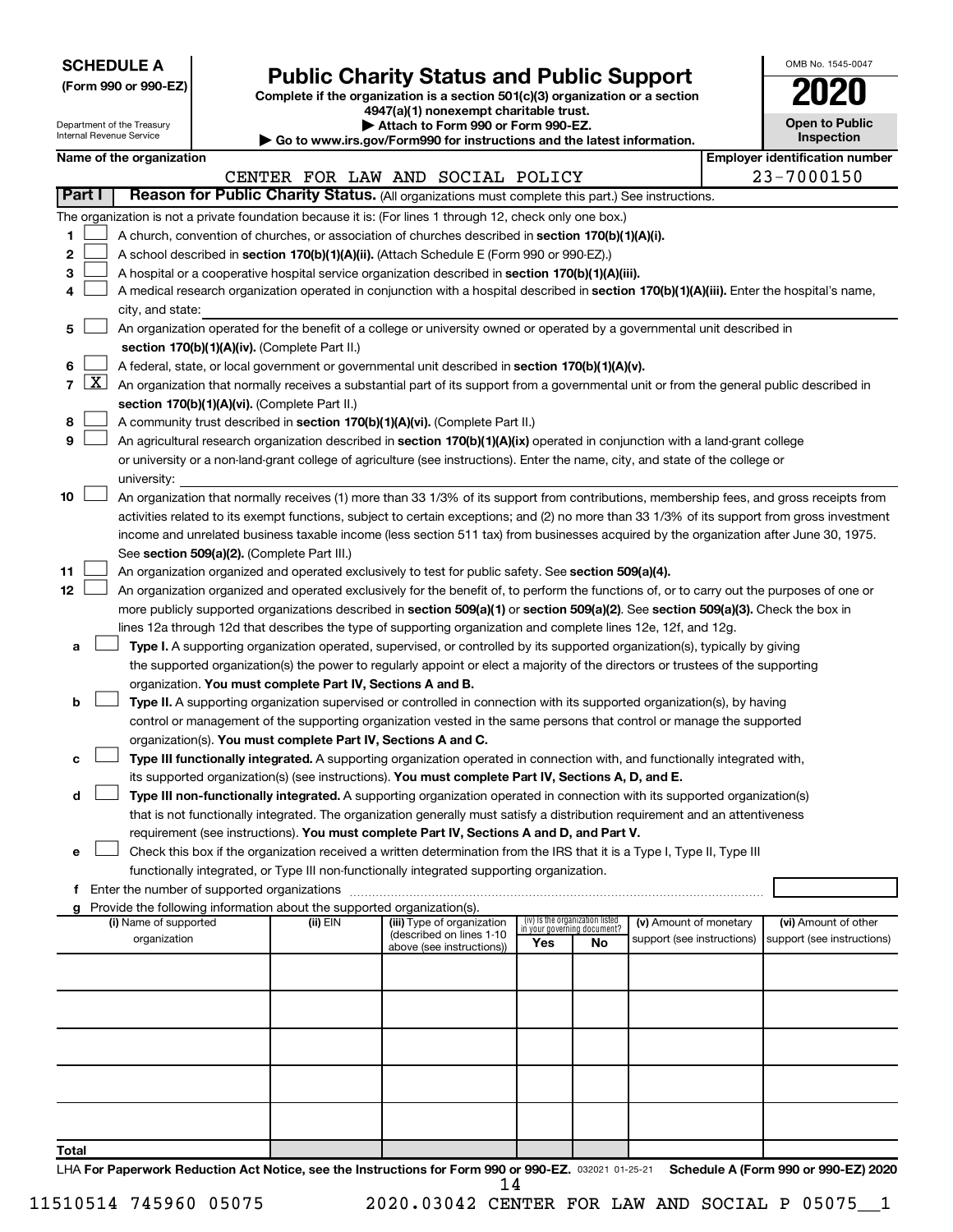### Schedule A (Form 990 or 990-EZ) 2020 CENTER FOR LAW AND SOCIAL POLICY  $23-7000150$  Page

(Complete only if you checked the box on line 5, 7, or 8 of Part I or if the organization failed to qualify under Part III. If the organization **Part II Support Schedule for Organizations Described in Sections 170(b)(1)(A)(iv) and 170(b)(1)(A)(vi)**

fails to qualify under the tests listed below, please complete Part III.)

|    | <b>Section A. Public Support</b>                                                                                                               |            |            |            |             |                                      |                                          |
|----|------------------------------------------------------------------------------------------------------------------------------------------------|------------|------------|------------|-------------|--------------------------------------|------------------------------------------|
|    | Calendar year (or fiscal year beginning in)                                                                                                    | (a) 2016   | (b) 2017   | $(c)$ 2018 | $(d)$ 2019  | (e) 2020                             | (f) Total                                |
|    | 1 Gifts, grants, contributions, and                                                                                                            |            |            |            |             |                                      |                                          |
|    | membership fees received. (Do not                                                                                                              |            |            |            |             |                                      |                                          |
|    | include any "unusual grants.")                                                                                                                 | 9,632,500. | 7,390,786. | 8,867,178. | 11,051,557. | 8,366,922.                           | 45, 308, 943.                            |
|    | 2 Tax revenues levied for the organ-                                                                                                           |            |            |            |             |                                      |                                          |
|    | ization's benefit and either paid to                                                                                                           |            |            |            |             |                                      |                                          |
|    | or expended on its behalf                                                                                                                      |            |            |            |             |                                      |                                          |
|    | 3 The value of services or facilities                                                                                                          |            |            |            |             |                                      |                                          |
|    | furnished by a governmental unit to                                                                                                            |            |            |            |             |                                      |                                          |
|    | the organization without charge                                                                                                                |            |            |            |             |                                      |                                          |
|    | 4 Total. Add lines 1 through 3                                                                                                                 | 9,632,500. | 7,390,786. | 8,867,178. | 11,051,557. | 8,366,922.                           | 45, 308, 943.                            |
| 5. | The portion of total contributions                                                                                                             |            |            |            |             |                                      |                                          |
|    | by each person (other than a                                                                                                                   |            |            |            |             |                                      |                                          |
|    | governmental unit or publicly                                                                                                                  |            |            |            |             |                                      |                                          |
|    | supported organization) included                                                                                                               |            |            |            |             |                                      |                                          |
|    | on line 1 that exceeds 2% of the                                                                                                               |            |            |            |             |                                      |                                          |
|    | amount shown on line 11,                                                                                                                       |            |            |            |             |                                      |                                          |
|    | column (f)                                                                                                                                     |            |            |            |             |                                      | 15,244,860.                              |
|    | 6 Public support. Subtract line 5 from line 4.                                                                                                 |            |            |            |             |                                      | 30,064,083.                              |
|    | <b>Section B. Total Support</b>                                                                                                                |            |            |            |             |                                      |                                          |
|    | Calendar year (or fiscal year beginning in)                                                                                                    | (a) 2016   | (b) 2017   | $(c)$ 2018 | $(d)$ 2019  | (e) 2020                             | (f) Total                                |
|    | 7 Amounts from line 4                                                                                                                          | 9,632,500. | 7,390,786. | 8,867,178  | 11,051,557. | 8,366,922.                           | 45, 308, 943.                            |
|    | 8 Gross income from interest,                                                                                                                  |            |            |            |             |                                      |                                          |
|    | dividends, payments received on                                                                                                                |            |            |            |             |                                      |                                          |
|    | securities loans, rents, royalties,                                                                                                            |            |            |            |             |                                      |                                          |
|    | and income from similar sources                                                                                                                | 80, 206.   | 47, 131.   | 11,608.    | 19,682.     | 6,375.                               | 165,002.                                 |
| 9  | Net income from unrelated business                                                                                                             |            |            |            |             |                                      |                                          |
|    | activities, whether or not the                                                                                                                 |            |            |            |             |                                      |                                          |
|    | business is regularly carried on                                                                                                               |            |            |            |             |                                      |                                          |
|    | 10 Other income. Do not include gain                                                                                                           |            |            |            |             |                                      |                                          |
|    | or loss from the sale of capital                                                                                                               |            |            |            |             |                                      |                                          |
|    | assets (Explain in Part VI.)                                                                                                                   | 4,801.     | 8,441.     | 5,763.     | 38,078.     | 5, 240.                              | 62,323.                                  |
|    | <b>11 Total support.</b> Add lines 7 through 10                                                                                                |            |            |            |             |                                      | 45, 536, 268.                            |
| 12 | Gross receipts from related activities, etc. (see instructions)                                                                                |            |            |            |             | 12                                   | 50, 548.                                 |
|    | 13 First 5 years. If the Form 990 is for the organization's first, second, third, fourth, or fifth tax year as a section 501(c)(3)             |            |            |            |             |                                      |                                          |
|    | organization, check this box and stop here                                                                                                     |            |            |            |             |                                      |                                          |
|    | Section C. Computation of Public Support Percentage                                                                                            |            |            |            |             |                                      |                                          |
|    | 14 Public support percentage for 2020 (line 6, column (f), divided by line 11, column (f))                                                     |            |            |            |             | 14                                   | 66.02<br>%<br>70.58                      |
|    |                                                                                                                                                |            |            |            |             | 15                                   | %                                        |
|    | 16a 33 1/3% support test - 2020. If the organization did not check the box on line 13, and line 14 is 33 1/3% or more, check this box and      |            |            |            |             |                                      | $\blacktriangleright$ $\boxed{\text{X}}$ |
|    |                                                                                                                                                |            |            |            |             |                                      |                                          |
|    | b 33 1/3% support test - 2019. If the organization did not check a box on line 13 or 16a, and line 15 is 33 1/3% or more, check this box       |            |            |            |             |                                      |                                          |
|    |                                                                                                                                                |            |            |            |             |                                      |                                          |
|    | 17a 10% -facts-and-circumstances test - 2020. If the organization did not check a box on line 13, 16a, or 16b, and line 14 is 10% or more,     |            |            |            |             |                                      |                                          |
|    | and if the organization meets the facts-and-circumstances test, check this box and stop here. Explain in Part VI how the organization          |            |            |            |             |                                      |                                          |
|    | meets the facts-and-circumstances test. The organization qualifies as a publicly supported organization                                        |            |            |            |             |                                      |                                          |
|    | <b>b 10%</b> -facts-and-circumstances test - 2019. If the organization did not check a box on line 13, 16a, 16b, or 17a, and line 15 is 10% or |            |            |            |             |                                      |                                          |
|    | more, and if the organization meets the facts-and-circumstances test, check this box and stop here. Explain in Part VI how the                 |            |            |            |             |                                      |                                          |
|    | organization meets the facts-and-circumstances test. The organization qualifies as a publicly supported organization                           |            |            |            |             |                                      |                                          |
|    | 18 Private foundation. If the organization did not check a box on line 13, 16a, 16b, 17a, or 17b, check this box and see instructions          |            |            |            |             | Schedule A (Form 990 or 990-EZ) 2020 |                                          |
|    |                                                                                                                                                |            |            |            |             |                                      |                                          |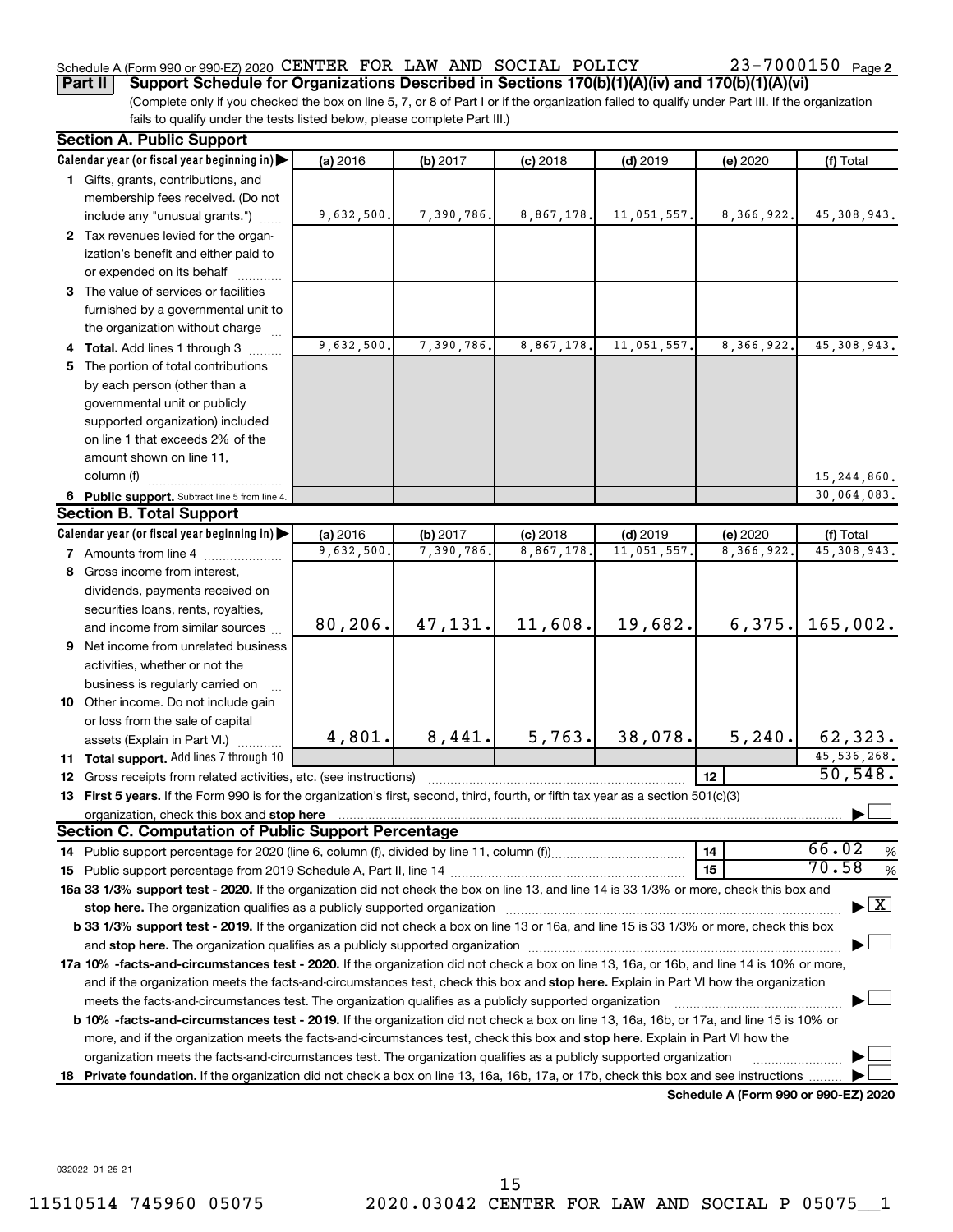#### Schedule A (Form 990 or 990-EZ) 2020 CENTER FOR LAW AND SOCIAL POLICY  $23-7000150$  Page **Part III Support Schedule for Organizations Described in Section 509(a)(2)**

(Complete only if you checked the box on line 10 of Part I or if the organization failed to qualify under Part II. If the organization fails to qualify under the tests listed below, please complete Part II.)

| Calendar year (or fiscal year beginning in)                                                                                                         | (a) 2016 | (b) 2017                                     | $(c)$ 2018 | $(d)$ 2019 | (e) 2020 | (f) Total                            |
|-----------------------------------------------------------------------------------------------------------------------------------------------------|----------|----------------------------------------------|------------|------------|----------|--------------------------------------|
| 1 Gifts, grants, contributions, and                                                                                                                 |          |                                              |            |            |          |                                      |
| membership fees received. (Do not                                                                                                                   |          |                                              |            |            |          |                                      |
| include any "unusual grants.")                                                                                                                      |          |                                              |            |            |          |                                      |
| 2 Gross receipts from admissions,<br>merchandise sold or services per-<br>formed, or facilities furnished in<br>any activity that is related to the |          |                                              |            |            |          |                                      |
| organization's tax-exempt purpose                                                                                                                   |          |                                              |            |            |          |                                      |
| Gross receipts from activities that<br>3.                                                                                                           |          |                                              |            |            |          |                                      |
| are not an unrelated trade or bus-<br>iness under section 513                                                                                       |          |                                              |            |            |          |                                      |
| Tax revenues levied for the organ-<br>4                                                                                                             |          |                                              |            |            |          |                                      |
| ization's benefit and either paid to<br>or expended on its behalf<br>.                                                                              |          |                                              |            |            |          |                                      |
| The value of services or facilities<br>5.                                                                                                           |          |                                              |            |            |          |                                      |
| furnished by a governmental unit to<br>the organization without charge                                                                              |          |                                              |            |            |          |                                      |
| Total. Add lines 1 through 5<br>6                                                                                                                   |          |                                              |            |            |          |                                      |
| 7a Amounts included on lines 1, 2, and                                                                                                              |          |                                              |            |            |          |                                      |
| 3 received from disqualified persons                                                                                                                |          |                                              |            |            |          |                                      |
| <b>b</b> Amounts included on lines 2 and 3 received                                                                                                 |          |                                              |            |            |          |                                      |
| from other than disqualified persons that<br>exceed the greater of \$5,000 or 1% of the<br>amount on line 13 for the year                           |          |                                              |            |            |          |                                      |
| c Add lines 7a and 7b                                                                                                                               |          |                                              |            |            |          |                                      |
| 8 Public support. (Subtract line 7c from line 6.)                                                                                                   |          |                                              |            |            |          |                                      |
| <b>Section B. Total Support</b>                                                                                                                     |          |                                              |            |            |          |                                      |
| Calendar year (or fiscal year beginning in)                                                                                                         | (a) 2016 | (b) 2017                                     | $(c)$ 2018 | $(d)$ 2019 | (e) 2020 | (f) Total                            |
| <b>9</b> Amounts from line 6                                                                                                                        |          |                                              |            |            |          |                                      |
| <b>10a</b> Gross income from interest,<br>dividends, payments received on<br>securities loans, rents, royalties,<br>and income from similar sources |          |                                              |            |            |          |                                      |
| <b>b</b> Unrelated business taxable income                                                                                                          |          |                                              |            |            |          |                                      |
| (less section 511 taxes) from businesses<br>acquired after June 30, 1975 [[11, 11, 11, 11]                                                          |          |                                              |            |            |          |                                      |
| c Add lines 10a and 10b                                                                                                                             |          |                                              |            |            |          |                                      |
| Net income from unrelated business<br>11<br>activities not included in line 10b.<br>whether or not the business is<br>regularly carried on          |          |                                              |            |            |          |                                      |
| <b>12</b> Other income. Do not include gain<br>or loss from the sale of capital<br>assets (Explain in Part VI.)                                     |          |                                              |            |            |          |                                      |
| <b>13</b> Total support. (Add lines 9, 10c, 11, and 12.)                                                                                            |          |                                              |            |            |          |                                      |
| 14 First 5 years. If the Form 990 is for the organization's first, second, third, fourth, or fifth tax year as a section 501(c)(3) organization,    |          |                                              |            |            |          |                                      |
|                                                                                                                                                     |          |                                              |            |            |          |                                      |
| Section C. Computation of Public Support Percentage                                                                                                 |          |                                              |            |            |          |                                      |
|                                                                                                                                                     |          |                                              |            |            | 15       | %                                    |
|                                                                                                                                                     |          |                                              |            |            | 16       | %                                    |
| Section D. Computation of Investment Income Percentage                                                                                              |          |                                              |            |            |          |                                      |
|                                                                                                                                                     |          |                                              |            |            | 17       | %                                    |
| 18 Investment income percentage from 2019 Schedule A, Part III, line 17                                                                             |          |                                              |            |            | 18       | %                                    |
| 19a 33 1/3% support tests - 2020. If the organization did not check the box on line 14, and line 15 is more than 33 1/3%, and line 17 is not        |          |                                              |            |            |          |                                      |
| more than 33 1/3%, check this box and stop here. The organization qualifies as a publicly supported organization                                    |          |                                              |            |            |          |                                      |
| b 33 1/3% support tests - 2019. If the organization did not check a box on line 14 or line 19a, and line 16 is more than 33 1/3%, and               |          |                                              |            |            |          |                                      |
| line 18 is not more than 33 1/3%, check this box and stop here. The organization qualifies as a publicly supported organization                     |          |                                              |            |            |          |                                      |
|                                                                                                                                                     |          |                                              |            |            |          |                                      |
| 032023 01-25-21                                                                                                                                     |          |                                              | 16         |            |          | Schedule A (Form 990 or 990-EZ) 2020 |
| 11510514 745960 05075                                                                                                                               |          | 2020.03042 CENTER FOR LAW AND SOCIAL P 05075 |            |            |          |                                      |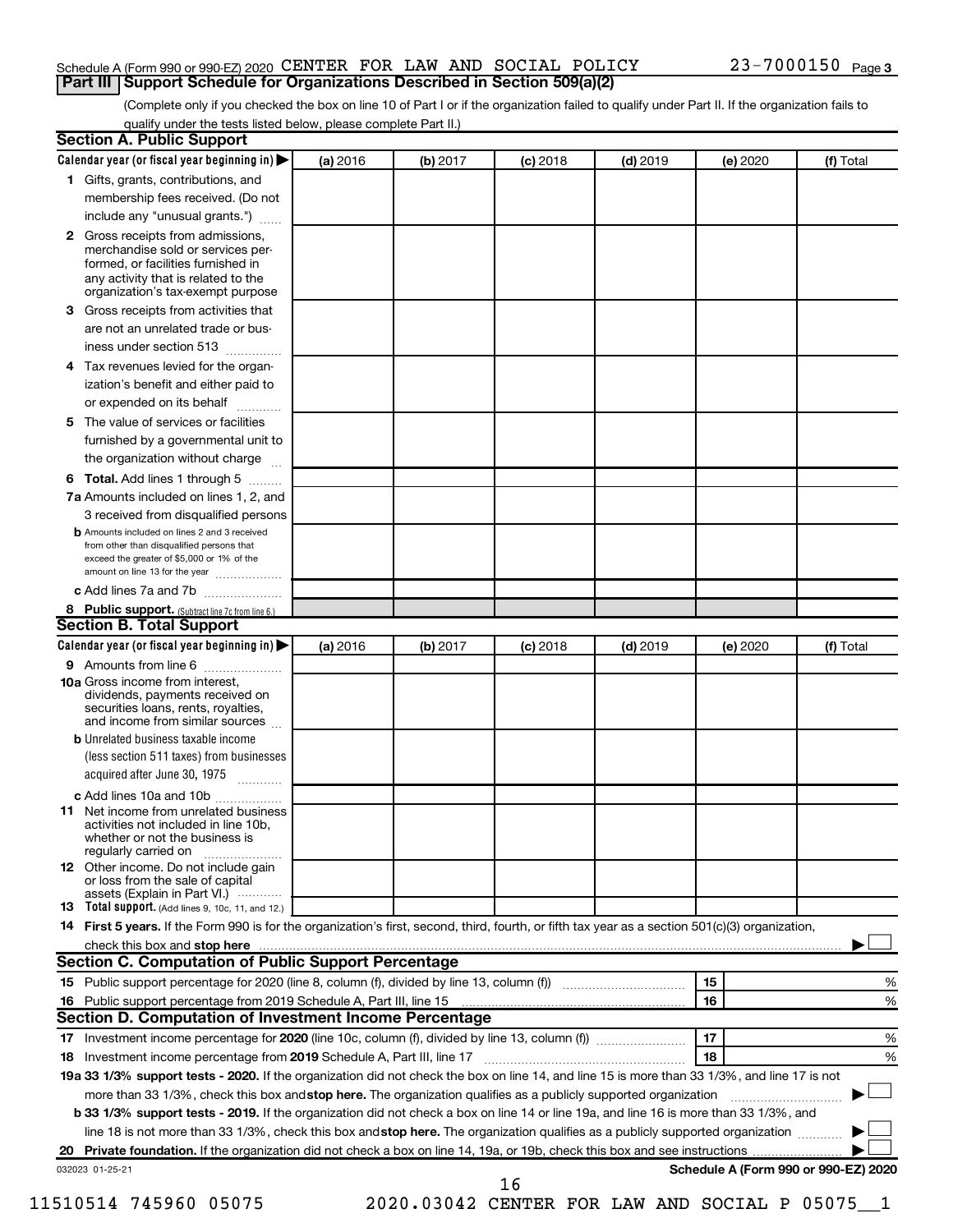**1**

**2**

**3a**

**3b**

**3c**

**4a**

**4b**

**4c**

**5a**

**5b 5c**

**6**

**7**

**8**

**9a**

**9b**

**9c**

**10a**

**10b**

**Yes No**

#### **Part IV Supporting Organizations**

(Complete only if you checked a box in line 12 on Part I. If you checked box 12a, Part I, complete Sections A and B. If you checked box 12b, Part I, complete Sections A and C. If you checked box 12c, Part I, complete Sections A, D, and E. If you checked box 12d, Part I, complete Sections A and D, and complete Part V.)

#### **Section A. All Supporting Organizations**

- **1** Are all of the organization's supported organizations listed by name in the organization's governing documents? If "No," describe in Part VI how the supported organizations are designated. If designated by *class or purpose, describe the designation. If historic and continuing relationship, explain.*
- **2** Did the organization have any supported organization that does not have an IRS determination of status under section 509(a)(1) or (2)? If "Yes," explain in Part **VI** how the organization determined that the supported *organization was described in section 509(a)(1) or (2).*
- **3a** Did the organization have a supported organization described in section 501(c)(4), (5), or (6)? If "Yes," answer *lines 3b and 3c below.*
- **b** Did the organization confirm that each supported organization qualified under section 501(c)(4), (5), or (6) and satisfied the public support tests under section 509(a)(2)? If "Yes," describe in Part VI when and how the *organization made the determination.*
- **c** Did the organization ensure that all support to such organizations was used exclusively for section 170(c)(2)(B) purposes? If "Yes," explain in Part VI what controls the organization put in place to ensure such use.
- **4 a** *If* Was any supported organization not organized in the United States ("foreign supported organization")? *"Yes," and if you checked box 12a or 12b in Part I, answer lines 4b and 4c below.*
- **b** Did the organization have ultimate control and discretion in deciding whether to make grants to the foreign supported organization? If "Yes," describe in Part VI how the organization had such control and discretion *despite being controlled or supervised by or in connection with its supported organizations.*
- **c** Did the organization support any foreign supported organization that does not have an IRS determination under sections 501(c)(3) and 509(a)(1) or (2)? If "Yes," explain in Part VI what controls the organization used *to ensure that all support to the foreign supported organization was used exclusively for section 170(c)(2)(B) purposes.*
- **5a** Did the organization add, substitute, or remove any supported organizations during the tax year? If "Yes," answer lines 5b and 5c below (if applicable). Also, provide detail in **Part VI,** including (i) the names and EIN *numbers of the supported organizations added, substituted, or removed; (ii) the reasons for each such action; (iii) the authority under the organization's organizing document authorizing such action; and (iv) how the action was accomplished (such as by amendment to the organizing document).*
- **b Type I or Type II only.** Was any added or substituted supported organization part of a class already designated in the organization's organizing document?
- **c Substitutions only.**  Was the substitution the result of an event beyond the organization's control?
- **6** Did the organization provide support (whether in the form of grants or the provision of services or facilities) to **Part VI.** support or benefit one or more of the filing organization's supported organizations? If "Yes," provide detail in anyone other than (i) its supported organizations, (ii) individuals that are part of the charitable class benefited by one or more of its supported organizations, or (iii) other supporting organizations that also
- **7** Did the organization provide a grant, loan, compensation, or other similar payment to a substantial contributor regard to a substantial contributor? If "Yes," complete Part I of Schedule L (Form 990 or 990-EZ). (as defined in section 4958(c)(3)(C)), a family member of a substantial contributor, or a 35% controlled entity with
- **8** Did the organization make a loan to a disqualified person (as defined in section 4958) not described in line 7? *If "Yes," complete Part I of Schedule L (Form 990 or 990-EZ).*
- **9 a** Was the organization controlled directly or indirectly at any time during the tax year by one or more in section 509(a)(1) or (2))? If "Yes," provide detail in **Part VI.** disqualified persons, as defined in section 4946 (other than foundation managers and organizations described
- **b** Did one or more disqualified persons (as defined in line 9a) hold a controlling interest in any entity in which the supporting organization had an interest? If "Yes," provide detail in Part VI.
- **c** Did a disqualified person (as defined in line 9a) have an ownership interest in, or derive any personal benefit from, assets in which the supporting organization also had an interest? If "Yes," provide detail in Part VI.
- **10 a** Was the organization subject to the excess business holdings rules of section 4943 because of section supporting organizations)? If "Yes," answer line 10b below. 4943(f) (regarding certain Type II supporting organizations, and all Type III non-functionally integrated
	- **b** Did the organization have any excess business holdings in the tax year? (Use Schedule C, Form 4720, to *determine whether the organization had excess business holdings.)*

032024 01-25-21

**Schedule A (Form 990 or 990-EZ) 2020**

17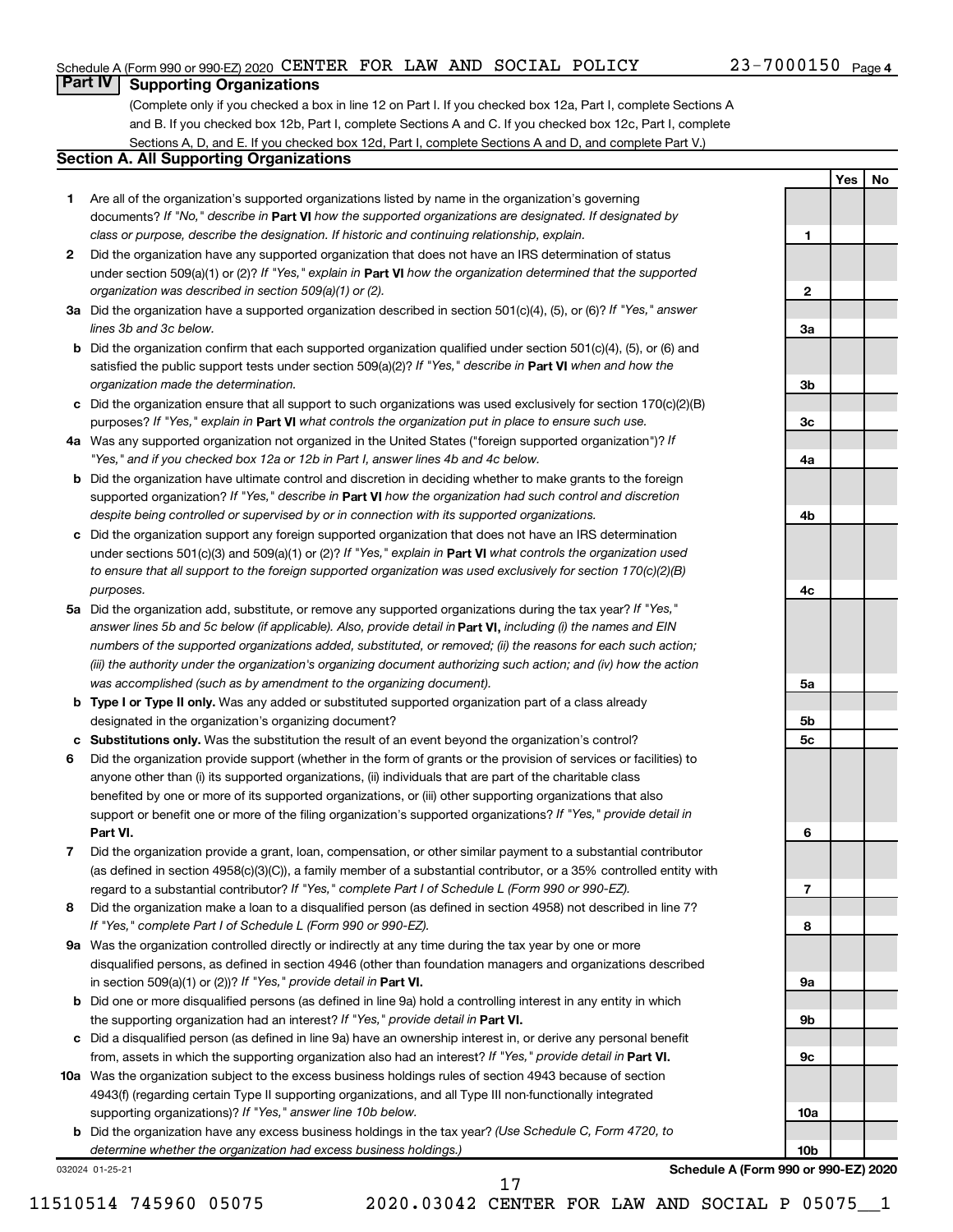#### Schedule A (Form 990 or 990-EZ) 2020 CENTER FOR LAW AND SOCIAL POLICY  $23-7000150$  Page **Part IV Supporting Organizations** *(continued)*

|              |                                                                                                                                                                                                                                                          |                 | <b>Yes</b> | No |
|--------------|----------------------------------------------------------------------------------------------------------------------------------------------------------------------------------------------------------------------------------------------------------|-----------------|------------|----|
| 11           | Has the organization accepted a gift or contribution from any of the following persons?                                                                                                                                                                  |                 |            |    |
|              | a A person who directly or indirectly controls, either alone or together with persons described in lines 11b and                                                                                                                                         |                 |            |    |
|              | 11c below, the governing body of a supported organization?                                                                                                                                                                                               | 11a             |            |    |
|              | <b>b</b> A family member of a person described in line 11a above?                                                                                                                                                                                        | 11 <sub>b</sub> |            |    |
|              | c A 35% controlled entity of a person described in line 11a or 11b above?If "Yes" to line 11a, 11b, or 11c, provide                                                                                                                                      |                 |            |    |
|              | detail in Part VI.                                                                                                                                                                                                                                       | 11c             |            |    |
|              | <b>Section B. Type I Supporting Organizations</b>                                                                                                                                                                                                        |                 |            |    |
|              |                                                                                                                                                                                                                                                          |                 | Yes        | No |
| 1            | Did the governing body, members of the governing body, officers acting in their official capacity, or membership of one or                                                                                                                               |                 |            |    |
|              | more supported organizations have the power to regularly appoint or elect at least a majority of the organization's officers,<br>directors, or trustees at all times during the tax year? If "No," describe in Part VI how the supported organization(s) |                 |            |    |
|              | effectively operated, supervised, or controlled the organization's activities. If the organization had more than one supported                                                                                                                           |                 |            |    |
|              | organization, describe how the powers to appoint and/or remove officers, directors, or trustees were allocated among the                                                                                                                                 |                 |            |    |
|              | supported organizations and what conditions or restrictions, if any, applied to such powers during the tax year.                                                                                                                                         | 1               |            |    |
| $\mathbf{2}$ | Did the organization operate for the benefit of any supported organization other than the supported                                                                                                                                                      |                 |            |    |
|              | organization(s) that operated, supervised, or controlled the supporting organization? If "Yes," explain in                                                                                                                                               |                 |            |    |
|              | Part VI how providing such benefit carried out the purposes of the supported organization(s) that operated,                                                                                                                                              |                 |            |    |
|              | supervised, or controlled the supporting organization.<br><b>Section C. Type II Supporting Organizations</b>                                                                                                                                             | $\mathbf{2}$    |            |    |
|              |                                                                                                                                                                                                                                                          |                 |            |    |
|              |                                                                                                                                                                                                                                                          |                 | Yes        | No |
| 1            | Were a majority of the organization's directors or trustees during the tax year also a majority of the directors<br>or trustees of each of the organization's supported organization(s)? If "No," describe in Part VI how control                        |                 |            |    |
|              | or management of the supporting organization was vested in the same persons that controlled or managed                                                                                                                                                   |                 |            |    |
|              | the supported organization(s).                                                                                                                                                                                                                           | 1               |            |    |
|              | <b>Section D. All Type III Supporting Organizations</b>                                                                                                                                                                                                  |                 |            |    |
|              |                                                                                                                                                                                                                                                          |                 | Yes        | No |
| 1            | Did the organization provide to each of its supported organizations, by the last day of the fifth month of the                                                                                                                                           |                 |            |    |
|              | organization's tax year, (i) a written notice describing the type and amount of support provided during the prior tax                                                                                                                                    |                 |            |    |
|              | year, (ii) a copy of the Form 990 that was most recently filed as of the date of notification, and (iii) copies of the                                                                                                                                   |                 |            |    |
|              | organization's governing documents in effect on the date of notification, to the extent not previously provided?                                                                                                                                         | 1               |            |    |
| 2            | Were any of the organization's officers, directors, or trustees either (i) appointed or elected by the supported                                                                                                                                         |                 |            |    |
|              | organization(s) or (ii) serving on the governing body of a supported organization? If "No," explain in Part VI how                                                                                                                                       |                 |            |    |
|              | the organization maintained a close and continuous working relationship with the supported organization(s).                                                                                                                                              | 2               |            |    |
| 3            | By reason of the relationship described in line 2, above, did the organization's supported organizations have a                                                                                                                                          |                 |            |    |
|              | significant voice in the organization's investment policies and in directing the use of the organization's                                                                                                                                               |                 |            |    |
|              | income or assets at all times during the tax year? If "Yes," describe in Part VI the role the organization's                                                                                                                                             |                 |            |    |
|              | supported organizations played in this regard.                                                                                                                                                                                                           | 3               |            |    |
|              | Section E. Type III Functionally Integrated Supporting Organizations                                                                                                                                                                                     |                 |            |    |
| 1            | Check the box next to the method that the organization used to satisfy the Integral Part Test during the yealsee instructions).                                                                                                                          |                 |            |    |
| a            | The organization satisfied the Activities Test. Complete line 2 below.                                                                                                                                                                                   |                 |            |    |
| b            | The organization is the parent of each of its supported organizations. Complete line 3 below.                                                                                                                                                            |                 |            |    |
| c            | The organization supported a governmental entity. Describe in Part VI how you supported a governmental entity (see instructions).                                                                                                                        |                 |            |    |
| 2            | Activities Test. Answer lines 2a and 2b below.                                                                                                                                                                                                           |                 | Yes        | No |
| a            | Did substantially all of the organization's activities during the tax year directly further the exempt purposes of                                                                                                                                       |                 |            |    |
|              | the supported organization(s) to which the organization was responsive? If "Yes," then in Part VI identify                                                                                                                                               |                 |            |    |
|              | those supported organizations and explain how these activities directly furthered their exempt purposes,                                                                                                                                                 |                 |            |    |
|              | how the organization was responsive to those supported organizations, and how the organization determined                                                                                                                                                |                 |            |    |
|              | that these activities constituted substantially all of its activities.                                                                                                                                                                                   | 2a              |            |    |
|              | <b>b</b> Did the activities described in line 2a, above, constitute activities that, but for the organization's involvement,                                                                                                                             |                 |            |    |
|              | one or more of the organization's supported organization(s) would have been engaged in? If "Yes," explain in                                                                                                                                             |                 |            |    |
|              | Part VI the reasons for the organization's position that its supported organization(s) would have engaged in                                                                                                                                             |                 |            |    |
|              | these activities but for the organization's involvement.                                                                                                                                                                                                 | 2b              |            |    |
| з            | Parent of Supported Organizations. Answer lines 3a and 3b below.                                                                                                                                                                                         |                 |            |    |
|              | a Did the organization have the power to regularly appoint or elect a majority of the officers, directors, or                                                                                                                                            |                 |            |    |
|              | trustees of each of the supported organizations? If "Yes" or "No" provide details in Part VI.                                                                                                                                                            | За              |            |    |
|              | b Did the organization exercise a substantial degree of direction over the policies, programs, and activities of each                                                                                                                                    |                 |            |    |
|              | of its supported organizations? If "Yes," describe in Part VI the role played by the organization in this regard.                                                                                                                                        | 3b              |            |    |
|              | Schedule A (Form 990 or 990-EZ) 2020<br>032025 01-25-21<br>18                                                                                                                                                                                            |                 |            |    |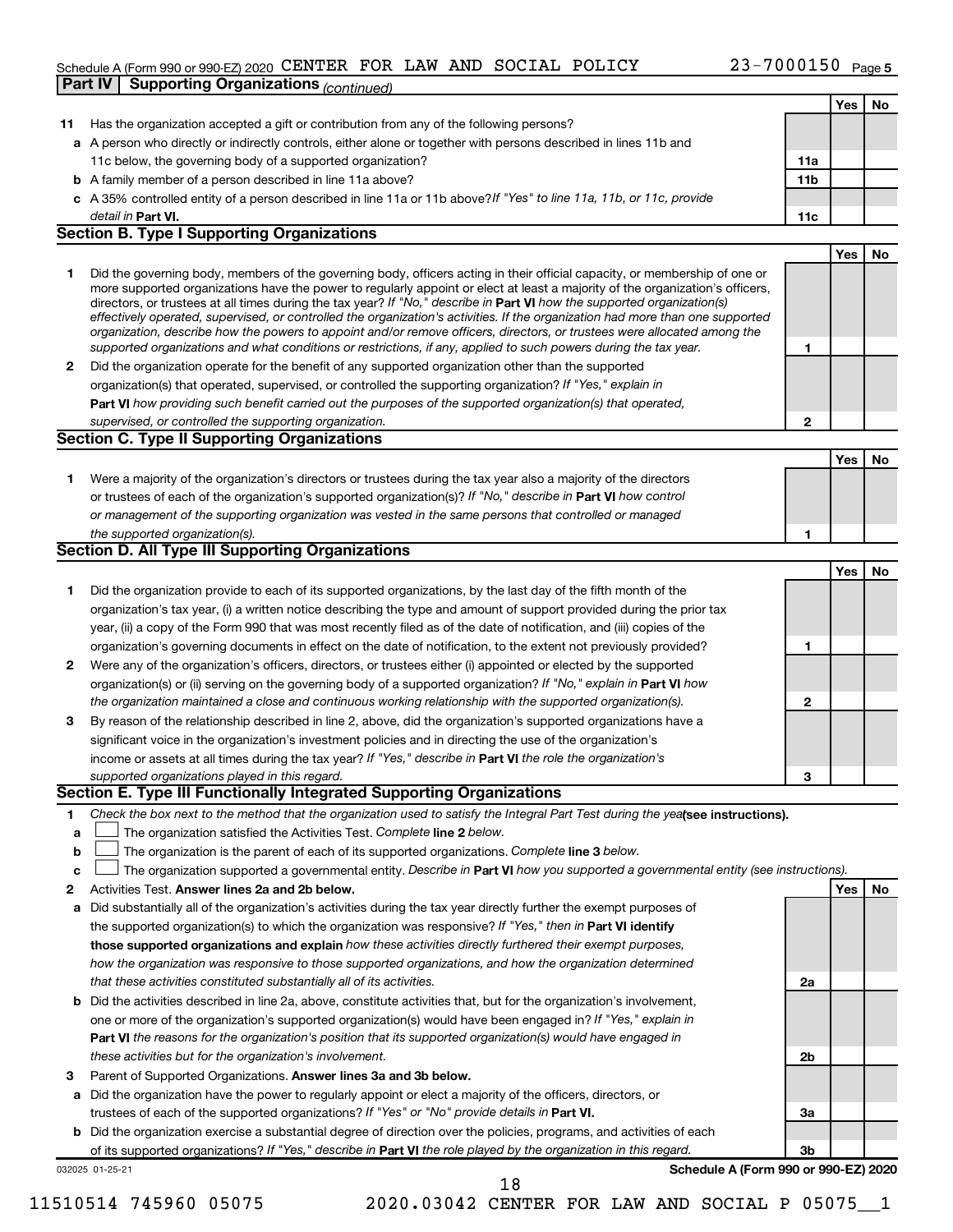#### Schedule A (Form 990 or 990-EZ) 2020 CENTER FOR LAW AND SOCIAL POLICY  $23-7000150$  Page **Part V Type III Non-Functionally Integrated 509(a)(3) Supporting Organizations**

1 **Letter See instructions.** Check here if the organization satisfied the Integral Part Test as a qualifying trust on Nov. 20, 1970 (*explain in* Part **VI**). See instructions. All other Type III non-functionally integrated supporting organizations must complete Sections A through E.

|                                         | Section A - Adjusted Net Income                                             | (A) Prior Year | (B) Current Year<br>(optional) |                                |
|-----------------------------------------|-----------------------------------------------------------------------------|----------------|--------------------------------|--------------------------------|
| 1                                       | Net short-term capital gain                                                 | 1              |                                |                                |
| $\mathbf{2}$                            | Recoveries of prior-year distributions                                      | $\mathbf{2}$   |                                |                                |
| З                                       | Other gross income (see instructions)                                       | 3              |                                |                                |
| 4                                       | Add lines 1 through 3.                                                      | 4              |                                |                                |
| 5                                       | Depreciation and depletion                                                  | 5              |                                |                                |
| 6                                       | Portion of operating expenses paid or incurred for production or            |                |                                |                                |
|                                         | collection of gross income or for management, conservation, or              |                |                                |                                |
|                                         | maintenance of property held for production of income (see instructions)    | 6              |                                |                                |
| 7                                       | Other expenses (see instructions)                                           | $\overline{7}$ |                                |                                |
| 8                                       | Adjusted Net Income (subtract lines 5, 6, and 7 from line 4)                | 8              |                                |                                |
| <b>Section B - Minimum Asset Amount</b> |                                                                             |                | (A) Prior Year                 | (B) Current Year<br>(optional) |
| 1.                                      | Aggregate fair market value of all non-exempt-use assets (see               |                |                                |                                |
|                                         | instructions for short tax year or assets held for part of year):           |                |                                |                                |
|                                         | <b>a</b> Average monthly value of securities                                | 1a             |                                |                                |
|                                         | <b>b</b> Average monthly cash balances                                      | 1 <sub>b</sub> |                                |                                |
|                                         | <b>c</b> Fair market value of other non-exempt-use assets                   | 1 <sub>c</sub> |                                |                                |
|                                         | d Total (add lines 1a, 1b, and 1c)                                          | 1d             |                                |                                |
|                                         | e Discount claimed for blockage or other factors                            |                |                                |                                |
|                                         | (explain in detail in <b>Part VI</b> ):                                     |                |                                |                                |
| 2                                       | Acquisition indebtedness applicable to non-exempt-use assets                | $\mathbf{2}$   |                                |                                |
| 3                                       | Subtract line 2 from line 1d.                                               | 3              |                                |                                |
| 4                                       | Cash deemed held for exempt use. Enter 0.015 of line 3 (for greater amount, |                |                                |                                |
|                                         | see instructions).                                                          | 4              |                                |                                |
| 5                                       | Net value of non-exempt-use assets (subtract line 4 from line 3)            | 5              |                                |                                |
| 6                                       | Multiply line 5 by 0.035.                                                   | 6              |                                |                                |
| 7                                       | Recoveries of prior-year distributions                                      | $\overline{7}$ |                                |                                |
| 8                                       | Minimum Asset Amount (add line 7 to line 6)                                 | 8              |                                |                                |
|                                         | <b>Section C - Distributable Amount</b>                                     |                |                                | <b>Current Year</b>            |
| 1                                       | Adjusted net income for prior year (from Section A, line 8, column A)       | 1              |                                |                                |
| $\mathbf{2}$                            | Enter 0.85 of line 1.                                                       | $\mathbf{2}$   |                                |                                |
| 3                                       | Minimum asset amount for prior year (from Section B, line 8, column A)      | 3              |                                |                                |
| 4                                       | Enter greater of line 2 or line 3.                                          | 4              |                                |                                |
| 5                                       | Income tax imposed in prior year                                            | 5              |                                |                                |
| 6                                       | <b>Distributable Amount.</b> Subtract line 5 from line 4, unless subject to |                |                                |                                |
|                                         | emergency temporary reduction (see instructions).                           | 6              |                                |                                |
|                                         |                                                                             |                |                                |                                |

**7** Check here if the current year is the organization's first as a non-functionally integrated Type III supporting organization (see † instructions).

**Schedule A (Form 990 or 990-EZ) 2020**

032026 01-25-21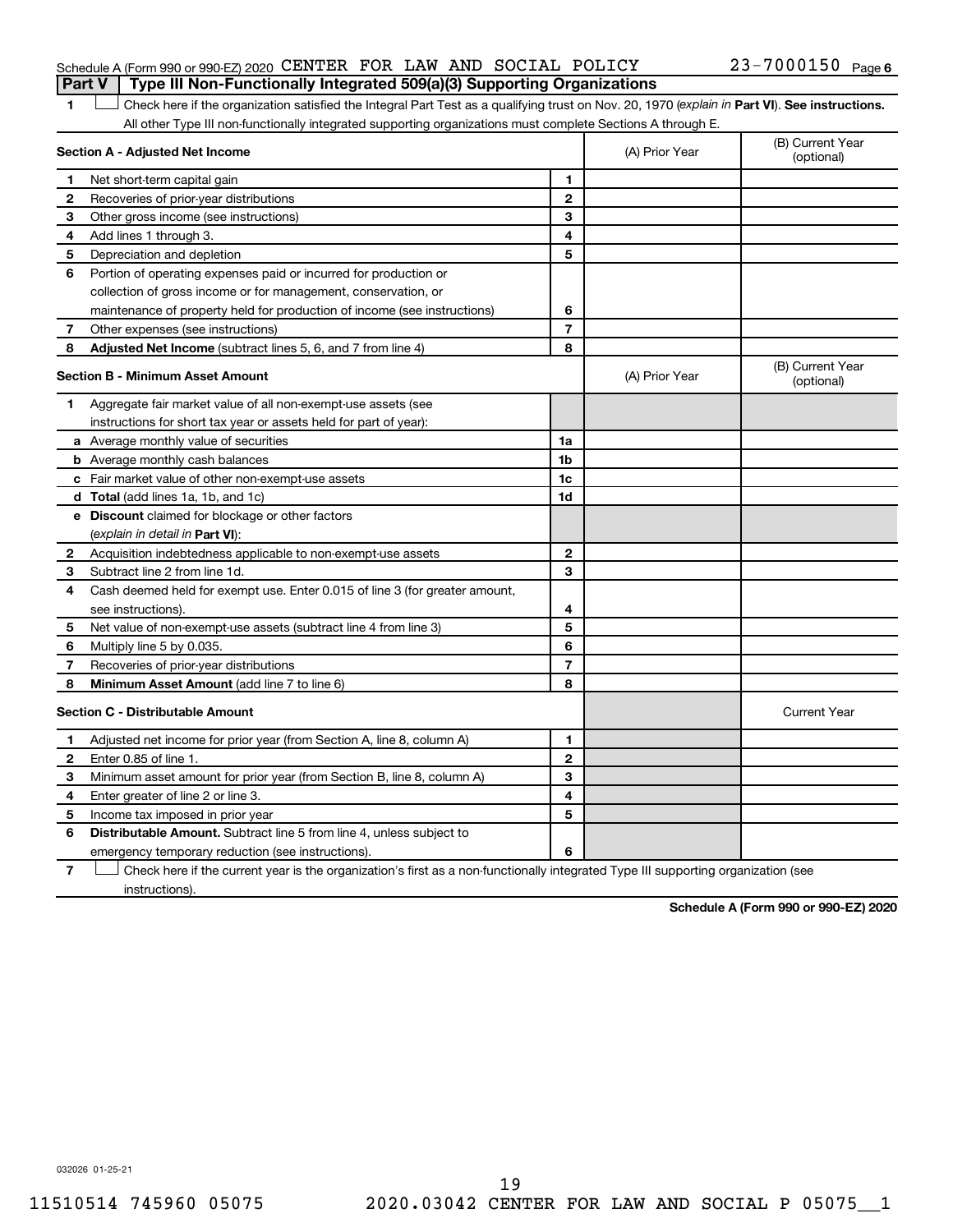#### Schedule A (Form 990 or 990-EZ) 2020 CENTER FOR LAW AND SOCIAL POLICY  $23-7000150$  Page CENTER FOR LAW AND SOCIAL POLICY 23-7000150

| <b>Part V</b> | Type III Non-Functionally Integrated 509(a)(3) Supporting Organizations (continued)        |                             |                                       |    |                                         |
|---------------|--------------------------------------------------------------------------------------------|-----------------------------|---------------------------------------|----|-----------------------------------------|
|               | <b>Section D - Distributions</b>                                                           |                             |                                       |    | <b>Current Year</b>                     |
| 1             | Amounts paid to supported organizations to accomplish exempt purposes                      |                             | 1                                     |    |                                         |
| 2             | Amounts paid to perform activity that directly furthers exempt purposes of supported       |                             |                                       |    |                                         |
|               | organizations, in excess of income from activity                                           |                             | 2                                     |    |                                         |
| 3             | Administrative expenses paid to accomplish exempt purposes of supported organizations      |                             | 3                                     |    |                                         |
| 4             | Amounts paid to acquire exempt-use assets                                                  |                             |                                       | 4  |                                         |
| 5             | Qualified set-aside amounts (prior IRS approval required - provide details in Part VI)     |                             |                                       | 5  |                                         |
| 6             | Other distributions ( <i>describe in Part VI</i> ). See instructions.                      |                             |                                       | 6  |                                         |
| 7             | Total annual distributions. Add lines 1 through 6.                                         |                             |                                       | 7  |                                         |
| 8             | Distributions to attentive supported organizations to which the organization is responsive |                             |                                       |    |                                         |
|               | (provide details in Part VI). See instructions.                                            |                             |                                       | 8  |                                         |
| 9             | Distributable amount for 2020 from Section C, line 6                                       |                             |                                       | 9  |                                         |
| 10            | Line 8 amount divided by line 9 amount                                                     |                             |                                       | 10 |                                         |
|               |                                                                                            | (i)                         | (ii)                                  |    | (iii)                                   |
|               | <b>Section E - Distribution Allocations (see instructions)</b>                             | <b>Excess Distributions</b> | <b>Underdistributions</b><br>Pre-2020 |    | <b>Distributable</b><br>Amount for 2020 |
| 1             | Distributable amount for 2020 from Section C, line 6                                       |                             |                                       |    |                                         |
| 2             | Underdistributions, if any, for years prior to 2020 (reason-                               |                             |                                       |    |                                         |
|               | able cause required - explain in Part VI). See instructions.                               |                             |                                       |    |                                         |
| 3             | Excess distributions carryover, if any, to 2020                                            |                             |                                       |    |                                         |
|               | a From 2015                                                                                |                             |                                       |    |                                         |
|               | $b$ From 2016                                                                              |                             |                                       |    |                                         |
|               | c From 2017                                                                                |                             |                                       |    |                                         |
|               | <b>d</b> From 2018                                                                         |                             |                                       |    |                                         |
|               | e From 2019                                                                                |                             |                                       |    |                                         |
|               | f Total of lines 3a through 3e                                                             |                             |                                       |    |                                         |
|               | g Applied to underdistributions of prior years                                             |                             |                                       |    |                                         |
|               | <b>h</b> Applied to 2020 distributable amount                                              |                             |                                       |    |                                         |
| Ť.            | Carryover from 2015 not applied (see instructions)                                         |                             |                                       |    |                                         |
|               | Remainder. Subtract lines 3g, 3h, and 3i from line 3f.                                     |                             |                                       |    |                                         |
| 4             | Distributions for 2020 from Section D,                                                     |                             |                                       |    |                                         |
|               | line $7:$                                                                                  |                             |                                       |    |                                         |
|               | a Applied to underdistributions of prior years                                             |                             |                                       |    |                                         |
|               | <b>b</b> Applied to 2020 distributable amount                                              |                             |                                       |    |                                         |
|               | c Remainder. Subtract lines 4a and 4b from line 4.                                         |                             |                                       |    |                                         |
| 5             | Remaining underdistributions for years prior to 2020, if                                   |                             |                                       |    |                                         |
|               | any. Subtract lines 3g and 4a from line 2. For result greater                              |                             |                                       |    |                                         |
|               | than zero, explain in Part VI. See instructions.                                           |                             |                                       |    |                                         |
| 6             | Remaining underdistributions for 2020. Subtract lines 3h                                   |                             |                                       |    |                                         |
|               | and 4b from line 1. For result greater than zero, explain in                               |                             |                                       |    |                                         |
|               | <b>Part VI.</b> See instructions.                                                          |                             |                                       |    |                                         |
| 7             | Excess distributions carryover to 2021. Add lines 3j                                       |                             |                                       |    |                                         |
|               | and 4c.                                                                                    |                             |                                       |    |                                         |
| 8             | Breakdown of line 7:                                                                       |                             |                                       |    |                                         |
|               | a Excess from 2016                                                                         |                             |                                       |    |                                         |
|               | <b>b</b> Excess from 2017                                                                  |                             |                                       |    |                                         |
|               | c Excess from 2018                                                                         |                             |                                       |    |                                         |
|               |                                                                                            |                             |                                       |    |                                         |
|               | d Excess from 2019<br>e Excess from 2020                                                   |                             |                                       |    |                                         |
|               |                                                                                            |                             |                                       |    |                                         |

**Schedule A (Form 990 or 990-EZ) 2020**

032027 01-25-21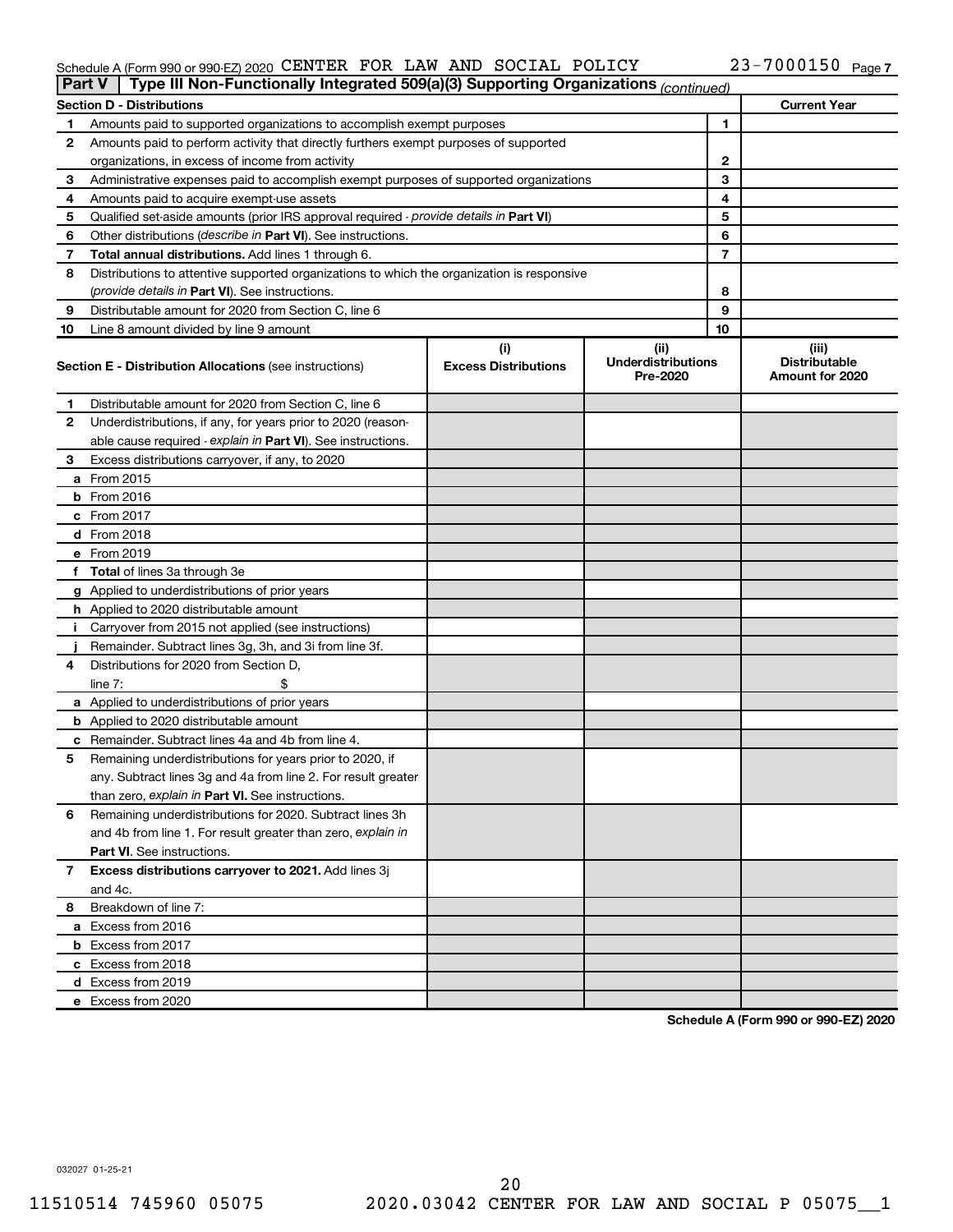| Schedule A (Form 990 or 990-EZ) 2020 CENTER FOR LAW AND SOCIAL POLICY | 23-7000150 Page 8                                                                                                                                                                                                                                                                                                                                                                                                                 |
|-----------------------------------------------------------------------|-----------------------------------------------------------------------------------------------------------------------------------------------------------------------------------------------------------------------------------------------------------------------------------------------------------------------------------------------------------------------------------------------------------------------------------|
|                                                                       | Supplemental Information. Provide the explanations required by Part II, line 10; Part II, line 17a or 17b; Part III, line 12;<br>Part IV, Section A, lines 1, 2, 3b, 3c, 4b, 4c, 5a, 6, 9a, 9b, 9c, 11a, 11b, and 11c; Part IV, Section B, lines 1 and 2; Part IV, Section C,<br>line 1; Part IV, Section D, lines 2 and 3; Part IV, Section E, lines 1c, 2a, 2b, 3a, and 3b; Part V, line 1; Part V, Section B, line 1e; Part V, |
|                                                                       | Section D, lines 5, 6, and 8; and Part V, Section E, lines 2, 5, and 6. Also complete this part for any additional information.                                                                                                                                                                                                                                                                                                   |
|                                                                       |                                                                                                                                                                                                                                                                                                                                                                                                                                   |
|                                                                       |                                                                                                                                                                                                                                                                                                                                                                                                                                   |
|                                                                       |                                                                                                                                                                                                                                                                                                                                                                                                                                   |
|                                                                       |                                                                                                                                                                                                                                                                                                                                                                                                                                   |
|                                                                       |                                                                                                                                                                                                                                                                                                                                                                                                                                   |
|                                                                       |                                                                                                                                                                                                                                                                                                                                                                                                                                   |
|                                                                       |                                                                                                                                                                                                                                                                                                                                                                                                                                   |
|                                                                       |                                                                                                                                                                                                                                                                                                                                                                                                                                   |
|                                                                       |                                                                                                                                                                                                                                                                                                                                                                                                                                   |
|                                                                       |                                                                                                                                                                                                                                                                                                                                                                                                                                   |
|                                                                       |                                                                                                                                                                                                                                                                                                                                                                                                                                   |
|                                                                       |                                                                                                                                                                                                                                                                                                                                                                                                                                   |
|                                                                       |                                                                                                                                                                                                                                                                                                                                                                                                                                   |
|                                                                       |                                                                                                                                                                                                                                                                                                                                                                                                                                   |
|                                                                       |                                                                                                                                                                                                                                                                                                                                                                                                                                   |
|                                                                       |                                                                                                                                                                                                                                                                                                                                                                                                                                   |
|                                                                       |                                                                                                                                                                                                                                                                                                                                                                                                                                   |
|                                                                       |                                                                                                                                                                                                                                                                                                                                                                                                                                   |
|                                                                       |                                                                                                                                                                                                                                                                                                                                                                                                                                   |
|                                                                       |                                                                                                                                                                                                                                                                                                                                                                                                                                   |
|                                                                       |                                                                                                                                                                                                                                                                                                                                                                                                                                   |
|                                                                       |                                                                                                                                                                                                                                                                                                                                                                                                                                   |
|                                                                       |                                                                                                                                                                                                                                                                                                                                                                                                                                   |
|                                                                       |                                                                                                                                                                                                                                                                                                                                                                                                                                   |
|                                                                       |                                                                                                                                                                                                                                                                                                                                                                                                                                   |
|                                                                       |                                                                                                                                                                                                                                                                                                                                                                                                                                   |
|                                                                       |                                                                                                                                                                                                                                                                                                                                                                                                                                   |
|                                                                       |                                                                                                                                                                                                                                                                                                                                                                                                                                   |
|                                                                       |                                                                                                                                                                                                                                                                                                                                                                                                                                   |
|                                                                       |                                                                                                                                                                                                                                                                                                                                                                                                                                   |
|                                                                       |                                                                                                                                                                                                                                                                                                                                                                                                                                   |
|                                                                       |                                                                                                                                                                                                                                                                                                                                                                                                                                   |
|                                                                       |                                                                                                                                                                                                                                                                                                                                                                                                                                   |
|                                                                       |                                                                                                                                                                                                                                                                                                                                                                                                                                   |
|                                                                       |                                                                                                                                                                                                                                                                                                                                                                                                                                   |
|                                                                       |                                                                                                                                                                                                                                                                                                                                                                                                                                   |
|                                                                       |                                                                                                                                                                                                                                                                                                                                                                                                                                   |
|                                                                       |                                                                                                                                                                                                                                                                                                                                                                                                                                   |
|                                                                       |                                                                                                                                                                                                                                                                                                                                                                                                                                   |
|                                                                       | Schedule A (Form 990 or 990-EZ) 2020                                                                                                                                                                                                                                                                                                                                                                                              |
| 21                                                                    | 2020.03042 CENTER FOR LAW AND SOCIAL P 05075                                                                                                                                                                                                                                                                                                                                                                                      |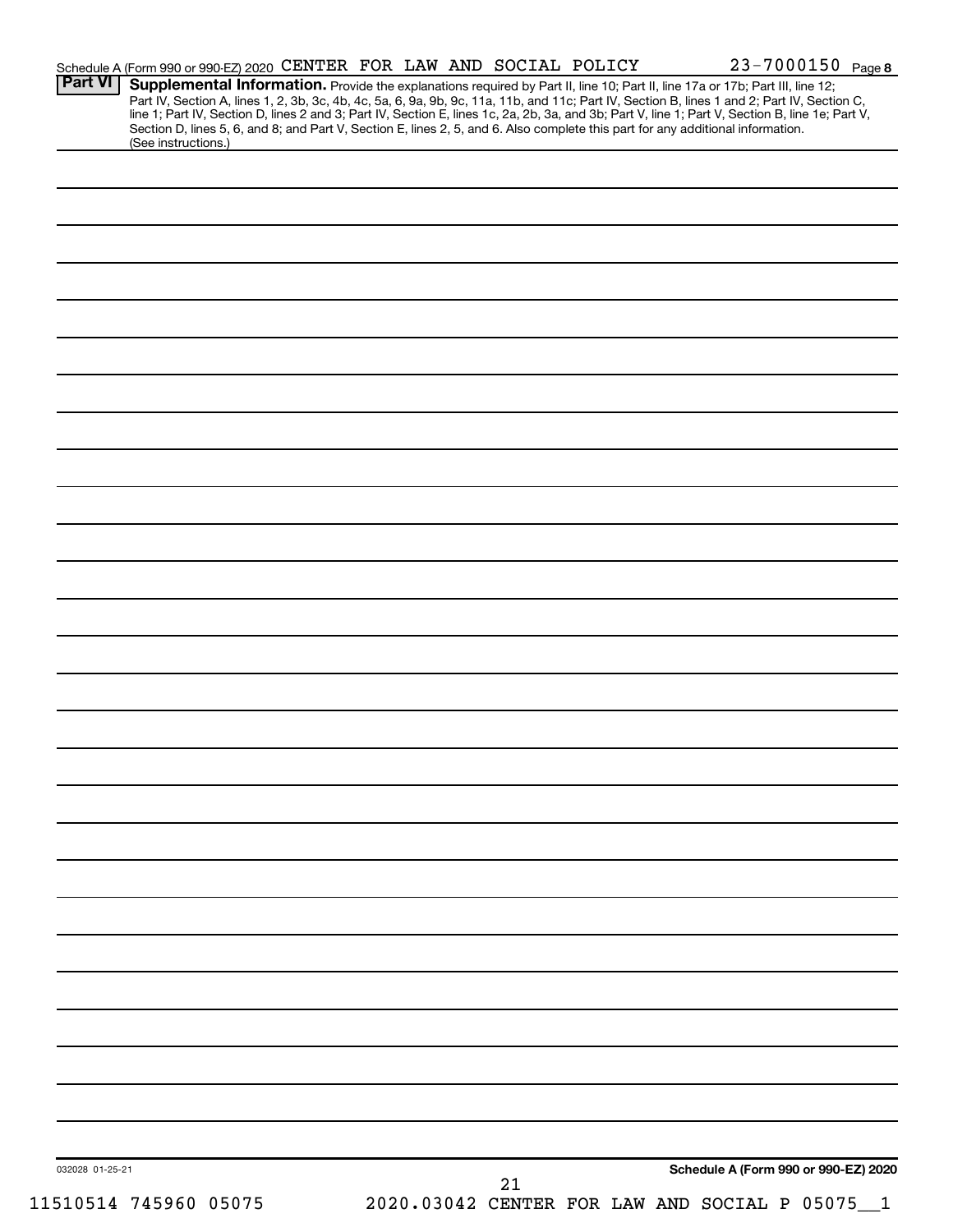**(Form 990, 990-EZ,**

Department of the Treasury Internal Revenue Service

Name of the organization

#### \*\* PUBLIC DISCLOSURE COPY \*\*

## **Schedule B Schedule of Contributors**

**or 990-PF) | Attach to Form 990, Form 990-EZ, or Form 990-PF. | Go to www.irs.gov/Form990 for the latest information.** OMB No. 1545-0047

**2020**

**Employer identification number**

|                                | CENTER FOR LAW AND SOCIAL POLICY                                                                                                                                                                                                                                                                                                                                                                                                                                                                          | 23-7000150 |
|--------------------------------|-----------------------------------------------------------------------------------------------------------------------------------------------------------------------------------------------------------------------------------------------------------------------------------------------------------------------------------------------------------------------------------------------------------------------------------------------------------------------------------------------------------|------------|
| Organization type (check one): |                                                                                                                                                                                                                                                                                                                                                                                                                                                                                                           |            |
| Filers of:                     | Section:                                                                                                                                                                                                                                                                                                                                                                                                                                                                                                  |            |
| Form 990 or 990-EZ             | $\lfloor x \rfloor$ 501(c)( 3) (enter number) organization                                                                                                                                                                                                                                                                                                                                                                                                                                                |            |
|                                | 4947(a)(1) nonexempt charitable trust not treated as a private foundation                                                                                                                                                                                                                                                                                                                                                                                                                                 |            |
|                                | 527 political organization                                                                                                                                                                                                                                                                                                                                                                                                                                                                                |            |
| Form 990-PF                    | 501(c)(3) exempt private foundation                                                                                                                                                                                                                                                                                                                                                                                                                                                                       |            |
|                                | 4947(a)(1) nonexempt charitable trust treated as a private foundation                                                                                                                                                                                                                                                                                                                                                                                                                                     |            |
|                                | 501(c)(3) taxable private foundation                                                                                                                                                                                                                                                                                                                                                                                                                                                                      |            |
|                                |                                                                                                                                                                                                                                                                                                                                                                                                                                                                                                           |            |
|                                | Check if your organization is covered by the General Rule or a Special Rule.<br>Note: Only a section 501(c)(7), (8), or (10) organization can check boxes for both the General Rule and a Special Rule. See instructions.                                                                                                                                                                                                                                                                                 |            |
| <b>General Rule</b>            |                                                                                                                                                                                                                                                                                                                                                                                                                                                                                                           |            |
|                                | For an organization filing Form 990, 990-EZ, or 990-PF that received, during the year, contributions totaling \$5,000 or more (in money or<br>property) from any one contributor. Complete Parts I and II. See instructions for determining a contributor's total contributions.                                                                                                                                                                                                                          |            |
| <b>Special Rules</b>           |                                                                                                                                                                                                                                                                                                                                                                                                                                                                                                           |            |
| $\lfloor x \rfloor$            | For an organization described in section 501(c)(3) filing Form 990 or 990-EZ that met the 33 1/3% support test of the regulations under<br>sections 509(a)(1) and 170(b)(1)(A)(vi), that checked Schedule A (Form 990 or 990-EZ), Part II, line 13, 16a, or 16b, and that received from<br>any one contributor, during the year, total contributions of the greater of (1) \$5,000; or (2) 2% of the amount on (i) Form 990, Part VIII, line 1h;<br>or (ii) Form 990-EZ, line 1. Complete Parts I and II. |            |

For an organization described in section 501(c)(7), (8), or (10) filing Form 990 or 990-EZ that received from any one contributor, during the year, total contributions of more than \$1,000 exclusively for religious, charitable, scientific, literary, or educational purposes, or for the prevention of cruelty to children or animals. Complete Parts I (entering "N/A" in column (b) instead of the contributor name and address), II, and III.  $\Box$ 

purpose. Don't complete any of the parts unless the General Rule applies to this organization because it received nonexclusively year, contributions exclusively for religious, charitable, etc., purposes, but no such contributions totaled more than \$1,000. If this box is checked, enter here the total contributions that were received during the year for an exclusively religious, charitable, etc., For an organization described in section 501(c)(7), (8), or (10) filing Form 990 or 990-EZ that received from any one contributor, during the religious, charitable, etc., contributions totaling \$5,000 or more during the year  $~\ldots\ldots\ldots\ldots\ldots\ldots\ldots\ldots\blacktriangleright~$ \$

**Caution:**  An organization that isn't covered by the General Rule and/or the Special Rules doesn't file Schedule B (Form 990, 990-EZ, or 990-PF),  **must** but it answer "No" on Part IV, line 2, of its Form 990; or check the box on line H of its Form 990-EZ or on its Form 990-PF, Part I, line 2, to certify that it doesn't meet the filing requirements of Schedule B (Form 990, 990-EZ, or 990-PF).

**For Paperwork Reduction Act Notice, see the instructions for Form 990, 990-EZ, or 990-PF. Schedule B (Form 990, 990-EZ, or 990-PF) (2020)** LHA

 $\Box$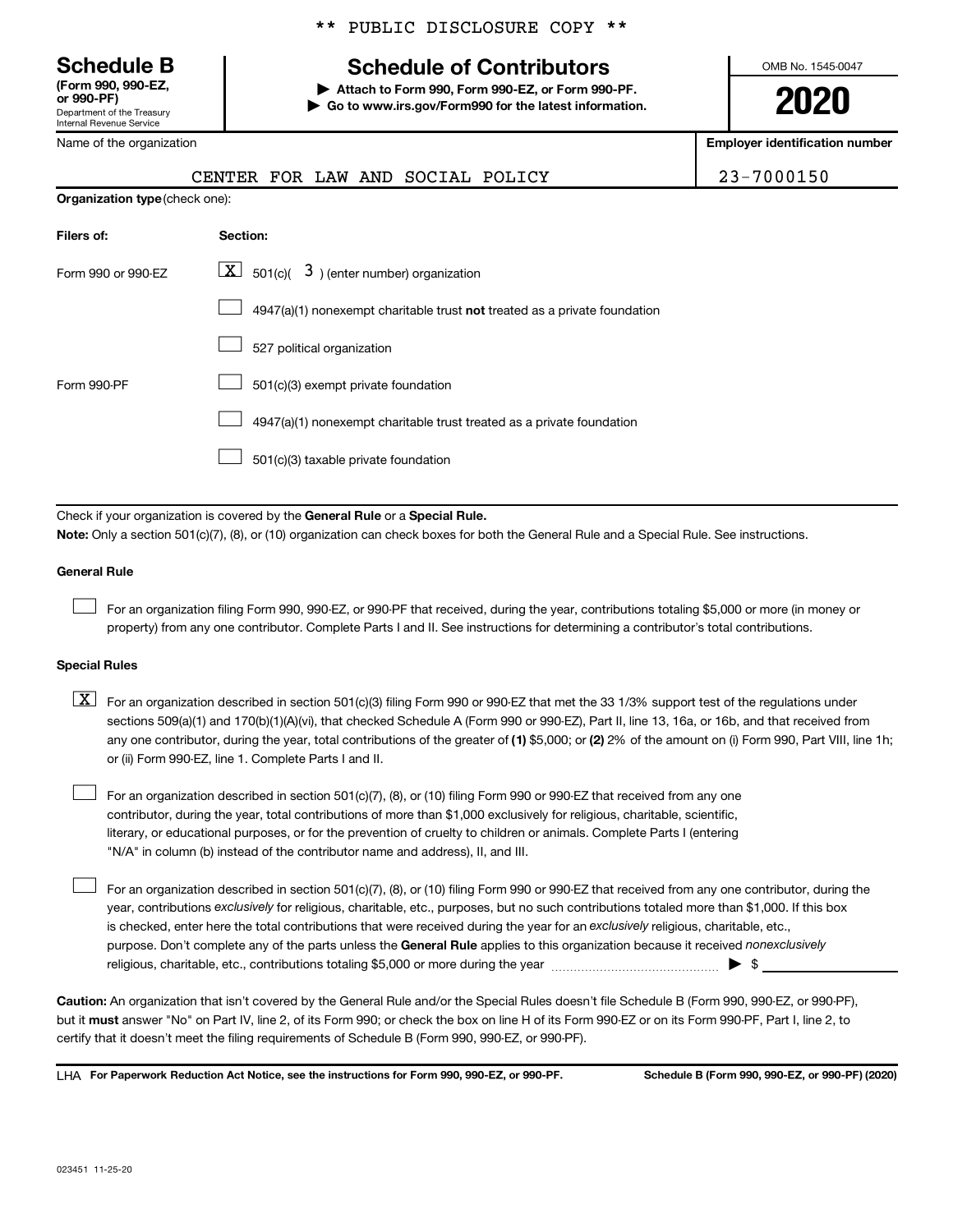#### CENTER FOR LAW AND SOCIAL POLICY | 23-7000150

**(a) No. (b) Name, address, and ZIP + 4 (c) Total contributions (d) Type of contribution Person Payroll Noncash (a) No. (b) Name, address, and ZIP + 4 (c) Total contributions (d) Type of contribution Person Payroll Noncash (a) No. (b) Name, address, and ZIP + 4 (c) Total contributions (d) Type of contribution Person Payroll Noncash (a) No. (b) Name, address, and ZIP + 4 (c) Total contributions (d) Type of contribution Person Payroll Noncash (a) No. (b) Name, address, and ZIP + 4 (c) Total contributions (d) Type of contribution Person Payroll Noncash (a) No. (b) Name, address, and ZIP + 4 (c) Total contributions (d) Type of contribution Person Payroll Noncash Part I** Contributors (see instructions). Use duplicate copies of Part I if additional space is needed. \$ (Complete Part II for noncash contributions.) \$ (Complete Part II for noncash contributions.) \$ (Complete Part II for noncash contributions.) \$ (Complete Part II for noncash contributions.) \$ (Complete Part II for noncash contributions.) \$ (Complete Part II for noncash contributions.)  $\lfloor x \rfloor$  $\Box$  $\Box$  $\overline{\mathbf{X}}$  $\Box$  $\Box$  $\boxed{\textbf{X}}$  $\Box$  $\Box$  $\boxed{\textbf{X}}$  $\Box$  $\Box$  $\boxed{\text{X}}$  $\Box$  $\Box$  $\boxed{\text{X}}$  $\Box$  $\Box$  $\begin{array}{|c|c|c|c|c|}\hline \ \text{1} & \text{Person} & \text{X} \ \hline \end{array}$ 2,000,000.  $2$  Person  $\overline{\text{X}}$ 1,025,000.  $\begin{array}{|c|c|c|c|c|c|}\hline \text{3} & \text{Person} & \text{X} \ \hline \end{array}$ 700,000.  $\begin{array}{|c|c|c|c|c|}\hline \text{4} & \text{Person} & \text{\textbf{X}}\ \hline \end{array}$ 625,000. 5 X 613,750.  $\overline{6}$  Person  $\overline{X}$ 585,000.

023452 11-25-20 **Schedule B (Form 990, 990-EZ, or 990-PF) (2020)**

23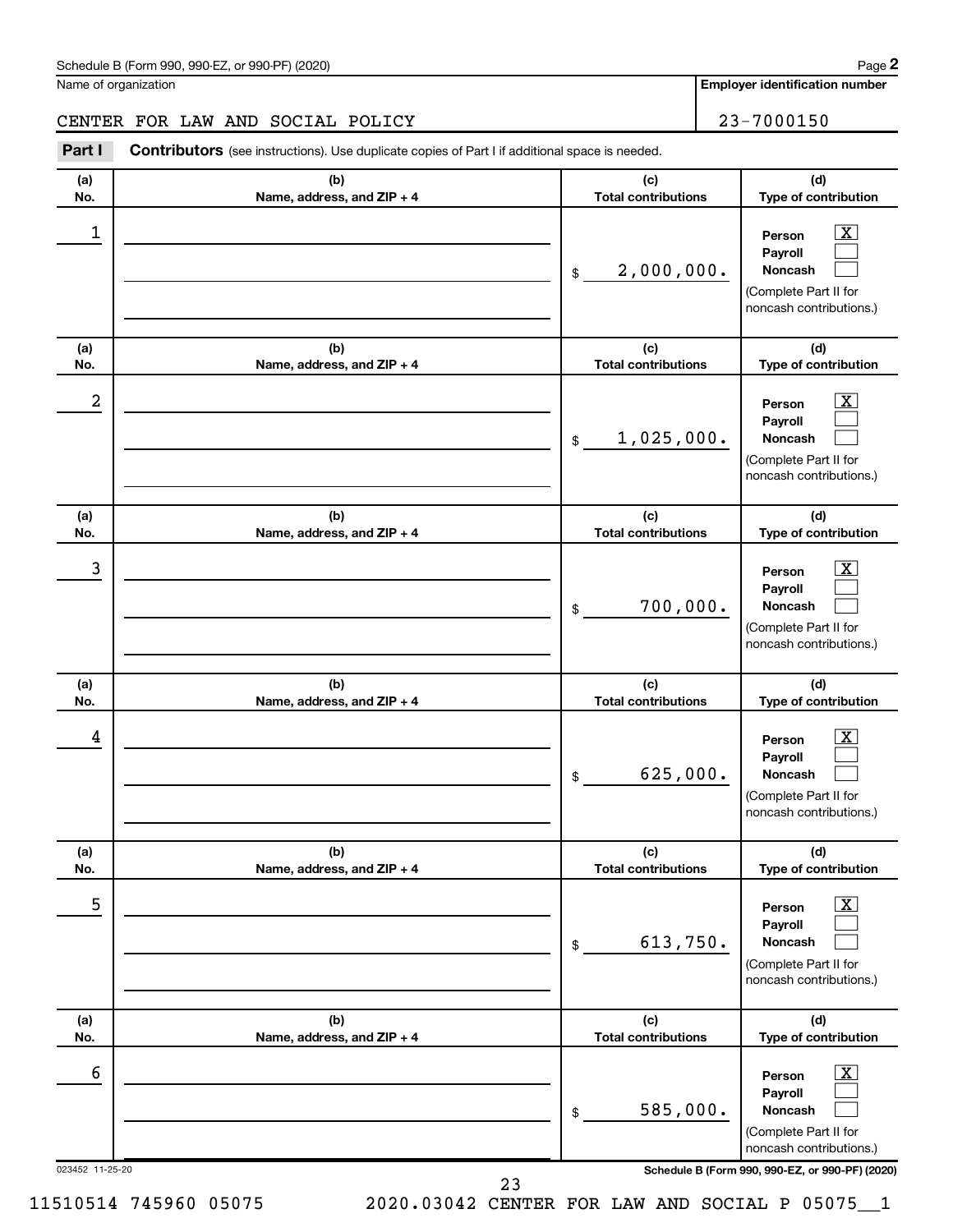#### CENTER FOR LAW AND SOCIAL POLICY 23-7000150

**(a) No. (b) Name, address, and ZIP + 4 (c) Total contributions (d) Type of contribution Person Payroll Noncash (a) No. (b) Name, address, and ZIP + 4 (c) Total contributions (d) Type of contribution Person Payroll Noncash (a) No. (b) Name, address, and ZIP + 4 (c) Total contributions (d) Type of contribution Person Payroll Noncash (a) No. (b) Name, address, and ZIP + 4 (c) Total contributions (d) Type of contribution Person Payroll Noncash (a) No. (b) Name, address, and ZIP + 4 (c) Total contributions (d) Type of contribution Person Payroll Noncash (a) No. (b) Name, address, and ZIP + 4 (c) Total contributions (d) Type of contribution Person Payroll Noncash Part I** Contributors (see instructions). Use duplicate copies of Part I if additional space is needed. \$ (Complete Part II for noncash contributions.) \$ (Complete Part II for noncash contributions.) \$ (Complete Part II for noncash contributions.) \$ (Complete Part II for noncash contributions.) \$ (Complete Part II for noncash contributions.) \$ (Complete Part II for noncash contributions.)  $\lfloor x \rfloor$  $\Box$  $\Box$  $\overline{\mathbf{X}}$  $\Box$  $\Box$  $\boxed{\textbf{X}}$  $\Box$  $\Box$  $\boxed{\textbf{X}}$  $\Box$  $\Box$  $\boxed{\text{X}}$  $\Box$  $\Box$  $\boxed{\text{X}}$  $\Box$  $\Box$  $7$   $|$  Person  $\overline{\text{X}}$ 410,000.  $8$  Person  $\overline{\text{X}}$ 390,000. 9 X 240,000.  $10$  Person  $\overline{\text{X}}$ 200,000.  $\begin{array}{|c|c|c|c|c|}\hline \text{11} & \text{Person} & \text{X} \\\hline \end{array}$ 200,000.  $\begin{array}{|c|c|c|c|c|}\hline \text{12} & \text{Person} & \text{X} \\\hline \end{array}$ 200,000.

023452 11-25-20 **Schedule B (Form 990, 990-EZ, or 990-PF) (2020)**

24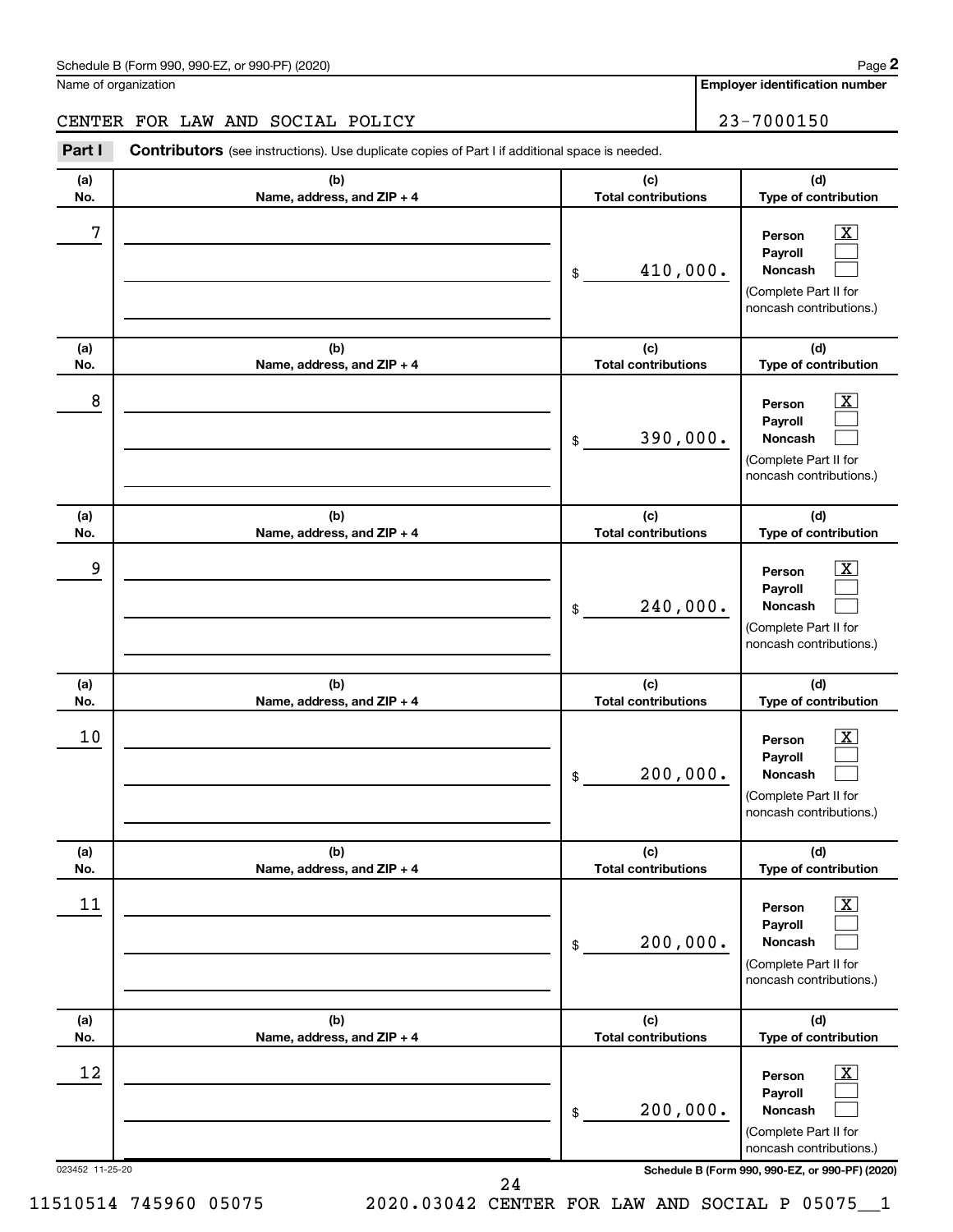#### CENTER FOR LAW AND SOCIAL POLICY 23-7000150

023452 11-25-20 **Schedule B (Form 990, 990-EZ, or 990-PF) (2020) (a) No. (b) Name, address, and ZIP + 4 (c) Total contributions (d) Type of contribution Person Payroll Noncash (a) No. (b) Name, address, and ZIP + 4 (c) Total contributions (d) Type of contribution Person Payroll Noncash (a) No. (b) Name, address, and ZIP + 4 (c) Total contributions (d) Type of contribution Person Payroll Noncash (a) No. (b) Name, address, and ZIP + 4 (c) Total contributions (d) Type of contribution Person Payroll Noncash (a) No. (b) Name, address, and ZIP + 4 (c) Total contributions (d) Type of contribution Person Payroll Noncash (a) No. (b) Name, address, and ZIP + 4 (c) Total contributions (d) Type of contribution Person Payroll Noncash Part I** Contributors (see instructions). Use duplicate copies of Part I if additional space is needed. \$ (Complete Part II for noncash contributions.) \$ (Complete Part II for noncash contributions.) \$ (Complete Part II for noncash contributions.) \$ (Complete Part II for noncash contributions.) \$ (Complete Part II for noncash contributions.) \$ (Complete Part II for noncash contributions.)  $\lfloor x \rfloor$  $\Box$  $\Box$  $\overline{\mathbf{X}}$  $\Box$  $\Box$  $\Box$  $\Box$  $\Box$  $\Box$  $\Box$  $\Box$  $\Box$  $\Box$  $\Box$  $\Box$  $\Box$  $\Box$  $\begin{array}{|c|c|c|c|c|}\hline \text{13} & \text{Person} & \text{X} \\\hline \end{array}$ 200,000.  $\begin{array}{|c|c|c|c|c|}\hline \text{14} & \text{Person} & \text{X} \\\hline \end{array}$ 191,700. 25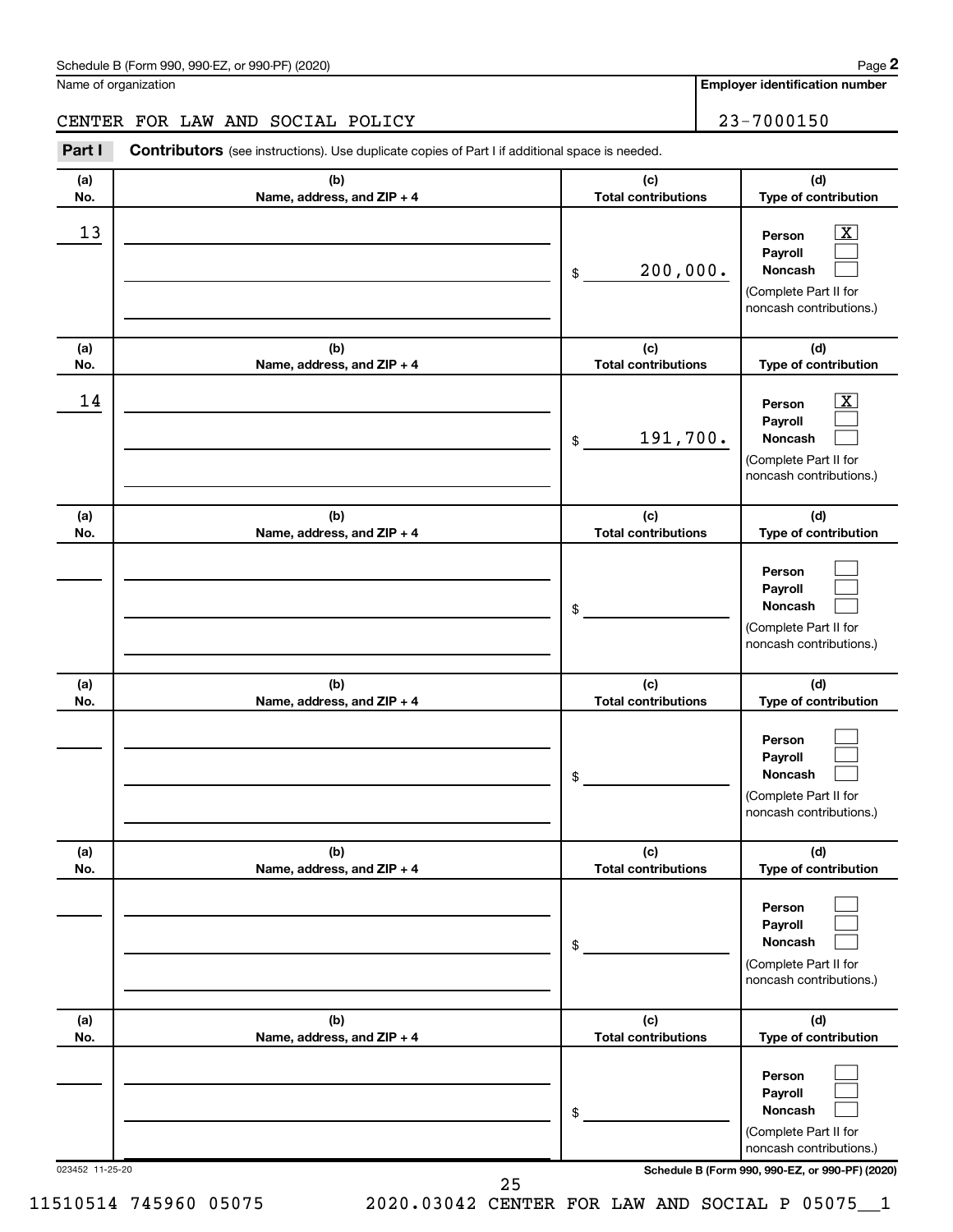### CENTER FOR LAW AND SOCIAL POLICY 23-7000150

Part II Noncash Property (see instructions). Use duplicate copies of Part II if additional space is needed.

| (a)<br>No.                   | (b)                                          | (c)<br>FMV (or estimate)                        | (d)                                             |
|------------------------------|----------------------------------------------|-------------------------------------------------|-------------------------------------------------|
| from<br>Part I               | Description of noncash property given        | (See instructions.)                             | Date received                                   |
|                              |                                              |                                                 |                                                 |
|                              |                                              | \$                                              |                                                 |
| (a)                          |                                              |                                                 |                                                 |
| No.<br>from<br>Part I        | (b)<br>Description of noncash property given | (c)<br>FMV (or estimate)<br>(See instructions.) | (d)<br>Date received                            |
|                              |                                              |                                                 |                                                 |
|                              |                                              | \$                                              |                                                 |
| (a)<br>No.<br>from<br>Part I | (b)<br>Description of noncash property given | (c)<br>FMV (or estimate)<br>(See instructions.) | (d)<br>Date received                            |
|                              |                                              |                                                 |                                                 |
|                              |                                              | \$                                              |                                                 |
| (a)<br>No.<br>from<br>Part I | (b)<br>Description of noncash property given | (c)<br>FMV (or estimate)<br>(See instructions.) | (d)<br>Date received                            |
|                              |                                              |                                                 |                                                 |
|                              |                                              | \$                                              |                                                 |
| (a)<br>No.<br>from<br>Part I | (b)<br>Description of noncash property given | (c)<br>FMV (or estimate)<br>(See instructions.) | (d)<br>Date received                            |
|                              |                                              |                                                 |                                                 |
|                              |                                              | \$                                              |                                                 |
| (a)<br>No.<br>from<br>Part I | (b)<br>Description of noncash property given | (c)<br>FMV (or estimate)<br>(See instructions.) | (d)<br>Date received                            |
|                              |                                              |                                                 |                                                 |
|                              |                                              | \$                                              |                                                 |
| 023453 11-25-20              | 26                                           |                                                 | Schedule B (Form 990, 990-EZ, or 990-PF) (2020) |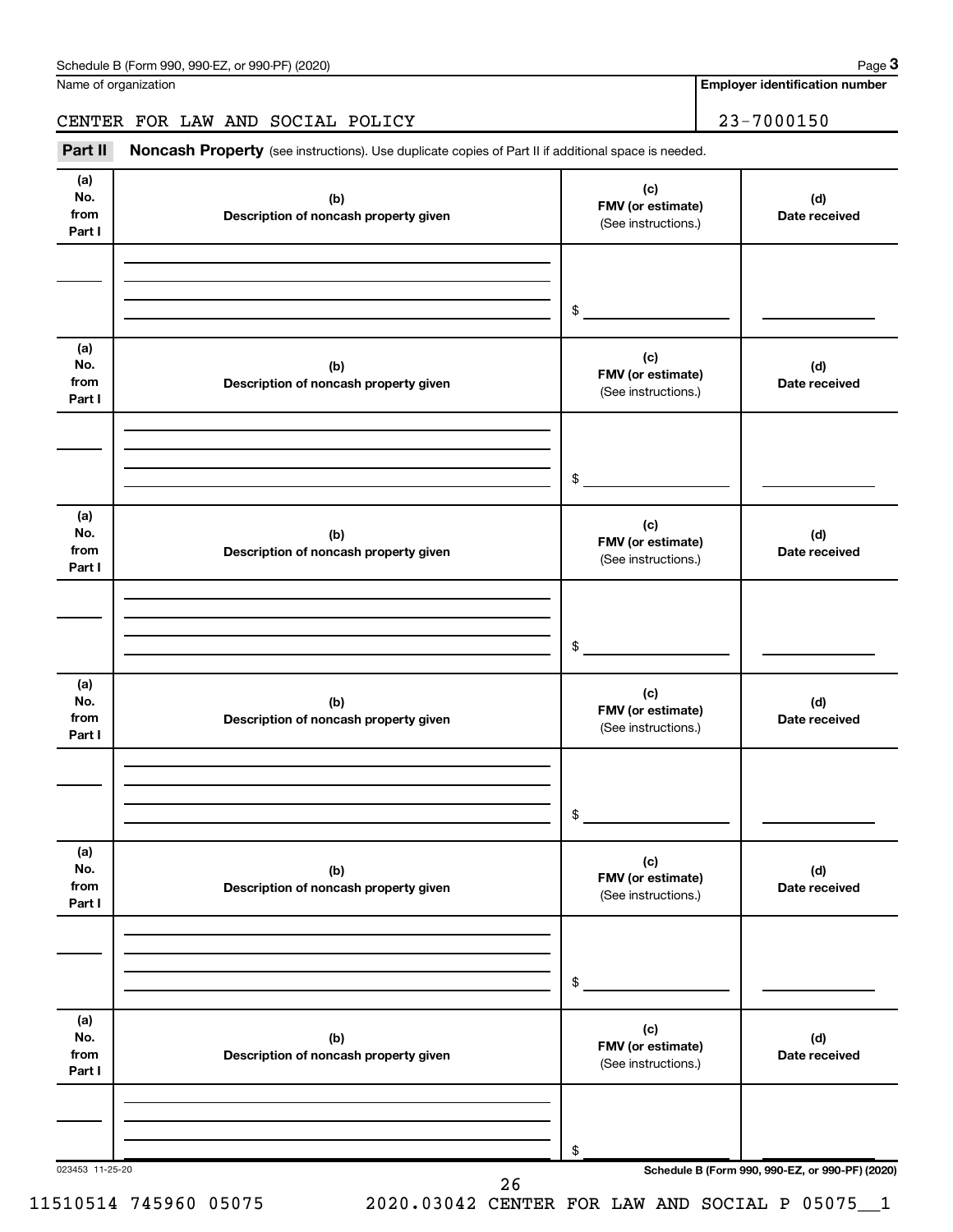|                           | Schedule B (Form 990, 990-EZ, or 990-PF) (2020)                                                                                                                                                                             |                      | Page 4                                                                                                                                                         |  |  |  |  |  |
|---------------------------|-----------------------------------------------------------------------------------------------------------------------------------------------------------------------------------------------------------------------------|----------------------|----------------------------------------------------------------------------------------------------------------------------------------------------------------|--|--|--|--|--|
| Name of organization      |                                                                                                                                                                                                                             |                      | <b>Employer identification number</b>                                                                                                                          |  |  |  |  |  |
|                           | CENTER FOR LAW AND SOCIAL POLICY                                                                                                                                                                                            |                      | 23-7000150                                                                                                                                                     |  |  |  |  |  |
| Part III                  | from any one contributor. Complete columns (a) through (e) and the following line entry. For organizations                                                                                                                  |                      | Exclusively religious, charitable, etc., contributions to organizations described in section 501(c)(7), (8), or (10) that total more than \$1,000 for the year |  |  |  |  |  |
|                           | completing Part III, enter the total of exclusively religious, charitable, etc., contributions of \$1,000 or less for the year. (Enter this info. once.)<br>Use duplicate copies of Part III if additional space is needed. |                      |                                                                                                                                                                |  |  |  |  |  |
| (a) No.                   |                                                                                                                                                                                                                             |                      |                                                                                                                                                                |  |  |  |  |  |
| from<br>Part I            | (b) Purpose of gift                                                                                                                                                                                                         | (c) Use of gift      | (d) Description of how gift is held                                                                                                                            |  |  |  |  |  |
|                           |                                                                                                                                                                                                                             |                      |                                                                                                                                                                |  |  |  |  |  |
|                           |                                                                                                                                                                                                                             |                      |                                                                                                                                                                |  |  |  |  |  |
|                           |                                                                                                                                                                                                                             |                      |                                                                                                                                                                |  |  |  |  |  |
|                           |                                                                                                                                                                                                                             | (e) Transfer of gift |                                                                                                                                                                |  |  |  |  |  |
|                           | Transferee's name, address, and ZIP + 4                                                                                                                                                                                     |                      | Relationship of transferor to transferee                                                                                                                       |  |  |  |  |  |
|                           |                                                                                                                                                                                                                             |                      |                                                                                                                                                                |  |  |  |  |  |
|                           |                                                                                                                                                                                                                             |                      |                                                                                                                                                                |  |  |  |  |  |
|                           |                                                                                                                                                                                                                             |                      |                                                                                                                                                                |  |  |  |  |  |
| (a) No.<br>from           | (b) Purpose of gift                                                                                                                                                                                                         | (c) Use of gift      | (d) Description of how gift is held                                                                                                                            |  |  |  |  |  |
| Part I                    |                                                                                                                                                                                                                             |                      |                                                                                                                                                                |  |  |  |  |  |
|                           |                                                                                                                                                                                                                             |                      |                                                                                                                                                                |  |  |  |  |  |
|                           |                                                                                                                                                                                                                             |                      |                                                                                                                                                                |  |  |  |  |  |
|                           | (e) Transfer of gift                                                                                                                                                                                                        |                      |                                                                                                                                                                |  |  |  |  |  |
|                           |                                                                                                                                                                                                                             |                      |                                                                                                                                                                |  |  |  |  |  |
|                           | Transferee's name, address, and ZIP + 4                                                                                                                                                                                     |                      | Relationship of transferor to transferee                                                                                                                       |  |  |  |  |  |
|                           |                                                                                                                                                                                                                             |                      |                                                                                                                                                                |  |  |  |  |  |
|                           |                                                                                                                                                                                                                             |                      |                                                                                                                                                                |  |  |  |  |  |
| (a) No.<br>from           |                                                                                                                                                                                                                             |                      |                                                                                                                                                                |  |  |  |  |  |
| Part I                    | (b) Purpose of gift                                                                                                                                                                                                         | (c) Use of gift      | (d) Description of how gift is held                                                                                                                            |  |  |  |  |  |
|                           |                                                                                                                                                                                                                             |                      |                                                                                                                                                                |  |  |  |  |  |
|                           |                                                                                                                                                                                                                             |                      |                                                                                                                                                                |  |  |  |  |  |
|                           |                                                                                                                                                                                                                             |                      |                                                                                                                                                                |  |  |  |  |  |
|                           | (e) Transfer of gift                                                                                                                                                                                                        |                      |                                                                                                                                                                |  |  |  |  |  |
|                           | Transferee's name, address, and ZIP + 4                                                                                                                                                                                     |                      | Relationship of transferor to transferee                                                                                                                       |  |  |  |  |  |
|                           |                                                                                                                                                                                                                             |                      |                                                                                                                                                                |  |  |  |  |  |
|                           |                                                                                                                                                                                                                             |                      |                                                                                                                                                                |  |  |  |  |  |
|                           |                                                                                                                                                                                                                             |                      |                                                                                                                                                                |  |  |  |  |  |
| (a) No.<br>from<br>Part I | (b) Purpose of gift                                                                                                                                                                                                         | (c) Use of gift      | (d) Description of how gift is held                                                                                                                            |  |  |  |  |  |
|                           |                                                                                                                                                                                                                             |                      |                                                                                                                                                                |  |  |  |  |  |
|                           |                                                                                                                                                                                                                             |                      |                                                                                                                                                                |  |  |  |  |  |
|                           |                                                                                                                                                                                                                             |                      |                                                                                                                                                                |  |  |  |  |  |
|                           |                                                                                                                                                                                                                             | (e) Transfer of gift |                                                                                                                                                                |  |  |  |  |  |
|                           | Transferee's name, address, and ZIP + 4                                                                                                                                                                                     |                      | Relationship of transferor to transferee                                                                                                                       |  |  |  |  |  |
|                           |                                                                                                                                                                                                                             |                      |                                                                                                                                                                |  |  |  |  |  |
|                           |                                                                                                                                                                                                                             |                      |                                                                                                                                                                |  |  |  |  |  |
|                           |                                                                                                                                                                                                                             |                      |                                                                                                                                                                |  |  |  |  |  |
| 023454 11-25-20           |                                                                                                                                                                                                                             | 27                   | Schedule B (Form 990, 990-EZ, or 990-PF) (2020)                                                                                                                |  |  |  |  |  |
|                           |                                                                                                                                                                                                                             |                      |                                                                                                                                                                |  |  |  |  |  |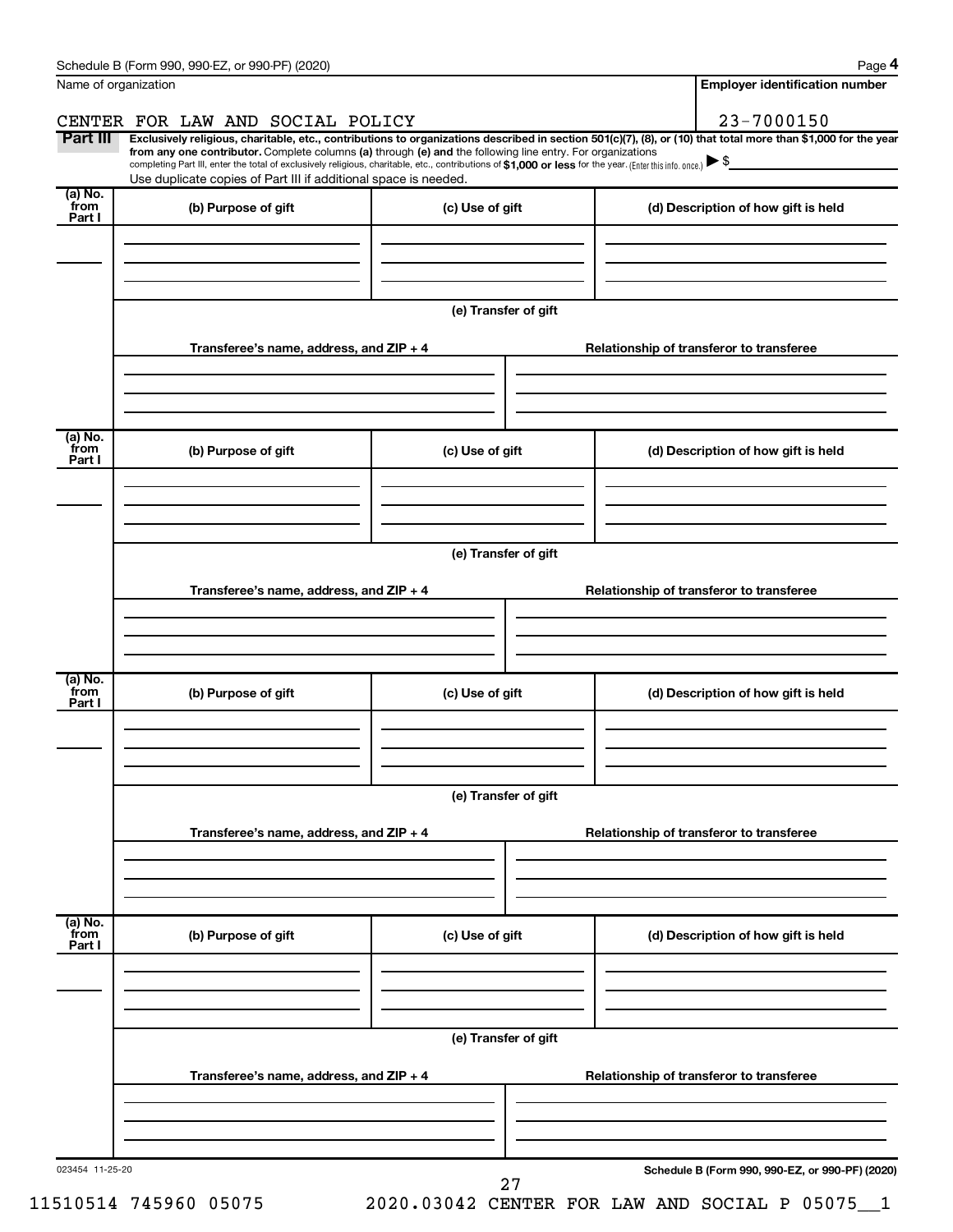| <b>SCHEDULE C</b>                                      | <b>Political Campaign and Lobbying Activities</b> |                                                                                                                                                                                                                                                    |           | OMB No. 1545-0047                             |                          |                                                       |
|--------------------------------------------------------|---------------------------------------------------|----------------------------------------------------------------------------------------------------------------------------------------------------------------------------------------------------------------------------------------------------|-----------|-----------------------------------------------|--------------------------|-------------------------------------------------------|
| (Form 990 or 990-EZ)                                   |                                                   | For Organizations Exempt From Income Tax Under section 501(c) and section 527                                                                                                                                                                      |           |                                               |                          | 2020                                                  |
|                                                        |                                                   | Complete if the organization is described below.<br>Attach to Form 990 or Form 990-EZ.                                                                                                                                                             |           |                                               |                          | <b>Open to Public</b>                                 |
| Department of the Treasury<br>Internal Revenue Service |                                                   | Go to www.irs.gov/Form990 for instructions and the latest information.                                                                                                                                                                             |           |                                               |                          | Inspection                                            |
|                                                        |                                                   | If the organization answered "Yes," on Form 990, Part IV, line 3, or Form 990-EZ, Part V, line 46 (Political Campaign Activities), then                                                                                                            |           |                                               |                          |                                                       |
|                                                        |                                                   | • Section 501(c)(3) organizations: Complete Parts I-A and B. Do not complete Part I-C.                                                                                                                                                             |           |                                               |                          |                                                       |
|                                                        |                                                   | • Section 501(c) (other than section 501(c)(3)) organizations: Complete Parts I-A and C below. Do not complete Part I-B.                                                                                                                           |           |                                               |                          |                                                       |
| • Section 527 organizations: Complete Part I-A only.   |                                                   |                                                                                                                                                                                                                                                    |           |                                               |                          |                                                       |
|                                                        |                                                   | If the organization answered "Yes," on Form 990, Part IV, line 4, or Form 990-EZ, Part VI, line 47 (Lobbying Activities), then                                                                                                                     |           |                                               |                          |                                                       |
|                                                        |                                                   | ● Section 501(c)(3) organizations that have filed Form 5768 (election under section 501(h)): Complete Part II-A. Do not complete Part II-B.                                                                                                        |           |                                               |                          |                                                       |
|                                                        |                                                   | • Section 501(c)(3) organizations that have NOT filed Form 5768 (election under section 501(h)): Complete Part II-B. Do not complete Part II-A.                                                                                                    |           |                                               |                          |                                                       |
| Tax) (See separate instructions), then                 |                                                   | If the organization answered "Yes," on Form 990, Part IV, line 5 (Proxy Tax) (See separate instructions) or Form 990-EZ, Part V, line 35c (Proxy                                                                                                   |           |                                               |                          |                                                       |
|                                                        |                                                   | • Section 501(c)(4), (5), or (6) organizations: Complete Part III.                                                                                                                                                                                 |           |                                               |                          |                                                       |
| Name of organization                                   |                                                   |                                                                                                                                                                                                                                                    |           |                                               |                          | <b>Employer identification number</b>                 |
|                                                        |                                                   | CENTER FOR LAW AND SOCIAL POLICY                                                                                                                                                                                                                   |           |                                               |                          | $23 - 7000150$                                        |
| Part I-A                                               |                                                   | Complete if the organization is exempt under section 501(c) or is a section 527 organization.                                                                                                                                                      |           |                                               |                          |                                                       |
|                                                        |                                                   |                                                                                                                                                                                                                                                    |           |                                               |                          |                                                       |
| 1.                                                     |                                                   | Provide a description of the organization's direct and indirect political campaign activities in Part IV.                                                                                                                                          |           |                                               |                          |                                                       |
| 2                                                      |                                                   |                                                                                                                                                                                                                                                    |           |                                               | $\triangleright$ \$      |                                                       |
| 3                                                      |                                                   | Volunteer hours for political campaign activities [11] matter content to the content of the content of the content of the content of the content of the content of the content of the content of the content of the content of                     |           |                                               |                          |                                                       |
|                                                        |                                                   |                                                                                                                                                                                                                                                    |           |                                               |                          |                                                       |
| Part I-B                                               |                                                   | Complete if the organization is exempt under section 501(c)(3).                                                                                                                                                                                    |           |                                               |                          |                                                       |
|                                                        |                                                   |                                                                                                                                                                                                                                                    |           |                                               | >                        |                                                       |
| 2                                                      |                                                   | Enter the amount of any excise tax incurred by organization managers under section 4955 $\ldots$                                                                                                                                                   |           |                                               |                          | Yes<br><b>No</b>                                      |
| З                                                      |                                                   |                                                                                                                                                                                                                                                    |           |                                               |                          | Yes<br>No                                             |
| <b>b</b> If "Yes," describe in Part IV.                |                                                   |                                                                                                                                                                                                                                                    |           |                                               |                          |                                                       |
| Part I-C                                               |                                                   | Complete if the organization is exempt under section 501(c), except section 501(c)(3).                                                                                                                                                             |           |                                               |                          |                                                       |
|                                                        |                                                   | Enter the amount directly expended by the filing organization for section 527 exempt function activities                                                                                                                                           |           |                                               | $\blacktriangleright$ \$ |                                                       |
| 2                                                      |                                                   | Enter the amount of the filing organization's funds contributed to other organizations for section 527                                                                                                                                             |           |                                               |                          |                                                       |
|                                                        |                                                   | exempt function activities entertainment and activities of the contract of the contract of the contract of the                                                                                                                                     |           |                                               | $\blacktriangleright$ \$ |                                                       |
| З.                                                     |                                                   | Total exempt function expenditures. Add lines 1 and 2. Enter here and on Form 1120-POL,                                                                                                                                                            |           |                                               |                          |                                                       |
|                                                        |                                                   |                                                                                                                                                                                                                                                    |           |                                               | >                        |                                                       |
|                                                        |                                                   |                                                                                                                                                                                                                                                    |           |                                               |                          | <b>No</b><br>Yes                                      |
| 5                                                      |                                                   | Enter the names, addresses and employer identification number (EIN) of all section 527 political organizations to which the filing organization                                                                                                    |           |                                               |                          |                                                       |
|                                                        |                                                   | made payments. For each organization listed, enter the amount paid from the filing organization's funds. Also enter the amount of political                                                                                                        |           |                                               |                          |                                                       |
|                                                        |                                                   | contributions received that were promptly and directly delivered to a separate political organization, such as a separate segregated fund or a<br>political action committee (PAC). If additional space is needed, provide information in Part IV. |           |                                               |                          |                                                       |
|                                                        |                                                   |                                                                                                                                                                                                                                                    |           |                                               |                          |                                                       |
| (a) Name                                               |                                                   | (b) Address                                                                                                                                                                                                                                        | $(c)$ EIN | (d) Amount paid from<br>filing organization's |                          | (e) Amount of political<br>contributions received and |
|                                                        |                                                   |                                                                                                                                                                                                                                                    |           | funds. If none, enter -0-.                    |                          | promptly and directly                                 |
|                                                        |                                                   |                                                                                                                                                                                                                                                    |           |                                               |                          | delivered to a separate<br>political organization.    |
|                                                        |                                                   |                                                                                                                                                                                                                                                    |           |                                               |                          | If none, enter -0-.                                   |
|                                                        |                                                   |                                                                                                                                                                                                                                                    |           |                                               |                          |                                                       |
|                                                        |                                                   |                                                                                                                                                                                                                                                    |           |                                               |                          |                                                       |
|                                                        |                                                   |                                                                                                                                                                                                                                                    |           |                                               |                          |                                                       |
|                                                        |                                                   |                                                                                                                                                                                                                                                    |           |                                               |                          |                                                       |
|                                                        |                                                   |                                                                                                                                                                                                                                                    |           |                                               |                          |                                                       |
|                                                        |                                                   |                                                                                                                                                                                                                                                    |           |                                               |                          |                                                       |
|                                                        |                                                   |                                                                                                                                                                                                                                                    |           |                                               |                          |                                                       |
|                                                        |                                                   |                                                                                                                                                                                                                                                    |           |                                               |                          |                                                       |
|                                                        |                                                   |                                                                                                                                                                                                                                                    |           |                                               |                          |                                                       |
|                                                        |                                                   |                                                                                                                                                                                                                                                    |           |                                               |                          |                                                       |
|                                                        |                                                   |                                                                                                                                                                                                                                                    |           |                                               |                          |                                                       |
|                                                        |                                                   | For Paperwork Reduction Act Notice, see the Instructions for Form 990 or 990-EZ.                                                                                                                                                                   |           |                                               |                          | Schedule C (Form 990 or 990-EZ) 2020                  |
|                                                        |                                                   |                                                                                                                                                                                                                                                    |           |                                               |                          |                                                       |

rap:<br>LHA

032041 12-02-20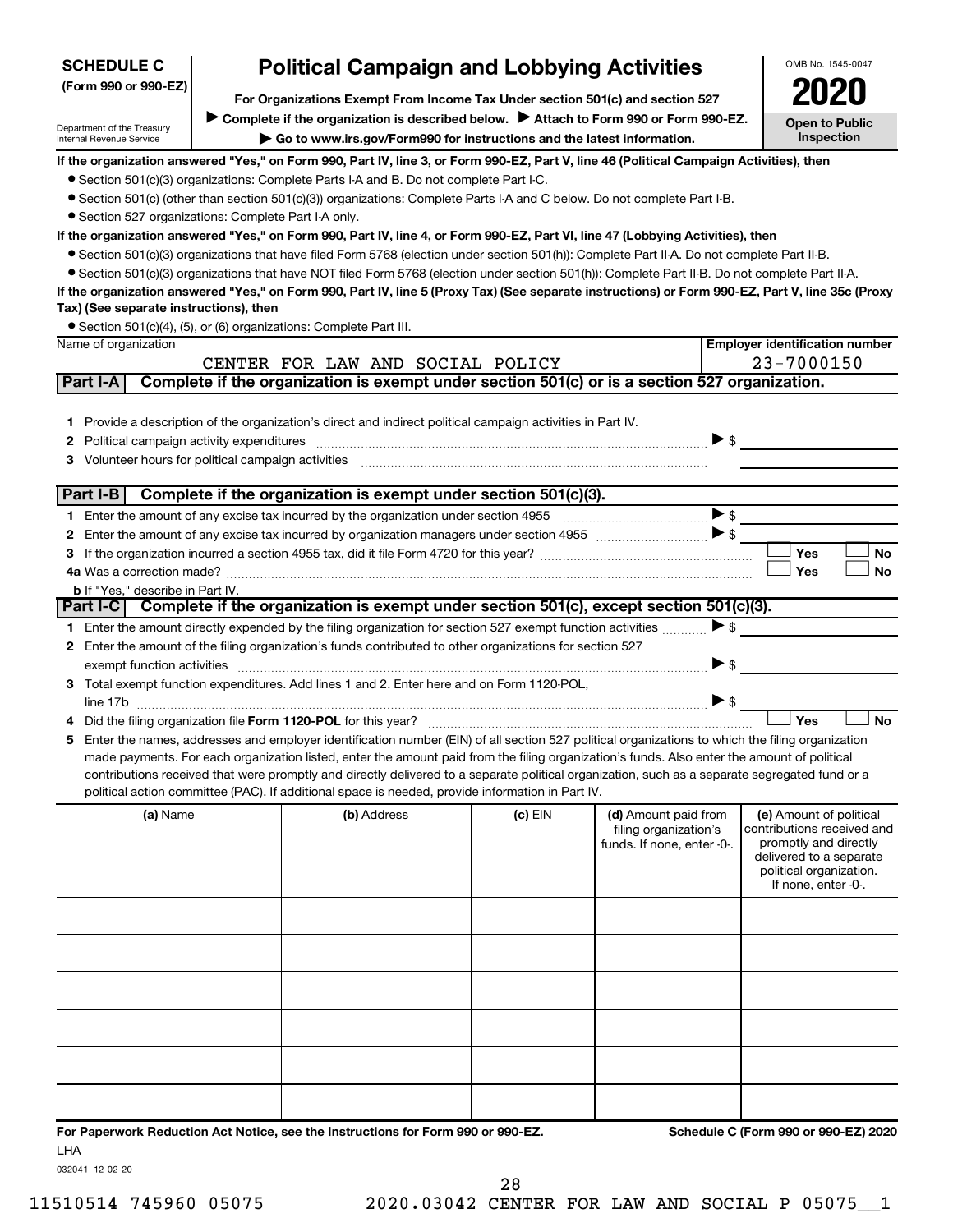| Schedule C (Form 990 or 990-EZ) 2020 CENTER FOR LAW AND SOCIAL POLICY                                           |                                        |              |                                                                                                         |                                                                                                                                   |                          | 23-7000150 Page 2        |
|-----------------------------------------------------------------------------------------------------------------|----------------------------------------|--------------|---------------------------------------------------------------------------------------------------------|-----------------------------------------------------------------------------------------------------------------------------------|--------------------------|--------------------------|
| Complete if the organization is exempt under section 501(c)(3) and filed Form 5768 (election under<br>Part II-A |                                        |              |                                                                                                         |                                                                                                                                   |                          |                          |
| section 501(h)).                                                                                                |                                        |              |                                                                                                         |                                                                                                                                   |                          |                          |
| A Check $\blacktriangleright$                                                                                   |                                        |              |                                                                                                         | if the filing organization belongs to an affiliated group (and list in Part IV each affiliated group member's name, address, EIN, |                          |                          |
| expenses, and share of excess lobbying expenditures).                                                           |                                        |              |                                                                                                         |                                                                                                                                   |                          |                          |
| <b>B</b> Check $\blacktriangleright$                                                                            |                                        |              | if the filing organization checked box A and "limited control" provisions apply.                        |                                                                                                                                   |                          |                          |
|                                                                                                                 | <b>Limits on Lobbying Expenditures</b> |              |                                                                                                         |                                                                                                                                   | (a) Filing               | (b) Affiliated group     |
|                                                                                                                 |                                        |              | (The term "expenditures" means amounts paid or incurred.)                                               |                                                                                                                                   | organization's<br>totals | totals                   |
| 1a Total lobbying expenditures to influence public opinion (grassroots lobbying)                                |                                        |              |                                                                                                         |                                                                                                                                   | 1,056.                   |                          |
| <b>b</b> Total lobbying expenditures to influence a legislative body (direct lobbying)                          |                                        |              |                                                                                                         |                                                                                                                                   | 68,731.                  |                          |
|                                                                                                                 |                                        |              |                                                                                                         |                                                                                                                                   | 69,787.                  |                          |
| d Other exempt purpose expenditures                                                                             |                                        |              |                                                                                                         |                                                                                                                                   | 8,579,988.               |                          |
|                                                                                                                 |                                        |              |                                                                                                         |                                                                                                                                   | 8,649,775.               |                          |
| f Lobbying nontaxable amount. Enter the amount from the following table in both columns.                        |                                        |              |                                                                                                         |                                                                                                                                   | 582,489.                 |                          |
| If the amount on line 1e, column $(a)$ or $(b)$ is:                                                             |                                        |              | The lobbying nontaxable amount is:                                                                      |                                                                                                                                   |                          |                          |
| Not over \$500,000                                                                                              |                                        |              | 20% of the amount on line 1e.                                                                           |                                                                                                                                   |                          |                          |
| Over \$500,000 but not over \$1,000,000                                                                         |                                        |              | \$100,000 plus 15% of the excess over \$500,000.                                                        |                                                                                                                                   |                          |                          |
| Over \$1,000,000 but not over \$1,500,000                                                                       |                                        |              | \$175,000 plus 10% of the excess over \$1,000,000                                                       |                                                                                                                                   |                          |                          |
| Over \$1,500,000 but not over \$17,000,000<br>\$225,000 plus 5% of the excess over \$1,500,000.                 |                                        |              |                                                                                                         |                                                                                                                                   |                          |                          |
| Over \$17,000,000                                                                                               |                                        | \$1,000,000. |                                                                                                         |                                                                                                                                   |                          |                          |
|                                                                                                                 |                                        |              |                                                                                                         |                                                                                                                                   |                          |                          |
| g Grassroots nontaxable amount (enter 25% of line 1f)                                                           |                                        |              |                                                                                                         |                                                                                                                                   | 145,622.                 |                          |
| h Subtract line 1g from line 1a. If zero or less, enter -0-                                                     |                                        |              |                                                                                                         |                                                                                                                                   | 0.                       |                          |
| i Subtract line 1f from line 1c. If zero or less, enter -0-                                                     |                                        |              |                                                                                                         |                                                                                                                                   | 0.                       |                          |
| j If there is an amount other than zero on either line 1h or line 1i, did the organization file Form 4720       |                                        |              |                                                                                                         |                                                                                                                                   |                          |                          |
| reporting section 4911 tax for this year?                                                                       |                                        |              |                                                                                                         |                                                                                                                                   |                          | Yes<br>No                |
| (Some organizations that made a section 501(h) election do not have to complete all of the five columns below.  |                                        |              | 4-Year Averaging Period Under Section 501(h)<br>See the separate instructions for lines 2a through 2f.) |                                                                                                                                   |                          |                          |
|                                                                                                                 |                                        |              | Lobbying Expenditures During 4-Year Averaging Period                                                    |                                                                                                                                   |                          |                          |
|                                                                                                                 |                                        |              |                                                                                                         |                                                                                                                                   |                          |                          |
| Calendar year<br>(or fiscal year beginning in)                                                                  | (a) 2017                               |              | (b) 2018                                                                                                | $(c)$ 2019                                                                                                                        | $(d)$ 2020               | (e) Total                |
|                                                                                                                 |                                        |              |                                                                                                         |                                                                                                                                   |                          |                          |
|                                                                                                                 | 497,105.                               |              | 599,443.                                                                                                | 636,986.                                                                                                                          |                          | $582, 489.$ 2, 316, 023. |
| 2a Lobbying nontaxable amount<br><b>b</b> Lobbying ceiling amount                                               |                                        |              |                                                                                                         |                                                                                                                                   |                          |                          |
| $(150\% \text{ of line } 2a, \text{column}(e))$                                                                 |                                        |              |                                                                                                         |                                                                                                                                   |                          | 3, 474, 035.             |
|                                                                                                                 |                                        |              |                                                                                                         |                                                                                                                                   |                          |                          |
|                                                                                                                 | 93,522.                                |              | 54,457.                                                                                                 | 98,387.                                                                                                                           | 69,787.                  | 316, 153.                |
| c Total lobbying expenditures                                                                                   |                                        |              |                                                                                                         |                                                                                                                                   |                          |                          |
| d Grassroots nontaxable amount                                                                                  | 124,276.                               |              | 149,861.                                                                                                | 159,247.                                                                                                                          | 145,622.                 | 579,006.                 |
| e Grassroots ceiling amount                                                                                     |                                        |              |                                                                                                         |                                                                                                                                   |                          |                          |
| (150% of line 2d, column (e))                                                                                   |                                        |              |                                                                                                         |                                                                                                                                   |                          | 868,509.                 |
|                                                                                                                 |                                        |              |                                                                                                         |                                                                                                                                   |                          |                          |
| f Grassroots lobbying expenditures                                                                              | 18,899.                                |              | 2,795.                                                                                                  | 978.                                                                                                                              | 1,056.                   | 23,728.                  |

**Schedule C (Form 990 or 990-EZ) 2020**

032042 12-02-20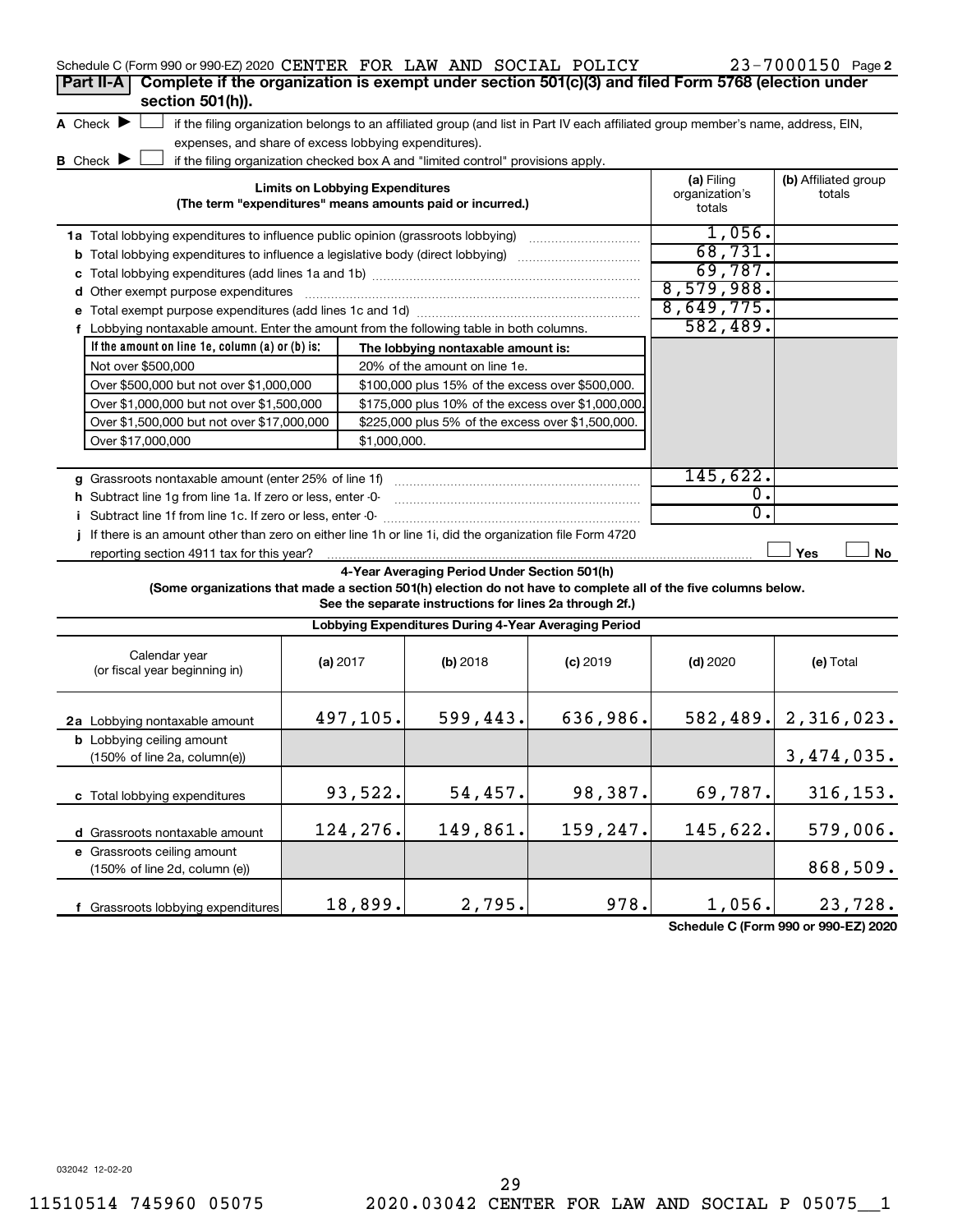#### Schedule C (Form 990 or 990-EZ) 2020 CENTER FOR LAW AND SOCIAL POLICY  $23-7000150$  Page

#### **Part II-B Complete if the organization is exempt under section 501(c)(3) and has NOT filed Form 5768 (election under section 501(h)).**

| of the lobbying activity.<br><b>Yes</b><br><b>No</b><br>Amount<br>During the year, did the filing organization attempt to influence foreign, national, state, or<br>1<br>local legislation, including any attempt to influence public opinion on a legislative matter<br>or referendum, through the use of:<br><b>b</b> Paid staff or management (include compensation in expenses reported on lines 1c through 1i)?<br>g Direct contact with legislators, their staffs, government officials, or a legislative body?<br>h Rallies, demonstrations, seminars, conventions, speeches, lectures, or any similar means?<br>2a Did the activities in line 1 cause the organization to be not described in section 501(c)(3)?<br>c If "Yes," enter the amount of any tax incurred by organization managers under section 4912<br>d If the filing organization incurred a section 4912 tax, did it file Form 4720 for this year?<br>Part III-A Complete if the organization is exempt under section 501(c)(4), section 501(c)(5), or section<br>$501(c)(6)$ .<br>Yes<br>No<br>1<br>1<br>$\overline{2}$<br>$\mathbf{2}$<br>Did the organization agree to carry over lobbying and political campaign activity expenditures from the prior year?<br>3<br>3<br>Part III-B Complete if the organization is exempt under section 501(c)(4), section 501(c)(5), or section<br>501(c)(6) and if either (a) BOTH Part III-A, lines 1 and 2, are answered "No" OR (b) Part III-A, line 3, is<br>answered "Yes."<br>$\mathbf{1}$<br>1<br>Section 162(e) nondeductible lobbying and political expenditures (do not include amounts of political<br>$\mathbf{2}$<br>expenses for which the section 527(f) tax was paid).<br>2a<br>2 <sub>b</sub><br>b Carryover from last year manufactured and content to content the content of the content of the content of the content of the content of the content of the content of the content of the content of the content of the conte<br>2c<br>3<br>3<br>If notices were sent and the amount on line 2c exceeds the amount on line 3, what portion of the excess<br>4<br>does the organization agree to carryover to the reasonable estimate of nondeductible lobbying and political<br>4<br>5<br>5 | For each "Yes" response on lines 1a through 1i below, provide in Part IV a detailed description |  | (a) | (b) |  |
|-------------------------------------------------------------------------------------------------------------------------------------------------------------------------------------------------------------------------------------------------------------------------------------------------------------------------------------------------------------------------------------------------------------------------------------------------------------------------------------------------------------------------------------------------------------------------------------------------------------------------------------------------------------------------------------------------------------------------------------------------------------------------------------------------------------------------------------------------------------------------------------------------------------------------------------------------------------------------------------------------------------------------------------------------------------------------------------------------------------------------------------------------------------------------------------------------------------------------------------------------------------------------------------------------------------------------------------------------------------------------------------------------------------------------------------------------------------------------------------------------------------------------------------------------------------------------------------------------------------------------------------------------------------------------------------------------------------------------------------------------------------------------------------------------------------------------------------------------------------------------------------------------------------------------------------------------------------------------------------------------------------------------------------------------------------------------------------------------------------------------------------------------------------------------------------------------------------------------------|-------------------------------------------------------------------------------------------------|--|-----|-----|--|
|                                                                                                                                                                                                                                                                                                                                                                                                                                                                                                                                                                                                                                                                                                                                                                                                                                                                                                                                                                                                                                                                                                                                                                                                                                                                                                                                                                                                                                                                                                                                                                                                                                                                                                                                                                                                                                                                                                                                                                                                                                                                                                                                                                                                                               |                                                                                                 |  |     |     |  |
|                                                                                                                                                                                                                                                                                                                                                                                                                                                                                                                                                                                                                                                                                                                                                                                                                                                                                                                                                                                                                                                                                                                                                                                                                                                                                                                                                                                                                                                                                                                                                                                                                                                                                                                                                                                                                                                                                                                                                                                                                                                                                                                                                                                                                               |                                                                                                 |  |     |     |  |
|                                                                                                                                                                                                                                                                                                                                                                                                                                                                                                                                                                                                                                                                                                                                                                                                                                                                                                                                                                                                                                                                                                                                                                                                                                                                                                                                                                                                                                                                                                                                                                                                                                                                                                                                                                                                                                                                                                                                                                                                                                                                                                                                                                                                                               |                                                                                                 |  |     |     |  |
|                                                                                                                                                                                                                                                                                                                                                                                                                                                                                                                                                                                                                                                                                                                                                                                                                                                                                                                                                                                                                                                                                                                                                                                                                                                                                                                                                                                                                                                                                                                                                                                                                                                                                                                                                                                                                                                                                                                                                                                                                                                                                                                                                                                                                               |                                                                                                 |  |     |     |  |
|                                                                                                                                                                                                                                                                                                                                                                                                                                                                                                                                                                                                                                                                                                                                                                                                                                                                                                                                                                                                                                                                                                                                                                                                                                                                                                                                                                                                                                                                                                                                                                                                                                                                                                                                                                                                                                                                                                                                                                                                                                                                                                                                                                                                                               |                                                                                                 |  |     |     |  |
|                                                                                                                                                                                                                                                                                                                                                                                                                                                                                                                                                                                                                                                                                                                                                                                                                                                                                                                                                                                                                                                                                                                                                                                                                                                                                                                                                                                                                                                                                                                                                                                                                                                                                                                                                                                                                                                                                                                                                                                                                                                                                                                                                                                                                               |                                                                                                 |  |     |     |  |
|                                                                                                                                                                                                                                                                                                                                                                                                                                                                                                                                                                                                                                                                                                                                                                                                                                                                                                                                                                                                                                                                                                                                                                                                                                                                                                                                                                                                                                                                                                                                                                                                                                                                                                                                                                                                                                                                                                                                                                                                                                                                                                                                                                                                                               |                                                                                                 |  |     |     |  |
|                                                                                                                                                                                                                                                                                                                                                                                                                                                                                                                                                                                                                                                                                                                                                                                                                                                                                                                                                                                                                                                                                                                                                                                                                                                                                                                                                                                                                                                                                                                                                                                                                                                                                                                                                                                                                                                                                                                                                                                                                                                                                                                                                                                                                               |                                                                                                 |  |     |     |  |
|                                                                                                                                                                                                                                                                                                                                                                                                                                                                                                                                                                                                                                                                                                                                                                                                                                                                                                                                                                                                                                                                                                                                                                                                                                                                                                                                                                                                                                                                                                                                                                                                                                                                                                                                                                                                                                                                                                                                                                                                                                                                                                                                                                                                                               |                                                                                                 |  |     |     |  |
|                                                                                                                                                                                                                                                                                                                                                                                                                                                                                                                                                                                                                                                                                                                                                                                                                                                                                                                                                                                                                                                                                                                                                                                                                                                                                                                                                                                                                                                                                                                                                                                                                                                                                                                                                                                                                                                                                                                                                                                                                                                                                                                                                                                                                               |                                                                                                 |  |     |     |  |
|                                                                                                                                                                                                                                                                                                                                                                                                                                                                                                                                                                                                                                                                                                                                                                                                                                                                                                                                                                                                                                                                                                                                                                                                                                                                                                                                                                                                                                                                                                                                                                                                                                                                                                                                                                                                                                                                                                                                                                                                                                                                                                                                                                                                                               |                                                                                                 |  |     |     |  |
|                                                                                                                                                                                                                                                                                                                                                                                                                                                                                                                                                                                                                                                                                                                                                                                                                                                                                                                                                                                                                                                                                                                                                                                                                                                                                                                                                                                                                                                                                                                                                                                                                                                                                                                                                                                                                                                                                                                                                                                                                                                                                                                                                                                                                               |                                                                                                 |  |     |     |  |
|                                                                                                                                                                                                                                                                                                                                                                                                                                                                                                                                                                                                                                                                                                                                                                                                                                                                                                                                                                                                                                                                                                                                                                                                                                                                                                                                                                                                                                                                                                                                                                                                                                                                                                                                                                                                                                                                                                                                                                                                                                                                                                                                                                                                                               |                                                                                                 |  |     |     |  |
|                                                                                                                                                                                                                                                                                                                                                                                                                                                                                                                                                                                                                                                                                                                                                                                                                                                                                                                                                                                                                                                                                                                                                                                                                                                                                                                                                                                                                                                                                                                                                                                                                                                                                                                                                                                                                                                                                                                                                                                                                                                                                                                                                                                                                               |                                                                                                 |  |     |     |  |
|                                                                                                                                                                                                                                                                                                                                                                                                                                                                                                                                                                                                                                                                                                                                                                                                                                                                                                                                                                                                                                                                                                                                                                                                                                                                                                                                                                                                                                                                                                                                                                                                                                                                                                                                                                                                                                                                                                                                                                                                                                                                                                                                                                                                                               |                                                                                                 |  |     |     |  |
|                                                                                                                                                                                                                                                                                                                                                                                                                                                                                                                                                                                                                                                                                                                                                                                                                                                                                                                                                                                                                                                                                                                                                                                                                                                                                                                                                                                                                                                                                                                                                                                                                                                                                                                                                                                                                                                                                                                                                                                                                                                                                                                                                                                                                               |                                                                                                 |  |     |     |  |
|                                                                                                                                                                                                                                                                                                                                                                                                                                                                                                                                                                                                                                                                                                                                                                                                                                                                                                                                                                                                                                                                                                                                                                                                                                                                                                                                                                                                                                                                                                                                                                                                                                                                                                                                                                                                                                                                                                                                                                                                                                                                                                                                                                                                                               |                                                                                                 |  |     |     |  |
|                                                                                                                                                                                                                                                                                                                                                                                                                                                                                                                                                                                                                                                                                                                                                                                                                                                                                                                                                                                                                                                                                                                                                                                                                                                                                                                                                                                                                                                                                                                                                                                                                                                                                                                                                                                                                                                                                                                                                                                                                                                                                                                                                                                                                               |                                                                                                 |  |     |     |  |
|                                                                                                                                                                                                                                                                                                                                                                                                                                                                                                                                                                                                                                                                                                                                                                                                                                                                                                                                                                                                                                                                                                                                                                                                                                                                                                                                                                                                                                                                                                                                                                                                                                                                                                                                                                                                                                                                                                                                                                                                                                                                                                                                                                                                                               |                                                                                                 |  |     |     |  |
|                                                                                                                                                                                                                                                                                                                                                                                                                                                                                                                                                                                                                                                                                                                                                                                                                                                                                                                                                                                                                                                                                                                                                                                                                                                                                                                                                                                                                                                                                                                                                                                                                                                                                                                                                                                                                                                                                                                                                                                                                                                                                                                                                                                                                               |                                                                                                 |  |     |     |  |
|                                                                                                                                                                                                                                                                                                                                                                                                                                                                                                                                                                                                                                                                                                                                                                                                                                                                                                                                                                                                                                                                                                                                                                                                                                                                                                                                                                                                                                                                                                                                                                                                                                                                                                                                                                                                                                                                                                                                                                                                                                                                                                                                                                                                                               |                                                                                                 |  |     |     |  |
|                                                                                                                                                                                                                                                                                                                                                                                                                                                                                                                                                                                                                                                                                                                                                                                                                                                                                                                                                                                                                                                                                                                                                                                                                                                                                                                                                                                                                                                                                                                                                                                                                                                                                                                                                                                                                                                                                                                                                                                                                                                                                                                                                                                                                               |                                                                                                 |  |     |     |  |
|                                                                                                                                                                                                                                                                                                                                                                                                                                                                                                                                                                                                                                                                                                                                                                                                                                                                                                                                                                                                                                                                                                                                                                                                                                                                                                                                                                                                                                                                                                                                                                                                                                                                                                                                                                                                                                                                                                                                                                                                                                                                                                                                                                                                                               |                                                                                                 |  |     |     |  |
|                                                                                                                                                                                                                                                                                                                                                                                                                                                                                                                                                                                                                                                                                                                                                                                                                                                                                                                                                                                                                                                                                                                                                                                                                                                                                                                                                                                                                                                                                                                                                                                                                                                                                                                                                                                                                                                                                                                                                                                                                                                                                                                                                                                                                               |                                                                                                 |  |     |     |  |
|                                                                                                                                                                                                                                                                                                                                                                                                                                                                                                                                                                                                                                                                                                                                                                                                                                                                                                                                                                                                                                                                                                                                                                                                                                                                                                                                                                                                                                                                                                                                                                                                                                                                                                                                                                                                                                                                                                                                                                                                                                                                                                                                                                                                                               |                                                                                                 |  |     |     |  |
|                                                                                                                                                                                                                                                                                                                                                                                                                                                                                                                                                                                                                                                                                                                                                                                                                                                                                                                                                                                                                                                                                                                                                                                                                                                                                                                                                                                                                                                                                                                                                                                                                                                                                                                                                                                                                                                                                                                                                                                                                                                                                                                                                                                                                               |                                                                                                 |  |     |     |  |
|                                                                                                                                                                                                                                                                                                                                                                                                                                                                                                                                                                                                                                                                                                                                                                                                                                                                                                                                                                                                                                                                                                                                                                                                                                                                                                                                                                                                                                                                                                                                                                                                                                                                                                                                                                                                                                                                                                                                                                                                                                                                                                                                                                                                                               |                                                                                                 |  |     |     |  |
|                                                                                                                                                                                                                                                                                                                                                                                                                                                                                                                                                                                                                                                                                                                                                                                                                                                                                                                                                                                                                                                                                                                                                                                                                                                                                                                                                                                                                                                                                                                                                                                                                                                                                                                                                                                                                                                                                                                                                                                                                                                                                                                                                                                                                               |                                                                                                 |  |     |     |  |
|                                                                                                                                                                                                                                                                                                                                                                                                                                                                                                                                                                                                                                                                                                                                                                                                                                                                                                                                                                                                                                                                                                                                                                                                                                                                                                                                                                                                                                                                                                                                                                                                                                                                                                                                                                                                                                                                                                                                                                                                                                                                                                                                                                                                                               |                                                                                                 |  |     |     |  |
|                                                                                                                                                                                                                                                                                                                                                                                                                                                                                                                                                                                                                                                                                                                                                                                                                                                                                                                                                                                                                                                                                                                                                                                                                                                                                                                                                                                                                                                                                                                                                                                                                                                                                                                                                                                                                                                                                                                                                                                                                                                                                                                                                                                                                               |                                                                                                 |  |     |     |  |
|                                                                                                                                                                                                                                                                                                                                                                                                                                                                                                                                                                                                                                                                                                                                                                                                                                                                                                                                                                                                                                                                                                                                                                                                                                                                                                                                                                                                                                                                                                                                                                                                                                                                                                                                                                                                                                                                                                                                                                                                                                                                                                                                                                                                                               |                                                                                                 |  |     |     |  |
|                                                                                                                                                                                                                                                                                                                                                                                                                                                                                                                                                                                                                                                                                                                                                                                                                                                                                                                                                                                                                                                                                                                                                                                                                                                                                                                                                                                                                                                                                                                                                                                                                                                                                                                                                                                                                                                                                                                                                                                                                                                                                                                                                                                                                               |                                                                                                 |  |     |     |  |
|                                                                                                                                                                                                                                                                                                                                                                                                                                                                                                                                                                                                                                                                                                                                                                                                                                                                                                                                                                                                                                                                                                                                                                                                                                                                                                                                                                                                                                                                                                                                                                                                                                                                                                                                                                                                                                                                                                                                                                                                                                                                                                                                                                                                                               |                                                                                                 |  |     |     |  |
| Drouide the deserintions required for Dart LA Jine 1: Dart LD Jine 4: Dart LC Jine E: Dart II A (officiend aroun light): Dart II A Jines 1 and 3 (Ceo                                                                                                                                                                                                                                                                                                                                                                                                                                                                                                                                                                                                                                                                                                                                                                                                                                                                                                                                                                                                                                                                                                                                                                                                                                                                                                                                                                                                                                                                                                                                                                                                                                                                                                                                                                                                                                                                                                                                                                                                                                                                         | <b>Part IV   Supplemental Information</b>                                                       |  |     |     |  |

Provide the descriptions required for Part I-A, line 1; Part I-B, line 4; Part I-C, line 5; Part II-A (affiliated group list); Part II-A, lines 1 and 2 (See instructions); and Part II-B, line 1. Also, complete this part for any additional information.

**Schedule C (Form 990 or 990-EZ) 2020**

032043 12-02-20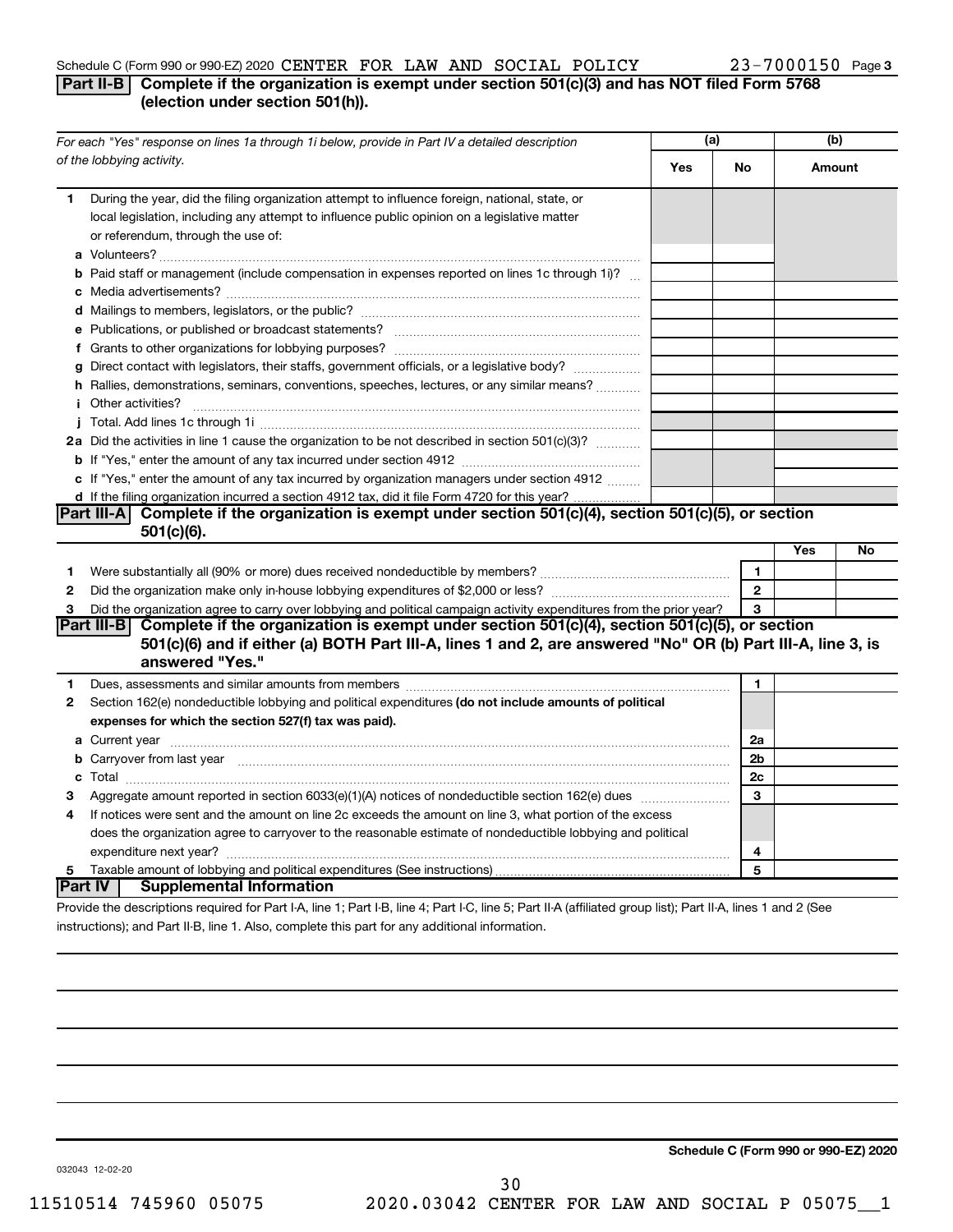Department of the Treasury Internal Revenue Service

| (Form 990) |  |
|------------|--|
|------------|--|

# **SCHEDULE D Supplemental Financial Statements**<br> **Form 990 2020**<br> **Part IV** line 6.7.8.9.10, 11a, 11b, 11d, 11d, 11d, 11d, 11d, 12a, 0r, 12b

**(Form 990) | Complete if the organization answered "Yes" on Form 990, Part IV, line 6, 7, 8, 9, 10, 11a, 11b, 11c, 11d, 11e, 11f, 12a, or 12b.**

**| Attach to Form 990. |Go to www.irs.gov/Form990 for instructions and the latest information.**



Name of the organization<br>**CENTER FOR LAW AND SOCIAL POLICY** Employer identification number<br>23-7000150 CENTER FOR LAW AND SOCIAL POLICY

| Part I  | Organizations Maintaining Donor Advised Funds or Other Similar Funds or Accounts. Complete if the                                                                                                                              |                         |                                                    |
|---------|--------------------------------------------------------------------------------------------------------------------------------------------------------------------------------------------------------------------------------|-------------------------|----------------------------------------------------|
|         | organization answered "Yes" on Form 990, Part IV, line 6.                                                                                                                                                                      | (a) Donor advised funds | (b) Funds and other accounts                       |
| 1       |                                                                                                                                                                                                                                |                         |                                                    |
| 2       | Aggregate value of contributions to (during year)                                                                                                                                                                              |                         |                                                    |
| 3       | Aggregate value of grants from (during year)                                                                                                                                                                                   |                         |                                                    |
| 4       |                                                                                                                                                                                                                                |                         |                                                    |
| 5       | Did the organization inform all donors and donor advisors in writing that the assets held in donor advised funds                                                                                                               |                         |                                                    |
|         |                                                                                                                                                                                                                                |                         | Yes<br>No                                          |
| 6       | Did the organization inform all grantees, donors, and donor advisors in writing that grant funds can be used only                                                                                                              |                         |                                                    |
|         | for charitable purposes and not for the benefit of the donor or donor advisor, or for any other purpose conferring                                                                                                             |                         |                                                    |
|         |                                                                                                                                                                                                                                |                         | Yes<br>No                                          |
| Part II | Conservation Easements. Complete if the organization answered "Yes" on Form 990, Part IV, line 7.                                                                                                                              |                         |                                                    |
| 1.      | Purpose(s) of conservation easements held by the organization (check all that apply).                                                                                                                                          |                         |                                                    |
|         | Preservation of land for public use (for example, recreation or education)                                                                                                                                                     |                         | Preservation of a historically important land area |
|         | Protection of natural habitat                                                                                                                                                                                                  |                         | Preservation of a certified historic structure     |
|         | Preservation of open space                                                                                                                                                                                                     |                         |                                                    |
| 2       | Complete lines 2a through 2d if the organization held a qualified conservation contribution in the form of a conservation easement on the last                                                                                 |                         |                                                    |
|         | day of the tax year.                                                                                                                                                                                                           |                         | Held at the End of the Tax Year                    |
|         |                                                                                                                                                                                                                                |                         | 2a                                                 |
| b       | Total acreage restricted by conservation easements [11] [12] manufactured acreage restricted by conservation easements [11] manufactured acreage restricted by conservation easements [12] manufactured acreage restricted by  |                         | 2 <sub>b</sub>                                     |
|         |                                                                                                                                                                                                                                |                         | 2c                                                 |
|         | d Number of conservation easements included in (c) acquired after 7/25/06, and not on a historic structure                                                                                                                     |                         |                                                    |
|         | listed in the National Register [111] in the National Register [11] in the National Register [11] in the National Register [11] in the National Register [11] in the National Register [11] in the National Register [11] in t |                         | 2d                                                 |
| 3       | Number of conservation easements modified, transferred, released, extinguished, or terminated by the organization during the tax                                                                                               |                         |                                                    |
|         | $year \blacktriangleright$                                                                                                                                                                                                     |                         |                                                    |
| 4       | Number of states where property subject to conservation easement is located >                                                                                                                                                  |                         |                                                    |
| 5       | Does the organization have a written policy regarding the periodic monitoring, inspection, handling of                                                                                                                         |                         |                                                    |
|         | violations, and enforcement of the conservation easements it holds?                                                                                                                                                            |                         | Yes<br><b>No</b>                                   |
| 6       | Staff and volunteer hours devoted to monitoring, inspecting, handling of violations, and enforcing conservation easements during the year                                                                                      |                         |                                                    |
|         |                                                                                                                                                                                                                                |                         |                                                    |
| 7       | Amount of expenses incurred in monitoring, inspecting, handling of violations, and enforcing conservation easements during the year                                                                                            |                         |                                                    |
|         | $\blacktriangleright$ \$                                                                                                                                                                                                       |                         |                                                    |
| 8       | Does each conservation easement reported on line 2(d) above satisfy the requirements of section 170(h)(4)(B)(i)                                                                                                                |                         |                                                    |
|         |                                                                                                                                                                                                                                |                         | Yes<br>No                                          |
| 9       | In Part XIII, describe how the organization reports conservation easements in its revenue and expense statement and                                                                                                            |                         |                                                    |
|         | balance sheet, and include, if applicable, the text of the footnote to the organization's financial statements that describes the                                                                                              |                         |                                                    |
|         | organization's accounting for conservation easements.                                                                                                                                                                          |                         |                                                    |
|         | Organizations Maintaining Collections of Art, Historical Treasures, or Other Similar Assets.<br>Part III                                                                                                                       |                         |                                                    |
|         | Complete if the organization answered "Yes" on Form 990, Part IV, line 8.                                                                                                                                                      |                         |                                                    |
|         | 1a If the organization elected, as permitted under FASB ASC 958, not to report in its revenue statement and balance sheet works                                                                                                |                         |                                                    |
|         | of art, historical treasures, or other similar assets held for public exhibition, education, or research in furtherance of public                                                                                              |                         |                                                    |
|         | service, provide in Part XIII the text of the footnote to its financial statements that describes these items.                                                                                                                 |                         |                                                    |
|         | b If the organization elected, as permitted under FASB ASC 958, to report in its revenue statement and balance sheet works of                                                                                                  |                         |                                                    |
|         | art, historical treasures, or other similar assets held for public exhibition, education, or research in furtherance of public service,                                                                                        |                         |                                                    |
|         | provide the following amounts relating to these items:                                                                                                                                                                         |                         |                                                    |
|         |                                                                                                                                                                                                                                |                         |                                                    |
|         | (ii) Assets included in Form 990, Part X                                                                                                                                                                                       |                         | $\blacktriangleright$ \$                           |
| 2       | If the organization received or held works of art, historical treasures, or other similar assets for financial gain, provide                                                                                                   |                         |                                                    |
|         | the following amounts required to be reported under FASB ASC 958 relating to these items:                                                                                                                                      |                         |                                                    |
|         |                                                                                                                                                                                                                                |                         | -\$                                                |
|         |                                                                                                                                                                                                                                |                         | $\blacktriangleright$ s                            |
|         | LHA For Paperwork Reduction Act Notice, see the Instructions for Form 990.                                                                                                                                                     |                         | Schedule D (Form 990) 2020                         |
|         | 032051 12-01-20                                                                                                                                                                                                                |                         |                                                    |

11510514 745960 05075 2020.03042 CENTER FOR LAW AND SOCIAL P 05075\_\_1

31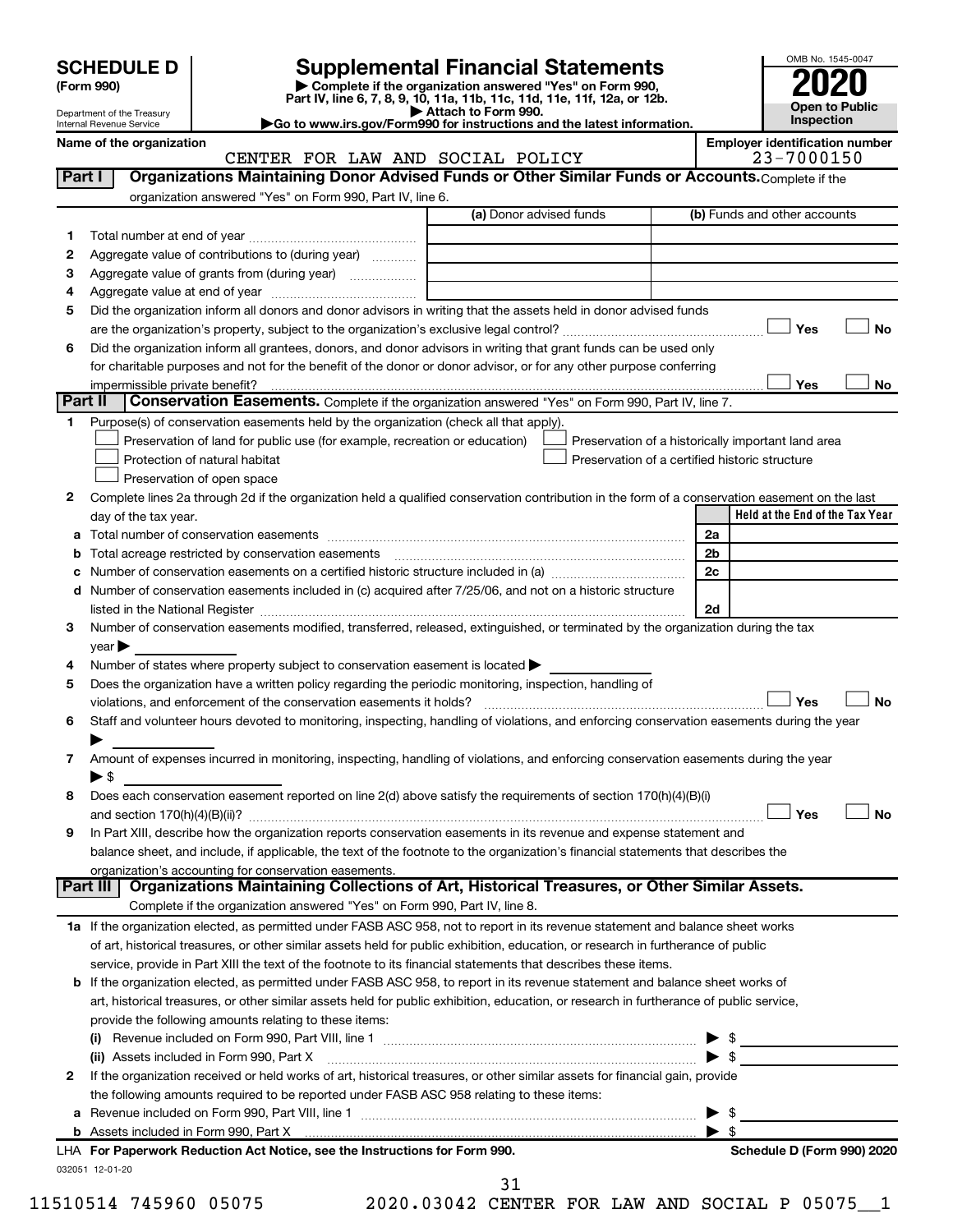|               | Schedule D (Form 990) 2020<br>Part III  <br>Organizations Maintaining Collections of Art, Historical Treasures, or Other Similar Assets(continued)                                                                             | CENTER FOR LAW AND SOCIAL POLICY |   |                |                                                                                                                                                                                                                                |                 | 23-7000150 Page 2 |                |          |    |
|---------------|--------------------------------------------------------------------------------------------------------------------------------------------------------------------------------------------------------------------------------|----------------------------------|---|----------------|--------------------------------------------------------------------------------------------------------------------------------------------------------------------------------------------------------------------------------|-----------------|-------------------|----------------|----------|----|
|               |                                                                                                                                                                                                                                |                                  |   |                |                                                                                                                                                                                                                                |                 |                   |                |          |    |
| 3             | Using the organization's acquisition, accession, and other records, check any of the following that make significant use of its<br>collection items (check all that apply):                                                    |                                  |   |                |                                                                                                                                                                                                                                |                 |                   |                |          |    |
| a             | Public exhibition                                                                                                                                                                                                              |                                  |   |                | Loan or exchange program                                                                                                                                                                                                       |                 |                   |                |          |    |
| b             | Scholarly research                                                                                                                                                                                                             | e                                |   |                | Other and the control of the control of the control of the control of the control of the control of the control of the control of the control of the control of the control of the control of the control of the control of th |                 |                   |                |          |    |
| с             | Preservation for future generations                                                                                                                                                                                            |                                  |   |                |                                                                                                                                                                                                                                |                 |                   |                |          |    |
| 4             | Provide a description of the organization's collections and explain how they further the organization's exempt purpose in Part XIII.                                                                                           |                                  |   |                |                                                                                                                                                                                                                                |                 |                   |                |          |    |
| 5             | During the year, did the organization solicit or receive donations of art, historical treasures, or other similar assets                                                                                                       |                                  |   |                |                                                                                                                                                                                                                                |                 |                   |                |          |    |
|               |                                                                                                                                                                                                                                |                                  |   |                |                                                                                                                                                                                                                                |                 |                   | Yes            |          | No |
|               | Part IV<br><b>Escrow and Custodial Arrangements.</b> Complete if the organization answered "Yes" on Form 990, Part IV, line 9, or                                                                                              |                                  |   |                |                                                                                                                                                                                                                                |                 |                   |                |          |    |
|               | reported an amount on Form 990, Part X, line 21.                                                                                                                                                                               |                                  |   |                |                                                                                                                                                                                                                                |                 |                   |                |          |    |
|               | 1a Is the organization an agent, trustee, custodian or other intermediary for contributions or other assets not included                                                                                                       |                                  |   |                |                                                                                                                                                                                                                                |                 |                   |                |          |    |
|               |                                                                                                                                                                                                                                |                                  |   |                |                                                                                                                                                                                                                                |                 |                   | Yes            |          | No |
|               | b If "Yes," explain the arrangement in Part XIII and complete the following table:                                                                                                                                             |                                  |   |                |                                                                                                                                                                                                                                |                 |                   |                |          |    |
|               |                                                                                                                                                                                                                                |                                  |   |                |                                                                                                                                                                                                                                |                 |                   | Amount         |          |    |
|               | c Beginning balance measurements and the contract of the contract of the contract of the contract of the contract of the contract of the contract of the contract of the contract of the contract of the contract of the contr |                                  |   |                |                                                                                                                                                                                                                                | 1c              |                   |                |          |    |
|               |                                                                                                                                                                                                                                |                                  |   |                |                                                                                                                                                                                                                                | 1d              |                   |                |          |    |
| е             | Distributions during the year manufactured and an account of the year manufactured and the year manufactured and the year manufactured and the year manufactured and the year manufactured and the year manufactured and the y |                                  |   |                |                                                                                                                                                                                                                                | 1e              |                   |                |          |    |
| f.            |                                                                                                                                                                                                                                |                                  |   |                |                                                                                                                                                                                                                                | 1f              |                   |                |          |    |
|               | 2a Did the organization include an amount on Form 990, Part X, line 21, for escrow or custodial account liability?                                                                                                             |                                  |   |                |                                                                                                                                                                                                                                |                 |                   | Yes            |          | No |
|               |                                                                                                                                                                                                                                |                                  |   |                |                                                                                                                                                                                                                                |                 |                   |                |          |    |
| <b>Part V</b> | Endowment Funds. Complete if the organization answered "Yes" on Form 990, Part IV, line 10.                                                                                                                                    |                                  |   |                |                                                                                                                                                                                                                                |                 |                   |                |          |    |
|               |                                                                                                                                                                                                                                | (a) Current year                 |   | (b) Prior year | (c) Two years back $\vert$ (d) Three years back $\vert$ (e) Four years back                                                                                                                                                    |                 |                   |                |          |    |
|               | <b>1a</b> Beginning of year balance                                                                                                                                                                                            |                                  |   |                |                                                                                                                                                                                                                                |                 |                   |                |          |    |
| b             |                                                                                                                                                                                                                                |                                  |   |                |                                                                                                                                                                                                                                |                 |                   |                |          |    |
| с             | Net investment earnings, gains, and losses                                                                                                                                                                                     |                                  |   |                |                                                                                                                                                                                                                                |                 |                   |                |          |    |
| d             | Grants or scholarships <i></i>                                                                                                                                                                                                 |                                  |   |                |                                                                                                                                                                                                                                |                 |                   |                |          |    |
|               | e Other expenditures for facilities                                                                                                                                                                                            |                                  |   |                |                                                                                                                                                                                                                                |                 |                   |                |          |    |
|               | and programs                                                                                                                                                                                                                   |                                  |   |                |                                                                                                                                                                                                                                |                 |                   |                |          |    |
|               | f Administrative expenses <i></i>                                                                                                                                                                                              |                                  |   |                |                                                                                                                                                                                                                                |                 |                   |                |          |    |
|               | End of year balance <i>manually contained</i>                                                                                                                                                                                  |                                  |   |                |                                                                                                                                                                                                                                |                 |                   |                |          |    |
| g<br>2        | Provide the estimated percentage of the current year end balance (line 1g, column (a)) held as:                                                                                                                                |                                  |   |                |                                                                                                                                                                                                                                |                 |                   |                |          |    |
|               | Board designated or quasi-endowment                                                                                                                                                                                            |                                  | % |                |                                                                                                                                                                                                                                |                 |                   |                |          |    |
| а             | Permanent endowment                                                                                                                                                                                                            | %                                |   |                |                                                                                                                                                                                                                                |                 |                   |                |          |    |
| b<br>с        | Term endowment $\blacktriangleright$                                                                                                                                                                                           | %                                |   |                |                                                                                                                                                                                                                                |                 |                   |                |          |    |
|               |                                                                                                                                                                                                                                |                                  |   |                |                                                                                                                                                                                                                                |                 |                   |                |          |    |
|               | The percentages on lines 2a, 2b, and 2c should equal 100%.<br>3a Are there endowment funds not in the possession of the organization that are held and administered for the organization                                       |                                  |   |                |                                                                                                                                                                                                                                |                 |                   |                |          |    |
|               |                                                                                                                                                                                                                                |                                  |   |                |                                                                                                                                                                                                                                |                 |                   |                | Yes      | No |
|               | by:<br>(i)                                                                                                                                                                                                                     |                                  |   |                |                                                                                                                                                                                                                                |                 |                   |                |          |    |
|               |                                                                                                                                                                                                                                |                                  |   |                |                                                                                                                                                                                                                                |                 |                   | 3a(i)          |          |    |
|               |                                                                                                                                                                                                                                |                                  |   |                |                                                                                                                                                                                                                                |                 |                   | 3a(ii)<br>3b   |          |    |
| 4             | Describe in Part XIII the intended uses of the organization's endowment funds.                                                                                                                                                 |                                  |   |                |                                                                                                                                                                                                                                |                 |                   |                |          |    |
|               | <b>Land, Buildings, and Equipment.</b><br><b>Part VI</b>                                                                                                                                                                       |                                  |   |                |                                                                                                                                                                                                                                |                 |                   |                |          |    |
|               | Complete if the organization answered "Yes" on Form 990, Part IV, line 11a. See Form 990, Part X, line 10.                                                                                                                     |                                  |   |                |                                                                                                                                                                                                                                |                 |                   |                |          |    |
|               | Description of property                                                                                                                                                                                                        | (a) Cost or other                |   |                | (b) Cost or other                                                                                                                                                                                                              | (c) Accumulated |                   | (d) Book value |          |    |
|               |                                                                                                                                                                                                                                | basis (investment)               |   |                | basis (other)                                                                                                                                                                                                                  | depreciation    |                   |                |          |    |
|               |                                                                                                                                                                                                                                |                                  |   |                |                                                                                                                                                                                                                                |                 |                   |                |          |    |
|               |                                                                                                                                                                                                                                |                                  |   |                |                                                                                                                                                                                                                                |                 |                   |                |          |    |
|               |                                                                                                                                                                                                                                |                                  |   |                | 99,412.                                                                                                                                                                                                                        | 2,114.          |                   |                | 97,298.  |    |
| d             |                                                                                                                                                                                                                                |                                  |   |                |                                                                                                                                                                                                                                |                 |                   |                |          |    |
|               |                                                                                                                                                                                                                                |                                  |   |                | 290, 110.                                                                                                                                                                                                                      | 188,066.        |                   |                | 102,044. |    |
|               | Total. Add lines 1a through 1e. (Column (d) must equal Form 990, Part X, column (B), line 10c.)                                                                                                                                |                                  |   |                |                                                                                                                                                                                                                                |                 |                   |                | 199,342. |    |
|               |                                                                                                                                                                                                                                |                                  |   |                |                                                                                                                                                                                                                                |                 |                   |                |          |    |

**Schedule D (Form 990) 2020**

032052 12-01-20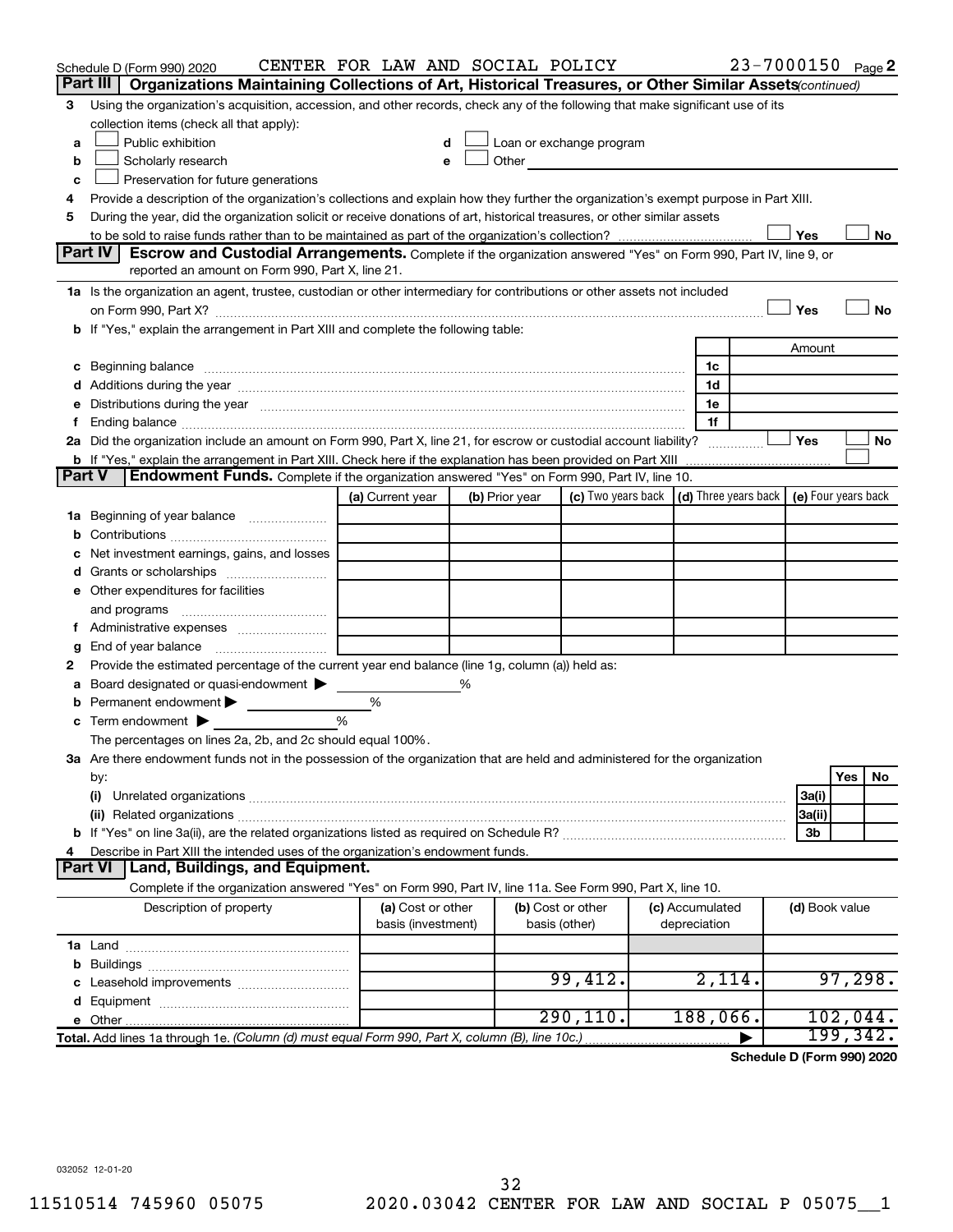| CENTER FOR LAW AND SOCIAL POLICY<br>Schedule D (Form 990) 2020                                                    |                 |                |                                                           | 23-7000150 Page 3 |         |
|-------------------------------------------------------------------------------------------------------------------|-----------------|----------------|-----------------------------------------------------------|-------------------|---------|
| Part VII Investments - Other Securities.                                                                          |                 |                |                                                           |                   |         |
| Complete if the organization answered "Yes" on Form 990, Part IV, line 11b. See Form 990, Part X, line 12.        |                 |                |                                                           |                   |         |
| (a) Description of security or category (including name of security)                                              |                 | (b) Book value | (c) Method of valuation: Cost or end-of-year market value |                   |         |
| (1) Financial derivatives                                                                                         |                 |                |                                                           |                   |         |
| (2) Closely held equity interests                                                                                 |                 |                |                                                           |                   |         |
| (3) Other                                                                                                         |                 |                |                                                           |                   |         |
| (A)                                                                                                               |                 |                |                                                           |                   |         |
| (B)                                                                                                               |                 |                |                                                           |                   |         |
| (C)                                                                                                               |                 |                |                                                           |                   |         |
| (D)                                                                                                               |                 |                |                                                           |                   |         |
| (E)                                                                                                               |                 |                |                                                           |                   |         |
| (F)                                                                                                               |                 |                |                                                           |                   |         |
| (G)                                                                                                               |                 |                |                                                           |                   |         |
| (H)                                                                                                               |                 |                |                                                           |                   |         |
| Total. (Col. (b) must equal Form 990, Part X, col. (B) line 12.) $\blacktriangleright$                            |                 |                |                                                           |                   |         |
| Part VIII Investments - Program Related.                                                                          |                 |                |                                                           |                   |         |
| Complete if the organization answered "Yes" on Form 990, Part IV, line 11c. See Form 990, Part X, line 13.        |                 |                |                                                           |                   |         |
| (a) Description of investment                                                                                     |                 | (b) Book value | (c) Method of valuation: Cost or end-of-year market value |                   |         |
| (1)                                                                                                               |                 |                |                                                           |                   |         |
| (2)                                                                                                               |                 |                |                                                           |                   |         |
| (3)                                                                                                               |                 |                |                                                           |                   |         |
| (4)                                                                                                               |                 |                |                                                           |                   |         |
| (5)                                                                                                               |                 |                |                                                           |                   |         |
| (6)                                                                                                               |                 |                |                                                           |                   |         |
| (7)                                                                                                               |                 |                |                                                           |                   |         |
| (8)                                                                                                               |                 |                |                                                           |                   |         |
| (9)                                                                                                               |                 |                |                                                           |                   |         |
| Total. (Col. (b) must equal Form 990, Part X, col. (B) line 13.) $\blacktriangleright$                            |                 |                |                                                           |                   |         |
| <b>Other Assets.</b><br>Part IX                                                                                   |                 |                |                                                           |                   |         |
| Complete if the organization answered "Yes" on Form 990, Part IV, line 11d. See Form 990, Part X, line 15.        |                 |                |                                                           |                   |         |
|                                                                                                                   | (a) Description |                |                                                           | (b) Book value    |         |
| <b>DEPOSITS</b><br>(1)                                                                                            |                 |                |                                                           |                   | 49,466. |
| RIGHT OF USE ASSETS<br>(2)                                                                                        |                 |                |                                                           | 6, 201, 434.      |         |
| (3)                                                                                                               |                 |                |                                                           |                   |         |
| (4)                                                                                                               |                 |                |                                                           |                   |         |
| (5)                                                                                                               |                 |                |                                                           |                   |         |
| (6)                                                                                                               |                 |                |                                                           |                   |         |
| (7)                                                                                                               |                 |                |                                                           |                   |         |
| (8)                                                                                                               |                 |                |                                                           |                   |         |
| (9)                                                                                                               |                 |                |                                                           |                   |         |
| Total. (Column (b) must equal Form 990, Part X, col. (B) line 15.)                                                |                 |                |                                                           | 6, 250, 900.      |         |
| <b>Other Liabilities.</b><br>Part X                                                                               |                 |                |                                                           |                   |         |
| Complete if the organization answered "Yes" on Form 990, Part IV, line 11e or 11f. See Form 990, Part X, line 25. |                 |                |                                                           |                   |         |
| (a) Description of liability<br>1.                                                                                |                 |                |                                                           | (b) Book value    |         |
| (1)<br>Federal income taxes                                                                                       |                 |                |                                                           |                   |         |

| Federal income taxes<br>(1) |            |
|-----------------------------|------------|
| LEASE OBLIGATIONS<br>(2)    | 6,398,139. |
| (3)                         |            |
| (4)                         |            |
| (5)                         |            |
| (6)                         |            |
| (7)                         |            |
| (8)                         |            |
| (9)                         |            |
|                             | 6,398,139. |

**2.** Liability for uncertain tax positions. In Part XIII, provide the text of the footnote to the organization's financial statements that reports the organization's liability for uncertain tax positions under FASB ASC 740. Check here if the text of the footnote has been provided in Part XIII ...  $\fbox{\bf X}$ 

#### **Schedule D (Form 990) 2020**

032053 12-01-20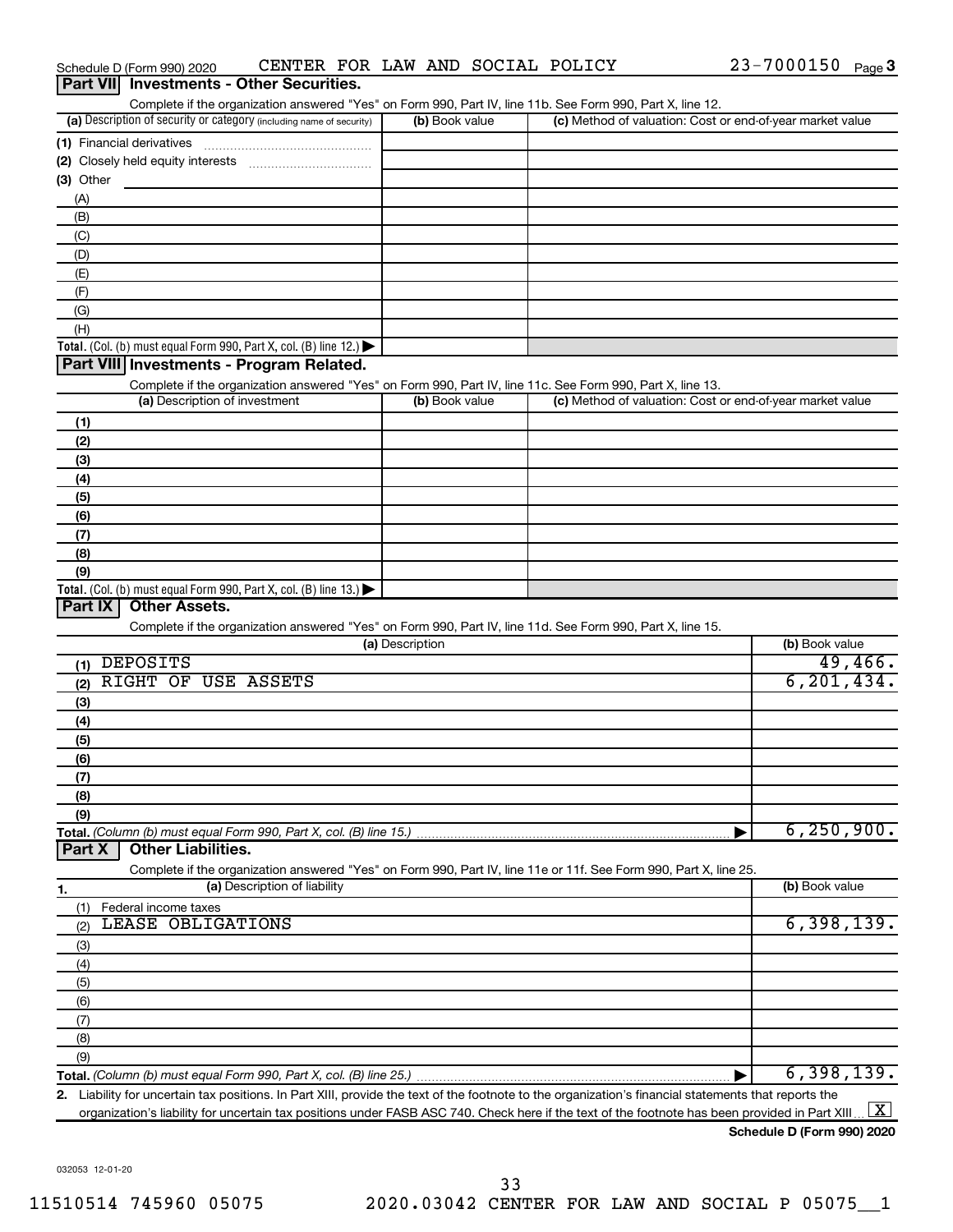|    | CENTER FOR LAW AND SOCIAL POLICY<br>Schedule D (Form 990) 2020                                                                                                                                                                     |                |      |                | 23-7000150 Page 4 |
|----|------------------------------------------------------------------------------------------------------------------------------------------------------------------------------------------------------------------------------------|----------------|------|----------------|-------------------|
|    | Reconciliation of Revenue per Audited Financial Statements With Revenue per Return.<br><b>Part XI</b>                                                                                                                              |                |      |                |                   |
|    | Complete if the organization answered "Yes" on Form 990, Part IV, line 12a.                                                                                                                                                        |                |      |                |                   |
| 1  | Total revenue, gains, and other support per audited financial statements [[[[[[[[[[[[[[[[[[[[[[[[[]]]]]]]]]]]                                                                                                                      |                |      | $\mathbf 1$    | 8,384,013.        |
| 2  | Amounts included on line 1 but not on Form 990, Part VIII, line 12:                                                                                                                                                                |                |      |                |                   |
| a  |                                                                                                                                                                                                                                    | 2a             | 666. |                |                   |
| b  |                                                                                                                                                                                                                                    | 2 <sub>b</sub> |      |                |                   |
| с  |                                                                                                                                                                                                                                    | 2c             |      |                |                   |
| d  |                                                                                                                                                                                                                                    | 2d             |      |                |                   |
| е  | Add lines 2a through 2d <b>manufactures</b> in the contract of the contract of the contract of the contract of the contract of the contract of the contract of the contract of the contract of the contract of the contract of the |                |      | <b>2e</b>      | 666.              |
| 3  |                                                                                                                                                                                                                                    |                |      | 3              | 8,383,347.        |
| 4  | Amounts included on Form 990, Part VIII, line 12, but not on line 1:                                                                                                                                                               |                |      |                |                   |
| a  |                                                                                                                                                                                                                                    | 4a             |      |                |                   |
| b  |                                                                                                                                                                                                                                    | 4 <sub>h</sub> |      |                |                   |
| c. | Add lines 4a and 4b                                                                                                                                                                                                                |                |      | 4с             | υ.                |
| 5  |                                                                                                                                                                                                                                    |                |      | $\overline{5}$ | 8,383,347.        |
|    |                                                                                                                                                                                                                                    |                |      |                |                   |
|    | Part XII   Reconciliation of Expenses per Audited Financial Statements With Expenses per Return.                                                                                                                                   |                |      |                |                   |
|    | Complete if the organization answered "Yes" on Form 990, Part IV, line 12a.                                                                                                                                                        |                |      |                |                   |
| 1  |                                                                                                                                                                                                                                    |                |      | $\mathbf{1}$   | 8,649,775.        |
| 2  | Amounts included on line 1 but not on Form 990, Part IX, line 25:                                                                                                                                                                  |                |      |                |                   |
| a  |                                                                                                                                                                                                                                    | 2a             |      |                |                   |
| b  | Prior year adjustments [111] Prior year adjustments [11] measure material measurements [11] measurements and t                                                                                                                     | 2 <sub>b</sub> |      |                |                   |
| c  |                                                                                                                                                                                                                                    | 2c             |      |                |                   |
| d  |                                                                                                                                                                                                                                    | 2d             |      |                |                   |
| е  | Add lines 2a through 2d <b>contained a contained a contained a</b> contained a contact the contained and contained a contact the contact of the contact of the contact of the contact of the contact of the contact of the contact |                |      | 2e             |                   |
| 3  |                                                                                                                                                                                                                                    |                |      | 3              | 8,649,775.        |
| 4  | Amounts included on Form 990, Part IX, line 25, but not on line 1:                                                                                                                                                                 |                |      |                |                   |
| a  |                                                                                                                                                                                                                                    | 4a             |      |                |                   |
| b  |                                                                                                                                                                                                                                    | 4 <sub>h</sub> |      |                |                   |
| c  | Add lines 4a and 4b                                                                                                                                                                                                                |                |      | 4c             |                   |
|    | Part XIII Supplemental Information.                                                                                                                                                                                                |                |      | 5              | 8,649,775.        |

Provide the descriptions required for Part II, lines 3, 5, and 9; Part III, lines 1a and 4; Part IV, lines 1b and 2b; Part V, line 4; Part X, line 2; Part XI, lines 2d and 4b; and Part XII, lines 2d and 4b. Also complete this part to provide any additional information.

PART X, LINE 2:

FOR THE YEAR ENDED DECEMBER 31, 2020, CLASP HAS DOCUMENTED ITS

CONSIDERATION OF FASB ASC 740-10, INCOME TAXES, THAT PROVIDES GUIDANCE FOR

REPORTING UNCERTAINTY IN INCOME TAXES AND HAS DETERMINED THAT NO MATERIAL

UNCERTAIN TAX POSITIONS QUALIFY FOR EITHER RECOGNITION OR DISCLOSURE IN

THE FINANCIAL STATEMENTS.

032054 12-01-20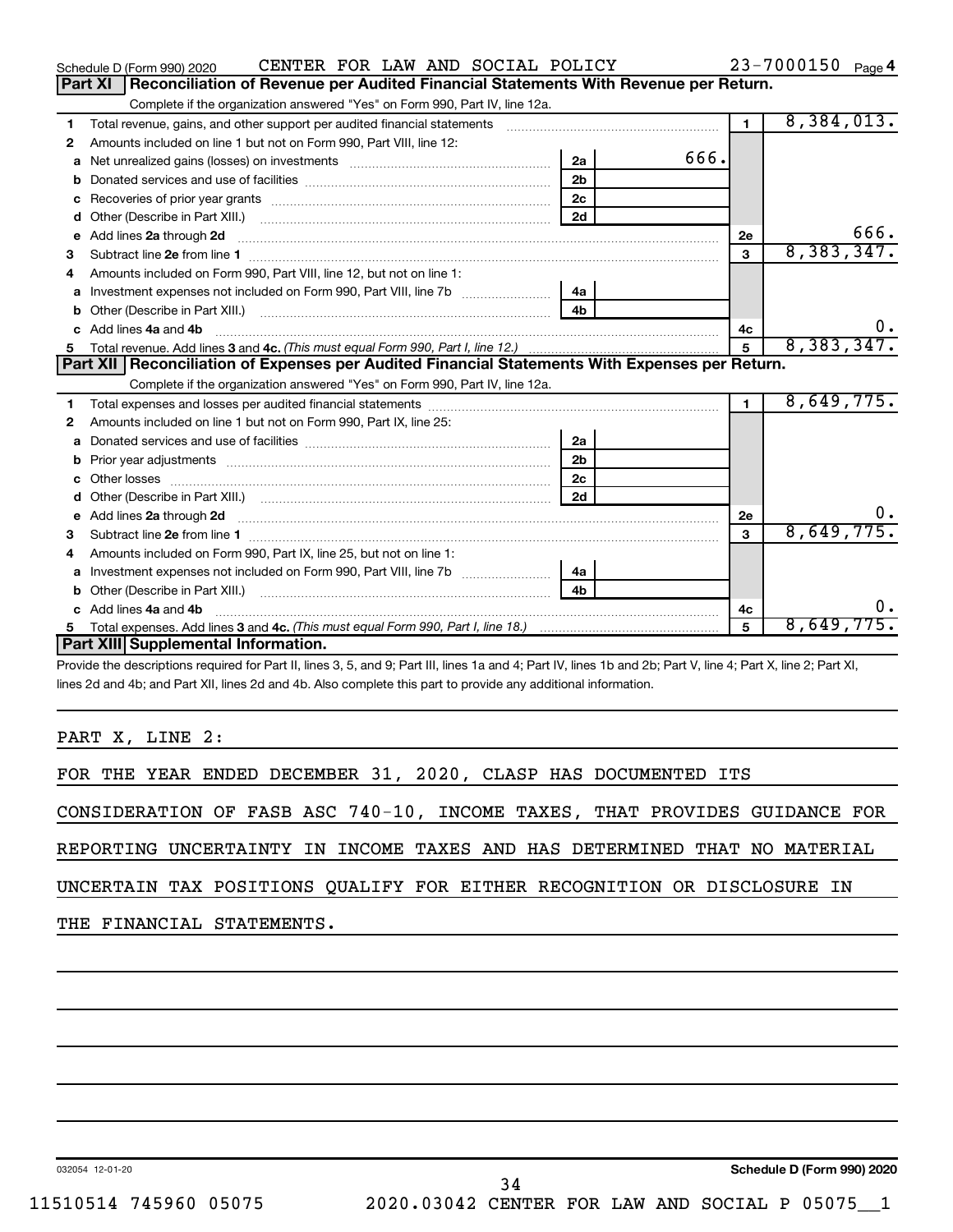| <b>SCHEDULE G</b>                                                                                                                                          |                                                          | <b>Supplemental Information Regarding Fundraising or Gaming Activities</b>                                                                                                                                                                                                                                                                                                                                                                                                                                      |                            |                                                                            |                                                                                            |                                                                            | OMB No. 1545-0047                                       |
|------------------------------------------------------------------------------------------------------------------------------------------------------------|----------------------------------------------------------|-----------------------------------------------------------------------------------------------------------------------------------------------------------------------------------------------------------------------------------------------------------------------------------------------------------------------------------------------------------------------------------------------------------------------------------------------------------------------------------------------------------------|----------------------------|----------------------------------------------------------------------------|--------------------------------------------------------------------------------------------|----------------------------------------------------------------------------|---------------------------------------------------------|
| (Form 990 or 990-EZ)                                                                                                                                       |                                                          | Complete if the organization answered "Yes" on Form 990, Part IV, line 17, 18, or 19, or if the<br>organization entered more than \$15,000 on Form 990-EZ, line 6a.                                                                                                                                                                                                                                                                                                                                             |                            |                                                                            |                                                                                            |                                                                            |                                                         |
| Department of the Treasury                                                                                                                                 |                                                          | Attach to Form 990 or Form 990-EZ.                                                                                                                                                                                                                                                                                                                                                                                                                                                                              |                            |                                                                            |                                                                                            |                                                                            | <b>Open to Public</b>                                   |
| Internal Revenue Service<br>Name of the organization                                                                                                       |                                                          | ► Go to www.irs.gov/Form990 for instructions and the latest information.                                                                                                                                                                                                                                                                                                                                                                                                                                        |                            |                                                                            |                                                                                            |                                                                            | Inspection<br><b>Employer identification number</b>     |
|                                                                                                                                                            |                                                          | CENTER FOR LAW AND SOCIAL POLICY                                                                                                                                                                                                                                                                                                                                                                                                                                                                                |                            |                                                                            |                                                                                            | 23-7000150                                                                 |                                                         |
| <b>Part I</b>                                                                                                                                              | required to complete this part.                          | Fundraising Activities. Complete if the organization answered "Yes" on Form 990, Part IV, line 17. Form 990-EZ filers are not                                                                                                                                                                                                                                                                                                                                                                                   |                            |                                                                            |                                                                                            |                                                                            |                                                         |
| $\mathbf{X}$ Mail solicitations<br>a<br>b<br>Phone solicitations<br>c<br>In-person solicitations<br>d<br>compensated at least \$5,000 by the organization. | $\overline{\mathbf{X}}$ Internet and email solicitations | 1 Indicate whether the organization raised funds through any of the following activities. Check all that apply.<br>f<br>a<br>2 a Did the organization have a written or oral agreement with any individual (including officers, directors, trustees, or<br>key employees listed in Form 990, Part VII) or entity in connection with professional fundraising services?<br>b If "Yes," list the 10 highest paid individuals or entities (fundraisers) pursuant to agreements under which the fundraiser is to be | Special fundraising events |                                                                            | $e$ $\boxed{X}$ Solicitation of non-government grants<br>Solicitation of government grants | $\boxed{\text{X}}$ Yes                                                     | <b>No</b>                                               |
| (i) Name and address of individual<br>or entity (fundraiser)                                                                                               |                                                          | (ii) Activity                                                                                                                                                                                                                                                                                                                                                                                                                                                                                                   |                            | (iii) Did<br>fundraiser<br>have custody<br>or control of<br>contributions? | (iv) Gross receipts<br>from activity                                                       | (v) Amount paid<br>to (or retained by)<br>fundraiser<br>listed in col. (i) | (vi) Amount paid<br>to (or retained by)<br>organization |
| TYPE A STRATEGIES - 455                                                                                                                                    |                                                          |                                                                                                                                                                                                                                                                                                                                                                                                                                                                                                                 | Yes                        | No                                                                         |                                                                                            |                                                                            |                                                         |
| MASSACHUSETTS AVE, NW, UNIT                                                                                                                                |                                                          | DEVELOPMENT SUPPORT                                                                                                                                                                                                                                                                                                                                                                                                                                                                                             |                            | X                                                                          | 0.                                                                                         | 103,785.                                                                   | $-103,785$ .                                            |
| Total                                                                                                                                                      |                                                          |                                                                                                                                                                                                                                                                                                                                                                                                                                                                                                                 |                            |                                                                            |                                                                                            | 103,785                                                                    | $-103,785$ .                                            |
| or licensing.                                                                                                                                              |                                                          | 3 List all states in which the organization is registered or licensed to solicit contributions or has been notified it is exempt from registration<br>AL, AK, AR, CA, CO, CT, DC, FL, GA, HI, IL, KS, KY, LA, ME, MD, MA, MI, MS, NV, NH, NJ, NM, NY, NC                                                                                                                                                                                                                                                        |                            |                                                                            |                                                                                            |                                                                            |                                                         |

**For Paperwork Reduction Act Notice, see the Instructions for Form 990 or 990-EZ. Schedule G (Form 990 or 990-EZ) 2020** LHA SEE PART IV FOR CONTINUATIONS

OH,OK,OR,PA,RI,SC,TN,UT,VA,WA,WV,WI

35

032081 11-25-20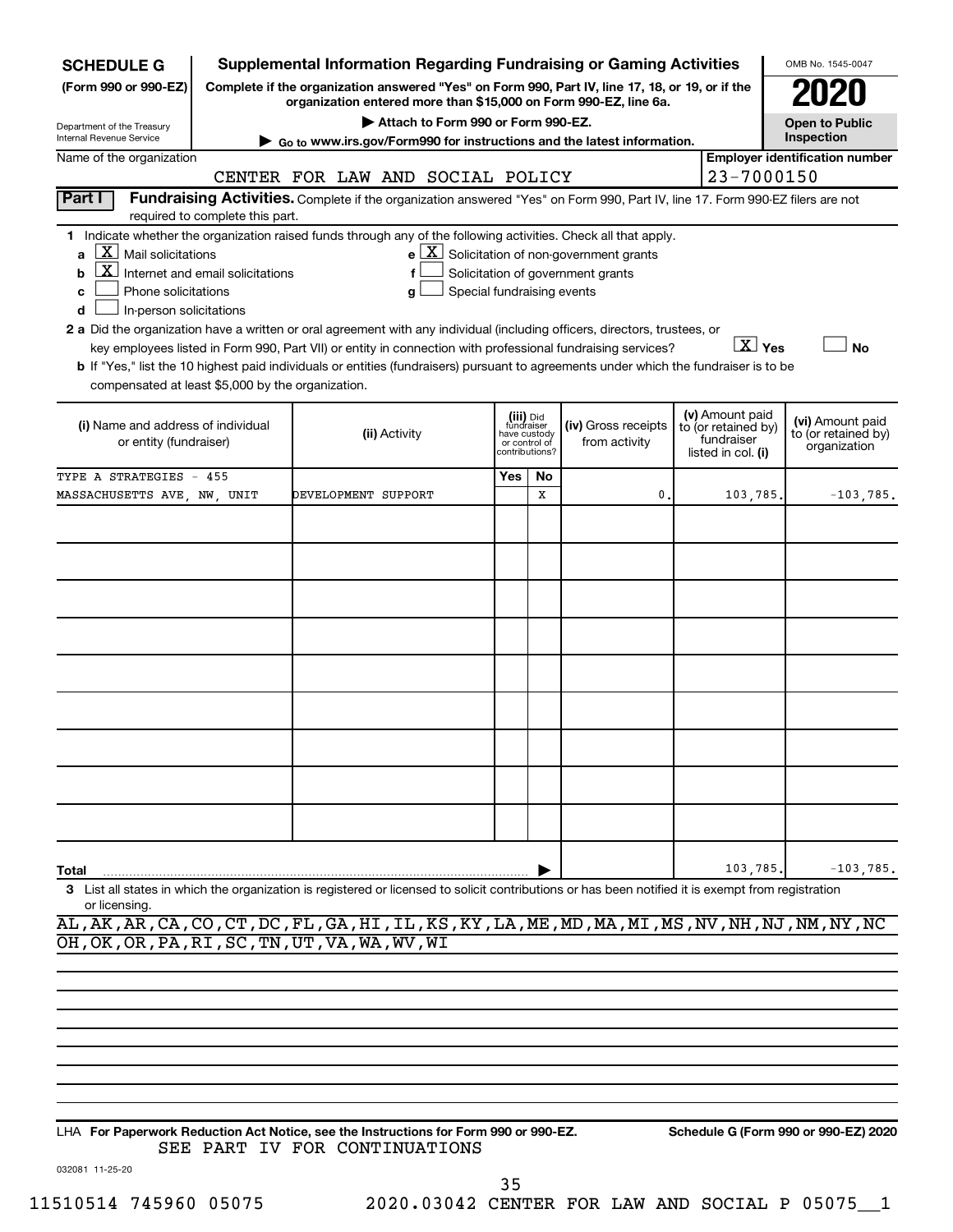Part II | Fundraising Events. Complete if the organization answered "Yes" on Form 990, Part IV, line 18, or reported more than \$15,000 of fundraising event contributions and gross income on Form 990-EZ, lines 1 and 6b. List events with gross receipts greater than \$5,000.

|                 |              |                                                                                                                         | $(a)$ Event #1<br>(event type) | (b) Event #2<br>(event type) | (c) Other events<br>(total number) | (d) Total events<br>(add col. (a) through<br>col. (c) |
|-----------------|--------------|-------------------------------------------------------------------------------------------------------------------------|--------------------------------|------------------------------|------------------------------------|-------------------------------------------------------|
| Revenue         | 1.           |                                                                                                                         |                                |                              |                                    |                                                       |
|                 | 2            |                                                                                                                         |                                |                              |                                    |                                                       |
|                 | 3            | Gross income (line 1 minus line 2)                                                                                      |                                |                              |                                    |                                                       |
|                 | 4            |                                                                                                                         |                                |                              |                                    |                                                       |
|                 | 5            |                                                                                                                         |                                |                              |                                    |                                                       |
|                 |              |                                                                                                                         |                                |                              |                                    |                                                       |
| Direct Expenses | 6            |                                                                                                                         |                                |                              |                                    |                                                       |
|                 | 7            |                                                                                                                         |                                |                              |                                    |                                                       |
|                 | 8            |                                                                                                                         |                                |                              |                                    |                                                       |
|                 | 9            |                                                                                                                         |                                |                              |                                    |                                                       |
|                 | 10           | Direct expense summary. Add lines 4 through 9 in column (d)                                                             |                                |                              | $\blacktriangleright$              |                                                       |
| Part III        |              | Gaming. Complete if the organization answered "Yes" on Form 990, Part IV, line 19, or reported more than                |                                |                              |                                    |                                                       |
|                 |              | \$15,000 on Form 990-EZ, line 6a.                                                                                       |                                |                              |                                    |                                                       |
|                 |              |                                                                                                                         | (a) Bingo                      | (b) Pull tabs/instant        | (c) Other gaming                   | (d) Total gaming (add                                 |
| Revenue         |              |                                                                                                                         |                                | bingo/progressive bingo      |                                    | col. (a) through col. (c))                            |
|                 |              |                                                                                                                         |                                |                              |                                    |                                                       |
|                 | 1.           |                                                                                                                         |                                |                              |                                    |                                                       |
|                 |              |                                                                                                                         |                                |                              |                                    |                                                       |
|                 |              |                                                                                                                         |                                |                              |                                    |                                                       |
| Direct Expenses | 3            |                                                                                                                         |                                |                              |                                    |                                                       |
|                 | 4            |                                                                                                                         |                                |                              |                                    |                                                       |
|                 |              |                                                                                                                         |                                |                              |                                    |                                                       |
|                 |              |                                                                                                                         | %<br>Yes                       | Yes<br>%                     | Yes<br>%                           |                                                       |
|                 |              | 6 Volunteer labor                                                                                                       | No                             | No                           | No                                 |                                                       |
|                 | $\mathbf{7}$ | Direct expense summary. Add lines 2 through 5 in column (d)                                                             |                                |                              | ▶                                  |                                                       |
|                 | 8            |                                                                                                                         |                                |                              |                                    |                                                       |
|                 |              |                                                                                                                         |                                |                              |                                    |                                                       |
| 9               |              | Enter the state(s) in which the organization conducts gaming activities:                                                |                                |                              |                                    |                                                       |
|                 |              |                                                                                                                         |                                |                              |                                    | Yes<br><b>No</b>                                      |
|                 |              | <b>b</b> If "No," explain:<br>the control of the control of the control of the control of the control of the control of |                                |                              |                                    |                                                       |
|                 |              |                                                                                                                         |                                |                              |                                    |                                                       |
|                 |              |                                                                                                                         |                                |                              |                                    |                                                       |
|                 |              |                                                                                                                         |                                |                              |                                    | Yes<br><b>No</b>                                      |
|                 |              |                                                                                                                         |                                |                              |                                    |                                                       |
|                 |              |                                                                                                                         |                                |                              |                                    |                                                       |
|                 |              |                                                                                                                         |                                |                              |                                    | Schedule G (Form 990 or 990-EZ) 2020                  |
|                 |              | 032082 11-25-20                                                                                                         |                                |                              |                                    |                                                       |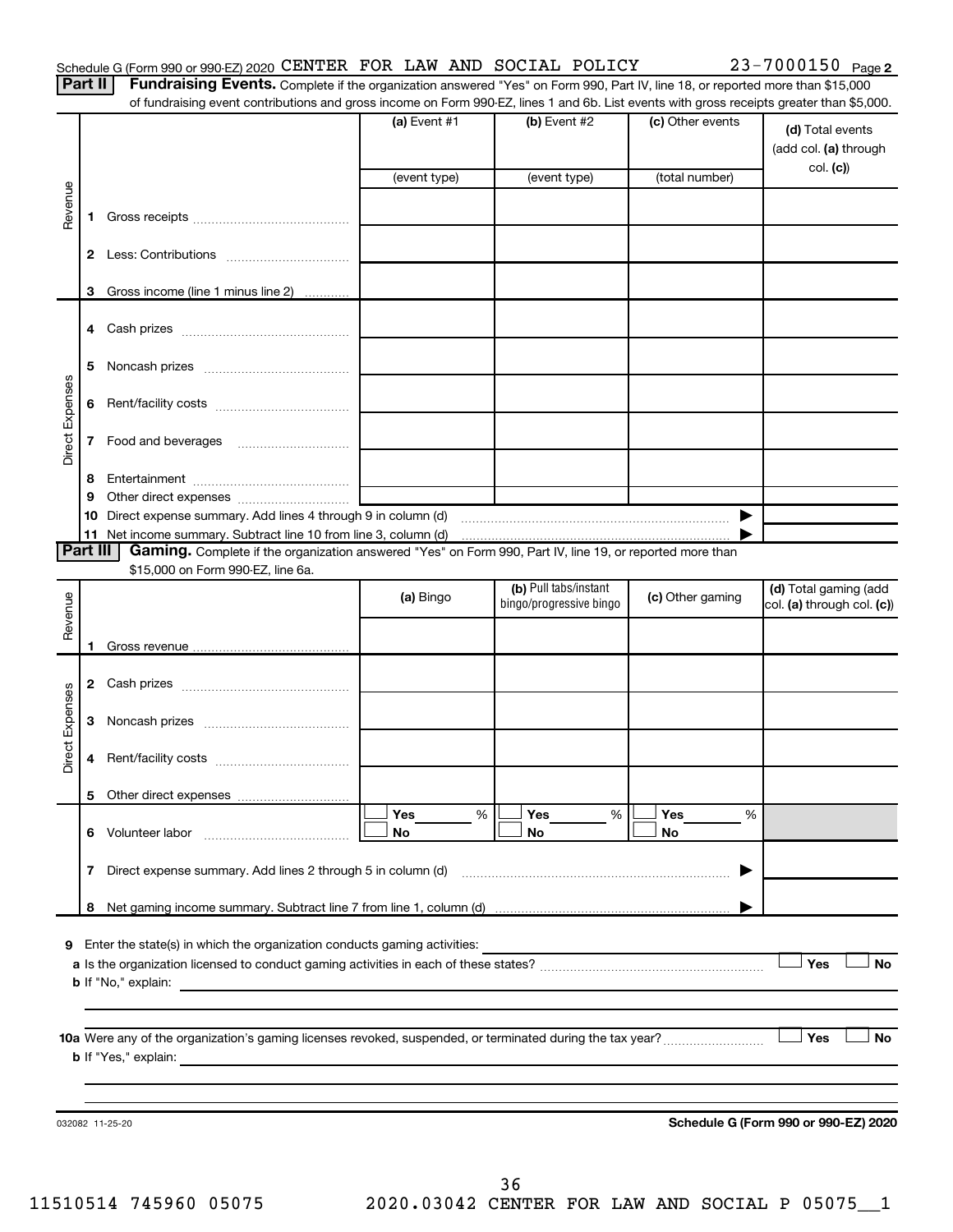| Schedule G (Form 990 or 990-EZ) 2020 CENTER FOR LAW AND SOCIAL POLICY                                                                                                                                                          |     |            | 23-7000150 Page 3 |
|--------------------------------------------------------------------------------------------------------------------------------------------------------------------------------------------------------------------------------|-----|------------|-------------------|
|                                                                                                                                                                                                                                |     | Yes        | <b>No</b>         |
| 12 Is the organization a grantor, beneficiary or trustee of a trust, or a member of a partnership or other entity formed                                                                                                       |     |            |                   |
|                                                                                                                                                                                                                                |     | $\Box$ Yes | No                |
| 13 Indicate the percentage of gaming activity conducted in:                                                                                                                                                                    |     |            |                   |
|                                                                                                                                                                                                                                | 13а |            | %                 |
| <b>b</b> An outside facility <i>www.communicality www.communicality.communicality www.communicality www.communicality.communicality www.communicality.com</i>                                                                  | 13b |            | $\%$              |
| 14 Enter the name and address of the person who prepares the organization's gaming/special events books and records:                                                                                                           |     |            |                   |
| Name $\triangleright$                                                                                                                                                                                                          |     |            |                   |
|                                                                                                                                                                                                                                |     |            |                   |
|                                                                                                                                                                                                                                |     |            | <b>No</b>         |
|                                                                                                                                                                                                                                |     |            |                   |
| of gaming revenue retained by the third party $\triangleright$ \$                                                                                                                                                              |     |            |                   |
| c If "Yes," enter name and address of the third party:                                                                                                                                                                         |     |            |                   |
|                                                                                                                                                                                                                                |     |            |                   |
| Name > 2008 - 2008 - 2009 - 2009 - 2009 - 2009 - 2009 - 2009 - 2009 - 2009 - 2009 - 2009 - 2009 - 2009 - 2009 - 2009 - 2009 - 2009 - 2009 - 2009 - 2009 - 2009 - 2009 - 2009 - 2009 - 2009 - 2009 - 2009 - 2009 - 2009 - 2009  |     |            |                   |
| Address $\blacktriangleright$                                                                                                                                                                                                  |     |            |                   |
| Gaming manager information:<br>16.                                                                                                                                                                                             |     |            |                   |
|                                                                                                                                                                                                                                |     |            |                   |
| Name $\blacktriangleright$                                                                                                                                                                                                     |     |            |                   |
|                                                                                                                                                                                                                                |     |            |                   |
| Gaming manager compensation $\triangleright$ \$                                                                                                                                                                                |     |            |                   |
| Description of services provided states and the contract of the contract of the contract of the contract of the contract of the contract of the contract of the contract of the contract of the contract of the contract of th |     |            |                   |
|                                                                                                                                                                                                                                |     |            |                   |
|                                                                                                                                                                                                                                |     |            |                   |
|                                                                                                                                                                                                                                |     |            |                   |
| Director/officer<br>Employee<br>Independent contractor                                                                                                                                                                         |     |            |                   |
| <b>17</b> Mandatory distributions:                                                                                                                                                                                             |     |            |                   |
| a Is the organization required under state law to make charitable distributions from the gaming proceeds to                                                                                                                    |     |            |                   |
| retain the state gaming license? $\Box$ No                                                                                                                                                                                     |     |            |                   |
| <b>b</b> Enter the amount of distributions required under state law to be distributed to other exempt organizations or spent in the                                                                                            |     |            |                   |
| organization's own exempt activities during the tax year $\triangleright$ \$                                                                                                                                                   |     |            |                   |
| Supplemental Information. Provide the explanations required by Part I, line 2b, columns (iii) and (v); and Part III, lines 9, 9b, 10b,<br> Part IV                                                                             |     |            |                   |
| 15b, 15c, 16, and 17b, as applicable. Also provide any additional information. See instructions.                                                                                                                               |     |            |                   |
| SCHEDULE G, PART I, LINE 2B, LIST OF TEN HIGHEST PAID FUNDRAISERS:                                                                                                                                                             |     |            |                   |
|                                                                                                                                                                                                                                |     |            |                   |
|                                                                                                                                                                                                                                |     |            |                   |
| NAME OF FUNDRAISER: TYPE A STRATEGIES<br>( I )                                                                                                                                                                                 |     |            |                   |
|                                                                                                                                                                                                                                |     |            |                   |
| ADDRESS OF FUNDRAISER:<br>( I )                                                                                                                                                                                                |     |            |                   |
| 20001<br>455 MASSACHUSETTS AVE, NW, UNIT 107, WASHINGTON, DC                                                                                                                                                                   |     |            |                   |
|                                                                                                                                                                                                                                |     |            |                   |
|                                                                                                                                                                                                                                |     |            |                   |
|                                                                                                                                                                                                                                |     |            |                   |
|                                                                                                                                                                                                                                |     |            |                   |
|                                                                                                                                                                                                                                |     |            |                   |
| Schedule G (Form 990 or 990-EZ) 2020<br>032083 11-25-20                                                                                                                                                                        |     |            |                   |

| 11510514 745960 0507 |  |  |
|----------------------|--|--|
|----------------------|--|--|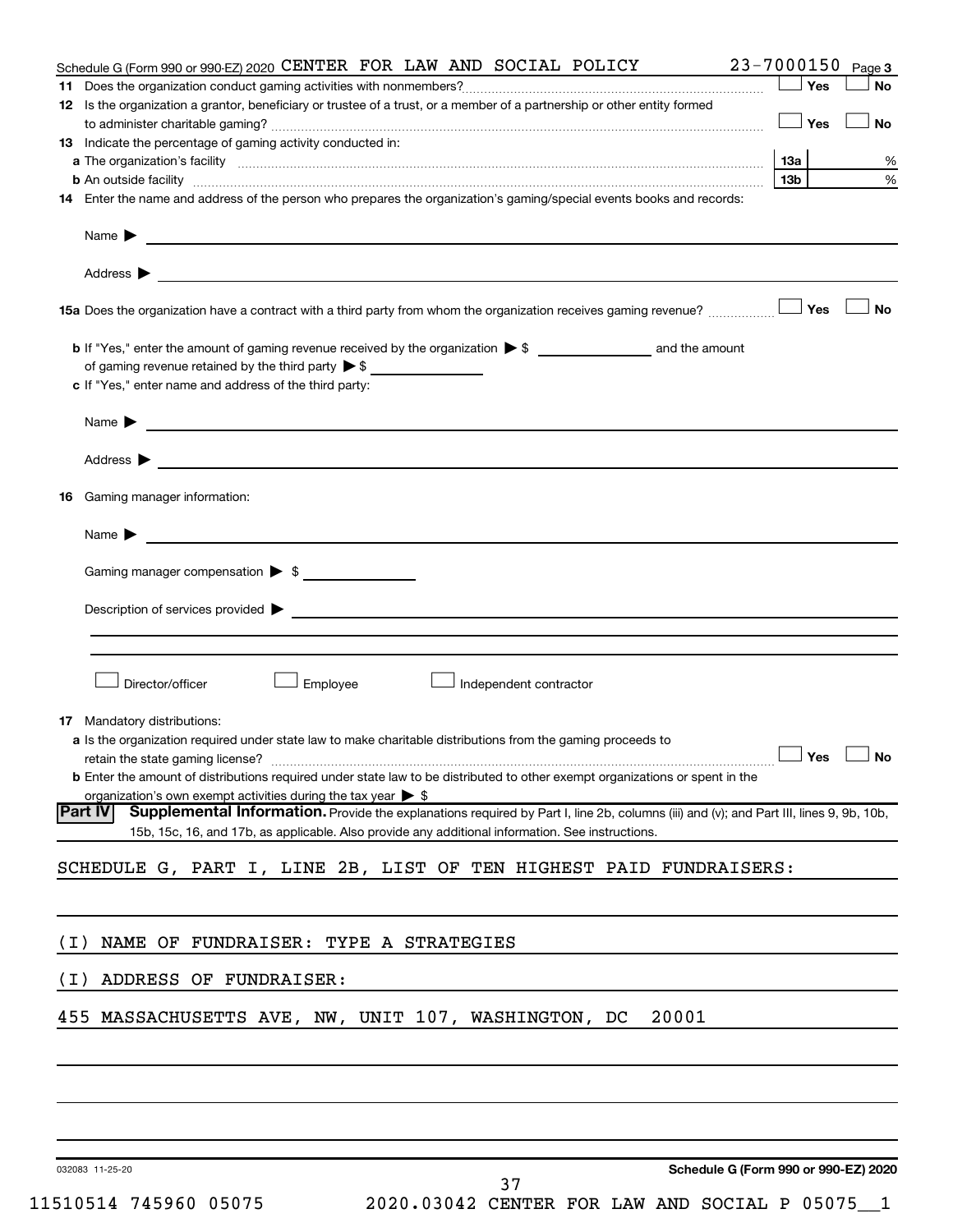| Schedule G (Form 990 or 990-EZ)                       | CENTER FOR LAW AND SOCIAL |  | POLICY | 7000150<br>$23 -$ | Page 4 |
|-------------------------------------------------------|---------------------------|--|--------|-------------------|--------|
| <b>Part IV   Supplemental Information (continued)</b> |                           |  |        |                   |        |

|                 |  | Schedule G (Form 990 or 990-EZ) |
|-----------------|--|---------------------------------|
| 032084 04-01-20 |  |                                 |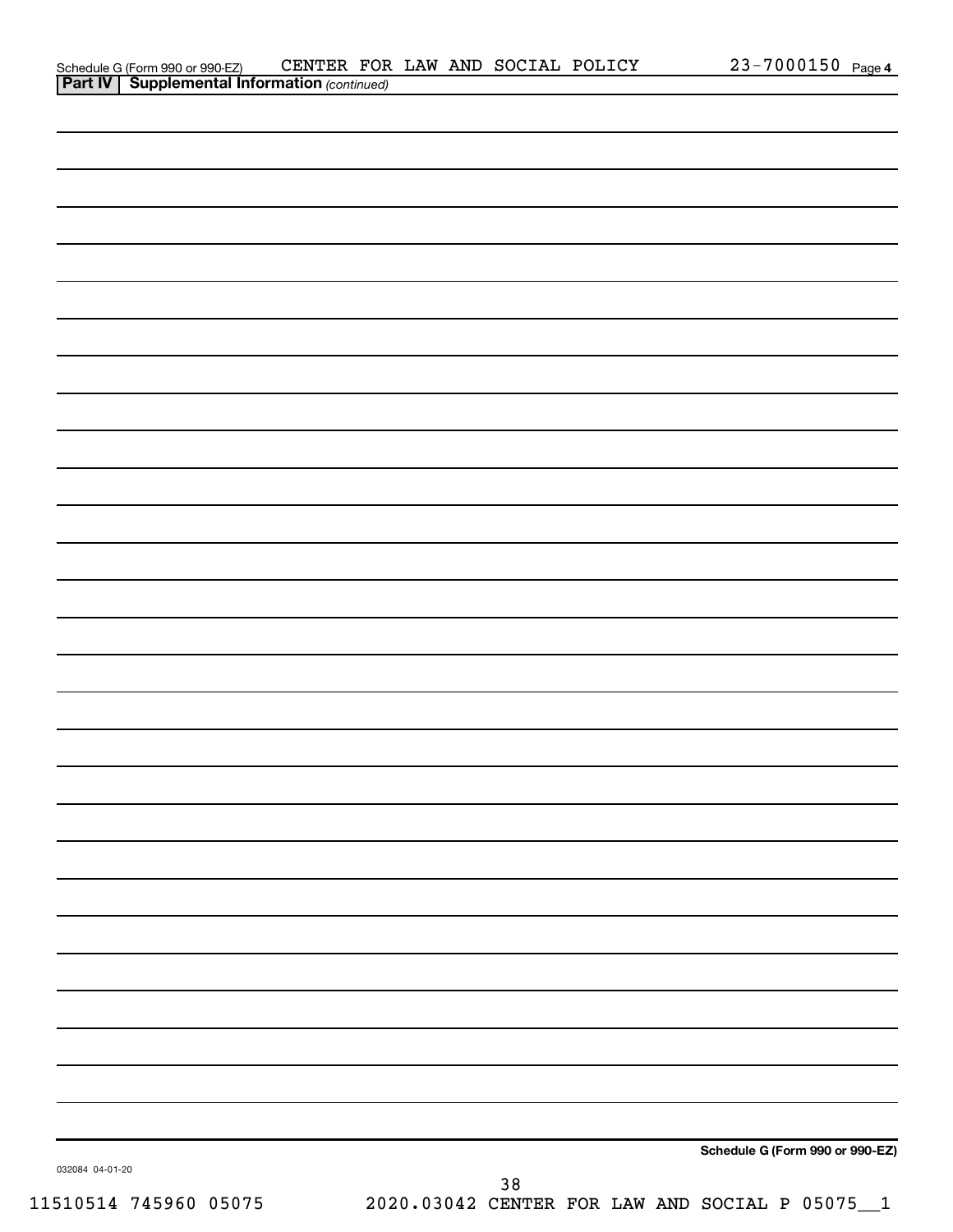| <b>SCHEDULE I</b><br>(Form 990)<br>Department of the Treasury                                                                                                                                                                                                                                                   |                | <b>Grants and Other Assistance to Organizations,</b><br>Governments, and Individuals in the United States<br>Complete if the organization answered "Yes" on Form 990, Part IV, line 21 or 22. | Attach to Form 990.                                   |                                         |                                                                |                                          | OMB No. 1545-0047<br><b>Open to Public</b>          |
|-----------------------------------------------------------------------------------------------------------------------------------------------------------------------------------------------------------------------------------------------------------------------------------------------------------------|----------------|-----------------------------------------------------------------------------------------------------------------------------------------------------------------------------------------------|-------------------------------------------------------|-----------------------------------------|----------------------------------------------------------------|------------------------------------------|-----------------------------------------------------|
| Internal Revenue Service                                                                                                                                                                                                                                                                                        |                |                                                                                                                                                                                               | Go to www.irs.gov/Form990 for the latest information. |                                         |                                                                |                                          | Inspection                                          |
| Name of the organization                                                                                                                                                                                                                                                                                        |                | CENTER FOR LAW AND SOCIAL POLICY                                                                                                                                                              |                                                       |                                         |                                                                |                                          | <b>Employer identification number</b><br>23-7000150 |
| <b>General Information on Grants and Assistance</b><br>Part I                                                                                                                                                                                                                                                   |                |                                                                                                                                                                                               |                                                       |                                         |                                                                |                                          |                                                     |
| Does the organization maintain records to substantiate the amount of the grants or assistance, the grantees' eligibility for the grants or assistance, and the selection<br>1.<br>Describe in Part IV the organization's procedures for monitoring the use of grant funds in the United States.<br>$\mathbf{2}$ |                |                                                                                                                                                                                               |                                                       |                                         |                                                                |                                          | $\boxed{\text{X}}$ Yes<br>l No                      |
| Part II<br>Grants and Other Assistance to Domestic Organizations and Domestic Governments. Complete if the organization answered "Yes" on Form 990, Part IV, line 21, for any                                                                                                                                   |                |                                                                                                                                                                                               |                                                       |                                         |                                                                |                                          |                                                     |
| recipient that received more than \$5,000. Part II can be duplicated if additional space is needed.                                                                                                                                                                                                             |                |                                                                                                                                                                                               |                                                       |                                         |                                                                |                                          |                                                     |
| 1 (a) Name and address of organization<br>or government                                                                                                                                                                                                                                                         | $(b)$ EIN      | (c) IRC section<br>(if applicable)                                                                                                                                                            | (d) Amount of<br>cash grant                           | (e) Amount of<br>non-cash<br>assistance | (f) Method of<br>valuation (book,<br>FMV, appraisal,<br>other) | (g) Description of<br>noncash assistance | (h) Purpose of grant<br>or assistance               |
|                                                                                                                                                                                                                                                                                                                 |                |                                                                                                                                                                                               |                                                       |                                         |                                                                |                                          | TO WORK COLLABORATIVELY                             |
| A BETTER BALANCE                                                                                                                                                                                                                                                                                                |                |                                                                                                                                                                                               |                                                       |                                         |                                                                |                                          | WITH CLASP TO SUPPORT                               |
| 40 WORTH STREET, 10TH FL                                                                                                                                                                                                                                                                                        |                |                                                                                                                                                                                               |                                                       |                                         |                                                                |                                          | ADVOCACY AND OUTREACH                               |
| NEW YORK, NY 10013                                                                                                                                                                                                                                                                                              | $20 - 3664771$ | 501C3                                                                                                                                                                                         | 95,000                                                | 0                                       |                                                                |                                          | AROUND PAID SICK LEAVE                              |
|                                                                                                                                                                                                                                                                                                                 |                |                                                                                                                                                                                               |                                                       |                                         |                                                                |                                          | TO WORK COLLABORATIVELY                             |
| CENTER FOR AMERICAN PROGRESS                                                                                                                                                                                                                                                                                    |                |                                                                                                                                                                                               |                                                       |                                         |                                                                |                                          | WITH CLASP TO SUPPORT                               |
| 1333 H STREET, NW 10TH FL                                                                                                                                                                                                                                                                                       |                |                                                                                                                                                                                               |                                                       |                                         |                                                                |                                          | ADVOCACY AND OUTREACH                               |
| WASHINGTON, DC 20005                                                                                                                                                                                                                                                                                            | $30 - 0126510$ | 501C3                                                                                                                                                                                         | 20,000                                                | $\mathbf{0}$                            |                                                                |                                          | AROUND PAID SICK LEAVE                              |
| CENTRAL JERSEY FAMILY HEALTH                                                                                                                                                                                                                                                                                    |                |                                                                                                                                                                                               |                                                       |                                         |                                                                |                                          | PROVIDE SUPPORT ON THE                              |
| CONSORTIUM - 30 SILVERLINE DR 2ND                                                                                                                                                                                                                                                                               |                |                                                                                                                                                                                               |                                                       |                                         |                                                                |                                          | STATE AND LOCAL LEVEL TO                            |
| FL, SUITE 1 - NORTH BRUNSWICK, NJ                                                                                                                                                                                                                                                                               |                |                                                                                                                                                                                               |                                                       |                                         |                                                                |                                          | MOVE POLICY AND SYSTEMS                             |
| 08902                                                                                                                                                                                                                                                                                                           | 22-3197191     | 501C3                                                                                                                                                                                         | 8,333                                                 | 0                                       |                                                                |                                          | CHANGE GOALS FOR YOUNG                              |
|                                                                                                                                                                                                                                                                                                                 |                |                                                                                                                                                                                               |                                                       |                                         |                                                                |                                          | DESIGN AND IMPLEMENT                                |
| CHILDREN'S ADVOCACY ALLIANCE                                                                                                                                                                                                                                                                                    |                |                                                                                                                                                                                               |                                                       |                                         |                                                                |                                          | EFFECTIVE STRATEGIES TO                             |
| 5258 S. EASTERN AVENUE SUITE 151                                                                                                                                                                                                                                                                                |                |                                                                                                                                                                                               |                                                       |                                         |                                                                |                                          | INFORM PUBLIC POLICY AT                             |
| LAS VEGAS, NV 89119                                                                                                                                                                                                                                                                                             | 88-0394078     | 501C3                                                                                                                                                                                         | 20,000                                                | 0                                       |                                                                |                                          | THE STATE LEVEL                                     |
|                                                                                                                                                                                                                                                                                                                 |                |                                                                                                                                                                                               |                                                       |                                         |                                                                |                                          | TO WORK COLLABORATIVELY                             |
| FAMILY FORWARD OREGON                                                                                                                                                                                                                                                                                           |                |                                                                                                                                                                                               |                                                       |                                         |                                                                |                                          | WITH CLASP TO RECOMMEND                             |
| P.O. BOX 15146                                                                                                                                                                                                                                                                                                  |                |                                                                                                                                                                                               |                                                       |                                         |                                                                |                                          | ADVOCACY AND EDUCATION                              |
| PORTLAND, OR 97293                                                                                                                                                                                                                                                                                              | 80-0436735     | 501C3                                                                                                                                                                                         | 62,500                                                | 0                                       |                                                                |                                          | STRATEGIES                                          |
|                                                                                                                                                                                                                                                                                                                 |                |                                                                                                                                                                                               |                                                       |                                         |                                                                |                                          | TO WORK COLLABORATIVELY                             |
| FAMILY VALUES @ WORK                                                                                                                                                                                                                                                                                            |                |                                                                                                                                                                                               |                                                       |                                         |                                                                |                                          | WITH CLASP TO SUPPORT                               |
| 207 E BUFFALO STREET STE 211                                                                                                                                                                                                                                                                                    |                |                                                                                                                                                                                               |                                                       |                                         |                                                                |                                          | ADVOCACY AND OUTREACH                               |
| MILWAUKEE, WI 53202                                                                                                                                                                                                                                                                                             | 27-0321696     | 501C3                                                                                                                                                                                         | 20,000,                                               | $\mathbf 0$ .                           |                                                                |                                          | AROUND PAID SICK LEAVE                              |
| Enter total number of section 501(c)(3) and government organizations listed in the line 1 table<br>2                                                                                                                                                                                                            |                |                                                                                                                                                                                               |                                                       |                                         |                                                                |                                          | 20.                                                 |
| 3                                                                                                                                                                                                                                                                                                               |                |                                                                                                                                                                                               |                                                       |                                         |                                                                |                                          | 0.                                                  |
| LHA For Paperwork Reduction Act Notice, see the Instructions for Form 990.                                                                                                                                                                                                                                      |                |                                                                                                                                                                                               |                                                       |                                         |                                                                |                                          | <b>Schedule I (Form 990) 2020</b>                   |

SEE PART IV FOR COLUMN (H) DESCRIPTIONS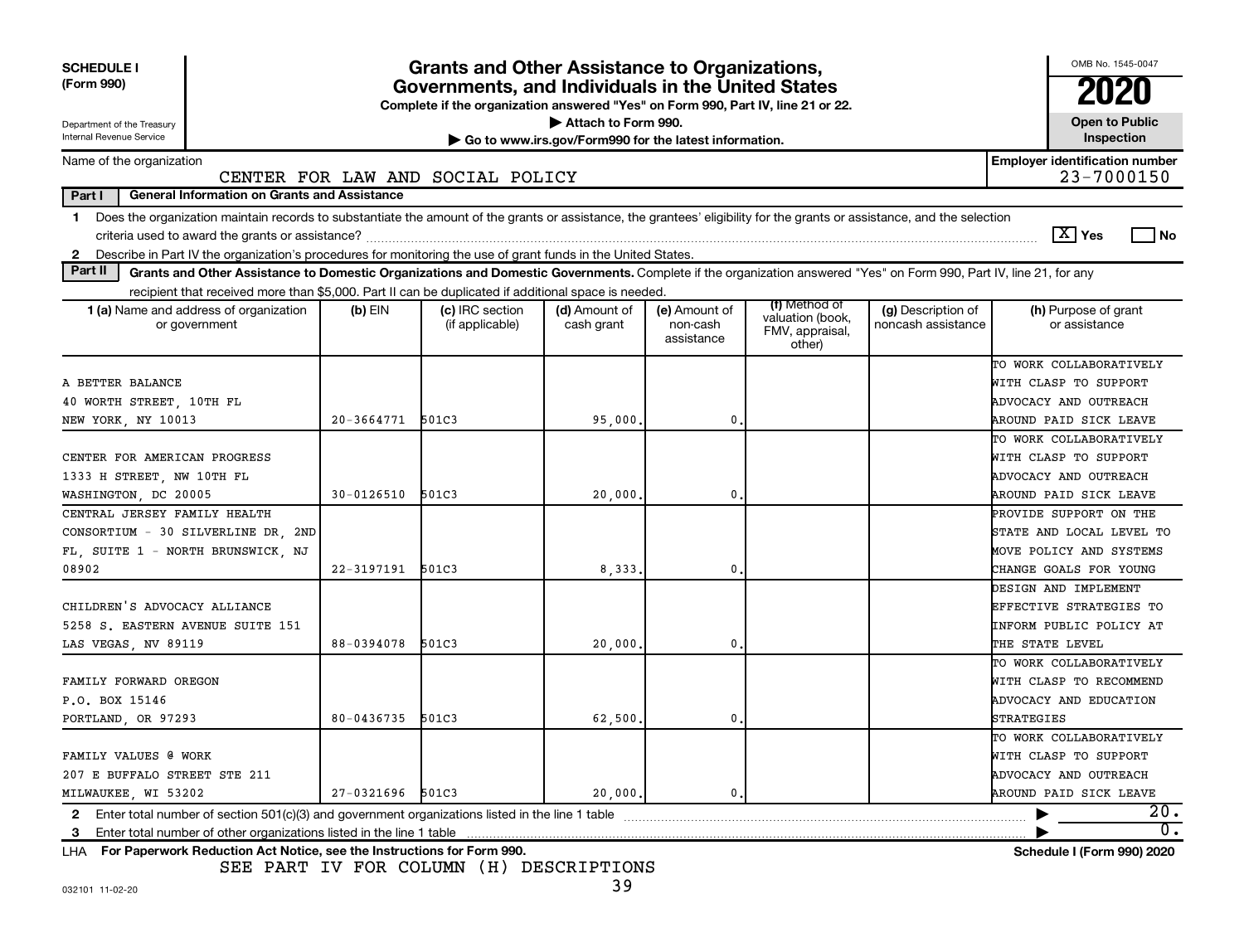#### Schedule I (Form 990) CENTER FOR LAW AND SOCIAL POLICY 23-7000150 <sub>Page 1</sub>

**Part II Continuation of Grants and Other Assistance to Domestic Organizations and Domestic Governments**  (Schedule I (Form 990), Part II.)

| (a) Name and address of<br>organization or government | $(b)$ EIN      | (c) IRC section<br>if applicable | (d) Amount of<br>cash grant | (e) Amount of<br>non-cash<br>assistance | (f) Method of<br>valuation<br>(book, FMV,<br>appraisal, other) | (g) Description of<br>non-cash assistance | (h) Purpose of grant<br>or assistance |
|-------------------------------------------------------|----------------|----------------------------------|-----------------------------|-----------------------------------------|----------------------------------------------------------------|-------------------------------------------|---------------------------------------|
|                                                       |                |                                  |                             |                                         |                                                                |                                           | DESIGN AND IMPLEMENT                  |
| HEALTH EQUITY SOLUTIONS                               |                |                                  |                             |                                         |                                                                |                                           | <b>EFFECTIVE STRATEGIES TO</b>        |
| 175 MAIN STREET, 3 FLOOR WEST                         |                |                                  |                             |                                         |                                                                |                                           | INFORM PUBLIC POLICY AT               |
| HARTFORD, CT 06106                                    | 46-5011055     | 501C3                            | 20,000                      | 0                                       |                                                                |                                           | THE STATE LEVEL                       |
|                                                       |                |                                  |                             |                                         |                                                                |                                           | DESIGN AND IMPLEMENT                  |
| HUNGER TASK FORCE                                     |                |                                  |                             |                                         |                                                                |                                           | <b>EFFECTIVE STRATEGIES TO</b>        |
| 201 S, HAWLEY COURT                                   |                |                                  |                             |                                         |                                                                |                                           | <b>INFORM PUBLIC POLICY AT</b>        |
| MILWAUKEE, WI 53214                                   | 39-1345847     | 501C3                            | 20,000                      | 0                                       |                                                                |                                           | THE STATE LEVEL                       |
|                                                       |                |                                  |                             |                                         |                                                                |                                           |                                       |
| LEGAL AID SOCIETY OF SAN MATEO                        |                |                                  |                             |                                         |                                                                |                                           |                                       |
| 330 TWIN DOLPHIN DRIVE, STE 123                       |                |                                  |                             |                                         |                                                                |                                           | DESIGN AND MAINTAIN                   |
| REDWOOD CITY, CA 94065                                | 94-1451894     | 501C3                            | 15,000                      | 0                                       |                                                                |                                           | CAMPAIGN PROJECT WEBSITE              |
|                                                       |                |                                  |                             |                                         |                                                                |                                           | TO WORK COLLABORATIVELY               |
| NATIONAL DOMESTIC WORKERS ALLIANCE                    |                |                                  |                             |                                         |                                                                |                                           | WITH CLASP TO RECOMMEND               |
| 45 BROADWAY, SUITE 320                                |                |                                  |                             |                                         |                                                                |                                           | ADVOCACY AND EDUCATION                |
| NEW YORK, NY 10006                                    | 35-2420942     | 501C3                            | 62,500                      | 0                                       |                                                                |                                           | <b>STRATEGIES</b>                     |
|                                                       |                |                                  |                             |                                         |                                                                |                                           | DESIGN AND IMPLEMENT                  |
| NATIONAL EMPLOYMENT LAW PROJECT                       |                |                                  |                             |                                         |                                                                |                                           | <b>EFFECTIVE STRATEGIES TO</b>        |
| 90 BROAD STREET, SUITE 1100                           |                |                                  |                             |                                         |                                                                |                                           | INFORM PUBLIC POLICY AT               |
| NEW YORK, NY 10004                                    | 13-2758558     | 501C3                            | 100,000                     | 0                                       |                                                                |                                           | THE FEDRAL LEVEL                      |
| NATIONAL PARTNERSHIP FOR WOMEN &                      |                |                                  |                             |                                         |                                                                |                                           | TO WORK COLLABORATIVELY               |
| FAMILIES, INC. - 1875 CONNECTICUT                     |                |                                  |                             |                                         |                                                                |                                           | WITH CLASP TO SUPPORT                 |
| AVE, SUITE 650 - WASHINGTON, DC                       |                |                                  |                             |                                         |                                                                |                                           | ADVOCACY AND OUTREACH                 |
| 20009                                                 | 23-7124915     | 501C3                            | 20,000                      | 0                                       |                                                                |                                           | AROUND PAID SICK LEAVE                |
|                                                       |                |                                  |                             |                                         |                                                                |                                           | TO WORK COLLABORATIVELY               |
| NATIONAL WOMEN'S LAW CENTER                           |                |                                  |                             |                                         |                                                                |                                           | WITH CLASP TO RECOMMEND               |
| 11 DUPONT CIRCLE SUTIE 800                            |                |                                  |                             |                                         |                                                                |                                           | ADVOCACY AND EDUCATION                |
| WASHINGTON, DC 20036                                  | 52-1213010     | 501C3                            | 178,425                     | 0                                       |                                                                |                                           | <b>STRATEGIES</b>                     |
|                                                       |                |                                  |                             |                                         |                                                                |                                           | TO WORK COLLABORATIVELY               |
| NEW MEXICO VOICES FOR CHILDREN                        |                |                                  |                             |                                         |                                                                |                                           | WITH CLASP TO RECOMMEND               |
| 925 SILVER AVENUE, SW, STE 195                        |                |                                  |                             |                                         |                                                                |                                           | ADVOCACY AND EDUCATION                |
| ALBURQUERQUE, NM 87102                                | 85-0348301     | 501C3                            | 62,500                      | 0                                       |                                                                |                                           | <b>STRATEGIES</b>                     |
|                                                       |                |                                  |                             |                                         |                                                                |                                           | TO WORK COLLABORATIVELY               |
| PARTNERSHIP FOR AMERICA'S CHILDREN                    |                |                                  |                             |                                         |                                                                |                                           | WITH CLASP TO RECOMMEND               |
| 1101 14TH STREET NW SUITE 60                          |                |                                  |                             |                                         |                                                                |                                           | ADVOCACY AND EDUCATION                |
| WASHINGTON, DC 20005                                  | $47 - 2234949$ | 501C3                            | 450,000.                    | 0.                                      |                                                                |                                           | <b>STRATEGIES</b>                     |

**Schedule I (Form 990)**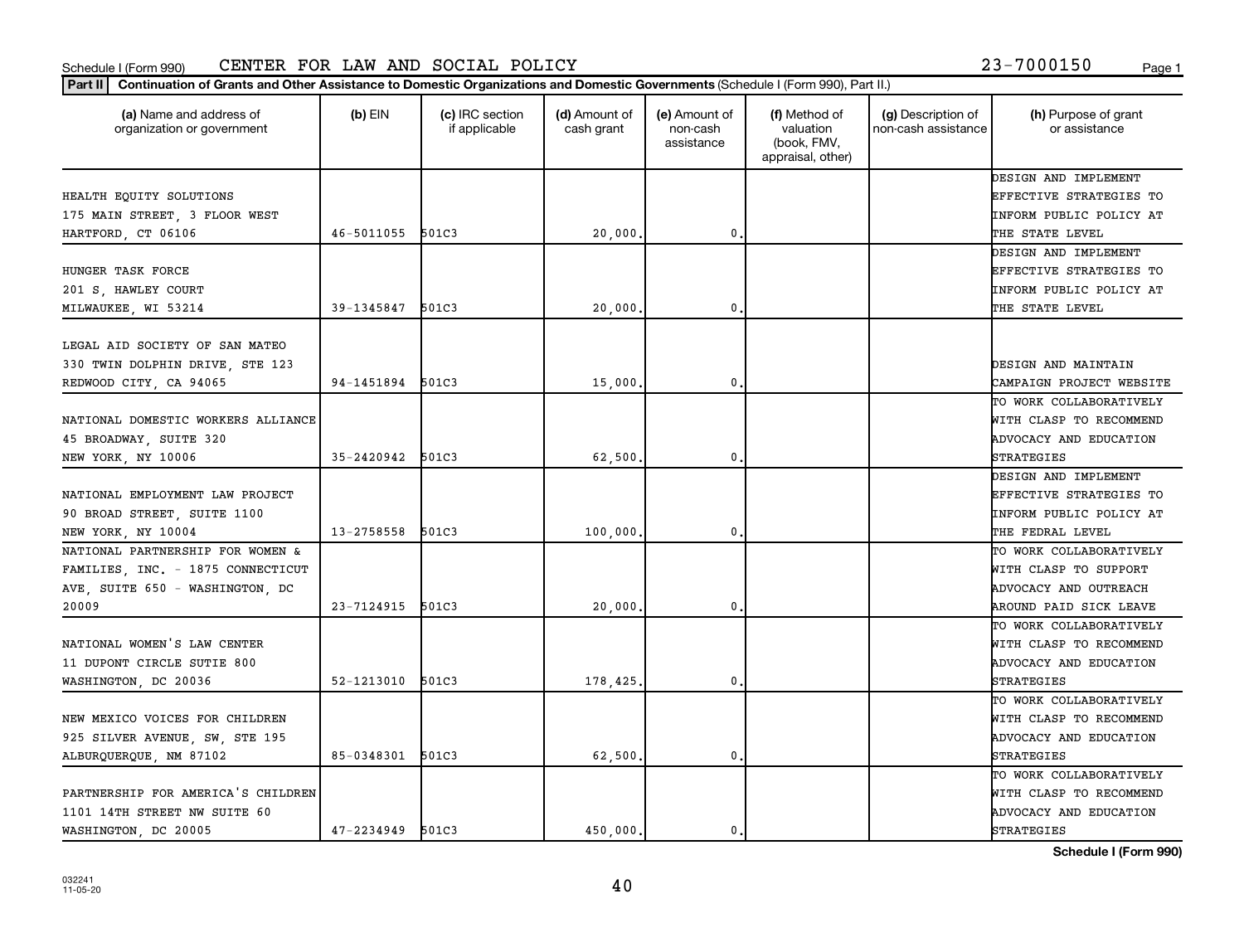#### Schedule I (Form 990) Page 1 CENTER FOR LAW AND SOCIAL POLICY 23-7000150

| 23-7000150 |  |  |  |  | Page |
|------------|--|--|--|--|------|
|            |  |  |  |  |      |

| (a) Name and address of<br>organization or government | $(b)$ EIN        | (c) IRC section<br>if applicable | (d) Amount of<br>cash grant | (e) Amount of<br>non-cash<br>assistance | (f) Method of<br>valuation<br>(book, FMV,<br>appraisal, other) | (g) Description of<br>non-cash assistance | (h) Purpose of grant<br>or assistance |
|-------------------------------------------------------|------------------|----------------------------------|-----------------------------|-----------------------------------------|----------------------------------------------------------------|-------------------------------------------|---------------------------------------|
| PARTNERSHIP FOR MATERNAL & CHILD                      |                  |                                  |                             |                                         |                                                                |                                           | PROVIDE SUPPORT ON THE                |
| HEALTH OF NORTHERN NEW JERSEY - 50                    |                  |                                  |                             |                                         |                                                                |                                           | STATE AND LOCAL LEVEL TO              |
| PARK PLACE, SUITE 700 - NEWARK, NJ                    |                  |                                  |                             |                                         |                                                                |                                           | MOVE POLICY AND SYSTEMS               |
| 07102                                                 | 52-1815234 501C3 |                                  | 8,333.                      | 0                                       |                                                                |                                           | CHANGE GOALS FOR YOUNG                |
|                                                       |                  |                                  |                             |                                         |                                                                |                                           | TO WORK COLLABORATIVELY               |
| POWER COALITION FOR EQUITY &                          |                  |                                  |                             |                                         |                                                                |                                           | WITH CLASP TO RECOMMEND               |
| JUSTICE - 735 N. WATER STREET.                        |                  |                                  |                             |                                         |                                                                |                                           | ADVOCACY AND EDUCATION                |
| SUITE 550 - MILWAUKEE, WI 53202                       | 52-1759564 501C3 |                                  | 62,500.                     | $\mathbf{0}$                            |                                                                |                                           | STRATEGIES                            |
|                                                       |                  |                                  |                             |                                         |                                                                |                                           | DESIGN AND IMPLEMENT                  |
| SARGENT SHRIVER NATIONAL CENTER ON                    |                  |                                  |                             |                                         |                                                                |                                           | EFFECTIVE STRATEGIES TO               |
| POVERTY LAW - 67 E MADISON STREET                     |                  |                                  |                             |                                         |                                                                |                                           | INFORM PUBLIC POLICY AT               |
| SUITE 2000 - CHICAGO, IL 60603                        | 36-3151279       | 501C3                            | 20,000.                     | $\mathbf{0}$ .                          |                                                                |                                           | THE STATE LEVEL                       |
| SOUTHERN NEW JERSEY PERINATAL                         |                  |                                  |                             |                                         |                                                                |                                           | PROVIDE SUPPORT ON THE                |
| COOPERATIVE - 2500 MCCLELLAN                          |                  |                                  |                             |                                         |                                                                |                                           | STATE AND LOCAL LEVEL TO              |
| AVENUE SUITE 250 - PENNSAUKEN NJ                      |                  |                                  |                             |                                         |                                                                |                                           | MOVE POLICY AND SYSTEMS               |
| 08109                                                 | 22-2371223       | 501C3                            | 8,333.                      | 0.                                      |                                                                |                                           | CHANGE GOALS FOR YOUNG                |
|                                                       |                  |                                  |                             |                                         |                                                                |                                           | DESIGN AND IMPLEMENT                  |
| THE CENTER FOR COMMUNITY SOLUTIONS                    |                  |                                  |                             |                                         |                                                                |                                           | EFFECTIVE STRATEGIES TO               |
| 1501 EUCLID AVENUE, SUITE 310                         |                  |                                  |                             |                                         |                                                                |                                           | INFORM PUBLIC POLICY AT               |
| CLEVELAND, OH 44115                                   | 34-0714723       | 501C3                            | 15, 175.                    | 0                                       |                                                                |                                           | THE STATE LEVEL                       |
|                                                       |                  |                                  |                             |                                         |                                                                |                                           |                                       |
|                                                       |                  |                                  |                             |                                         |                                                                |                                           |                                       |
|                                                       |                  |                                  |                             |                                         |                                                                |                                           |                                       |

**Schedule I (Form 990)**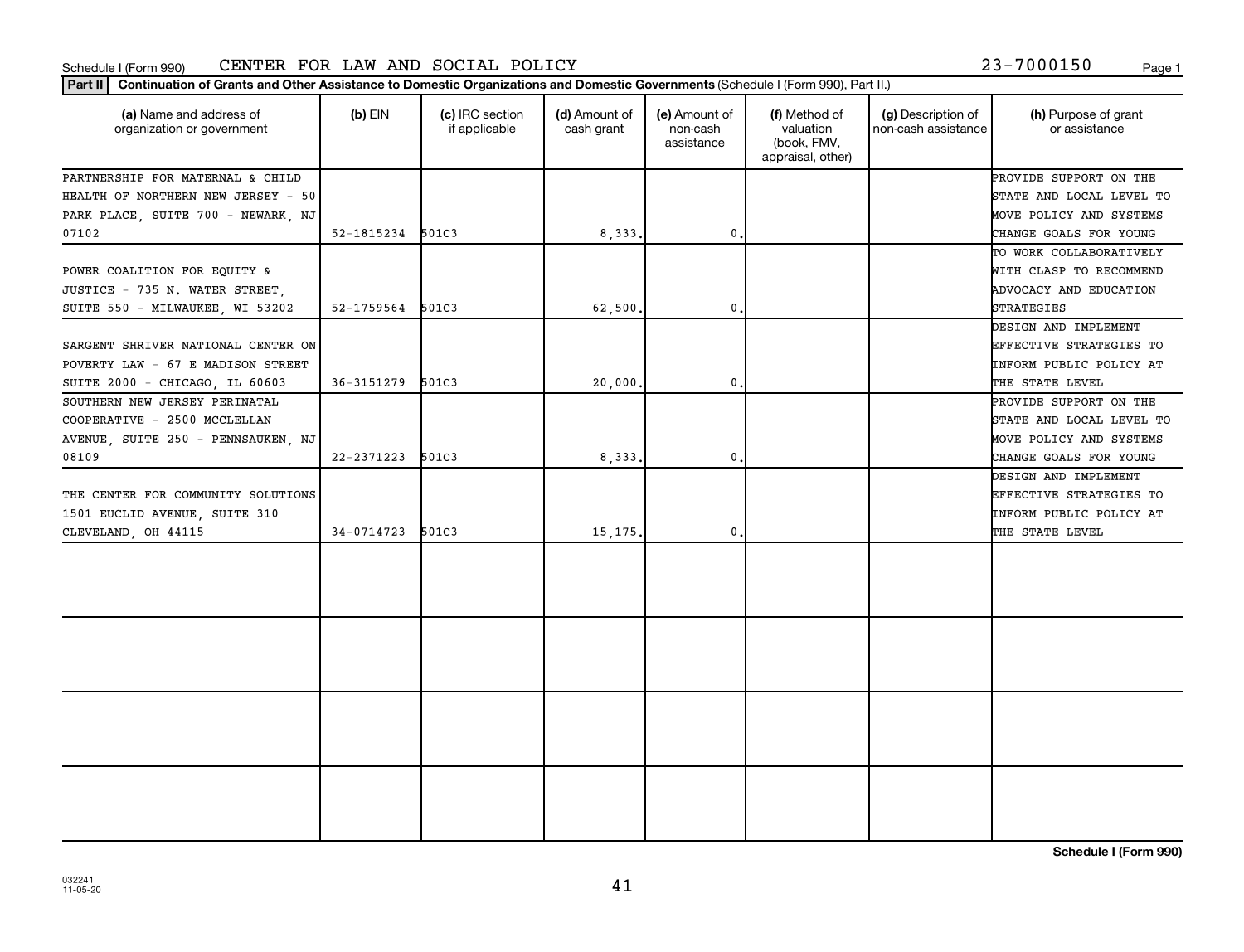Schedule I (Form 990) 2020 CENTER FOR LAW AND SOCIAL POLICY 23-7000150 Page

**2**

Part III | Grants and Other Assistance to Domestic Individuals. Complete if the organization answered "Yes" on Form 990, Part IV, line 22. Part III can be duplicated if additional space is needed.

| (a) Type of grant or assistance                                                                                                                      | (b) Number of<br>recipients | (c) Amount of<br>cash grant | (d) Amount of non-<br>cash assistance | (e) Method of valuation<br>(book, FMV, appraisal, other) | (f) Description of noncash assistance |
|------------------------------------------------------------------------------------------------------------------------------------------------------|-----------------------------|-----------------------------|---------------------------------------|----------------------------------------------------------|---------------------------------------|
|                                                                                                                                                      |                             |                             |                                       |                                                          |                                       |
|                                                                                                                                                      |                             |                             |                                       |                                                          |                                       |
|                                                                                                                                                      |                             |                             |                                       |                                                          |                                       |
|                                                                                                                                                      |                             |                             |                                       |                                                          |                                       |
|                                                                                                                                                      |                             |                             |                                       |                                                          |                                       |
|                                                                                                                                                      |                             |                             |                                       |                                                          |                                       |
|                                                                                                                                                      |                             |                             |                                       |                                                          |                                       |
|                                                                                                                                                      |                             |                             |                                       |                                                          |                                       |
|                                                                                                                                                      |                             |                             |                                       |                                                          |                                       |
|                                                                                                                                                      |                             |                             |                                       |                                                          |                                       |
| Part IV<br>Supplemental Information. Provide the information required in Part I, line 2; Part III, column (b); and any other additional information. |                             |                             |                                       |                                                          |                                       |
| PART I, LINE 2:                                                                                                                                      |                             |                             |                                       |                                                          |                                       |
| THE ORGANIZATION PROVIDES THE TERMS OF THE AGREEMENT TO THE GRANTEE, BASED                                                                           |                             |                             |                                       |                                                          |                                       |
| ON THE FRAMEWORK FOR THE OVERALL PROJECT AGREED ON WITH THE FUNDER(S).                                                                               |                             |                             |                                       |                                                          |                                       |
| PROGRAM STAFF HAVE REGULAR DISCUSSIONS WITH THE GRANTEE ABOUT THE PROGRESS                                                                           |                             |                             |                                       |                                                          |                                       |
| OF THE PROJECT AS A WHOLE AS WELL AS THE PROGRESS OF AGREED-ON PRODUCTS AND                                                                          |                             |                             |                                       |                                                          |                                       |

SERVICES. THE GRANTEE PROVIDES CLASP WITH A NARRATIVE REPORT ON THE PROJECT

AT AGREED-ON INTERVALS, WHICH MUST BE RECEIVED IN A TIMELY FASHION.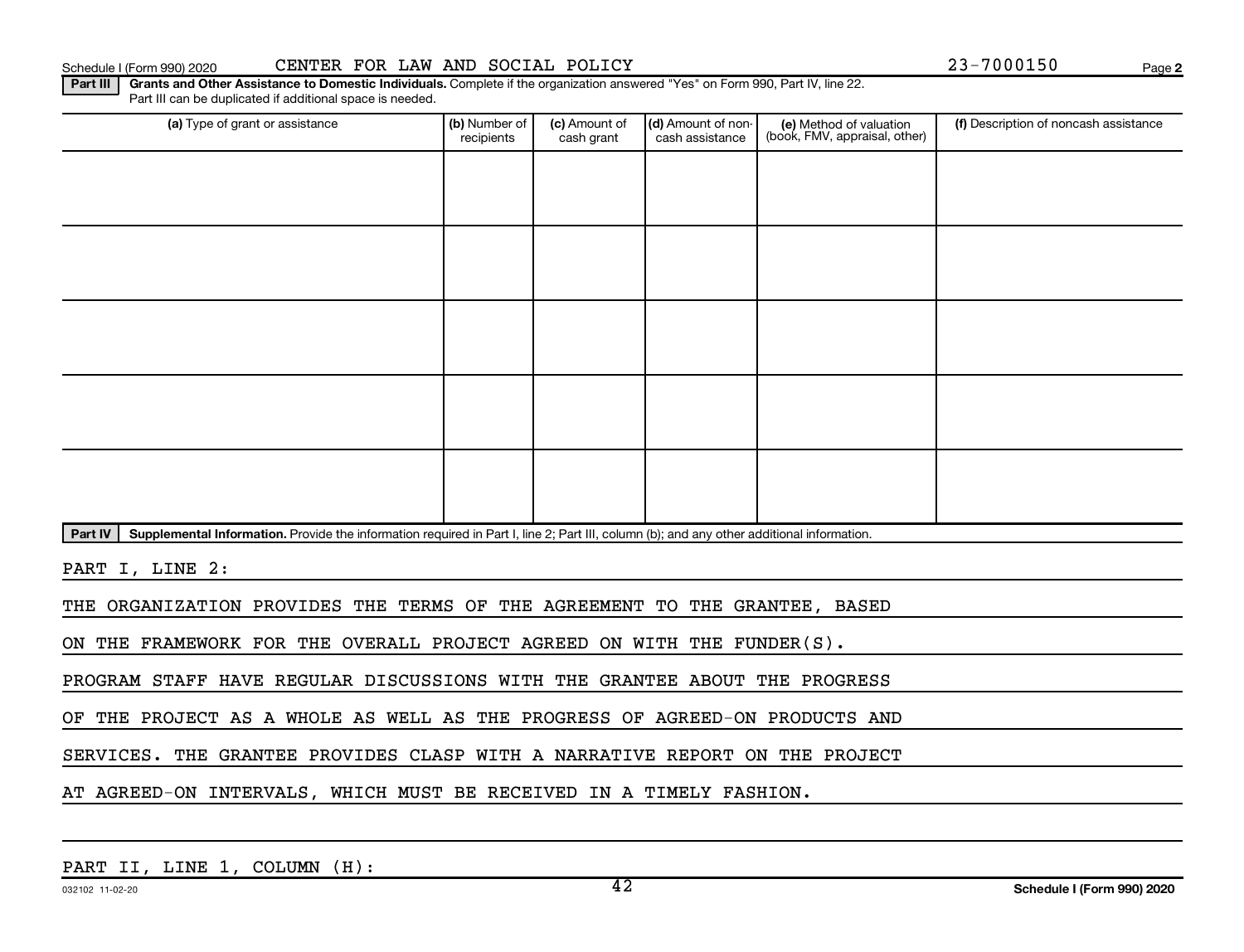NAME OF ORGANIZATION OR GOVERNMENT:

CENTRAL JERSEY FAMILY HEALTH CONSORTIUM

(H) PURPOSE OF GRANT OR ASSISTANCE: PROVIDE SUPPORT ON THE STATE AND

LOCAL LEVEL TO MOVE POLICY AND SYSTEMS CHANGE GOALS FOR YOUNG ADULTS

FORWARD.

NAME OF ORGANIZATION OR GOVERNMENT:

PARTNERSHIP FOR MATERNAL & CHILD HEALTH OF NORTHERN NEW JERSEY

(H) PURPOSE OF GRANT OR ASSISTANCE: PROVIDE SUPPORT ON THE STATE AND

LOCAL LEVEL TO MOVE POLICY AND SYSTEMS CHANGE GOALS FOR YOUNG ADULTS

FORWARD.

NAME OF ORGANIZATION OR GOVERNMENT:

SOUTHERN NEW JERSEY PERINATAL COOPERATIVE

(H) PURPOSE OF GRANT OR ASSISTANCE: PROVIDE SUPPORT ON THE STATE AND

LOCAL LEVEL TO MOVE POLICY AND SYSTEMS CHANGE GOALS FOR YOUNG ADULTS

FORWARD.

**Schedule I (Form 990)**

032291 04-01-20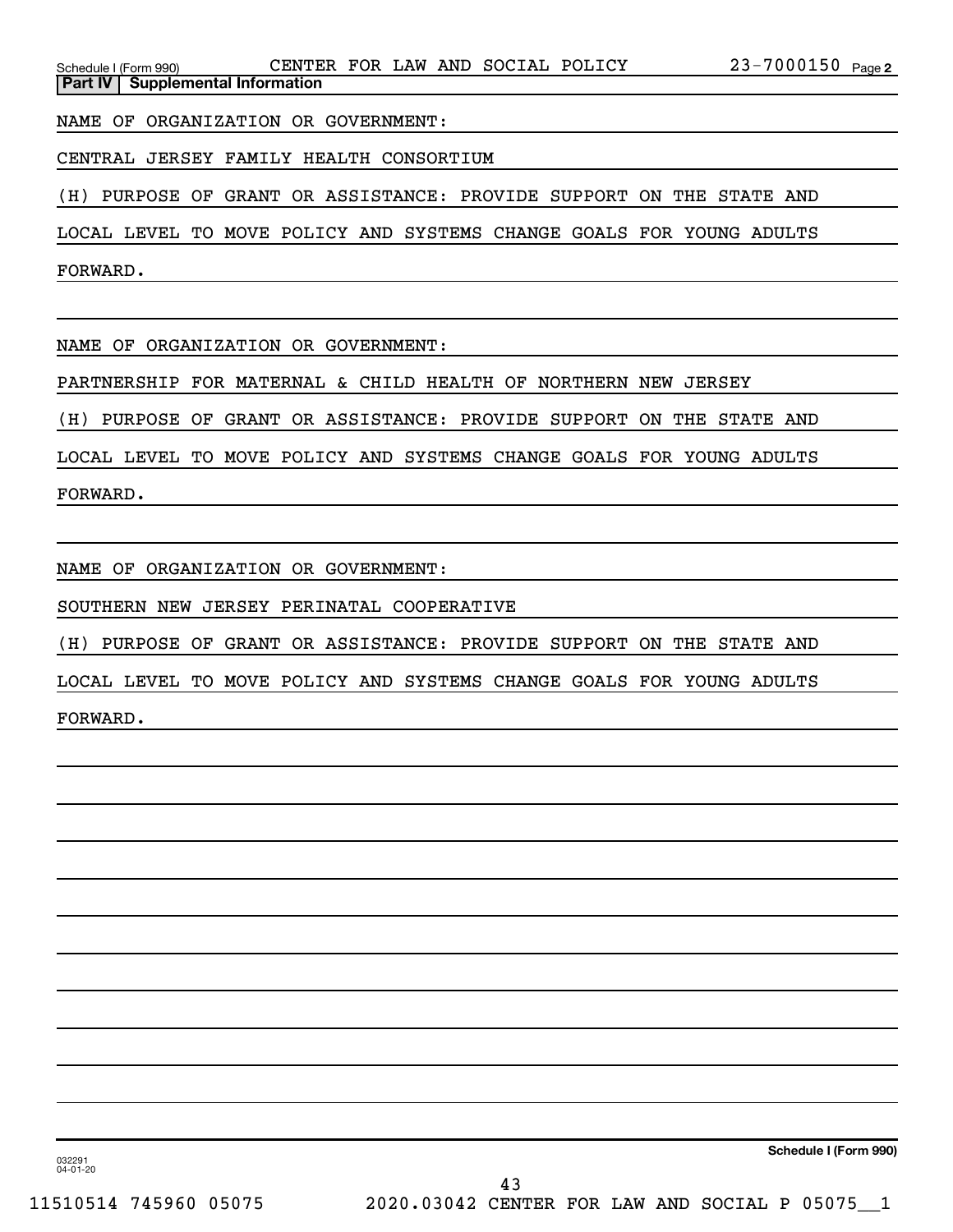|   | <b>SCHEDULE J</b>                                      | <b>Compensation Information</b>                                                                                        |                                       | OMB No. 1545-0047          |                         |                         |
|---|--------------------------------------------------------|------------------------------------------------------------------------------------------------------------------------|---------------------------------------|----------------------------|-------------------------|-------------------------|
|   | (Form 990)                                             | For certain Officers, Directors, Trustees, Key Employees, and Highest                                                  |                                       |                            |                         |                         |
|   |                                                        | <b>Compensated Employees</b>                                                                                           |                                       | 2020                       |                         |                         |
|   |                                                        | Complete if the organization answered "Yes" on Form 990, Part IV, line 23.<br>Attach to Form 990.                      |                                       | <b>Open to Public</b>      |                         |                         |
|   | Department of the Treasury<br>Internal Revenue Service | Go to www.irs.gov/Form990 for instructions and the latest information.                                                 |                                       | Inspection                 |                         |                         |
|   | Name of the organization                               |                                                                                                                        | <b>Employer identification number</b> |                            |                         |                         |
|   |                                                        | CENTER FOR LAW AND SOCIAL POLICY                                                                                       |                                       | 23-7000150                 |                         |                         |
|   | Part I                                                 | <b>Questions Regarding Compensation</b>                                                                                |                                       |                            |                         |                         |
|   |                                                        |                                                                                                                        |                                       |                            | Yes                     | <b>No</b>               |
|   |                                                        | Check the appropriate box(es) if the organization provided any of the following to or for a person listed on Form 990, |                                       |                            |                         |                         |
|   |                                                        | Part VII, Section A, line 1a. Complete Part III to provide any relevant information regarding these items.             |                                       |                            |                         |                         |
|   | First-class or charter travel                          | Housing allowance or residence for personal use                                                                        |                                       |                            |                         |                         |
|   | Travel for companions                                  | Payments for business use of personal residence                                                                        |                                       |                            |                         |                         |
|   |                                                        | Health or social club dues or initiation fees<br>Tax indemnification and gross-up payments                             |                                       |                            |                         |                         |
|   |                                                        | Discretionary spending account<br>Personal services (such as maid, chauffeur, chef)                                    |                                       |                            |                         |                         |
|   |                                                        |                                                                                                                        |                                       |                            |                         |                         |
|   |                                                        | <b>b</b> If any of the boxes on line 1a are checked, did the organization follow a written policy regarding payment or |                                       |                            |                         |                         |
|   |                                                        |                                                                                                                        |                                       | 1b                         |                         |                         |
| 2 |                                                        | Did the organization require substantiation prior to reimbursing or allowing expenses incurred by all directors,       |                                       |                            |                         |                         |
|   |                                                        |                                                                                                                        |                                       | $\mathbf{2}$               |                         |                         |
|   |                                                        |                                                                                                                        |                                       |                            |                         |                         |
| З |                                                        | Indicate which, if any, of the following the organization used to establish the compensation of the organization's     |                                       |                            |                         |                         |
|   |                                                        | CEO/Executive Director. Check all that apply. Do not check any boxes for methods used by a related organization to     |                                       |                            |                         |                         |
|   |                                                        | establish compensation of the CEO/Executive Director, but explain in Part III.                                         |                                       |                            |                         |                         |
|   | Compensation committee                                 | Written employment contract                                                                                            |                                       |                            |                         |                         |
|   |                                                        | $ \underline{\mathbf{X}} $ Independent compensation consultant<br>$ \mathbf{X} $ Compensation survey or study          |                                       |                            |                         |                         |
|   | $ \mathbf{X} $ Form 990 of other organizations         | $\mathbf{X}$ Approval by the board or compensation committee                                                           |                                       |                            |                         |                         |
|   |                                                        |                                                                                                                        |                                       |                            |                         |                         |
|   |                                                        | During the year, did any person listed on Form 990, Part VII, Section A, line 1a, with respect to the filing           |                                       |                            |                         |                         |
|   | organization or a related organization:                |                                                                                                                        |                                       |                            |                         |                         |
| а |                                                        | Receive a severance payment or change-of-control payment?                                                              |                                       | 4a                         |                         | х                       |
| b |                                                        |                                                                                                                        |                                       | 4b                         | $\overline{\textbf{x}}$ | $\overline{\textbf{X}}$ |
|   |                                                        |                                                                                                                        |                                       | 4c                         |                         |                         |
|   |                                                        | If "Yes" to any of lines 4a-c, list the persons and provide the applicable amounts for each item in Part III.          |                                       |                            |                         |                         |
|   |                                                        |                                                                                                                        |                                       |                            |                         |                         |
|   |                                                        | Only section 501(c)(3), 501(c)(4), and 501(c)(29) organizations must complete lines 5-9.                               |                                       |                            |                         |                         |
|   |                                                        | For persons listed on Form 990, Part VII, Section A, line 1a, did the organization pay or accrue any compensation      |                                       |                            |                         |                         |
|   | contingent on the revenues of:                         |                                                                                                                        |                                       |                            |                         | x                       |
| a |                                                        |                                                                                                                        |                                       | 5а<br>5b                   |                         | $\overline{\mathtt{x}}$ |
|   |                                                        | If "Yes" on line 5a or 5b, describe in Part III.                                                                       |                                       |                            |                         |                         |
|   |                                                        | 6 For persons listed on Form 990, Part VII, Section A, line 1a, did the organization pay or accrue any compensation    |                                       |                            |                         |                         |
|   | contingent on the net earnings of:                     |                                                                                                                        |                                       |                            |                         |                         |
| a |                                                        |                                                                                                                        |                                       | 6a                         |                         | x                       |
|   |                                                        |                                                                                                                        |                                       | 6b                         |                         | $\overline{\mathtt{x}}$ |
|   |                                                        | If "Yes" on line 6a or 6b, describe in Part III.                                                                       |                                       |                            |                         |                         |
|   |                                                        | 7 For persons listed on Form 990, Part VII, Section A, line 1a, did the organization provide any nonfixed payments     |                                       |                            |                         |                         |
|   |                                                        |                                                                                                                        |                                       | 7                          |                         | x                       |
| 8 |                                                        | Were any amounts reported on Form 990, Part VII, paid or accrued pursuant to a contract that was subject to the        |                                       |                            |                         |                         |
|   |                                                        |                                                                                                                        |                                       | 8                          |                         | x                       |
| 9 |                                                        | If "Yes" on line 8, did the organization also follow the rebuttable presumption procedure described in                 |                                       |                            |                         |                         |
|   |                                                        |                                                                                                                        |                                       | 9                          |                         |                         |
|   |                                                        | LHA For Paperwork Reduction Act Notice, see the Instructions for Form 990.                                             |                                       | Schedule J (Form 990) 2020 |                         |                         |

032111 12-07-20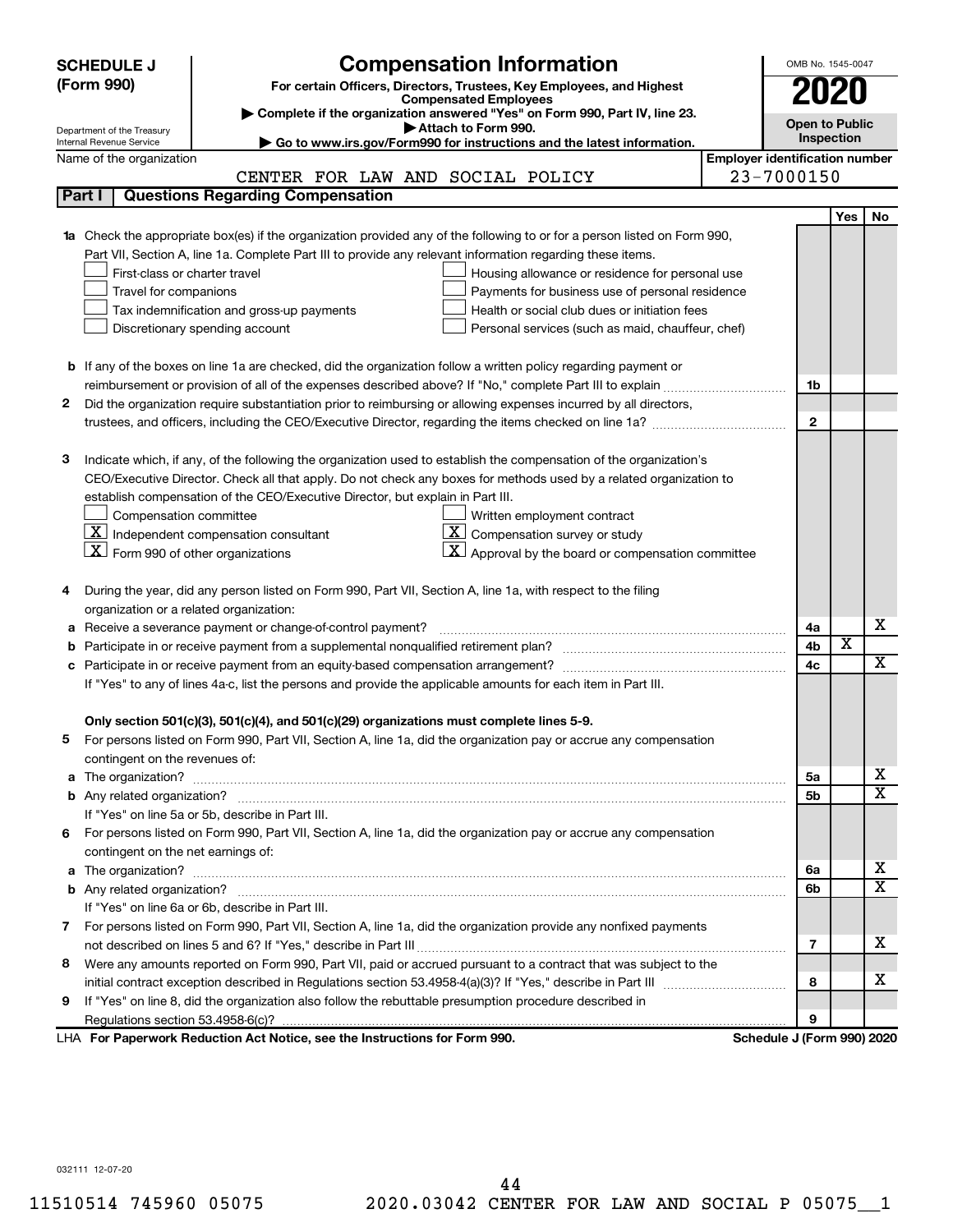#### Part II | Officers, Directors, Trustees, Key Employees, and Highest Compensated Employees. Use duplicate copies if additional space is needed.

For each individual whose compensation must be reported on Schedule J, report compensation from the organization on row (i) and from related organizations, described in the instructions, on row (ii). Do not list any individuals that aren't listed on Form 990, Part VII.

Note: The sum of columns (B)(i)-(iii) for each listed individual must equal the total amount of Form 990, Part VII, Section A, line 1a, applicable column (D) and (E) amounts for that individual.

|                              |      |                           | (B) Breakdown of W-2 and/or 1099-MISC compensation |                                           | (C) Retirement and             | (D) Nontaxable   | (E) Total of columns | (F) Compensation                                           |
|------------------------------|------|---------------------------|----------------------------------------------------|-------------------------------------------|--------------------------------|------------------|----------------------|------------------------------------------------------------|
| (A) Name and Title           |      | (i) Base<br>compensation  | (ii) Bonus &<br>incentive<br>compensation          | (iii) Other<br>reportable<br>compensation | other deferred<br>compensation | benefits         | $(B)(i)$ - $(D)$     | in column (B)<br>reported as deferred<br>on prior Form 990 |
| OLIVIA GOLDEN<br>(1)         | (i)  | 209, 286.                 | $\overline{\mathbf{0}}$ .                          | $\overline{\mathbf{0}}$ .                 | 13,780.                        | 20,885.          | 243,951              | $\overline{0}$ .                                           |
| EXECUTIVE DIRECTOR           | (i)  | σ.                        | $\overline{\mathfrak{o}}$ .                        | $\overline{\mathfrak{o}}$ .               | $\overline{0}$ .               | $\overline{0}$ . | $\overline{0}$       | $\overline{0}$ .                                           |
| CORMEKKI WHITLEY<br>(2)      | (i)  | 180,099.                  | $\overline{\mathfrak{o}}$ .                        | $\overline{0}$ .                          | 7,230.                         | 28,484.          | 215,813.             | $\overline{0}$ .                                           |
| TREASURER, COO               | (ii) | σ.                        | $\overline{\mathfrak{o}}$ .                        | $\overline{0}$ .                          | 0.                             | 0.               | $\overline{0}$       | $\overline{0}$ .                                           |
| HANNAH MATTHEWS<br>(3)       | (i)  | 158,528.                  | $\overline{\mathfrak{o}}$ .                        | $\overline{0}$ .                          | 6,580.                         | 28,038.          | 193, 146.            | $\overline{0}$ .                                           |
| DEPUTY DIR., POLICY          | (ii) | σ.                        | $\overline{\mathfrak{o}}$ .                        | $\overline{0}$ .                          | 0.                             | 0.               | $\overline{0}$       | $\overline{0}$ .                                           |
| BARBARA SEMEDO<br>(4)        | (i)  | 163,886.                  | $\overline{\mathfrak{o}}$ .                        | $\overline{0}$ .                          | 6,464.                         | 21,371           | 191,721              | $\overline{0}$ .                                           |
| DEPUTY DIR., COMMUNICATION   | (ii) | 0.                        | $\overline{\mathfrak{o}}$ .                        | $\overline{0}$ .                          | 0.                             | 0.               | $\overline{0}$       | $\overline{0}$ .                                           |
| ELIZABETH LOWER-BASCH<br>(5) | (i)  | 147,510.                  | $\overline{\mathfrak{o}}$ .                        | $\overline{0}$ .                          | 5,980                          | 34,251           | 187,741              | $\overline{0}$ .                                           |
| PROGRAM DIRECTOR             | (ii) | 0.                        | $\overline{\mathfrak{o}}$ .                        | $\overline{0}$ .                          | $\overline{0}$ .               | 0.               | $\overline{0}$       | $\overline{0}$ .                                           |
| PRONITA GUPTA<br>(6)         | (i)  | 145,884.                  | $\overline{\mathfrak{o}}$ .                        | $\overline{0}$ .                          | 5,858                          | 22,771.          | 174, 513.            | $\overline{0}$ .                                           |
| PROGRAM DIRECTOR             | (ii) | 0.                        | $\overline{\mathfrak{o}}$ .                        | $\overline{0}$ .                          | 0.                             | $\overline{0}$ . | $\overline{0}$       | $\overline{0}$ .                                           |
| KISHA BIRD<br>(7)            | (i)  | 149,680.                  | $\overline{0}$ .                                   | $\overline{0}$ .                          | 5,980.                         | 7,975.           | 163,635.             | $\overline{0}$ .                                           |
| PROGRAM DIRECTOR             | (i)  | $\overline{\mathbf{0}}$ . | 0.                                                 | $\overline{0}$ .                          | $\overline{0}$ .               | $\overline{0}$ . | 0.                   | $\overline{0}$ .                                           |
|                              | (i)  |                           |                                                    |                                           |                                |                  |                      |                                                            |
|                              | (i)  |                           |                                                    |                                           |                                |                  |                      |                                                            |
|                              | (i)  |                           |                                                    |                                           |                                |                  |                      |                                                            |
|                              | (i)  |                           |                                                    |                                           |                                |                  |                      |                                                            |
|                              | (i)  |                           |                                                    |                                           |                                |                  |                      |                                                            |
|                              | (i)  |                           |                                                    |                                           |                                |                  |                      |                                                            |
|                              | (i)  |                           |                                                    |                                           |                                |                  |                      |                                                            |
|                              | (i)  |                           |                                                    |                                           |                                |                  |                      |                                                            |
|                              | (i)  |                           |                                                    |                                           |                                |                  |                      |                                                            |
|                              | (i)  |                           |                                                    |                                           |                                |                  |                      |                                                            |
|                              | (i)  |                           |                                                    |                                           |                                |                  |                      |                                                            |
|                              | (i)  |                           |                                                    |                                           |                                |                  |                      |                                                            |
|                              | (i)  |                           |                                                    |                                           |                                |                  |                      |                                                            |
|                              | (ii) |                           |                                                    |                                           |                                |                  |                      |                                                            |
|                              | (i)  |                           |                                                    |                                           |                                |                  |                      |                                                            |
|                              | (i)  |                           |                                                    |                                           |                                |                  |                      |                                                            |
|                              | (i)  |                           |                                                    |                                           |                                |                  |                      |                                                            |
|                              | (ii) |                           |                                                    |                                           |                                |                  |                      |                                                            |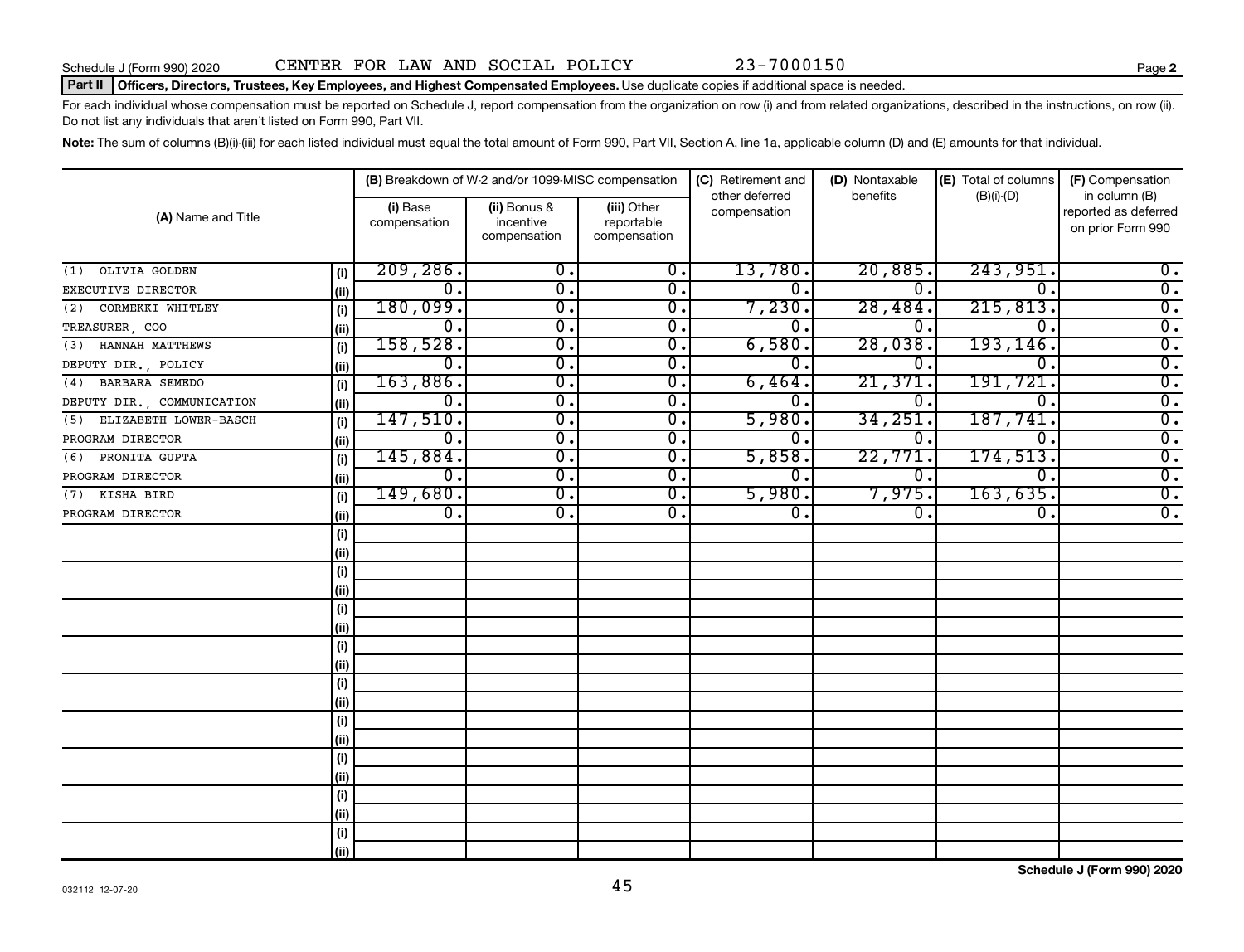#### **Part III Supplemental Information**

Provide the information, explanation, or descriptions required for Part I, lines 1a, 1b, 3, 4a, 4b, 4c, 5a, 5b, 6a, 6b, 7, and 8, and for Part II. Also complete this part for any additional information.

#### PART I, LINE 4B:

OLIVIDA GOLDEN RECEIVED \$19,500 FROM A 457(F) RETIREMENT PLAN.

**Schedule J (Form 990) 2020**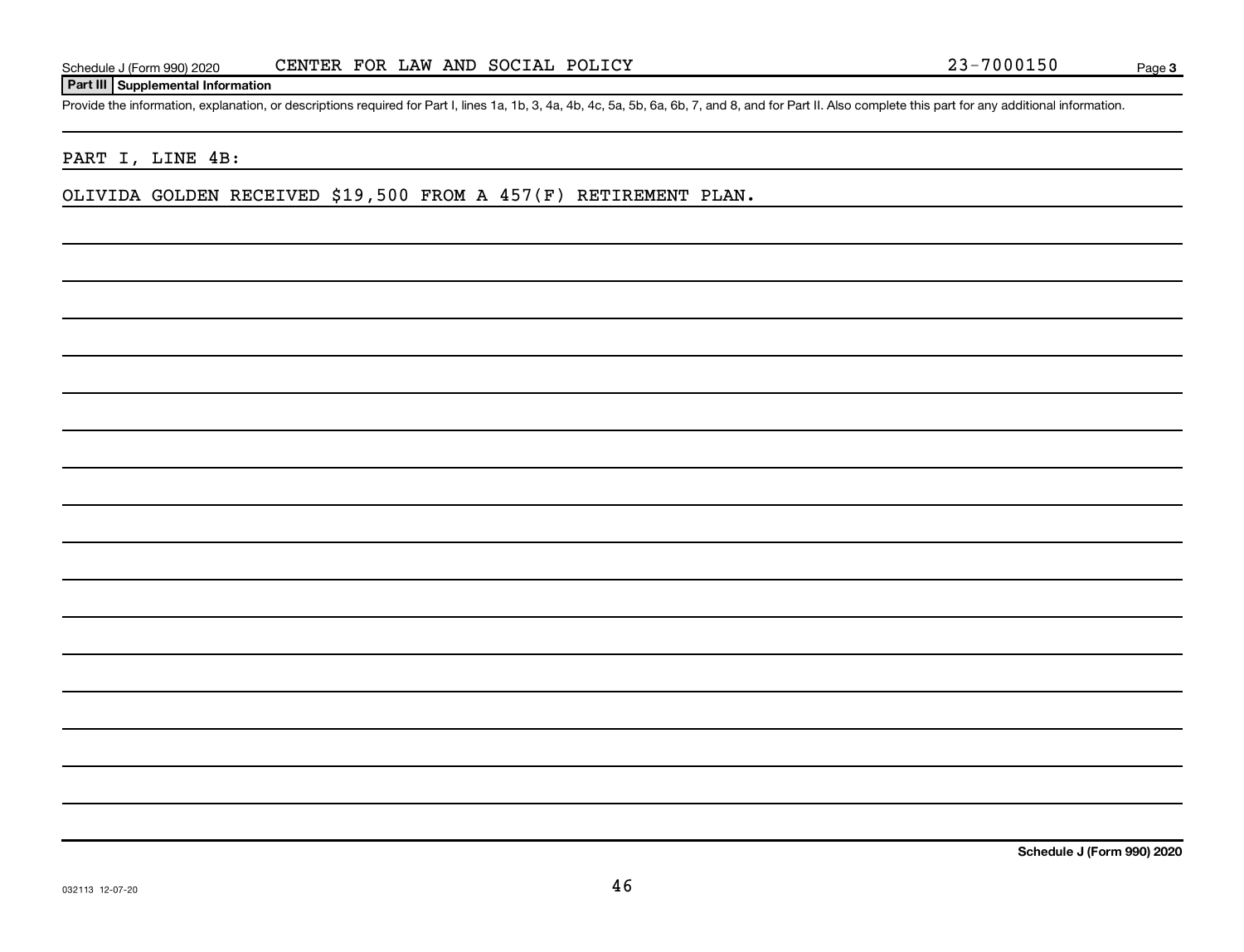**(Form 990 or 990-EZ)**

**SCHEDULE O Supplemental Information to Form 990 or 990-EZ 2020**<br>(Form 990 or 990-EZ) **2020** 

**Complete to provide information for responses to specific questions on Form 990 or 990-EZ or to provide any additional information. | Attach to Form 990 or 990-EZ. | Go to www.irs.gov/Form990 for the latest information.**

Department of the Treasury Internal Revenue Service Name of the organization

CENTER FOR LAW AND SOCIAL POLICY 23-7000150

**Employer identification number**

OMB No. 1545-0047

**Open to Public Inspection**

FORM 990, PART III, LINE 4A, PROGRAM SERVICE ACCOMPLISHMENTS:

HEALTH AND ECONOMIC SECURITY OF WORKERS WITH LOW-WAGES AND THEIR

FAMILIES AND GENERATED A SERIES OF INFLUENTIAL PAPERS AND COMMENTARIES

ON HOW THE CORONAVIRUS PANDEMIC IMPACTED WORKERS IN LOW PAID JOBS.

PARTICIPATED IN NUMEROUS PRESS CALLS AND PUBLIC RADIO SHOW TO

HIGHLIGHT THE NEED FOR NATIONAL, COMPREHENSIVE, AND INCLUSIVE PAID SICK

DAYS AND PAID FAMILY AND MEDICAL LEAVE PROGRAMS IN LIGHT OF THE

COVID-19 PANDEMIC, AND HOSTED CALLS AND WEBINARS WITH PARTNERS TO

EXPLAIN PROVISIONS OF EMERGENCY PAID SICK DAYS AND PAID FAMILY AND

MEDICAL LEAVE TO STATE AGENCIES, WORKERS, AND ADVOCATES.

- WORKED CLOSELY WITH ADVOCATES AND AGENCY STAFF TO HELP IMPLEMENT NEW

OR STRENGTHEN EXISTING PAID SICK DAYS LAWS AND OTHER LABOR STANDARDS IN

STATES.

AT THE FEDERAL LEVEL, CLASP TESTIFIED AS AN EXPERT WITNESS BEFORE THE

HOUSE EDUCATION AND LABOR COMMITTEE IN SUPPORT OF A NATIONAL PAID SICK

DAY'S LAW, THE HEALTHY FAMILIES ACT. WE ALSO PROVIDED RECOMMENDATIONS

TO THE BIDEN-HARRIS PRESIDENTIAL TRANSITION TEAM ON HOW TO SECURE AND

IMPLEMENT PAID FAMILY AND MEDICAL LEAVE.

- HOSTED A WEBINAR ON STUDENT LOAN DEBT CANCELLATION, WHICH FEATURED

NATIONAL RENOWN ECONOMISTS, A SENATE STAFFER, AND ADVOCATES. THE

WEBINAR EXAMINED HOW STUDENT DEBT CANCELLATION CAN ACT AS A PATHWAY FOR

HOUSEHOLD RELIEF, ECONOMIC STIMULUS, AND RACIAL JUSTICE.

- WORKED TO PROMOTE POLICIES AT BOTH THE STATE AND FEDERAL LEVELS THAT

SUPPORT AFFORDABILITY, EXPANSION, ACCESSIBILITY FOR STUDENTS WITH LOW

INCOMES, NON-TRADITIONAL STUDENTS, IMMIGRANTS, STUDENTS OF COLOR, ADULT

LEARNERS, OPPORTUNITY YOUTH, AND JUSTICE-IMPACTED INDIVIDUALS.

032211 11-20-20 **For Paperwork Reduction Act Notice, see the Instructions for Form 990 or 990-EZ. Schedule O (Form 990 or 990-EZ) 2020** LHA 47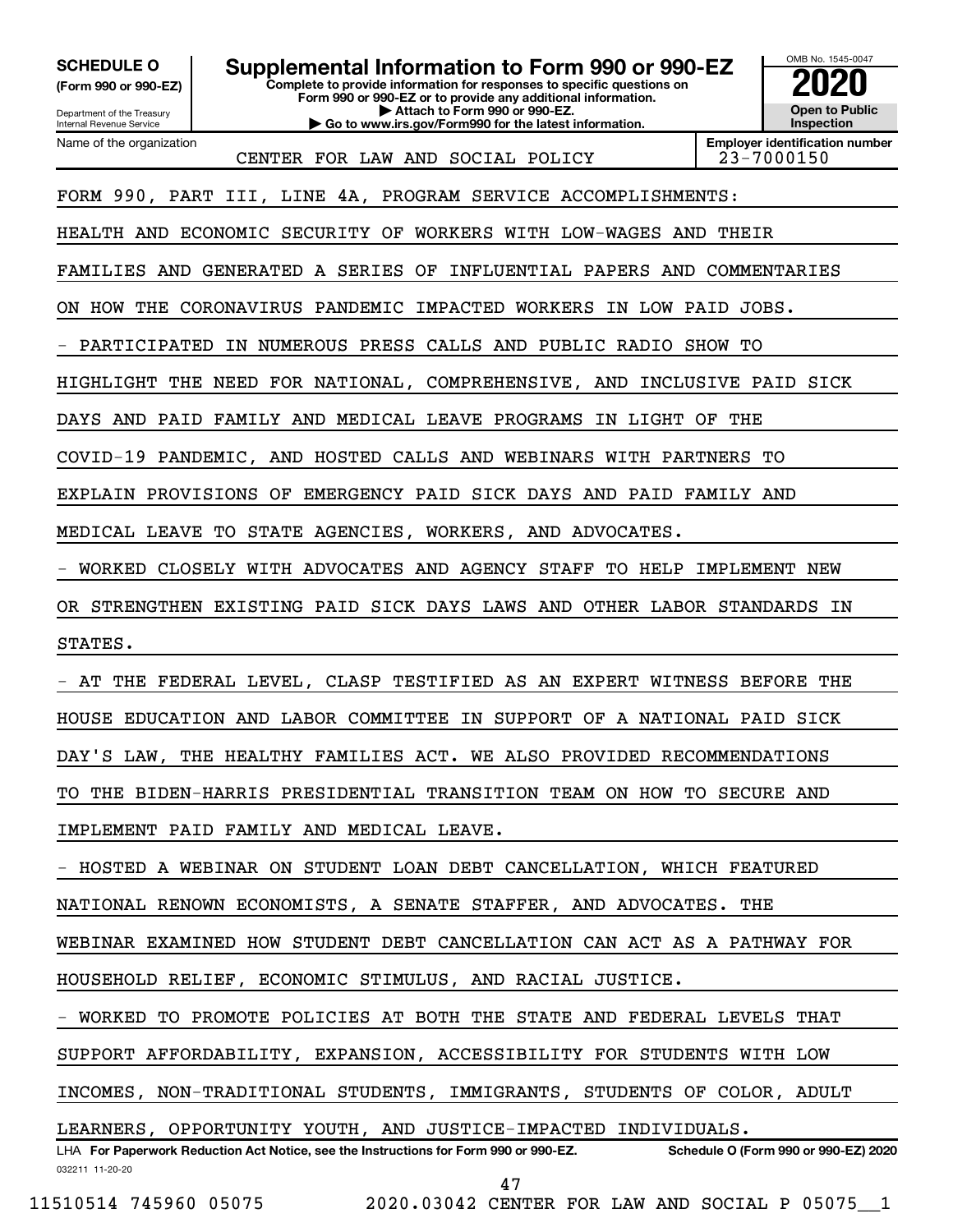| Schedule O (Form 990 or 990-EZ) 2020                                    | Page 2                                              |
|-------------------------------------------------------------------------|-----------------------------------------------------|
| Name of the organization<br>CENTER FOR LAW AND SOCIAL POLICY            | <b>Employer identification number</b><br>23-7000150 |
| POLICIES WE ADVOCATED FOR INCLUDED THE EXPANSION OF COLLEGE STUDENTS'   |                                                     |
| ACCESS TO PUBLIC BENEFITS BY PROVIDING TECHNICAL ASSISTANCE TO SELECTED |                                                     |
| STATES; SUBSIDIZED EMPLOYMENT THAT SUPPORT AN EQUITABLE ECONOMIC        |                                                     |
| RECOVERY FOR WORKERS; AND RECOMMENDATIONS TO THE BIDEN-HARRIS           |                                                     |
| PRESIDENTIAL TRANSITION TEAM ON HOW TO SECURE GOOD JOBS FOR WORKING     |                                                     |
| FAMILIES AND ACCESS TO POSTSECONDARY EDUCATION FOR STUDENTS WITH LOW    |                                                     |
| INCOMES.                                                                |                                                     |
|                                                                         |                                                     |
| FORM 990, PART III, LINE 4B, PROGRAM SERVICE ACCOMPLISHMENTS:           |                                                     |
| ADVOCATED FOR IMMIGRANT-INCLUSIVE COVID RELIEF.                         |                                                     |
| DOCUMENTED THE HARM OF PUBLIC CHARGE AND SUPPORTED LITIGATION AGAINST   |                                                     |
| IT.                                                                     |                                                     |
| SUPPORTED STATE POLICY IMPROVEMENTS                                     |                                                     |
| HELPED ADVOCATES UNDERSTAND THE OPTIONS UNDER COVID RELIEF PACKAGES     |                                                     |
| AND ADVOCATE FOR THEIR STATES TO USE THEM EFFECTIVELY.                  |                                                     |
| WORKED WITH A HANDFUL OF STATES ON SUPPORTING STUDENTS WITH LOW         |                                                     |
| INCOMES IN ACCESSING PUBLIC BENEFITS, WHILE ADVOCATING FOR ADOPTION OF  |                                                     |
| PANDEMIC-EBT IN ALL STATES AND OUTREACH TO IMMIGRANT FAMILIES.          |                                                     |
| - WROTE PAPERS ON FIGHTING POVERTY THROUGH CROSS-PROGRAM BENEFIT ACCESS |                                                     |
| AND ON THE NEED TO SUPPORT FAMILIES WITH YOUNG CHILDREN, AND            |                                                     |
| CONTRIBUTED TO OTHER PAPERS, INCLUDING ON CHILDREN IN IMMIGRANT         |                                                     |
| FAMILIES AND MENTAL HEALTH.                                             |                                                     |
| - AUTHORED PRINCIPELS FOR FEDERAL TAX POLICY PAPER.                     |                                                     |
| - HEALING CENTERED LIBERATION POLICY: DEVELOPED RELATIONSHIPS WITH      |                                                     |
| INDIVIDUALS WITH LIVED EXPERIENCE IN POVERTY AND BUILT OUT COMMUNITY    |                                                     |
| PARTNERSHIP GROUP STRUCTURE TO PARTNER WITH THEM.                       |                                                     |
|                                                                         |                                                     |
| FORM 990, PART III, LINE 4C, PROGRAM SERVICE ACCOMPLISHMENTS:           |                                                     |

11510514 745960 05075 2020.03042 CENTER FOR LAW AND SOCIAL P 05075\_\_1

032212 11-20-20

**Schedule O (Form 990 or 990-EZ) 2020**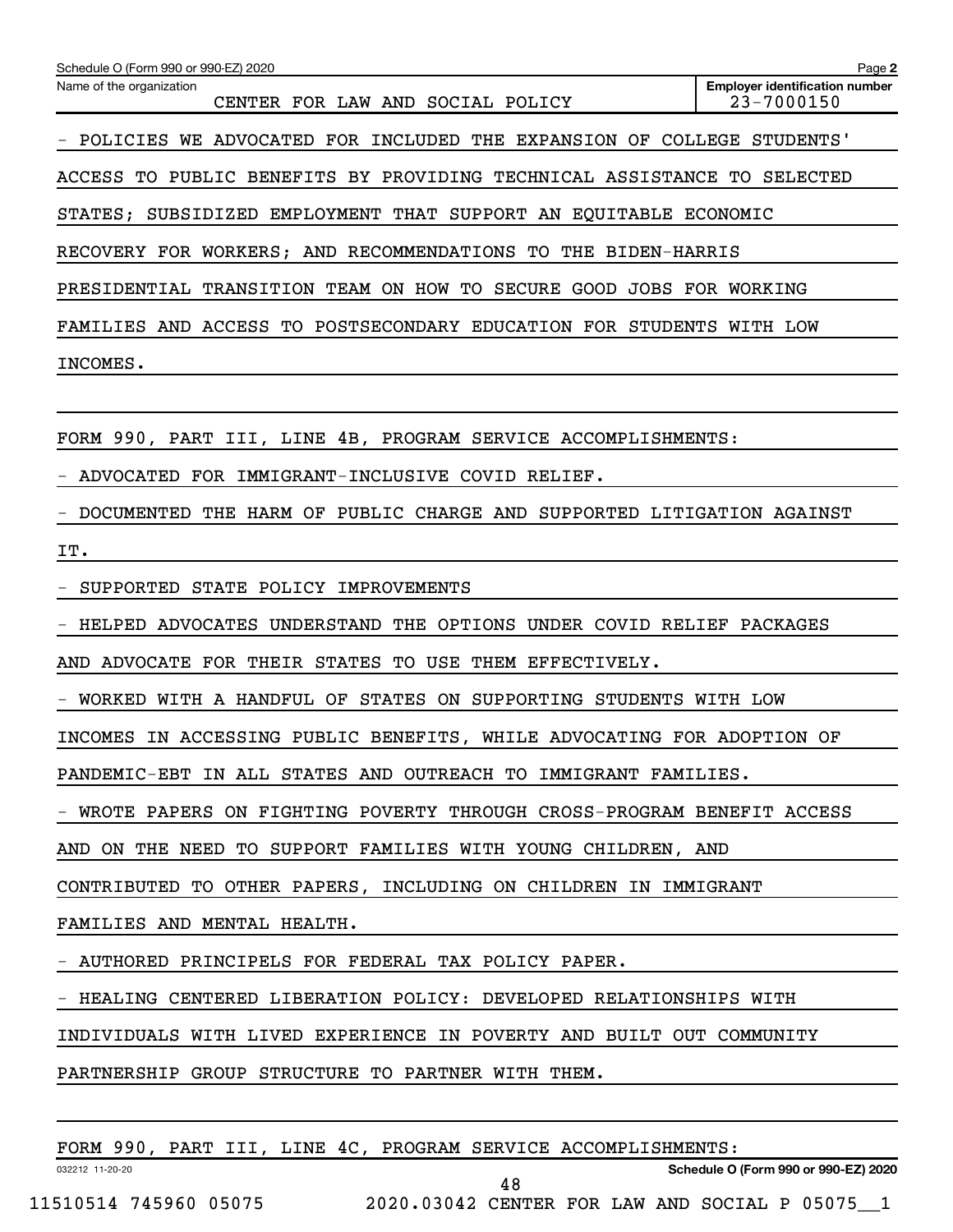| Schedule O (Form 990 or 990-EZ) 2020                                    | Page 2                                              |
|-------------------------------------------------------------------------|-----------------------------------------------------|
| Name of the organization<br>CENTER FOR LAW AND SOCIAL POLICY            | <b>Employer identification number</b><br>23-7000150 |
| ADVOCATED FOR INCLUSIVE COVID RELIEF FOR IMMIGRANT FAMILIES.            |                                                     |
| PROVIDED RECOMMENDATIONS TO THE BIDEN-HARRIS PRESIDENTIAL TRANSITION    |                                                     |
| TEAMS ON HOW TO BEST INCLUDE CHILDREN IN IMMIGRANT FAMILIES IN AGENCY   |                                                     |
| PRIORITIES AND UNDO<br>THE HARM OF ANTI-IMMIGRANT POLICIES.             |                                                     |
| PUBLISHED INFLUENTIAL ANALYSIS AND COMMENTARIES ON THE DEVASTATING      |                                                     |
| THE COVID-19 PANDEMIC ON THE CHILD CARE SECTOR AND HOW TO<br>IMPACT OF  |                                                     |
| BUILD A STRONGER, MORE EQUITABLE CHILD CARE SYSTEM; AND HOSTED          |                                                     |
| WEBINARS/CALLS TO EXPLAIN FEDERAL CHILD CARE POLICY IN THE CONTEXT OF   |                                                     |
| COVID AND INFLUENCE STATE POLICY ADAPTATIONS AND IMPLEMENTATION OF      |                                                     |
| RELIEF FUNDS.                                                           |                                                     |
| TESTIFIED IN FRONT OF THE HOUSE EDUCATION AND LABOR COMMITTEE ON THE    |                                                     |
| NEED FOR CHILD CARE RELIEF IN THE CONTEXT OF COVID.                     |                                                     |
| PROVIDED TECHNICAL ASSISTANCE TO STATE CHILD CARE ADMINISTRATORS AND    |                                                     |
| ON RESPONDING TO THE COVID PANDEMIC AND IMPLEMENTING CHILD<br>ADVOCATES |                                                     |
| ARE RELIEF DOLLARS.                                                     |                                                     |
| PUBLISHED INFLUENTIAL PAPERS AND COMMENTARIES ON THE CIRCUMSTANCES OF   |                                                     |
| YOUTH AND YOUNG ADULTS WITH AN EMPHASIS ON MENTAL HEALTH FOR LOW-INCOME |                                                     |
| YOUNG ADULTS, EMPLOYMENT PATHWAYS AND INTERSECTIONS WITH THE JUSTICE    |                                                     |
| SYSTEM.                                                                 |                                                     |
| - DEVELOPED PARTNERSHIPS WITH YOUTH-LED ORGANIZATIONS AND ENGAGED YOUNG |                                                     |
| PEOPLE IN POLICY ACTIVISM, INCLUDING HOSTING A SERIES OF WELL-ATTENDED  |                                                     |
| VIRTUAL CONVENINGS OF YOUNG PEOPLE TO DRAW ATTENTION TO NEEDS OF YOUTH  |                                                     |
| AND ENGAGE YOUNG ADULTS IN POLICY PROCESS.                              |                                                     |
| - DEMONSTRATED THE WORSENING OF ECONOMIC CIRCUMSTANCE AND RACIAL        |                                                     |
| DISPARITIES FOR YOUTH AND YOUNG ADULTS AS A RESULT OF COVID THROUGH     |                                                     |
| COMMENTARIES, EVENTS AND DATA ANALYSIS.                                 |                                                     |
| - PROVIDED RECOMMENDATIONS TO BIDEN-HARRIS PRESIDENTIAL TRANSITION      |                                                     |
| TEAMS ON HOW TO CENTER YOUTH IN POLICYMAKING, INVEST IN YOUTH           |                                                     |
| 032212 11-20-20<br>49                                                   | Schedule O (Form 990 or 990-EZ) 2020                |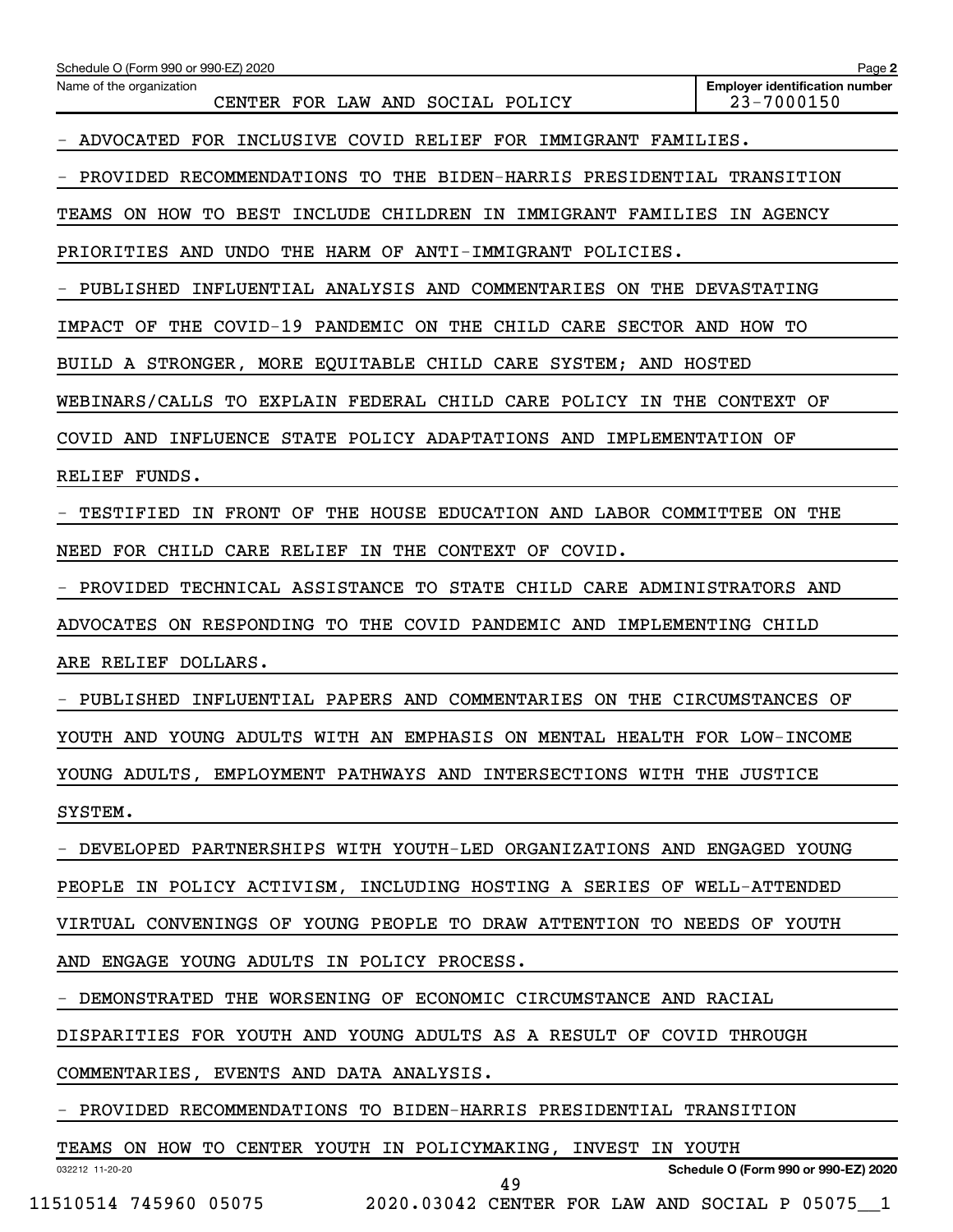|                                                                      |  | CENTER FOR LAW AND SOCIAL POLICY |  | 23-7000150 | <b>Employer identification number</b> |
|----------------------------------------------------------------------|--|----------------------------------|--|------------|---------------------------------------|
| EMPLOYMENT AND DIVEST FROM THE CRIMINAL JUSTICE SYSTEM AND INVEST IN |  |                                  |  |            |                                       |
| COMMUNITIES OF COLOR.                                                |  |                                  |  |            |                                       |

FORM 990, PART VI, SECTION B, LINE 11B:

THE FORM 990 WAS PREPARED BY AN OUTSIDE ACCOUNTING FIRM IN CONSULTATION WITH THE ORGANIZATION'S MANAGEMENT. THE AUDIT COMMITTEE THOROUGHLY REVIEWED THE FORM 990 AND ADVISED MANAGEMENT IF THERE WERE ANY ISSUES THAT NEED TO BE ADDRESSED BEFORE FILING. A DRAFT OF FORM 990 WAS SENT TO EACH DIRECTOR FOR REVIEW. THE BOARD RECEIVED A FINAL COPY PRIOR TO FILING WITH THE IRS.

FORM 990, PART VI, SECTION B, LINE 12C:

THE ORGANIZATION REVIEWS ITS CONFLICT OF INTEREST POLICY ANNUALLY. THE BOARD CHAIR AND EXECUTIVE DIRECTOR (ED) WITH THE BOARD, MONITOR POTENTIAL BOARD CONFLICTS. THE ED AND THE CHIEF OPERATING OFFICER REVIEW ANY CONCERNS WITH KEY STAFF AND THE CHIEF OPERATING OFFICER REVIEWS ANY CONCERNS WITH THE EXECUTIVE DIRECTOR.

IF THE BOARD CHAIR/ED DETERMINE THAT A POTENTIAL CONFLICT OF INTEREST COULD AFFECT A CONTRACT OR TRANSACTION, THE BOARD GATHERS ALL MATERIAL FACTS AS TO THE RELATIONSHIP OR INTEREST AND AS TO THE CONTRACT OR TRANSACTION AND CAN, IN GOOD FAITH, AUTHORIZE THE CONTRACT OR TRANSACTION BY THE AFFIRMATIVE VOTES OF A MAJORITY OF THE DISINTERESTED DIRECTORS EVEN THOUGH THE DISINTERESTED DIRECTORS ARE LESS THAN A QUORUM.

|                 | FORM 990, PART VI, SECTION B, LINE 15:                                     |  |  |    |  |  |                                                |  |
|-----------------|----------------------------------------------------------------------------|--|--|----|--|--|------------------------------------------------|--|
|                 | BASED ON A COMPARABILITY CHART OF PEER ORGANIZATIONS AND A PROCESS FOR     |  |  |    |  |  |                                                |  |
|                 | UPDATING SALARIES DEVELOPED BY AN EXTERNAL CONSULTANT IN 2014 AND AGAIN IN |  |  |    |  |  |                                                |  |
|                 | 2017, THE BOARD CHAIR REVIEWED THE EXECUTIVE DIRECTOR'S SALARY. THE FULL   |  |  |    |  |  |                                                |  |
| 032212 11-20-20 |                                                                            |  |  |    |  |  | Schedule O (Form 990 or 990-EZ) 2020           |  |
|                 | 11510514 745960 05075                                                      |  |  | 50 |  |  | 2020.03042 CENTER FOR LAW AND SOCIAL P 05075 1 |  |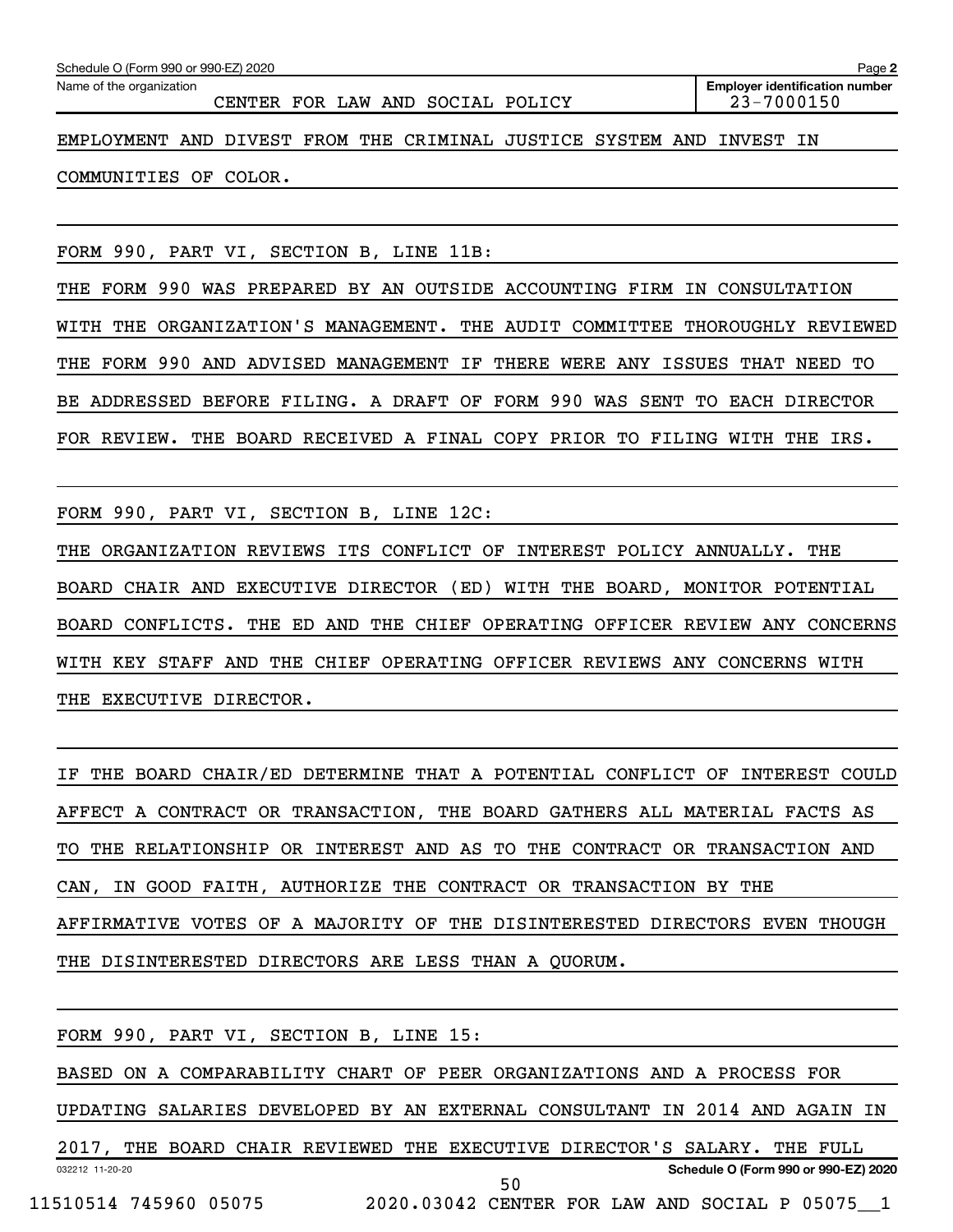| Schedule O (Form 990 or 990-EZ) 2020                                                               | Page 2                                              |
|----------------------------------------------------------------------------------------------------|-----------------------------------------------------|
| Name of the organization<br>CENTER FOR LAW AND<br>SOCIAL POLICY                                    | <b>Employer identification number</b><br>23-7000150 |
| AND APPROVED THE OVERALL COMPENSATION PLAN. THE MINUTES<br>THEN REVIEWED<br>BOARD                  |                                                     |
| THIS PROCESS. THE EXECUTIVE DIRECTOR'S COMPENSATION<br>INCLUDE A REFERENCE TO                      |                                                     |
| EXTERNAL COMPARABILITY UPON THE<br>REFERENCE TO<br>WAS<br>SET<br>IN.                               | ED'S HIRE IN 2013                                   |
| HAS NOT BEEN INCREASED SINCE. IN NOVEMBER 2019, THE ED'S COMPENSATION<br>AND                       |                                                     |
| AGAIN REVIEWED TO COMPARE<br>WITH SIMILAR ORGANIZATIONS AND<br>WAS                                 | WAS NOT                                             |
| INCREASED. IN JULY 2020, THE BOARD APPROVED A SALARY AND RETIREMENT                                |                                                     |
| INCREASE FOR THE<br><b>EXECUTIVE</b><br>DIRECTOR BASED<br><b>ON</b><br>CONTRIBUTION                | THE<br>COMPARABILITY                                |
| NOVEMBER<br>2019.<br>PEER ORGANIZATIONS CONDUCTED<br>ΙN.<br>CHART<br>OF                            |                                                     |
|                                                                                                    |                                                     |
| FORM 990, PART VI, LINE 17, LIST OF STATES RECEIVING COPY OF                                       | FORM 990:                                           |
| AL, AR, CA, FL, GA, HI, IL, KS, KY, MA, MD, MI, MN, MS, NH, NJ, NM, NY, NC, OR, PA, SC, TN, UT, RI |                                                     |

```
VA,WV,WI
```
FORM 990, PART VI, SECTION C, LINE 19: CLASP'S ARTICLES OF INCORPORATION ARE AVAILABLE FROM THE DC CORPORATIONS DIVISION AND THE FINANCIAL STATEMENTS, BY-LAWS AND CONFLICT OF INTEREST POLICY ARE AVAILABLE TO THE PUBLIC UPON REQUEST.

FORM 990, PART X, LINE 24:

032212 11-20-20 **Schedule O (Form 990 or 990-EZ) 2020** ON APRIL 16, 2020, CLASP RECEIVED LOAN PROCEEDS IN THE AMOUNT OF \$817,100 UNDER THE PAYCHECK PROTECTION PROGRAM. THE PROMISSORY NOTE CALLS FOR MONTHLY PRINCIPAL AND INTEREST PAYMENTS AMORTIZED OVER THE TERM OF THE PROMISSORY NOTE WITH A DEFERRAL OF PAYMENTS FOR THE FIRST SIX MONTHS. UNDER THE CORONAVIRUS AID, RELIEF, AND ECONOMIC SECURITY ACT (CARES ACT), THE PROMISSORY NOTE MAY BE FORGIVEN BY THE SMALL BUSINESS ADMINISTRATION IN WHOLE OR IN PART. CLASP INTENDS TO USE THE PROCEEDS FOR PURPOSES CONSISTENT WITH THE PAYCHECK PROTECTION PROGRAM AND BELIEVES THAT ITS USE OF THE LOAN PROCEEDS WILL MEET THE CONDITIONS 11510514 745960 05075 2020.03042 CENTER FOR LAW AND SOCIAL P 05075\_\_1 51